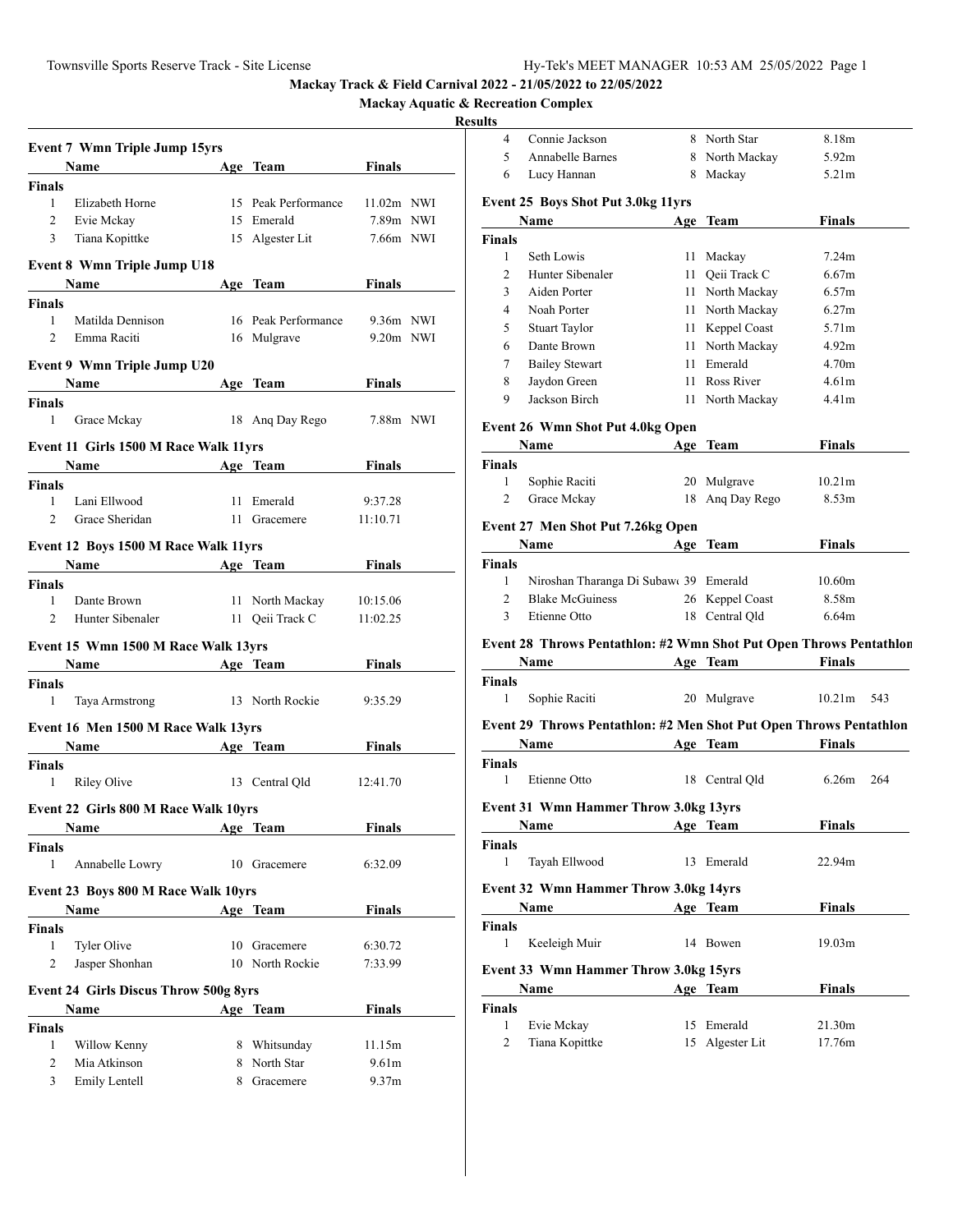**Mackay Aquatic & Recreation Complex**

| Name            |                                                                                                                                                                                                                                                                                                             |                                                                                                                           | <b>Finals</b>                                                                                                                                                                                                                                                                                                                                                                                                                                                                                                                                                                                  |                                                                                                                                                                                                                                                                                                                                                                                                                                                                                                                             |
|-----------------|-------------------------------------------------------------------------------------------------------------------------------------------------------------------------------------------------------------------------------------------------------------------------------------------------------------|---------------------------------------------------------------------------------------------------------------------------|------------------------------------------------------------------------------------------------------------------------------------------------------------------------------------------------------------------------------------------------------------------------------------------------------------------------------------------------------------------------------------------------------------------------------------------------------------------------------------------------------------------------------------------------------------------------------------------------|-----------------------------------------------------------------------------------------------------------------------------------------------------------------------------------------------------------------------------------------------------------------------------------------------------------------------------------------------------------------------------------------------------------------------------------------------------------------------------------------------------------------------------|
| <b>Finals</b>   |                                                                                                                                                                                                                                                                                                             |                                                                                                                           |                                                                                                                                                                                                                                                                                                                                                                                                                                                                                                                                                                                                |                                                                                                                                                                                                                                                                                                                                                                                                                                                                                                                             |
| Emma Raciti     |                                                                                                                                                                                                                                                                                                             |                                                                                                                           | 41.43m                                                                                                                                                                                                                                                                                                                                                                                                                                                                                                                                                                                         |                                                                                                                                                                                                                                                                                                                                                                                                                                                                                                                             |
| Zara Dalton     |                                                                                                                                                                                                                                                                                                             |                                                                                                                           |                                                                                                                                                                                                                                                                                                                                                                                                                                                                                                                                                                                                |                                                                                                                                                                                                                                                                                                                                                                                                                                                                                                                             |
| Isobella Dalton |                                                                                                                                                                                                                                                                                                             |                                                                                                                           | 28.34m                                                                                                                                                                                                                                                                                                                                                                                                                                                                                                                                                                                         |                                                                                                                                                                                                                                                                                                                                                                                                                                                                                                                             |
|                 |                                                                                                                                                                                                                                                                                                             |                                                                                                                           |                                                                                                                                                                                                                                                                                                                                                                                                                                                                                                                                                                                                |                                                                                                                                                                                                                                                                                                                                                                                                                                                                                                                             |
|                 |                                                                                                                                                                                                                                                                                                             |                                                                                                                           | <b>Finals</b>                                                                                                                                                                                                                                                                                                                                                                                                                                                                                                                                                                                  |                                                                                                                                                                                                                                                                                                                                                                                                                                                                                                                             |
| <b>Finals</b>   |                                                                                                                                                                                                                                                                                                             |                                                                                                                           |                                                                                                                                                                                                                                                                                                                                                                                                                                                                                                                                                                                                |                                                                                                                                                                                                                                                                                                                                                                                                                                                                                                                             |
| Haylee Flanagan |                                                                                                                                                                                                                                                                                                             |                                                                                                                           | 17.31m                                                                                                                                                                                                                                                                                                                                                                                                                                                                                                                                                                                         |                                                                                                                                                                                                                                                                                                                                                                                                                                                                                                                             |
|                 |                                                                                                                                                                                                                                                                                                             |                                                                                                                           |                                                                                                                                                                                                                                                                                                                                                                                                                                                                                                                                                                                                |                                                                                                                                                                                                                                                                                                                                                                                                                                                                                                                             |
|                 |                                                                                                                                                                                                                                                                                                             |                                                                                                                           | <b>Finals</b>                                                                                                                                                                                                                                                                                                                                                                                                                                                                                                                                                                                  |                                                                                                                                                                                                                                                                                                                                                                                                                                                                                                                             |
|                 |                                                                                                                                                                                                                                                                                                             |                                                                                                                           |                                                                                                                                                                                                                                                                                                                                                                                                                                                                                                                                                                                                |                                                                                                                                                                                                                                                                                                                                                                                                                                                                                                                             |
| Keeleigh Muir   |                                                                                                                                                                                                                                                                                                             |                                                                                                                           | 19.03 <sub>m</sub>                                                                                                                                                                                                                                                                                                                                                                                                                                                                                                                                                                             | 259                                                                                                                                                                                                                                                                                                                                                                                                                                                                                                                         |
|                 |                                                                                                                                                                                                                                                                                                             |                                                                                                                           |                                                                                                                                                                                                                                                                                                                                                                                                                                                                                                                                                                                                |                                                                                                                                                                                                                                                                                                                                                                                                                                                                                                                             |
| Name            |                                                                                                                                                                                                                                                                                                             |                                                                                                                           |                                                                                                                                                                                                                                                                                                                                                                                                                                                                                                                                                                                                |                                                                                                                                                                                                                                                                                                                                                                                                                                                                                                                             |
| <b>Finals</b>   |                                                                                                                                                                                                                                                                                                             |                                                                                                                           |                                                                                                                                                                                                                                                                                                                                                                                                                                                                                                                                                                                                |                                                                                                                                                                                                                                                                                                                                                                                                                                                                                                                             |
| Emma Raciti     |                                                                                                                                                                                                                                                                                                             |                                                                                                                           |                                                                                                                                                                                                                                                                                                                                                                                                                                                                                                                                                                                                | 743                                                                                                                                                                                                                                                                                                                                                                                                                                                                                                                         |
| Isobella Dalton |                                                                                                                                                                                                                                                                                                             |                                                                                                                           |                                                                                                                                                                                                                                                                                                                                                                                                                                                                                                                                                                                                | 457                                                                                                                                                                                                                                                                                                                                                                                                                                                                                                                         |
| Zara Dalton     |                                                                                                                                                                                                                                                                                                             |                                                                                                                           |                                                                                                                                                                                                                                                                                                                                                                                                                                                                                                                                                                                                | 448                                                                                                                                                                                                                                                                                                                                                                                                                                                                                                                         |
|                 |                                                                                                                                                                                                                                                                                                             |                                                                                                                           |                                                                                                                                                                                                                                                                                                                                                                                                                                                                                                                                                                                                |                                                                                                                                                                                                                                                                                                                                                                                                                                                                                                                             |
|                 |                                                                                                                                                                                                                                                                                                             |                                                                                                                           |                                                                                                                                                                                                                                                                                                                                                                                                                                                                                                                                                                                                |                                                                                                                                                                                                                                                                                                                                                                                                                                                                                                                             |
| <b>Finals</b>   |                                                                                                                                                                                                                                                                                                             |                                                                                                                           |                                                                                                                                                                                                                                                                                                                                                                                                                                                                                                                                                                                                |                                                                                                                                                                                                                                                                                                                                                                                                                                                                                                                             |
|                 |                                                                                                                                                                                                                                                                                                             |                                                                                                                           |                                                                                                                                                                                                                                                                                                                                                                                                                                                                                                                                                                                                |                                                                                                                                                                                                                                                                                                                                                                                                                                                                                                                             |
|                 |                                                                                                                                                                                                                                                                                                             |                                                                                                                           |                                                                                                                                                                                                                                                                                                                                                                                                                                                                                                                                                                                                |                                                                                                                                                                                                                                                                                                                                                                                                                                                                                                                             |
|                 |                                                                                                                                                                                                                                                                                                             |                                                                                                                           |                                                                                                                                                                                                                                                                                                                                                                                                                                                                                                                                                                                                |                                                                                                                                                                                                                                                                                                                                                                                                                                                                                                                             |
|                 |                                                                                                                                                                                                                                                                                                             |                                                                                                                           |                                                                                                                                                                                                                                                                                                                                                                                                                                                                                                                                                                                                |                                                                                                                                                                                                                                                                                                                                                                                                                                                                                                                             |
|                 |                                                                                                                                                                                                                                                                                                             |                                                                                                                           |                                                                                                                                                                                                                                                                                                                                                                                                                                                                                                                                                                                                |                                                                                                                                                                                                                                                                                                                                                                                                                                                                                                                             |
|                 |                                                                                                                                                                                                                                                                                                             |                                                                                                                           |                                                                                                                                                                                                                                                                                                                                                                                                                                                                                                                                                                                                |                                                                                                                                                                                                                                                                                                                                                                                                                                                                                                                             |
|                 |                                                                                                                                                                                                                                                                                                             |                                                                                                                           |                                                                                                                                                                                                                                                                                                                                                                                                                                                                                                                                                                                                |                                                                                                                                                                                                                                                                                                                                                                                                                                                                                                                             |
|                 |                                                                                                                                                                                                                                                                                                             |                                                                                                                           |                                                                                                                                                                                                                                                                                                                                                                                                                                                                                                                                                                                                |                                                                                                                                                                                                                                                                                                                                                                                                                                                                                                                             |
|                 |                                                                                                                                                                                                                                                                                                             |                                                                                                                           |                                                                                                                                                                                                                                                                                                                                                                                                                                                                                                                                                                                                |                                                                                                                                                                                                                                                                                                                                                                                                                                                                                                                             |
|                 |                                                                                                                                                                                                                                                                                                             |                                                                                                                           |                                                                                                                                                                                                                                                                                                                                                                                                                                                                                                                                                                                                |                                                                                                                                                                                                                                                                                                                                                                                                                                                                                                                             |
|                 |                                                                                                                                                                                                                                                                                                             |                                                                                                                           |                                                                                                                                                                                                                                                                                                                                                                                                                                                                                                                                                                                                |                                                                                                                                                                                                                                                                                                                                                                                                                                                                                                                             |
| Finals          |                                                                                                                                                                                                                                                                                                             |                                                                                                                           |                                                                                                                                                                                                                                                                                                                                                                                                                                                                                                                                                                                                |                                                                                                                                                                                                                                                                                                                                                                                                                                                                                                                             |
| Dakota Richards |                                                                                                                                                                                                                                                                                                             |                                                                                                                           |                                                                                                                                                                                                                                                                                                                                                                                                                                                                                                                                                                                                |                                                                                                                                                                                                                                                                                                                                                                                                                                                                                                                             |
| Indya Burford   |                                                                                                                                                                                                                                                                                                             |                                                                                                                           |                                                                                                                                                                                                                                                                                                                                                                                                                                                                                                                                                                                                |                                                                                                                                                                                                                                                                                                                                                                                                                                                                                                                             |
|                 |                                                                                                                                                                                                                                                                                                             |                                                                                                                           |                                                                                                                                                                                                                                                                                                                                                                                                                                                                                                                                                                                                |                                                                                                                                                                                                                                                                                                                                                                                                                                                                                                                             |
|                 |                                                                                                                                                                                                                                                                                                             |                                                                                                                           | <b>Finals</b>                                                                                                                                                                                                                                                                                                                                                                                                                                                                                                                                                                                  |                                                                                                                                                                                                                                                                                                                                                                                                                                                                                                                             |
|                 |                                                                                                                                                                                                                                                                                                             |                                                                                                                           |                                                                                                                                                                                                                                                                                                                                                                                                                                                                                                                                                                                                |                                                                                                                                                                                                                                                                                                                                                                                                                                                                                                                             |
|                 | 8.                                                                                                                                                                                                                                                                                                          |                                                                                                                           |                                                                                                                                                                                                                                                                                                                                                                                                                                                                                                                                                                                                |                                                                                                                                                                                                                                                                                                                                                                                                                                                                                                                             |
|                 |                                                                                                                                                                                                                                                                                                             |                                                                                                                           |                                                                                                                                                                                                                                                                                                                                                                                                                                                                                                                                                                                                |                                                                                                                                                                                                                                                                                                                                                                                                                                                                                                                             |
|                 |                                                                                                                                                                                                                                                                                                             |                                                                                                                           |                                                                                                                                                                                                                                                                                                                                                                                                                                                                                                                                                                                                |                                                                                                                                                                                                                                                                                                                                                                                                                                                                                                                             |
|                 |                                                                                                                                                                                                                                                                                                             |                                                                                                                           |                                                                                                                                                                                                                                                                                                                                                                                                                                                                                                                                                                                                |                                                                                                                                                                                                                                                                                                                                                                                                                                                                                                                             |
|                 |                                                                                                                                                                                                                                                                                                             |                                                                                                                           |                                                                                                                                                                                                                                                                                                                                                                                                                                                                                                                                                                                                |                                                                                                                                                                                                                                                                                                                                                                                                                                                                                                                             |
|                 |                                                                                                                                                                                                                                                                                                             |                                                                                                                           |                                                                                                                                                                                                                                                                                                                                                                                                                                                                                                                                                                                                |                                                                                                                                                                                                                                                                                                                                                                                                                                                                                                                             |
|                 |                                                                                                                                                                                                                                                                                                             |                                                                                                                           |                                                                                                                                                                                                                                                                                                                                                                                                                                                                                                                                                                                                |                                                                                                                                                                                                                                                                                                                                                                                                                                                                                                                             |
| Finals          | <b>Name</b><br>Peyton Smith<br>Vogue Miles<br><b>Brielle Herrington</b><br>Dolly Byrnes<br>Klarissa Croucher<br>Milana Parfenyuk<br>Maddison Ford<br>Mackenzie Birch<br>Liberty Birch<br>Name<br>Tallan Brown-Saunders<br>Lachlan Etherden<br>Floyd Conway<br>Olivah Brown<br>Connor Smith<br>Orlando Wyatt | <b>Event 41 Girls Long Jump 9yrs</b><br><b>Event 44 Wmn Triple Jump 14yrs</b><br><b>Event 45 Boys High Jump 8yrs</b><br>8 | Event 34 Wmn Hammer Throw 3.0kg U18<br><b>Example 21 Age Team</b><br>16 Mulgrave<br>17 Central Qld<br>17 Central Qld<br>Event 35 Wmn Hammer Throw 4.0kg U20<br>Name Age Team<br>19 Longreach<br>14 Bowen<br>16 Mulgrave<br>17 Central Qld<br>17 Central Qld<br>Age Team<br>9 Ross River<br>9 Mackay<br>9 North Mackay<br>9 Gracemere<br>9 Whitsunday<br>9 North Star<br>9 North Mackay<br>9 North Mackay<br>9 North Mackay<br>Name Age Team<br>14 Bowen<br>14 Mackay<br>Age Team<br>Gracemere<br>North Rockie<br>8<br>8<br>Gracemere<br>North Mackay<br>8<br>North Mackay<br>North Rockie<br>8 | 28.57m<br>Event 36 Throws Pentathlon: #1 Wmn Hammer Throw U16 Throws Pent<br>Age Team<br>Event 37 Throws Pentathlon: #1 Wmn Hammer Throw U18 Throws Pent<br><b>Finals</b><br><b>Example 2</b> Age Team<br>41.43m<br>28.34m<br>27.89m<br><b>Finals</b><br>$3.12m$ NWI<br>$2.93m$ NWI<br>$2.73m$ NWI<br>$2.36m$ NWI<br>$2.35m$ NWI<br>$2.20m$ NWI<br>2.19m NWI<br>$2.07m$ NWI<br>$2.07m$ NWI<br>Finals<br>$9.11m$ NWI<br>8.73m NWI<br>J0.96m<br>J0.96m<br>0.84 <sub>m</sub><br>0.75m<br>$0.70\mathrm{m}$<br>0.70 <sub>m</sub> |

|                | <b>Event 46 Boys High Jump 12yrs</b>         |            |                     |                   |  |
|----------------|----------------------------------------------|------------|---------------------|-------------------|--|
|                | Name                                         |            | Age Team            | Finals            |  |
| <b>Finals</b>  |                                              |            |                     |                   |  |
| 1              | <b>Blake Lewis</b>                           | 12         | Mackay              | 1.35m             |  |
| $\overline{c}$ | Braydon Conway                               | 12         | Gracemere           | 1.10 <sub>m</sub> |  |
|                | Event 47 Men High Jump 13yrs                 |            |                     |                   |  |
|                | Name                                         |            | Age Team            | <b>Finals</b>     |  |
| <b>Finals</b>  |                                              |            |                     |                   |  |
| 1              | Dylan Ticehurst                              |            | 13 Mackay           | 1.40 <sub>m</sub> |  |
| 2              | Joshua Kopittke                              |            | 13 Algester Lit     | 1.35m             |  |
| 3              | <b>Riley Olive</b>                           |            | 13 Central Qld      | 1.00 <sub>m</sub> |  |
|                |                                              |            |                     |                   |  |
|                | <b>Event 50 Men High Jump U18</b>            |            |                     |                   |  |
|                | Name                                         |            | Age Team            | Finals            |  |
| Finals         |                                              |            |                     |                   |  |
| 1              | Brayden Ryder                                | 17         | Emerald             | 1.60m             |  |
|                | <b>Event 52 Girls Shot Put 2.0kg 11yrs</b>   |            |                     |                   |  |
|                | Name                                         |            | Age Team            | <b>Finals</b>     |  |
| <b>Finals</b>  |                                              |            |                     |                   |  |
| 1              | Kyra Payne                                   |            | 11 Peak Performance | 7.36m             |  |
| $\overline{2}$ | Erika Holland                                |            | 11 Longreach        | 6.31 <sub>m</sub> |  |
| 3              | Lanie Hazeltine                              |            | 11 Whitsunday       | 6.26m             |  |
| 4              | Lani Ellwood                                 |            | 11 Emerald          | 6.00 <sub>m</sub> |  |
| 5              | Mia Clegg                                    |            | 11 Ross River       | 5.95m             |  |
| 6              | Tessa Weldon                                 | 11         | Bowen               | 5.53m             |  |
|                | <b>Event 53 Girls Discus Throw 500g 9yrs</b> |            |                     |                   |  |
|                | Name                                         |            | Age Team            | <b>Finals</b>     |  |
| <b>Finals</b>  |                                              |            |                     |                   |  |
| 1              | Peyton Smith                                 |            | 9 Ross River        | 16.80m            |  |
| 2              | Vogue Miles                                  |            | 9 Mackay            | 16.72m            |  |
| 3              | Nina Dicker                                  |            | 9 North Mackay      | 15.02m            |  |
| 4              | Milana Parfenyuk                             |            | 9 North Star        | 13.59m            |  |
| 5              | Dolly Byrnes                                 |            | 9 Gracemere         | 13.43m            |  |
| 6              | Aubrey Locher                                |            | 9 Mackay            | 11.02m            |  |
| 7              | Maddison Ford                                | 9          | North Mackay        | 7.74m             |  |
|                |                                              |            |                     |                   |  |
|                | <b>Event 54 Boys Discus Throw 500g 9yrs</b>  |            |                     |                   |  |
|                | <b>Name</b>                                  | <b>Age</b> | <b>Team</b>         | <b>Finals</b>     |  |
| <b>Finals</b>  |                                              |            |                     |                   |  |
| 1              | <b>Bronson Payne</b>                         |            | 9 North Star        | 16.53m            |  |
| 2              | Patrick Taylor                               |            | 9 Keppel Coast      | 14.03m            |  |
| 3              | Jonathan Lucas                               |            | 9 Mackay            | 13.12m            |  |
| 4              | Flynn Stewart                                |            | 9 Emerald           | 12.90m            |  |
| 5              | Thomas Sheridan                              |            | 9 Gracemere         | 12.58m            |  |
| 6              | Lachie Colless                               | 9.         | Mackay              | 11.44m            |  |
| 7              | Mason Richards                               | 9.         | North Mackay        | 9.08m             |  |
|                | Event 55 Girls Long Jump 10yrs               |            |                     |                   |  |
|                | Name                                         |            | Age Team            | Finals            |  |
| <b>Finals</b>  |                                              |            |                     |                   |  |
| 1              | Ayla Moon                                    |            | 10 Mackay           | 3.74m NWI         |  |
| 2              | Tahlia McGilvray                             |            | 10 Mackay           | $3.63m$ NWI       |  |
| 3              | Kaydance Croucher                            |            | 10 Whitsunday       | 3.50m NWI         |  |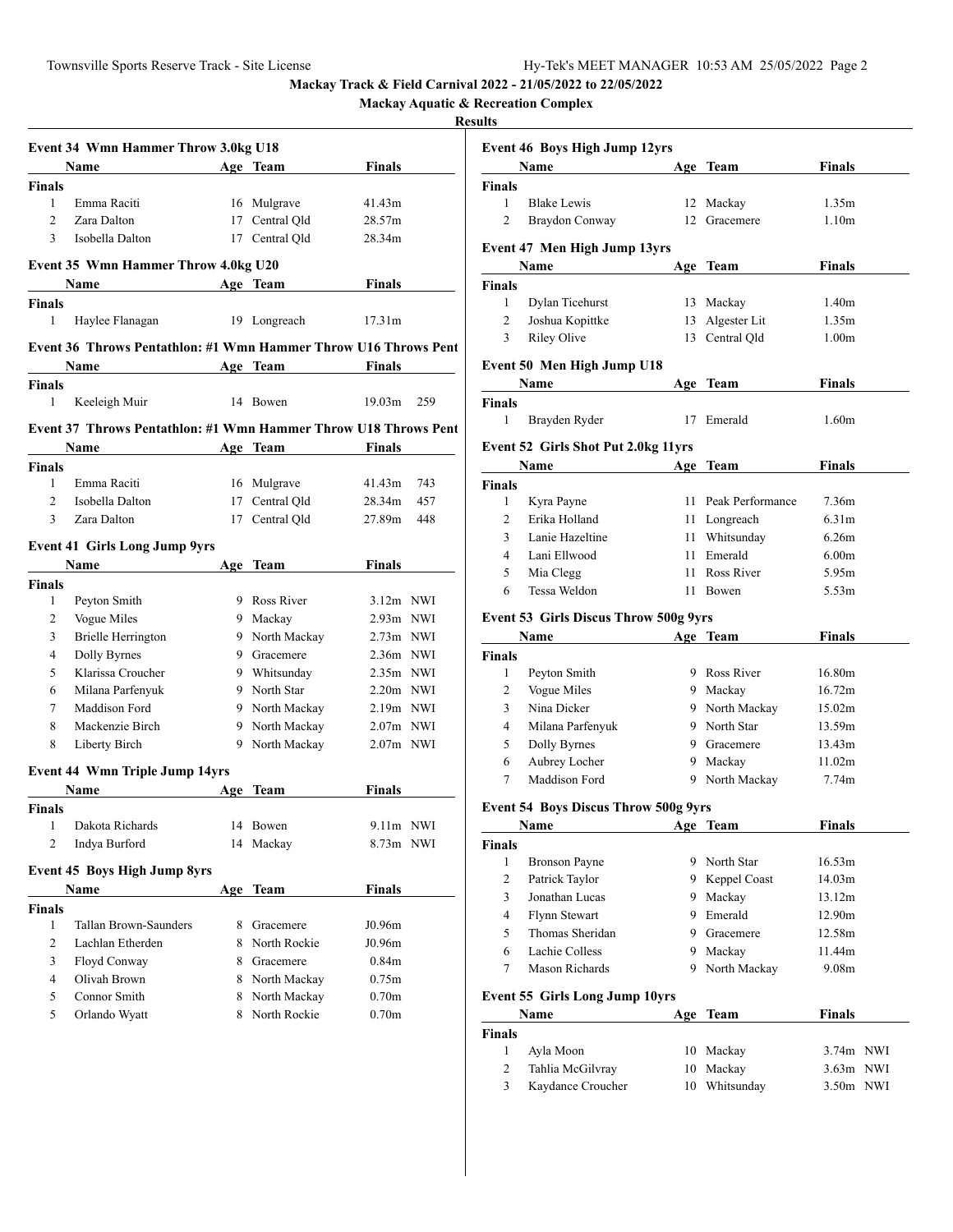# **Mackay Aquatic & Recreation Complex**

|                    | Finals  (Event 55 Girls Long Jump 10yrs)                                                                                                                                                    |     |                 |               |        |
|--------------------|---------------------------------------------------------------------------------------------------------------------------------------------------------------------------------------------|-----|-----------------|---------------|--------|
|                    | <b>Name</b>                                                                                                                                                                                 |     | Age Team        | Finals        |        |
| 4                  | Annabelle McFarlane                                                                                                                                                                         | 10  | City North LA   | $3.31m$ NWI   |        |
| 5                  | Ruby Jackson                                                                                                                                                                                |     | 10 North Star   | $3.11m$ NWI   |        |
| 6                  | Shyla Morse                                                                                                                                                                                 |     | 10 North Star   | $3.10m$ NWI   |        |
| 7                  | Maddie Searle                                                                                                                                                                               |     | 10 Ross River   | $3.01m$ NWI   |        |
| 8                  | Hope-Brown Saunders                                                                                                                                                                         |     | 10 Gracemere    | 2.98m NWI     |        |
| 9                  | Matilda Hornagold                                                                                                                                                                           |     | 10 North Rockie | $2.97m$ NWI   |        |
| 10                 | Matilda Kennedy                                                                                                                                                                             |     | 10 Mackay       | $2.65m$ NWI   |        |
| 11                 | Phoebe Brown                                                                                                                                                                                |     | 10 North Mackay | $2.60m$ NWI   |        |
| 12                 | Ella-May Ryder                                                                                                                                                                              |     | 10 Emerald      | $2.41m$ NWI   |        |
| 13                 | <b>Brea Smith</b>                                                                                                                                                                           |     | 10 North Mackay | $2.30m$ NWI   |        |
| 14                 | Jayde Shelford                                                                                                                                                                              |     | 10 Moranbah     | $2.21m$ NWI   |        |
| 15                 | Eden Hazeltine                                                                                                                                                                              |     | 10 Whitsunday   | $2.17m$ NWI   |        |
| 16                 | Sharity Noble                                                                                                                                                                               |     | 10 Mackay       | $2.10m$ NWI   |        |
| 17                 | Lilli Carus                                                                                                                                                                                 |     | 10 Whitsunday   | $1.91m$ NWI   |        |
| 18                 | Annabelle Lowry                                                                                                                                                                             |     | 10 Gracemere    | 1.83m NWI     |        |
| ---                | Zahlia Harrison                                                                                                                                                                             |     | 10 North Rockie |               | ND NWI |
|                    | <b>Event 56 Boys Triple Jump 12yrs</b>                                                                                                                                                      |     |                 |               |        |
|                    | Name                                                                                                                                                                                        | Age | Team            | Finals        |        |
| <b>Finals</b>      |                                                                                                                                                                                             |     |                 |               |        |
| 1                  | Jackson Reid                                                                                                                                                                                |     | 12 Ross River   | 8.70m NWI     |        |
|                    | Event 57 Men Triple Jump 13yrs                                                                                                                                                              |     |                 |               |        |
|                    | Name                                                                                                                                                                                        | Age | Team            | Finals        |        |
| <b>Finals</b>      |                                                                                                                                                                                             |     |                 |               |        |
| 1                  | Matthew Green                                                                                                                                                                               |     | 13 Ross River   | 9.59m NWI     |        |
| 2                  | Joshua Kopittke                                                                                                                                                                             |     | 13 Algester Lit | $9.22m$ NWI   |        |
| 3                  | Tyrese Ngaru                                                                                                                                                                                |     | 13 Canterbury T | 9.04m NWI     |        |
| $\overline{4}$     | <b>Riley Olive</b>                                                                                                                                                                          |     | 13 Central Qld  | 6.41m NWI     |        |
|                    |                                                                                                                                                                                             |     |                 |               |        |
|                    | <b>Event 58 Men Triple Jump 14yrs</b>                                                                                                                                                       |     |                 |               |        |
|                    | Name                                                                                                                                                                                        | Age | Team            | Finals        |        |
| <b>Finals</b><br>1 | Keith Sheridan                                                                                                                                                                              |     | 14 Gracemere    | $8.61m$ NWI   |        |
|                    |                                                                                                                                                                                             |     |                 |               |        |
|                    | <b>Event 59 Men Triple Jump 15yrs</b>                                                                                                                                                       |     |                 |               |        |
|                    | Name                                                                                                                                                                                        | Age | Team            | Finals        |        |
| <b>Finals</b>      |                                                                                                                                                                                             |     |                 |               |        |
|                    | 1 Cayleb Ticehurst                                                                                                                                                                          |     | 15 Mackay       | $10.51m$ NWI  |        |
| 2                  | Connor Munro                                                                                                                                                                                |     | 15 Keppel Coast | 9.71m NWI     |        |
|                    | <b>Event 60 Wmn Long Jump Open</b>                                                                                                                                                          |     |                 |               |        |
|                    | <b>Name</b><br>$\mathcal{L}^{\mathcal{L}}(\mathcal{L}^{\mathcal{L}})$ and $\mathcal{L}^{\mathcal{L}}(\mathcal{L}^{\mathcal{L}})$ and $\mathcal{L}^{\mathcal{L}}(\mathcal{L}^{\mathcal{L}})$ |     | Age Team        | <b>Finals</b> |        |
| <b>Finals</b>      |                                                                                                                                                                                             |     |                 |               |        |
| 1                  | Brooke Buschkuehl                                                                                                                                                                           |     | 29 Nunawading   | $6.61m$ 5.0   |        |
| 2                  | Evie Mckay                                                                                                                                                                                  |     | 15 Emerald      | 4.41m 6.7     |        |
|                    | <b>Event 61 Men Long Jump Open</b>                                                                                                                                                          |     |                 |               |        |
|                    | Name                                                                                                                                                                                        |     | Age Team        | <b>Finals</b> |        |
| <b>Finals</b>      |                                                                                                                                                                                             |     |                 |               |        |
| 1                  | <b>Blake McGuiness</b>                                                                                                                                                                      |     | 26 Keppel Coast | $4.26m$ 3.5   |        |

| <b>Event 62 Boys High Jump 10yrs</b> |                                |     |                 |                   |            |  |
|--------------------------------------|--------------------------------|-----|-----------------|-------------------|------------|--|
|                                      | Name                           |     | Age Team        | <b>Finals</b>     |            |  |
| <b>Finals</b>                        |                                |     |                 |                   |            |  |
| 1                                    | Jarvis Locher                  |     | 10 Mackay       | 1.09m             |            |  |
| 2                                    | Patrick Adamson                |     | 10 Mackay       | 1.06m             |            |  |
| 3                                    | Evan Chapman                   |     | 10 North Mackay | 1.03 <sub>m</sub> |            |  |
| 4                                    | Tyler Olive                    |     | 10 Gracemere    | 0.95m             |            |  |
| ---                                  | Noah Brough                    |     | 10 Ross River   | NH                |            |  |
| ---                                  | Korbin Dibben                  |     | 10 Whitsunday   | NH                |            |  |
|                                      | Event 63 Girls High Jump 12yrs |     |                 |                   |            |  |
|                                      | Name                           | Age | Team            | Finals            |            |  |
| <b>Finals</b>                        |                                |     |                 |                   |            |  |
| 1                                    | Lily Woods                     |     | 12 North Rockie | J1.25m            |            |  |
| $\overline{2}$                       | Savana Johnson                 |     | 12 North Star   | J1.25m            |            |  |
| 3                                    | Tia Bray                       |     | 12 Ross River   | J1.25m            |            |  |
| 4                                    | Amba Stevens                   |     | 12 Ross River   | J1.20m            |            |  |
| 5                                    | Sophia McKay                   |     | 12 Emerald      | J1.20m            |            |  |
| 6                                    | Liana Herrington               | 12  | North Mackay    | J1.15m            |            |  |
|                                      | Event 64 Wmn High Jump 13yrs   |     |                 |                   |            |  |
|                                      | Name                           | Age | Team            | Finals            |            |  |
| <b>Finals</b>                        |                                |     |                 |                   |            |  |
| 1                                    | <b>Hayley Colless</b>          |     | 13 Mackay       | 1.30 <sub>m</sub> |            |  |
| 2                                    | Izabella Bird                  |     | 13 Mackay       | 1.25m             |            |  |
| 2                                    |                                |     |                 | 1.25m             |            |  |
|                                      | Chloe Waples                   |     | 13 Mackay       |                   |            |  |
| 4                                    | Zaphiira Harrison              |     | 13 North Rockie | 1.20 <sub>m</sub> |            |  |
| 5                                    | Gabriella Cherry               |     | 13 Keppel Coast | 1.10 <sub>m</sub> |            |  |
|                                      | Event 66 Boys 60 M 4yrs        |     |                 |                   |            |  |
|                                      | <b>Name</b>                    |     | Age Team        | Finals            |            |  |
| Finals                               |                                |     |                 |                   |            |  |
| 1                                    | Zander Hobley                  |     | 4 North Mackay  | 17.29 NWI         |            |  |
| $\overline{c}$                       | Paterson Hornagold             |     | 4 North Rockie  | 19.17 NWI         |            |  |
|                                      |                                |     |                 |                   |            |  |
|                                      | Event 67 Girls 60 M 5yrs       |     |                 |                   |            |  |
|                                      | Name                           | Age | Team            | <b>Finals</b>     |            |  |
| Finals<br>1                          |                                |     |                 |                   |            |  |
|                                      | Elodie Johnson                 |     | 5 North Star    | 12.81 NWI         |            |  |
| 2                                    | Kehra Heap                     | 5   | North Mackay    | 13.97 NWI         |            |  |
| 3                                    | Scarlett Tonga                 |     | 5 North Mackay  | 14.81             | <b>NWI</b> |  |
| 4                                    | <b>Brooke Chatfield</b>        |     | 5 Ross River    | 16.68 NWI         |            |  |
| 4                                    | Stella Hannan                  |     | 5 Mackay        | 16.68 NWI         |            |  |
| 6                                    | Lilly Miller                   | 5   | Gracemere       | 17.20 NWI         |            |  |
|                                      | Event 68 Boys 60 M 5yrs        |     |                 |                   |            |  |
|                                      | Name                           |     | Age Team        | Finals            |            |  |
| Finals                               |                                |     |                 |                   |            |  |
| 1                                    | Ryder Smith                    |     | 5 Ross River    | 14.76 NWI         |            |  |
| $\overline{2}$                       | Lachlan Shore                  |     | 5 Ross River    | 14.97 NWI         |            |  |
| 3                                    | Jaxon Malone                   |     | 5 Bowen         | 19.65 NWI         |            |  |
|                                      |                                |     |                 |                   |            |  |
|                                      | Event 69 Girls 60 M 6yrs       |     |                 |                   |            |  |
|                                      | Name                           |     | Age Team        | Finals            |            |  |
| <b>Finals</b>                        |                                |     |                 |                   |            |  |
| 1                                    | Hayleigh Lucas                 |     | 6 Mackay        | 11.20 NWI         |            |  |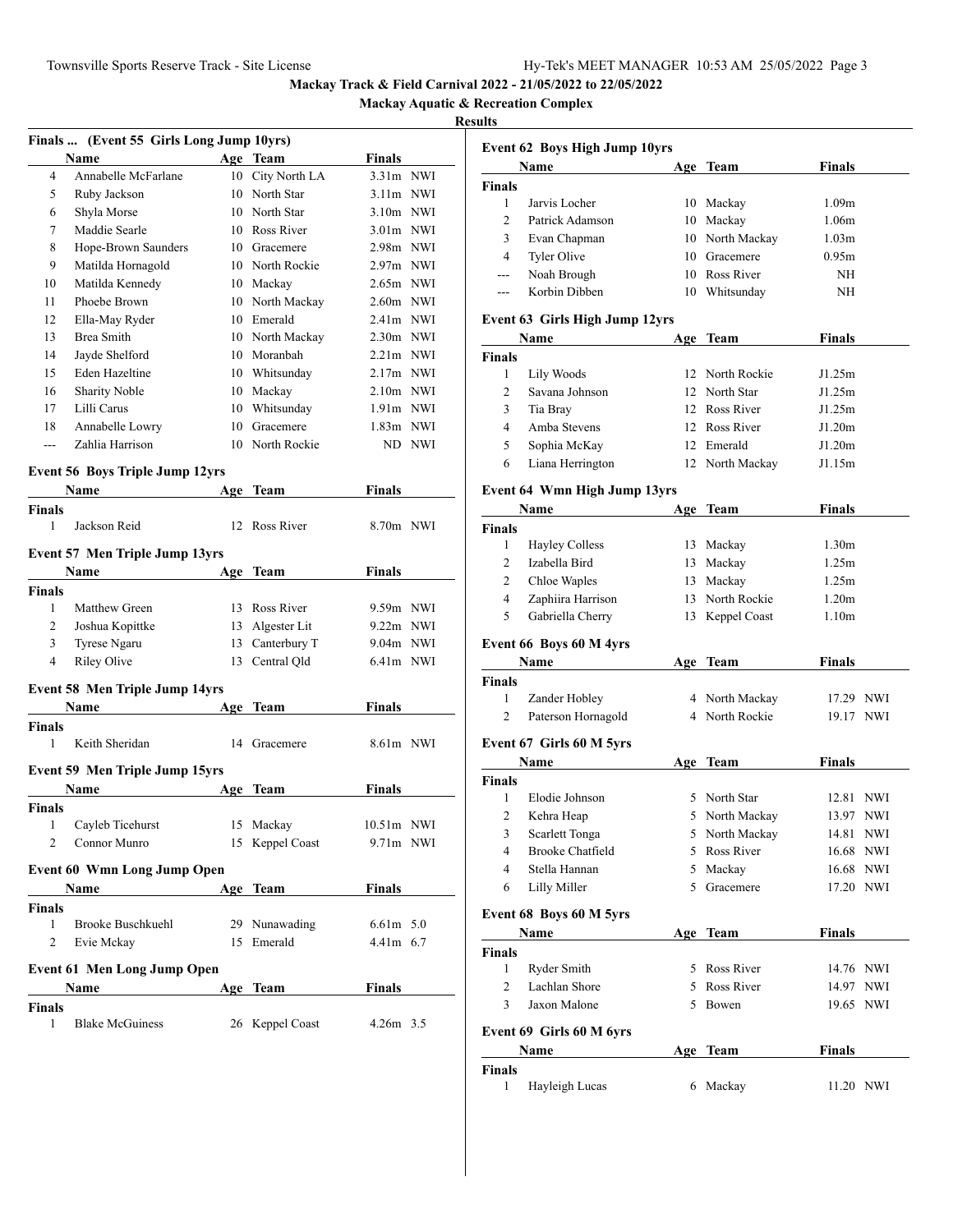**Mackay Aquatic & Recreation Complex**

|                | Finals  (Event 69 Girls 60 M 6yrs)       |             |                |                   |            |
|----------------|------------------------------------------|-------------|----------------|-------------------|------------|
|                | Name                                     |             | Age Team       | <b>Finals</b>     |            |
| 2              | Lilly Atkinson                           |             | 6 North Star   | 12.23 NWI         |            |
| 3              | Lucy Jackson                             |             | 6 North Star   | 12.37 NWI         |            |
| $\overline{4}$ | Jorja Stewart                            |             | 6 Emerald      | 13.17 NWI         |            |
| 5              | Ally Pritchard                           |             | 6 Emerald      | 13.23 NWI         |            |
| 6              | <b>Blake Shelford</b>                    |             | 6 Moranbah     | 14.02 NWI         |            |
|                | Event 70 Boys 60 M 6yrs                  |             |                |                   |            |
|                | Name                                     |             | Age Team       | <b>Finals</b>     |            |
| <b>Finals</b>  |                                          |             |                |                   |            |
| 1              | Levi Pappin                              |             | 6 Emerald      | 11.82 NWI         |            |
| 2              | Ronald Taylor                            |             | 6 Keppel Coast | 12.42 NWI         |            |
| 3              | <b>Bradley Lentell</b>                   |             | 6 Gracemere    | 12.55 NWI         |            |
| $\overline{4}$ | Jasper Parfenyuk                         |             | 6 North Star   | 13.05 NWI         |            |
| 5              | Max Smith                                |             | 6 North Mackay | 13.95 NWI         |            |
|                | Event 71 Girls 60 M 7yrs                 |             |                |                   |            |
|                | <b>Name</b>                              | Age         | <b>Team</b>    | <b>Finals</b>     |            |
| <b>Finals</b>  |                                          |             |                |                   |            |
| 1              | Alanna Oliver                            |             | 7 Mackay       | 10.73 NWI         |            |
| 2              | Harper Miles                             | 7           | Mackay         | 11.21             | <b>NWI</b> |
| 3              | Annabelle Pritchard                      |             | 7 Emerald      | 12.12 NWI         |            |
| $\overline{4}$ | Ebony Hornagold                          |             | 7 North Rockie | 12.14 NWI         |            |
| 5              | Lanah Kerr                               |             | 7 Moranbah     | 12.25 NWI         |            |
| 6              | Lara Clegg                               |             | 7 Ross River   | 12.27 NWI         |            |
| 7              | Kendall Malone                           |             | 7 Bowen        | 12.39 NWI         |            |
| 8              | <b>Esther Noble</b>                      |             | 7 Mackay       | 12.45 NWI         |            |
| 9              | Peyton Brodie                            |             | 7 Mackay       | 12.71 NWI         |            |
| 10             | <b>Bree Chatfield</b>                    |             | 7 Ross River   | 12.75 NWI         |            |
| 11             | Liliana Saunders                         |             | 7 Gracemere    | 12.92 NWI         |            |
| 12             | Sarah Kelly                              | 7           | Mackay         | 13.37 NWI         |            |
| 13             | Sarah-Maree Green                        | $7^{\circ}$ | Ross River     | 13.45 NWI         |            |
| 14             | Seisia Young                             | 7           | North Mackay   | 15.11 NWI         |            |
|                | Event 72 Girls Shot Put 1.0kg 4yrs       |             |                |                   |            |
|                | <b>Name</b>                              | Age         | Team           | <b>Finals</b>     |            |
| <b>Finals</b>  |                                          |             |                |                   |            |
| 1              | Maddison Majid-Bird                      | 4           | Bowen          | 1.42m             |            |
|                | Event 73 Girls Shot Put 1.0kg 5yrs       |             |                |                   |            |
|                | Name                                     |             | Age Team       | <b>Finals</b>     |            |
| <b>Finals</b>  |                                          |             |                |                   |            |
| 1              | Elodie Johnson                           |             | 5 North Star   | 2.10 <sub>m</sub> |            |
| 2              | Kehra Heap                               |             | 5 North Mackay | 2.06 <sub>m</sub> |            |
| 3              | Isla Hume                                |             | 5 North Mackay | 1.86m             |            |
| 4              | Scarlett Tonga                           |             | 5 North Mackay | 1.81 <sub>m</sub> |            |
| 5              | Lilly Miller                             |             | 5 Gracemere    | 1.51m             |            |
| 6              | <b>Brooke Chatfield</b>                  |             | 5 Ross River   | 1.36m             |            |
| 7              | Stella Hannan                            |             | 5 Mackay       | 1.22m             |            |
|                | <b>Event 74 Boys Shot Put 1.0kg 4yrs</b> |             |                |                   |            |
|                | Name                                     | Age         | <b>Team</b>    | <b>Finals</b>     |            |
| <b>Finals</b>  |                                          |             |                |                   |            |
| 1              | Zander Hobley                            |             | 4 North Mackay | 1.40m             |            |
|                |                                          |             |                |                   |            |

|                |                                    | <b>Event 75 Boys Shot Put 1.0kg 5yrs</b> |                     |                   |  |  |  |
|----------------|------------------------------------|------------------------------------------|---------------------|-------------------|--|--|--|
|                | Name                               |                                          | Age Team            | Finals            |  |  |  |
| Finals         |                                    |                                          |                     |                   |  |  |  |
| 1              | Ryder Smith                        |                                          | 5 Ross River        | 2.45m             |  |  |  |
| 2              | Lachlan Shore                      |                                          | 5 Ross River        | 2.24m             |  |  |  |
| 3              | Jaxon Malone                       |                                          | 5 Bowen             | 1.20 <sub>m</sub> |  |  |  |
|                | Event 76 Boys 60 M 7yrs            |                                          |                     |                   |  |  |  |
|                | Name                               |                                          | Age Team            | Finals            |  |  |  |
| Finals         |                                    |                                          |                     |                   |  |  |  |
| 1              | Edward Taylor                      |                                          | 7 Keppel Coast      | 10.20 NWI         |  |  |  |
| 2              | Brodie Lamb                        |                                          | 7 Mackay            | 11.67 NWI         |  |  |  |
| 3              | Ryken Gudge                        |                                          | 7 Ang Day Rego      | 11.78 NWI         |  |  |  |
| 4              | <b>Braxten Boulton</b>             |                                          | 7 North Mackay      | 12.13 NWI         |  |  |  |
| 5              | Ethan Ford                         |                                          | 7 North Mackay      | 12.28 NWI         |  |  |  |
| 6              | Ezekiel Herrington                 |                                          | 7 North Mackay      | 12.43 NWI         |  |  |  |
| 7              | Jacob Jackson-Ward                 |                                          | 7 North Mackay      | 12.45 NWI         |  |  |  |
| 8              | Hudson Birch                       |                                          | 7 North Mackay      | 12.56 NWI         |  |  |  |
|                |                                    |                                          |                     |                   |  |  |  |
|                | Event 82 Wmn High Jump 15yrs       |                                          |                     |                   |  |  |  |
|                | Name                               |                                          | Age Team            | Finals            |  |  |  |
| Finals         |                                    |                                          |                     |                   |  |  |  |
| 1              | Elizabeth Horne                    |                                          | 15 Peak Performance | 1.55m             |  |  |  |
| 2              | Elizabeth Lee                      |                                          | 15 Mackay           | 1.50m             |  |  |  |
| 3              | Emmerson Broomhall                 |                                          | 15 Keppel Coast     | 1.25m             |  |  |  |
|                | Event 83 Wmn High Jump U18         |                                          |                     |                   |  |  |  |
|                | Name                               |                                          | Age Team            | Finals            |  |  |  |
|                |                                    |                                          |                     |                   |  |  |  |
| <b>Finals</b>  |                                    |                                          |                     |                   |  |  |  |
| 1              | Rylee O'Shaughnessy                | 17                                       | Qeii Track C        | 1.50m             |  |  |  |
| 2              | Matilda Dennison                   |                                          | 16 Peak Performance | 1.45m             |  |  |  |
|                |                                    |                                          |                     |                   |  |  |  |
|                | <b>Event 86 Men High Jump Open</b> |                                          |                     |                   |  |  |  |
|                | <b>Name</b>                        |                                          | Age Team            | Finals            |  |  |  |
| Finals         |                                    |                                          |                     |                   |  |  |  |
| 1              | Kaimarni Parter                    | 19                                       | Ang Day Rego        | 1.80m             |  |  |  |
|                | Event 87 Girls 100 M 12yrs         |                                          |                     |                   |  |  |  |
|                | Name                               |                                          | Age Team            | Prelims           |  |  |  |
|                | <b>Preliminaries</b>               |                                          |                     |                   |  |  |  |
| 1              | Charli Cox                         | 12                                       | Ross River          | 13.31Q2.7         |  |  |  |
| 2              | Clover Shammall                    |                                          | 12 Keppel Coast     | 14.94Q1.9         |  |  |  |
| 3              | Lily Woods                         | 12                                       | North Rockie        | 13.51Q2.7         |  |  |  |
| $\overline{4}$ | Skye Howarth                       | 12                                       | Mackay              | 15.45Q1.9         |  |  |  |
| 5              | Savana Johnson                     | 12                                       | North Star          | 14.04Q2.7         |  |  |  |
| 6              | Clara Locher                       | 12                                       | Mackay              | 15.46Q1.9         |  |  |  |
| 7              | Sienna Duncan                      | 12                                       | Mackay              | 14.13q 2.7        |  |  |  |
| 8              | Marli Eden                         | 12                                       | Mackay              | 14.58q 2.7        |  |  |  |
| 9              | Sophia McKay                       | 12                                       | Emerald             | 15.98q 1.9        |  |  |  |
| 10             | <b>Charlotte Pepper</b>            | 12                                       | Whitsunday          | 16.48<br>1.9      |  |  |  |
| 11             | Liana Herrington                   | 12                                       | North Mackay        | 16.81<br>1.9      |  |  |  |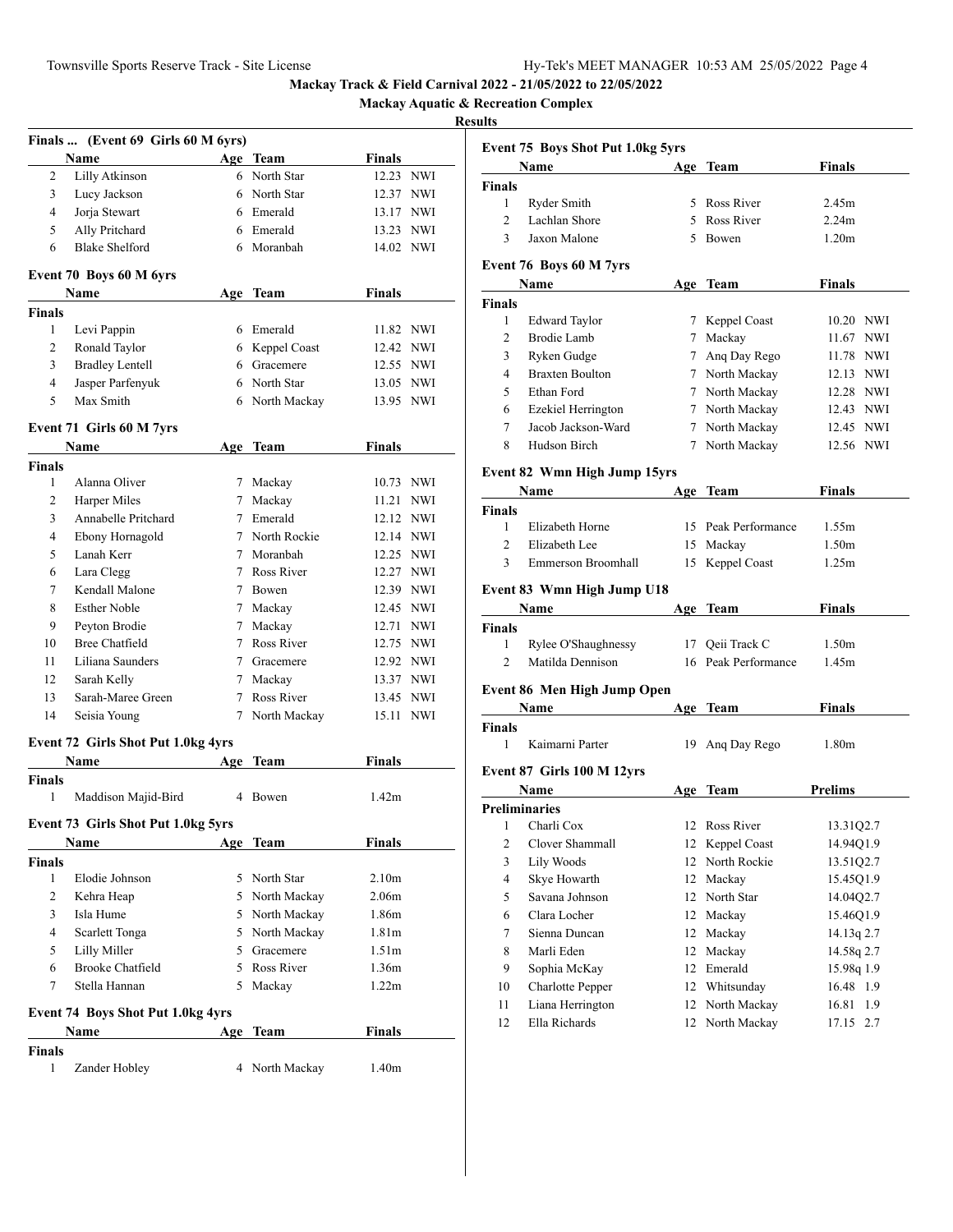**Mackay Aquatic & Recreation Complex**

|                          | Event 88 Wmn 100 M Open  |     |                              |               |            |
|--------------------------|--------------------------|-----|------------------------------|---------------|------------|
|                          | Name                     |     | Age Team                     | Finals        |            |
| <b>Finals</b>            |                          |     |                              |               |            |
| $\mathbf{1}$             | Toea Wisil               |     | 34 Papua New Guinea          | 12.03 3.5     |            |
| $\overline{2}$           | Sophie Raciti            |     | 20 Mulgrave                  | 13.48 3.5     |            |
| 3                        | Anna Tempany             | 31  | Tablelands A                 | 14.14 3.5     |            |
|                          |                          |     |                              |               |            |
|                          | Event 89 Boys 80 M 4yrs  |     |                              |               |            |
|                          | Name                     |     | Age Team                     | Finals        |            |
| <b>Finals</b>            |                          |     |                              |               |            |
| 1                        | Zander Hobley            |     | 4 North Mackay               | 23.79 NWI     |            |
| 2                        | Paterson Hornagold       |     | 4 North Rockie               | 26.93 NWI     |            |
|                          | Event 90 Girls 80 M 4yrs |     |                              |               |            |
|                          | Name                     |     | Age Team                     | Finals        |            |
| <b>Finals</b>            |                          |     |                              |               |            |
| 1                        | Maddison Majid-Bird      |     | 4 Bowen                      | 28.39 NWI     |            |
|                          |                          |     |                              |               |            |
|                          | Event 91 Boys 80 M 5yrs  |     |                              |               |            |
|                          | Name                     |     | Age Team                     | Finals        |            |
| <b>Finals</b>            |                          |     |                              |               |            |
| $\mathbf{1}$             | Ryder Smith              |     | 5 Ross River<br>5 Ross River | 19.66 NWI     |            |
| $\overline{c}$           | Lachlan Shore            |     |                              | 20.01 NWI     |            |
|                          | Event 92 Girls 80 M 5yrs |     |                              |               |            |
|                          | Name                     |     | Age Team                     | Finals        |            |
| <b>Finals</b>            |                          |     |                              |               |            |
| 1                        | Elodie Johnson           |     | 5 North Star                 | 17.33 NWI     |            |
| 2                        | Kehra Heap               |     | 5 North Mackay               | 18.66 NWI     |            |
| 3                        | Scarlett Tonga           |     | 5 North Mackay               | 18.90 NWI     |            |
| 4                        | Isla Hume                |     | 5 North Mackay               | 20.72 NWI     |            |
| 5                        | Stella Hannan            |     | 5 Mackay                     | 22.00 NWI     |            |
| 6                        | <b>Brooke Chatfield</b>  |     | 5 Ross River                 | 22.74 NWI     |            |
| 7                        | Lilly Miller             |     | 5 Gracemere                  | 23.38 NWI     |            |
|                          |                          |     |                              |               |            |
|                          | Event 93 Girls 80 M 6yrs |     |                              |               |            |
|                          | Name                     | Age | Team                         | <b>Finals</b> |            |
| Finals                   |                          |     |                              |               |            |
| 1                        | Hayleigh Lucas           |     | 6 Mackay                     | 14.96 NWI     |            |
| 2                        | Nahla Heap               |     | 6 North Mackay               | 15.60         | NWI        |
| 3                        | Lilly Atkinson           |     | 6 North Star                 | 16.91         | NWI        |
| $\overline{\mathcal{L}}$ | Ally Pritchard           | 6   | Emerald                      | 17.56 NWI     |            |
| 5                        | Jorja Stewart            | 6   | Emerald                      | 17.68         | NWI        |
| 6                        | <b>Blake Shelford</b>    | 6   | Moranbah                     | 18.82         | <b>NWI</b> |
|                          | Event 94 Boys 80 M 6yrs  |     |                              |               |            |
|                          | Name                     |     | Age Team                     | Finals        |            |
| Finals                   |                          |     |                              |               |            |
| 1                        | Levi Pappin              |     | 6 Emerald                    | 15.96 NWI     |            |
| 2                        | Ronald Taylor            |     | 6 Keppel Coast               | 16.32 NWI     |            |
| 3                        | Jasper Parfenyuk         |     | 6 North Star                 | 16.74 NWI     |            |
| 4                        | <b>Bradley Lentell</b>   |     | 6 Gracemere                  |               | 16.83 NWI  |
|                          |                          |     |                              |               |            |

|                     | Event 95 Girls 80 M 7yrs           |                 |                     |                            |            |
|---------------------|------------------------------------|-----------------|---------------------|----------------------------|------------|
|                     | Name                               |                 | Age Team            | <b>Finals</b>              |            |
| <b>Finals</b>       |                                    |                 |                     |                            |            |
| 1                   | Alanna Oliver                      |                 | 7 Mackay            | 14.74 NWI                  |            |
| 2                   | Harper Miles                       | $\tau$          | Mackay              | 14.86 NWI                  |            |
| 3                   | Annabelle Pritchard                | $7^{\circ}$     | Emerald             | 15.20 NWI                  |            |
| 4                   | Ebony Hornagold                    |                 | 7 North Rockie      | 16.04 NWI                  |            |
| 5                   | Lanah Kerr                         | $7\overline{ }$ | Moranbah            | 16.49 NWI                  |            |
| 6                   | Lara Clegg                         |                 | 7 Ross River        | 17.15 NWI                  |            |
| 7                   | <b>Esther Noble</b>                | 7               | Mackay              | 17.19 NWI                  |            |
| 7                   | Kendall Malone                     | $7\phantom{.0}$ | Bowen               | 17.19 NWI                  |            |
| 9                   | Peyton Brodie                      | $7\phantom{.0}$ | Mackay              | 17.20 NWI                  |            |
| 10                  | Bree Chatfield                     |                 | 7 Ross River        | 17.69 NWI                  |            |
| 11                  | Sarah-Maree Green                  |                 | 7 Ross River        | 18.28 NWI                  |            |
| 12                  | Sarah Kelly                        | $7\overline{ }$ | Mackay              | 19.12 NWI                  |            |
| 13                  | Liliana Saunders                   |                 | 7 Gracemere         | 19.20 NWI                  |            |
| 14                  | Seisia Young                       | $\tau$          | North Mackay        | 21.44 NWI                  |            |
|                     |                                    |                 |                     |                            |            |
|                     | Event 96 Boys 80 M 7yrs            |                 |                     |                            |            |
|                     | Name                               |                 | Age Team            | <b>Finals</b>              |            |
| <b>Finals</b>       |                                    |                 |                     |                            |            |
| 1                   | <b>Edward Taylor</b>               | 7               | Keppel Coast        | 13.44 NWI                  |            |
| 2                   | <b>Brodie Lamb</b>                 | $7\phantom{.0}$ | Mackay              | 15.47                      | <b>NWI</b> |
| 3                   | Ryken Gudge                        | 7               | Ang Day Rego        | 15.58 NWI                  |            |
| 4                   | Ethan Ford                         | $7\overline{ }$ | North Mackay        | 15.92 NWI                  |            |
| 5                   | Ezekiel Herrington                 |                 | 7 North Mackay      | 16.45 NWI                  |            |
| 6                   | <b>Braxten Boulton</b>             |                 | 7 North Mackay      | 17.03 NWI                  |            |
| 7                   | Jacob Jackson-Ward                 |                 | 7 North Mackay      | 17.47 NWI                  |            |
| 8                   | Hudson Birch                       |                 | 7 North Mackay      | 17.73 NWI                  |            |
|                     | Event 97 Girls Shot Put 2.0kg 9yrs |                 |                     |                            |            |
|                     | Name                               | Age             | Team                | <b>Finals</b>              |            |
| <b>Finals</b>       |                                    |                 |                     |                            |            |
| 1                   | Vogue Miles                        |                 | 9 Mackay            | 5.53m                      |            |
| $\overline{2}$      | Nina Dicker                        |                 | 9 North Mackay      | 4.71m                      |            |
| 3                   | Aubrey Locher                      | 9               | Mackay              | 4.63m                      |            |
| 4                   | Peyton Smith                       |                 | 9 Ross River        | 4.61 <sub>m</sub>          |            |
| 5                   |                                    | 9.              | North Star          |                            |            |
|                     | Milana Parfenyuk                   |                 | 9 Gracemere         | 4.51m<br>3.83 <sub>m</sub> |            |
| 6<br>$\overline{7}$ | Dolly Byrnes                       |                 |                     |                            |            |
|                     | Maddison Ford                      |                 | 9 North Mackay      | 2.92m                      |            |
|                     | Event 98 Wmn Shot Put 3.0kg 14yrs  |                 |                     |                            |            |
|                     | Name                               |                 | Age Team            | <b>Finals</b>              |            |
| <b>Finals</b>       |                                    |                 |                     |                            |            |
| $\mathbf{1}$        | Kaitlin Bitossi                    |                 | 14 Ross River       | 9.57m                      |            |
| 2                   | Keeleigh Muir                      |                 | 14 Bowen            | 6.86m                      |            |
|                     |                                    |                 |                     |                            |            |
|                     | Event 99 Wmn Shot Put 3.0kg 15yrs  |                 |                     |                            |            |
|                     | Name                               |                 | Age Team            | <b>Finals</b>              |            |
| <b>Finals</b>       |                                    |                 |                     |                            |            |
| 1                   | Elizabeth Horne                    |                 | 15 Peak Performance | 9.48m                      |            |
| 2                   | Emmerson Broomhall                 |                 | 15 Keppel Coast     | 8.65m                      |            |
| 3                   | Tiana Kopittke                     | 15              | Algester Lit        | 8.53m                      |            |
|                     |                                    |                 |                     |                            |            |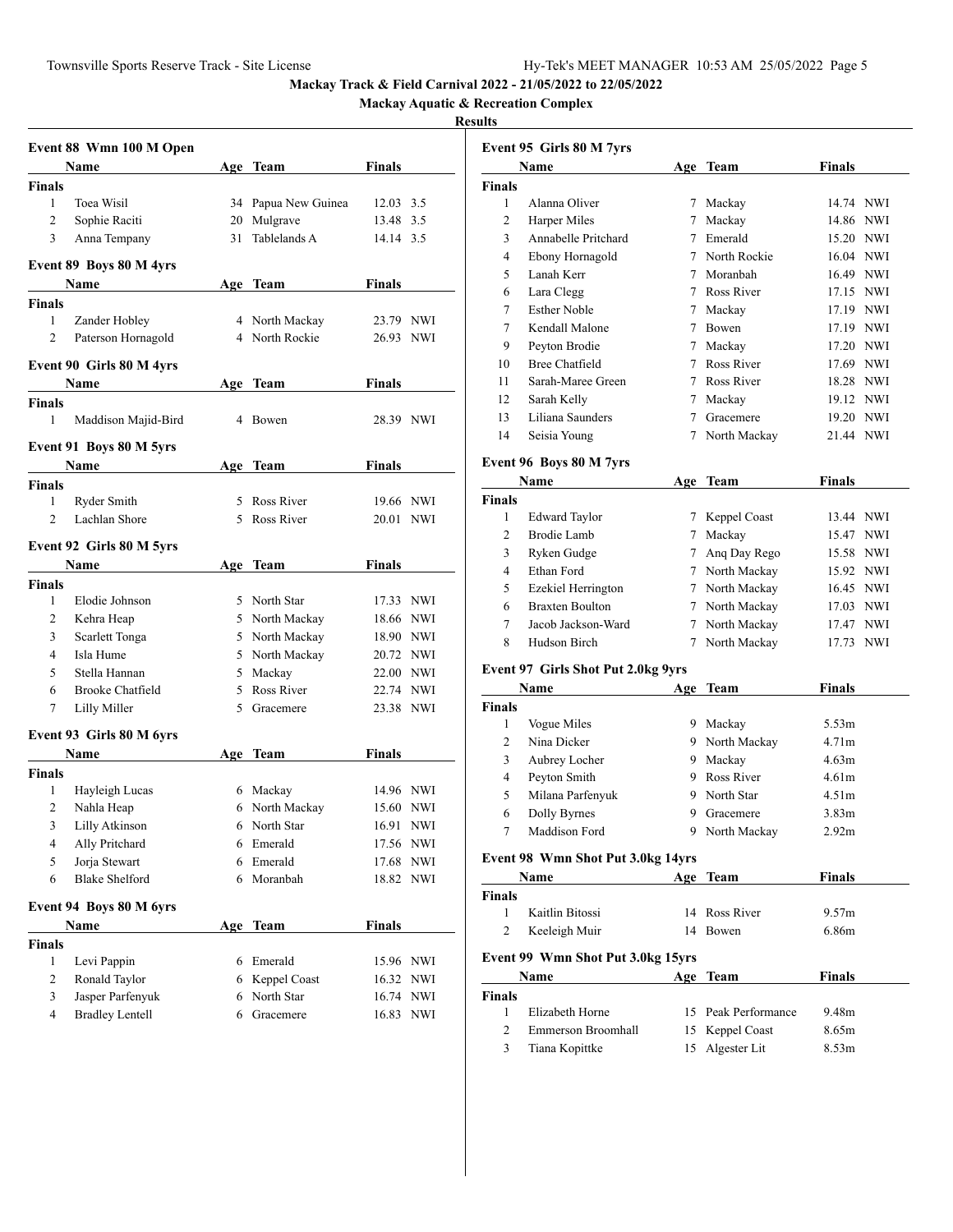**Mackay Aquatic & Recreation Complex**

|                               | Event 100 Throws Pentathlon: #2 Wmn Shot Put U16 Throws Pentathlon |                 |                                |                          |     |
|-------------------------------|--------------------------------------------------------------------|-----------------|--------------------------------|--------------------------|-----|
|                               | Name<br><b>Age Team</b>                                            |                 |                                | <b>Example 18</b> Finals |     |
| <b>Finals</b>                 |                                                                    |                 |                                |                          |     |
| 1                             | Keeleigh Muir                                                      |                 | 14 Bowen                       | 6.43 <sub>m</sub>        | 299 |
|                               | Event 101 Men Shot Put 4.0kg 14yrs                                 |                 |                                |                          |     |
|                               | <b>Name</b>                                                        |                 | Age Team                       | Finals                   |     |
| <b>Finals</b>                 |                                                                    |                 |                                |                          |     |
| 1                             | Keith Sheridan                                                     |                 | 14 Gracemere                   | 6.41 <sub>m</sub>        |     |
|                               |                                                                    |                 |                                |                          |     |
|                               | Event 102 Men Shot Put 4.0kg 15yrs                                 |                 |                                |                          |     |
|                               | Name<br><b>Example 2</b> Age Team                                  |                 |                                | Finals                   |     |
| <b>Finals</b>                 |                                                                    |                 |                                |                          |     |
| 1<br>$\overline{c}$           | Liam Manson                                                        |                 | 15 Sheldon Acad<br>15 Moranbah | 8.53m<br>5.22m           |     |
|                               | Regan Shelford                                                     |                 |                                |                          |     |
|                               | Event 103 Men Shot Put 5.0kg U18                                   |                 |                                |                          |     |
|                               | <b>Name</b>                                                        | <b>Age Team</b> |                                | Finals                   |     |
| <b>Finals</b>                 |                                                                    |                 |                                |                          |     |
| $\mathbf{1}$                  | James Galea                                                        |                 | 16 Mackay                      | 12.68m                   |     |
| $\overline{2}$                | Aman Sandhar                                                       |                 | 16 Arana LA                    | 11.56m                   |     |
| 3                             | Leo Pedrosa                                                        |                 | 17 Ang Day Rego                | 11.12m                   |     |
| 4                             | Lochlan Horstman                                                   |                 | 16 Central Qld                 | 8.81m                    |     |
|                               | Event 104 Men Shot Put 6.0kg U20                                   |                 |                                |                          |     |
|                               | Name                                                               |                 | Age Team                       | Finals                   |     |
| <b>Finals</b>                 |                                                                    |                 |                                |                          |     |
| 1                             | Etienne Otto                                                       | 18              | Central Qld                    | 6.31 <sub>m</sub>        |     |
|                               |                                                                    |                 |                                |                          |     |
|                               | Event 105 Throws Pentathlon: #2 Men Shot Put U16 Throws Pentathlon |                 |                                |                          |     |
|                               | <b>Name</b><br>Age Team                                            |                 |                                | <b>Finals</b>            |     |
| <b>Finals</b><br>$\mathbf{1}$ | Liam Manson                                                        |                 | 15 Sheldon Acad                | 8.16m                    | 376 |
|                               |                                                                    |                 |                                |                          |     |
|                               | Event 106 Throws Pentathlon: #2 Men Shot Put U18 Throws Pentathlon |                 |                                |                          |     |
|                               | Name                                                               |                 | Age Team Finals                |                          |     |
| <b>Finals</b>                 |                                                                    |                 |                                |                          |     |
| 1                             | James Galea                                                        |                 | 16 Mackay                      | 12.68m                   | 648 |
| $\overline{2}$                | Aman Sandhar                                                       |                 | 16 Arana LA                    | 11.56m                   | 580 |
| 3                             | Leo Pedrosa                                                        |                 | 17 Ang Day Rego                | 10.67m                   | 526 |
| 4                             | Lochlan Horstman                                                   |                 | 16 Central Qld                 | 8.81m                    | 414 |
|                               | Event 107 Throws Pentathlon: #2 Men Shot Put U20 Throws Pentathlon |                 |                                |                          |     |
|                               | <b>Name</b>                                                        |                 | Age Team                       | <b>Finals</b>            |     |
| <b>Finals</b>                 |                                                                    |                 |                                |                          |     |
| 1                             | Etienne Otto                                                       |                 | 18 Central Qld                 | 6.31 <sub>m</sub>        | 267 |
|                               |                                                                    |                 |                                |                          |     |
|                               | <b>Event 108 Boys Discus Throw 750g 10yrs</b>                      |                 |                                |                          |     |
|                               | <b>Name</b>                                                        |                 | Age Team                       | <b>Finals</b>            |     |
| Finals<br>$\mathbf{1}$        | Jarvis Locher                                                      |                 | 10 Mackay                      | 14.65m                   |     |
| 2                             | Rhys Lewis                                                         | 10              | Mackay                         | 14.33m                   |     |
| 3                             | <b>Riley Ware</b>                                                  | 10              | Mackay                         | 10.86m                   |     |
| 4                             | Jasper Shonhan                                                     | 10              | North Rockie                   | 10.52m                   |     |
| 5                             | Tyler Olive                                                        |                 | 10 Gracemere                   | 9.70 <sub>m</sub>        |     |
|                               |                                                                    |                 |                                |                          |     |
|                               |                                                                    |                 |                                |                          |     |

|                | <b>Event 109 Boys Discus Throw 1.0kg 12yrs</b> |     |                 |                   |  |
|----------------|------------------------------------------------|-----|-----------------|-------------------|--|
|                | Name                                           |     | Age Team        | <b>Finals</b>     |  |
| Finals         |                                                |     |                 |                   |  |
| 1              | Jackson Reid                                   |     | 12 Ross River   | 14.61m            |  |
| $\overline{c}$ | <b>Trae Obrien</b>                             |     | 12 Mackay       | 13.07m            |  |
|                | Event 110 Men Discus Throw 1.0kg 13yrs         |     |                 |                   |  |
|                | Name                                           |     | Age Team        | <b>Finals</b>     |  |
| <b>Finals</b>  |                                                |     |                 |                   |  |
| 1              | Tyrese Ngaru                                   |     | 13 Canterbury T | 26.35m            |  |
| 2              | Joshua Kopittke                                |     | 13 Algester Lit | 21.33m            |  |
| 3              | <b>Riley Olive</b>                             |     | 13 Central Qld  | 11.84m            |  |
|                |                                                |     |                 |                   |  |
|                | Event 117 Girls High Jump 8yrs                 |     |                 |                   |  |
|                | Name                                           | Age | Team            | <b>Finals</b>     |  |
| <b>Finals</b>  |                                                |     |                 |                   |  |
| 1              | Eleanor Bryant                                 |     | 8 Mackay        | 1.00 <sub>m</sub> |  |
| 2              | Mia Atkinson                                   |     | 8 North Star    | 0.92 <sub>m</sub> |  |
| 2              | Willow Kenny                                   |     | 8 Whitsunday    | 0.92 <sub>m</sub> |  |
| 4              | Annabelle Barnes                               |     | 8 North Mackay  | 0.86 <sub>m</sub> |  |
| 5              | Connie Jackson                                 |     | 8 North Star    | 0.83 <sub>m</sub> |  |
| $---$          | <b>Bronte Kennedy</b>                          | 8   | Mackay          | NH                |  |
| $---$          | Emily Lentell                                  | 8   | Gracemere       | NH                |  |
|                | <b>Event 118 Girls Long Jump 6yrs</b>          |     |                 |                   |  |
|                | Name                                           |     | Age Team        | Finals            |  |
| Finals         |                                                |     |                 |                   |  |
| 1              | Hayleigh Lucas                                 |     | 6 Mackay        | $2.36m$ NWI       |  |
| 2              | Lilly Atkinson                                 |     | 6 North Star    | $2.21m$ NWI       |  |
| 3              | Jorja Stewart                                  |     | 6 Emerald       | $1.92m$ NWI       |  |
| 4              | Nahla Heap                                     |     | 6 North Mackay  | $1.77m$ NWI       |  |
| 5              | Ally Pritchard                                 |     | 6 Emerald       | 1.76m NWI         |  |
| 6              | Lucy Jackson                                   |     | 6 North Star    | $1.55m$ NWI       |  |
| ---            | <b>Blake Shelford</b>                          |     | 6 Moranbah      | FOUL              |  |
|                |                                                |     |                 |                   |  |
|                | Event 119 Boys Long Jump 6yrs                  |     |                 | <b>Finals</b>     |  |
|                | Name                                           |     | Age Team        |                   |  |
| Finals<br>1    | Levi Pappin                                    |     | 6 Emerald       | $2.26m$ NWI       |  |
| 2              | Ronald Taylor                                  |     | 6 Keppel Coast  | 2.08m NWI         |  |
| 3              | Jasper Parfenyuk                               |     | 6 North Star    | 1.93m NWI         |  |
| 4              | Max Smith                                      |     | 6 North Mackay  | 1.74m NWI         |  |
| 5              | <b>Bradley Lentell</b>                         |     | 6 Gracemere     | 1.59m NWI         |  |
|                |                                                |     |                 |                   |  |
|                | <b>Event 120 Wmn 400 M 13yrs</b>               |     |                 |                   |  |
|                | Name                                           |     | Age Team        | <b>Finals</b>     |  |
| <b>Finals</b>  |                                                |     |                 |                   |  |
| 1              | <b>Hayley Colless</b>                          |     | 13 Mackay       | 1:08.69           |  |
| $\overline{2}$ | Isabella Webb                                  | 13  | Mackay          | 1:11.04           |  |
| 3              | Izabella Bird                                  | 13  | Mackay          | 1:12.01           |  |
|                | <b>Event 121 Wmn 400 M 14yrs</b>               |     |                 |                   |  |
|                | Name                                           |     | Age Team        | <b>Finals</b>     |  |
| Finals         |                                                |     |                 |                   |  |
| 1              | Amelia Marriott                                |     | 14 North Rockie | 1:08.31           |  |
| 2              | Lacey Howarth                                  |     | 14 Mackay       | 1:11.05           |  |
|                |                                                |     |                 |                   |  |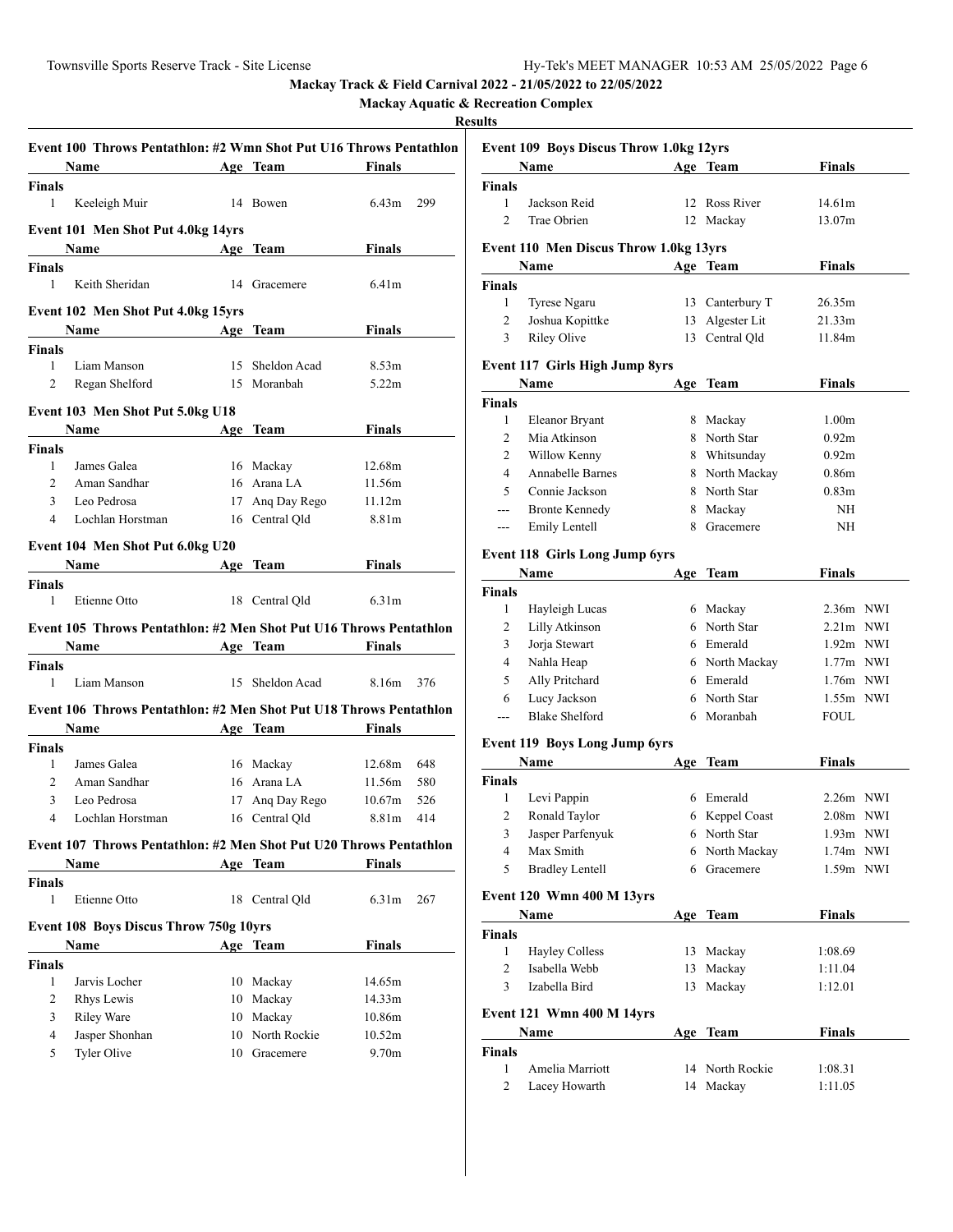**Mackay Aquatic & Recreation Complex**

## **Resul**

|                | <b>Event 122 Wmn 400 M 15yrs</b> |     |                     |               |
|----------------|----------------------------------|-----|---------------------|---------------|
|                | Name                             |     | Age Team            | <b>Finals</b> |
| <b>Finals</b>  |                                  |     |                     |               |
| 1              | Elizabeth Horne                  |     | 15 Peak Performance | 1:02.47       |
|                | Event 123 Wmn 400 M U18          |     |                     |               |
|                | Name                             |     | Age Team            | Finals        |
| Finals         |                                  |     |                     |               |
| $\mathbf{1}$   | Julia Monckton                   | 17  | Mackay              | 1:00.88       |
| $\overline{2}$ | Maggie Gibson                    |     | 16 Keppel Coast     | 1:03.78       |
| 3              | Megan Adamski                    | 17  | Keppel Coast        | 1:06.64       |
| 4              | Matilda Dennison                 |     | 16 Peak Performance | 1:09.80       |
|                | Event 125 Wmn 400 M Open         |     |                     |               |
|                | Name                             |     | Age Team            | Finals        |
| Finals         |                                  |     |                     |               |
| 1              | <b>Holly Blunt</b>               | 17  | Keppel Coast        | 1:01.10       |
|                | <b>Event 128 Men 400 M 13yrs</b> |     |                     |               |
|                | Name                             |     | Age Team            | Finals        |
| <b>Finals</b>  |                                  |     |                     |               |
| $\mathbf{1}$   | Dylan Ticehurst                  |     | 13 Mackay           | 1:04.68       |
| $\overline{2}$ | Tanner Munro                     |     | 13 Keppel Coast     | 1:07.09       |
| 3              | Declan Hall                      |     | 13 Mackay           | 1:14.76       |
| 4              | Joshua Kopittke                  |     | 13 Algester Lit     | 1:21.79       |
| 5              | <b>Riley Olive</b>               |     | 13 Central Qld      | 1:23.91       |
|                | <b>Event 129 Men 400 M 14yrs</b> |     |                     |               |
|                | Name                             |     | Age Team            | Finals        |
| <b>Finals</b>  |                                  |     |                     |               |
| 1              | Lucas Boshoff                    |     | 14 Mackay           | 1:07.46       |
| $\overline{c}$ | Keith Sheridan                   |     | 14 Gracemere        | 1:23.11       |
|                | <b>Event 130 Men 400 M 15yrs</b> |     |                     |               |
|                | Name                             |     | Age Team            | Finals        |
| <b>Finals</b>  |                                  |     |                     |               |
| 1              | Cayleb Ticehurst                 |     | 15 Mackay           | 59.43         |
| 2              | Connor Munro                     | 15  | Keppel Coast        | 1:01.90       |
|                | <b>Event 131 Men 400 M U18</b>   |     |                     |               |
|                | <b>Name</b>                      | Δσе | Team                | Finals        |
| Finals         |                                  |     |                     |               |
| 1              | Jett Grundy                      | 17  | Keppel Coast        | 50.88         |
| 2              | Benjamin Wenman                  | 17  | Ang Day Rego        | 1:00.09       |
| 3              | Lincoln Goodger                  | 16  | Biloela             | 1:00.65       |
|                |                                  |     |                     |               |
|                | Event 136 Girls 400 M 10yrs      |     |                     |               |
|                | Name                             |     | Age Team            | <b>Finals</b> |
| <b>Finals</b>  |                                  |     |                     |               |
| 1              | Ayla Moon                        | 10  | Mackay              | 1:11.05       |
| 2              | Tahlia McGilvray                 | 10  | Mackay              | 1:14.80       |
| 3              | Kaydance Croucher                |     | 10 Whitsunday       | 1:17.20       |
| 4              | Shyla Morse                      |     | 10 North Star       | 1:21.52       |
| 5              | Annabelle McFarlane              |     | 10 City North LA    | 1:22.92       |
| 6              | Hope-Brown Saunders              |     | 10 Gracemere        | 1:23.86       |
| 7              | Ruby Jackson                     | 10  | North Star          | 1:24.18       |
|                |                                  |     |                     |               |

| Matilda Kennedy<br>8<br>10 Mackay<br>1:25.81<br><b>Sharity Noble</b><br>9<br>10 Mackay<br>1:31.71<br><b>Brea Smith</b><br>10 North Mackay<br>10<br>1:35.43<br>11<br>Treasure Boatman<br>10 Mackay<br>1:37.15<br>Sienna Hume<br>North Mackay<br>12<br>10<br>1:43.10<br>Event 137 Girls 400 M 11yrs<br>Name<br>Age Team<br><b>Finals</b><br>1<br>11 North Star<br>Veronika Parfenyuk<br>1:09.82<br>Learnie Scott<br>2<br>11 -<br>Mackay<br>3<br>Erika Holland<br>11 Longreach<br>1:13.12<br><b>Billie-Ann Sievers</b><br>11 North Mackay<br>4<br>11 Peak Performance<br>5<br>Kyra Payne<br>1:16.44<br>Jorja Spain<br>11 Moranbah<br>6<br>Isabell Read<br>7<br>11 Mackay<br>1:22.71<br>Tessa Weldon<br>8<br>11 Bowen<br>1:25.31<br>9<br>Ailah Brodie<br>11<br>Mackay<br>Grace Sheridan<br>10<br>11<br>Gracemere<br>1:45.16<br>Event 138 Girls 400 M 12yrs<br>Age Team<br>Name<br><b>Finals</b><br>1<br>Marli Eden<br>12 Mackay<br>1:10.89<br>Clover Shammall<br>2<br>12 Keppel Coast<br>1:11.77<br>12 North Star<br>3<br>Savana Johnson<br>1:14.33<br>4<br>Charlotte Pepper<br>12 Whitsunday<br>12 Ross River<br>5<br>Tia Bray<br>1:23.32<br>Amba Stevens<br>12 Ross River<br>6<br>1:24.35<br><b>Event 139 Boys 400 M 12yrs</b><br><b>Finals</b><br><b>Name</b><br>Age Team<br><b>Finals</b><br>1<br><b>Blake Lewis</b><br>Mackay<br>12<br>1:08.59 | Finals<br>1:11.64<br>1:14.99<br>1:21.16<br>1:25.49<br><b>Finals</b> |
|-------------------------------------------------------------------------------------------------------------------------------------------------------------------------------------------------------------------------------------------------------------------------------------------------------------------------------------------------------------------------------------------------------------------------------------------------------------------------------------------------------------------------------------------------------------------------------------------------------------------------------------------------------------------------------------------------------------------------------------------------------------------------------------------------------------------------------------------------------------------------------------------------------------------------------------------------------------------------------------------------------------------------------------------------------------------------------------------------------------------------------------------------------------------------------------------------------------------------------------------------------------------------------------------------------------------------------------------------|---------------------------------------------------------------------|
|                                                                                                                                                                                                                                                                                                                                                                                                                                                                                                                                                                                                                                                                                                                                                                                                                                                                                                                                                                                                                                                                                                                                                                                                                                                                                                                                                 |                                                                     |
|                                                                                                                                                                                                                                                                                                                                                                                                                                                                                                                                                                                                                                                                                                                                                                                                                                                                                                                                                                                                                                                                                                                                                                                                                                                                                                                                                 |                                                                     |
|                                                                                                                                                                                                                                                                                                                                                                                                                                                                                                                                                                                                                                                                                                                                                                                                                                                                                                                                                                                                                                                                                                                                                                                                                                                                                                                                                 |                                                                     |
|                                                                                                                                                                                                                                                                                                                                                                                                                                                                                                                                                                                                                                                                                                                                                                                                                                                                                                                                                                                                                                                                                                                                                                                                                                                                                                                                                 |                                                                     |
|                                                                                                                                                                                                                                                                                                                                                                                                                                                                                                                                                                                                                                                                                                                                                                                                                                                                                                                                                                                                                                                                                                                                                                                                                                                                                                                                                 |                                                                     |
|                                                                                                                                                                                                                                                                                                                                                                                                                                                                                                                                                                                                                                                                                                                                                                                                                                                                                                                                                                                                                                                                                                                                                                                                                                                                                                                                                 |                                                                     |
|                                                                                                                                                                                                                                                                                                                                                                                                                                                                                                                                                                                                                                                                                                                                                                                                                                                                                                                                                                                                                                                                                                                                                                                                                                                                                                                                                 |                                                                     |
|                                                                                                                                                                                                                                                                                                                                                                                                                                                                                                                                                                                                                                                                                                                                                                                                                                                                                                                                                                                                                                                                                                                                                                                                                                                                                                                                                 |                                                                     |
|                                                                                                                                                                                                                                                                                                                                                                                                                                                                                                                                                                                                                                                                                                                                                                                                                                                                                                                                                                                                                                                                                                                                                                                                                                                                                                                                                 |                                                                     |
|                                                                                                                                                                                                                                                                                                                                                                                                                                                                                                                                                                                                                                                                                                                                                                                                                                                                                                                                                                                                                                                                                                                                                                                                                                                                                                                                                 |                                                                     |
|                                                                                                                                                                                                                                                                                                                                                                                                                                                                                                                                                                                                                                                                                                                                                                                                                                                                                                                                                                                                                                                                                                                                                                                                                                                                                                                                                 |                                                                     |
|                                                                                                                                                                                                                                                                                                                                                                                                                                                                                                                                                                                                                                                                                                                                                                                                                                                                                                                                                                                                                                                                                                                                                                                                                                                                                                                                                 |                                                                     |
|                                                                                                                                                                                                                                                                                                                                                                                                                                                                                                                                                                                                                                                                                                                                                                                                                                                                                                                                                                                                                                                                                                                                                                                                                                                                                                                                                 |                                                                     |
|                                                                                                                                                                                                                                                                                                                                                                                                                                                                                                                                                                                                                                                                                                                                                                                                                                                                                                                                                                                                                                                                                                                                                                                                                                                                                                                                                 |                                                                     |
|                                                                                                                                                                                                                                                                                                                                                                                                                                                                                                                                                                                                                                                                                                                                                                                                                                                                                                                                                                                                                                                                                                                                                                                                                                                                                                                                                 |                                                                     |
|                                                                                                                                                                                                                                                                                                                                                                                                                                                                                                                                                                                                                                                                                                                                                                                                                                                                                                                                                                                                                                                                                                                                                                                                                                                                                                                                                 |                                                                     |
|                                                                                                                                                                                                                                                                                                                                                                                                                                                                                                                                                                                                                                                                                                                                                                                                                                                                                                                                                                                                                                                                                                                                                                                                                                                                                                                                                 |                                                                     |
|                                                                                                                                                                                                                                                                                                                                                                                                                                                                                                                                                                                                                                                                                                                                                                                                                                                                                                                                                                                                                                                                                                                                                                                                                                                                                                                                                 |                                                                     |
|                                                                                                                                                                                                                                                                                                                                                                                                                                                                                                                                                                                                                                                                                                                                                                                                                                                                                                                                                                                                                                                                                                                                                                                                                                                                                                                                                 |                                                                     |
|                                                                                                                                                                                                                                                                                                                                                                                                                                                                                                                                                                                                                                                                                                                                                                                                                                                                                                                                                                                                                                                                                                                                                                                                                                                                                                                                                 |                                                                     |
|                                                                                                                                                                                                                                                                                                                                                                                                                                                                                                                                                                                                                                                                                                                                                                                                                                                                                                                                                                                                                                                                                                                                                                                                                                                                                                                                                 |                                                                     |
|                                                                                                                                                                                                                                                                                                                                                                                                                                                                                                                                                                                                                                                                                                                                                                                                                                                                                                                                                                                                                                                                                                                                                                                                                                                                                                                                                 |                                                                     |
|                                                                                                                                                                                                                                                                                                                                                                                                                                                                                                                                                                                                                                                                                                                                                                                                                                                                                                                                                                                                                                                                                                                                                                                                                                                                                                                                                 |                                                                     |
|                                                                                                                                                                                                                                                                                                                                                                                                                                                                                                                                                                                                                                                                                                                                                                                                                                                                                                                                                                                                                                                                                                                                                                                                                                                                                                                                                 |                                                                     |
|                                                                                                                                                                                                                                                                                                                                                                                                                                                                                                                                                                                                                                                                                                                                                                                                                                                                                                                                                                                                                                                                                                                                                                                                                                                                                                                                                 | 1:21.69                                                             |
|                                                                                                                                                                                                                                                                                                                                                                                                                                                                                                                                                                                                                                                                                                                                                                                                                                                                                                                                                                                                                                                                                                                                                                                                                                                                                                                                                 |                                                                     |
|                                                                                                                                                                                                                                                                                                                                                                                                                                                                                                                                                                                                                                                                                                                                                                                                                                                                                                                                                                                                                                                                                                                                                                                                                                                                                                                                                 |                                                                     |
|                                                                                                                                                                                                                                                                                                                                                                                                                                                                                                                                                                                                                                                                                                                                                                                                                                                                                                                                                                                                                                                                                                                                                                                                                                                                                                                                                 |                                                                     |
|                                                                                                                                                                                                                                                                                                                                                                                                                                                                                                                                                                                                                                                                                                                                                                                                                                                                                                                                                                                                                                                                                                                                                                                                                                                                                                                                                 |                                                                     |
|                                                                                                                                                                                                                                                                                                                                                                                                                                                                                                                                                                                                                                                                                                                                                                                                                                                                                                                                                                                                                                                                                                                                                                                                                                                                                                                                                 |                                                                     |
|                                                                                                                                                                                                                                                                                                                                                                                                                                                                                                                                                                                                                                                                                                                                                                                                                                                                                                                                                                                                                                                                                                                                                                                                                                                                                                                                                 |                                                                     |
| 2<br>Braydon Conway<br>12<br>Gracemere<br>1:34.35                                                                                                                                                                                                                                                                                                                                                                                                                                                                                                                                                                                                                                                                                                                                                                                                                                                                                                                                                                                                                                                                                                                                                                                                                                                                                               |                                                                     |
| Event 140 Boys 400 M 10yrs                                                                                                                                                                                                                                                                                                                                                                                                                                                                                                                                                                                                                                                                                                                                                                                                                                                                                                                                                                                                                                                                                                                                                                                                                                                                                                                      |                                                                     |
| <b>Finals</b><br>Name<br>Age Team                                                                                                                                                                                                                                                                                                                                                                                                                                                                                                                                                                                                                                                                                                                                                                                                                                                                                                                                                                                                                                                                                                                                                                                                                                                                                                               |                                                                     |
| <b>Finals</b>                                                                                                                                                                                                                                                                                                                                                                                                                                                                                                                                                                                                                                                                                                                                                                                                                                                                                                                                                                                                                                                                                                                                                                                                                                                                                                                                   |                                                                     |
| Jarvis Locher<br>Mackay<br>1:13.23<br>1<br>10                                                                                                                                                                                                                                                                                                                                                                                                                                                                                                                                                                                                                                                                                                                                                                                                                                                                                                                                                                                                                                                                                                                                                                                                                                                                                                   |                                                                     |
| $\mathbf{2}$<br>10 Ross River<br>Jack Detenon<br>1:15.33                                                                                                                                                                                                                                                                                                                                                                                                                                                                                                                                                                                                                                                                                                                                                                                                                                                                                                                                                                                                                                                                                                                                                                                                                                                                                        |                                                                     |
| 3<br>10 Ross River<br>Noah Brough                                                                                                                                                                                                                                                                                                                                                                                                                                                                                                                                                                                                                                                                                                                                                                                                                                                                                                                                                                                                                                                                                                                                                                                                                                                                                                               | 1:17.33                                                             |
| 4<br>Evan Chapman<br>10 North Mackay                                                                                                                                                                                                                                                                                                                                                                                                                                                                                                                                                                                                                                                                                                                                                                                                                                                                                                                                                                                                                                                                                                                                                                                                                                                                                                            |                                                                     |
| 5<br><b>Riley Ware</b><br>10 Mackay                                                                                                                                                                                                                                                                                                                                                                                                                                                                                                                                                                                                                                                                                                                                                                                                                                                                                                                                                                                                                                                                                                                                                                                                                                                                                                             | 1:20.04                                                             |
| 6<br>Felix Shammall<br>Ang Day Rego<br>10                                                                                                                                                                                                                                                                                                                                                                                                                                                                                                                                                                                                                                                                                                                                                                                                                                                                                                                                                                                                                                                                                                                                                                                                                                                                                                       |                                                                     |
| 7<br>Tyler Olive<br>Gracemere<br>10                                                                                                                                                                                                                                                                                                                                                                                                                                                                                                                                                                                                                                                                                                                                                                                                                                                                                                                                                                                                                                                                                                                                                                                                                                                                                                             | 1:20.56                                                             |
| Jasper Shonhan<br>North Rockie<br>8<br>10                                                                                                                                                                                                                                                                                                                                                                                                                                                                                                                                                                                                                                                                                                                                                                                                                                                                                                                                                                                                                                                                                                                                                                                                                                                                                                       | 1:24.77                                                             |
|                                                                                                                                                                                                                                                                                                                                                                                                                                                                                                                                                                                                                                                                                                                                                                                                                                                                                                                                                                                                                                                                                                                                                                                                                                                                                                                                                 | 1:39.00<br>1:42.47                                                  |
|                                                                                                                                                                                                                                                                                                                                                                                                                                                                                                                                                                                                                                                                                                                                                                                                                                                                                                                                                                                                                                                                                                                                                                                                                                                                                                                                                 |                                                                     |
| <b>Event 141 Boys 400 M 11yrs</b>                                                                                                                                                                                                                                                                                                                                                                                                                                                                                                                                                                                                                                                                                                                                                                                                                                                                                                                                                                                                                                                                                                                                                                                                                                                                                                               |                                                                     |
| Name<br>Age Team                                                                                                                                                                                                                                                                                                                                                                                                                                                                                                                                                                                                                                                                                                                                                                                                                                                                                                                                                                                                                                                                                                                                                                                                                                                                                                                                | Finals                                                              |
| Finals                                                                                                                                                                                                                                                                                                                                                                                                                                                                                                                                                                                                                                                                                                                                                                                                                                                                                                                                                                                                                                                                                                                                                                                                                                                                                                                                          |                                                                     |
| 1<br><b>Stuart Taylor</b><br>11<br>Keppel Coast<br>1:10.12                                                                                                                                                                                                                                                                                                                                                                                                                                                                                                                                                                                                                                                                                                                                                                                                                                                                                                                                                                                                                                                                                                                                                                                                                                                                                      |                                                                     |
| Biloela<br>$\mathbf{2}$<br>Jamen Goodger<br>11<br>3                                                                                                                                                                                                                                                                                                                                                                                                                                                                                                                                                                                                                                                                                                                                                                                                                                                                                                                                                                                                                                                                                                                                                                                                                                                                                             | 1:10.26                                                             |
| Logan Hall<br>11<br>Mackay<br>Zac Harrison<br>4<br>11                                                                                                                                                                                                                                                                                                                                                                                                                                                                                                                                                                                                                                                                                                                                                                                                                                                                                                                                                                                                                                                                                                                                                                                                                                                                                           | 1:13.27                                                             |
| North Rockie<br>5<br>Jaydon Green<br>11<br>Ross River<br>1:22.53                                                                                                                                                                                                                                                                                                                                                                                                                                                                                                                                                                                                                                                                                                                                                                                                                                                                                                                                                                                                                                                                                                                                                                                                                                                                                | 1:20.56                                                             |
| Samuel Dewar<br>6<br>11<br>Mackay                                                                                                                                                                                                                                                                                                                                                                                                                                                                                                                                                                                                                                                                                                                                                                                                                                                                                                                                                                                                                                                                                                                                                                                                                                                                                                               | 1:25.36                                                             |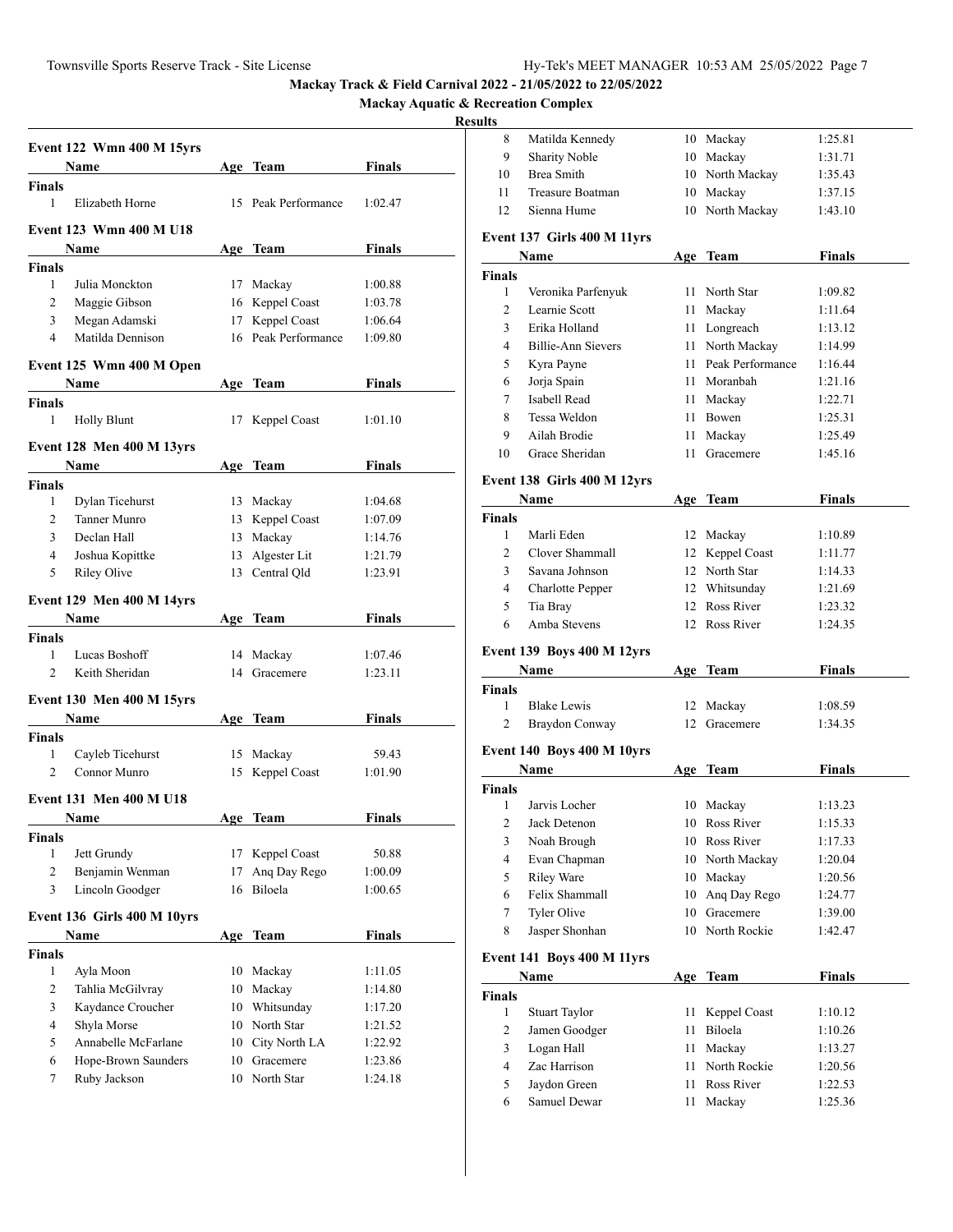**Mackay Aquatic & Recreation Complex**

|                | Finals  (Event 141 Boys 400 M 11yrs)          |     |                |                   |  |
|----------------|-----------------------------------------------|-----|----------------|-------------------|--|
|                | Name                                          |     | Age Team       | <b>Finals</b>     |  |
| 7              | Jackson Birch                                 | 11  | North Mackay   | 1:29.64           |  |
|                |                                               |     |                |                   |  |
|                | Event 142 Girls Shot Put 1.0kg 6yrs           |     |                |                   |  |
|                | Name                                          | Age | Team           | Finals            |  |
| <b>Finals</b>  |                                               |     |                |                   |  |
| 1              | Hayleigh Lucas                                |     | 6 Mackay       | 3.52 <sub>m</sub> |  |
| $\overline{2}$ | Nahla Heap                                    |     | 6 North Mackay | 2.99 <sub>m</sub> |  |
| 3              | Jorja Stewart                                 |     | 6 Emerald      | 2.98 <sub>m</sub> |  |
| 4              | Lilly Atkinson                                |     | 6 North Star   | 2.83 <sub>m</sub> |  |
| 5              | Ally Pritchard                                |     | 6 Emerald      | 2.63 <sub>m</sub> |  |
| 6              | Lucy Jackson                                  |     | 6 North Star   | 2.12m             |  |
| 7              | <b>Blake Shelford</b>                         |     | 6 Moranbah     | 1.88m             |  |
|                | Event 143 Boys Shot Put 1.0kg 6yrs            |     |                |                   |  |
|                | Name                                          | Age | Team           | <b>Finals</b>     |  |
| <b>Finals</b>  |                                               |     |                |                   |  |
| 1              | Levi Pappin                                   |     | 6 Emerald      | 4.55m             |  |
| 2              | <b>Bradley Lentell</b>                        |     | 6 Gracemere    | 3.39 <sub>m</sub> |  |
| 3              | Jasper Parfenyuk                              |     | 6 North Star   | 3.24m             |  |
|                | <b>Event 148 Girls Discus Throw 350g 4yrs</b> |     |                |                   |  |
|                | Name                                          |     | Age Team       | Finals            |  |
| <b>Finals</b>  |                                               |     |                |                   |  |
| 1              | Maddison Majid-Bird                           |     | 4 Bowen        | 2.20 <sub>m</sub> |  |
|                |                                               |     |                |                   |  |
|                | <b>Event 149 Girls Discus Throw 350g 5yrs</b> |     |                |                   |  |
|                | Name                                          |     | Age Team       | <b>Finals</b>     |  |
| <b>Finals</b>  |                                               |     |                |                   |  |
| 1              | Elodie Johnson                                |     | 5 North Star   | 5.84m             |  |
| 2              | Kehra Heap                                    |     | 5 North Mackay | 4.96m             |  |
| 3              | Stella Hannan                                 |     | 5 Mackay       | 4.21m             |  |
| 4              | Isla Hume                                     |     | 5 North Mackay | 3.77m             |  |
| 5              | Scarlett Tonga                                |     | 5 North Mackay | 3.21 <sub>m</sub> |  |
| 6              | <b>Brooke Chatfield</b>                       |     | 5 Ross River   | 2.02 <sub>m</sub> |  |
| 7              | Lilly Miller                                  |     | 5 Gracemere    | 1.38m             |  |
|                | Event 150 Boys Discus Throw 350g 4yrs         |     |                |                   |  |
|                | <b>Name</b>                                   |     | Age Team       | Finals            |  |
| Finals         |                                               |     |                |                   |  |
| 1              | Zander Hobley                                 |     | 4 North Mackay | 3.02 <sub>m</sub> |  |
|                | Event 151 Boys Discus Throw 350g 5yrs         |     |                |                   |  |
|                | Name                                          |     | Age Team       | <b>Finals</b>     |  |
| <b>Finals</b>  |                                               |     |                |                   |  |
| 1              | Ryder Smith                                   |     | 5 Ross River   | 5.24m             |  |
| 2              | Jaxon Malone                                  |     | 5 Bowen        | 3.38m             |  |
| 3              | Lachlan Shore                                 |     | 5 Ross River   | 3.23 <sub>m</sub> |  |
|                |                                               |     |                |                   |  |
|                | <b>Event 152 Boys Discus Throw 500g 8yrs</b>  |     |                |                   |  |
|                | <b>Name</b> and <b><i>Name</i></b>            |     | Age Team       | <b>Finals</b>     |  |
| <b>Finals</b>  |                                               |     |                |                   |  |
| 1              | Orlando Wyatt                                 |     | 8 North Rockie | 14.52m            |  |
| $\overline{2}$ | Lachlan Etherden                              |     | 8 North Rockie | 14.25m            |  |
| 3              | Tallan Brown-Saunders                         |     | 8 Gracemere    | 12.29m            |  |
| 4              | Olivah Brown                                  |     | 8 North Mackay | 8.88m             |  |

| 11 L.Y         |                                    |    |                 |               |            |
|----------------|------------------------------------|----|-----------------|---------------|------------|
| 5              | Connor Smith                       |    | 8 North Mackay  | 3.62m         |            |
|                | Event 153 Wmn Long Jump U18        |    |                 |               |            |
|                | Name                               |    | Age Team        | Finals        |            |
| <b>Finals</b>  |                                    |    |                 |               |            |
| 1              | Rylee O'Shaughnessy                |    | 17 Oeii Track C | $4.37m$ NWI   |            |
| $\overline{2}$ | Emma Raciti                        |    | 16 Mulgrave     | $4.33m$ NWI   |            |
| 3              | Maia Curtis Gee                    | 16 | Keppel Coast    | 4.32m NWI     |            |
|                |                                    |    |                 |               |            |
|                | <b>Event 155 Men Long Jump U18</b> |    |                 |               |            |
|                | Name                               |    | Age Team        | Finals        |            |
| Finals         |                                    |    |                 |               |            |
| 1              | Brayden Ryder                      |    | 17 Emerald      | 5.84m NWI     |            |
| 2              | Lincoln Goodger                    |    | 16 Biloela      | 5.16m NWI     |            |
| 3              | Aman Sandhar                       |    | 16 Arana LA     | $4.17m$ NWI   |            |
|                | Event 157 Girls 100 M 4yrs         |    |                 |               |            |
|                | Name                               |    | Age Team        | Finals        |            |
| <b>Finals</b>  |                                    |    |                 |               |            |
| 1              | Maddison Majid-Bird                |    | 4 Bowen         | 40.01 NWI     |            |
|                | Event 158 Boys 100 M 4yrs          |    |                 |               |            |
|                | Name                               |    | Age Team        | Finals        |            |
| <b>Finals</b>  |                                    |    |                 |               |            |
| 1              | Zander Hobley                      |    | 4 North Mackay  | 28.61         | NWI        |
| 2              | Paterson Hornagold                 |    | 4 North Rockie  | 38.12         | <b>NWI</b> |
|                |                                    |    |                 |               |            |
|                | Event 159 Girls 100 M 5yrs         |    |                 |               |            |
|                | Name                               |    | Age Team        | Finals        |            |
| Finals         |                                    |    |                 |               |            |
| 1              | Elodie Johnson                     |    | 5 North Star    | 21.83 NWI     |            |
| 2              | Kehra Heap                         |    | 5 North Mackay  | 23.51 NWI     |            |
| 3              | Scarlett Tonga                     |    | 5 North Mackay  | 26.21 NWI     |            |
| 4              | Isla Hume                          |    | 5 North Mackay  | 26.66 NWI     |            |
| 5              | <b>Brooke Chatfield</b>            |    | 5 Ross River    | 28.57 NWI     |            |
| 6              | Stella Hannan                      |    | 5 Mackay        | 29.99 NWI     |            |
| 7              | Lilly Miller                       | 5  | Gracemere       | 30.75 NWI     |            |
|                | Event 160 Boys 100 M 5yrs          |    |                 |               |            |
|                | Name                               |    | Age Team        | Finals        |            |
| Finals         |                                    |    |                 |               |            |
| 1              | Ryder Smith                        |    | 5 Ross River    | 25.28 NWI     |            |
| 2              | Lachlan Shore                      | 5. | Ross River      | 25.34 NWI     |            |
|                |                                    |    |                 |               |            |
|                | Event 161 Girls 100 M 6yrs         |    |                 |               |            |
|                | Name                               |    | Age Team        | <b>Finals</b> |            |
| Finals         |                                    |    |                 |               |            |
| 1              | Hayleigh Lucas                     |    | 6 Mackay        | 19.18 NWI     |            |
| 2              | Nahla Heap                         |    | 6 North Mackay  | 19.99 NWI     |            |
| 3              | Lucy Jackson                       |    | 6 North Star    | 21.12 NWI     |            |
| $\overline{4}$ | Jorja Stewart                      |    | 6 Emerald       | 22.92 NWI     |            |
| 5              | Ally Pritchard                     |    | 6 Emerald       | 23.20 NWI     |            |
|                | Event 162 Boys 100 M 6yrs          |    |                 |               |            |
|                | Name                               |    | Age Team        | Finals        |            |
| Finals         |                                    |    |                 |               |            |
| 1              | Ronald Taylor                      |    | 6 Keppel Coast  | 20.40 NWI     |            |
|                |                                    |    |                 |               |            |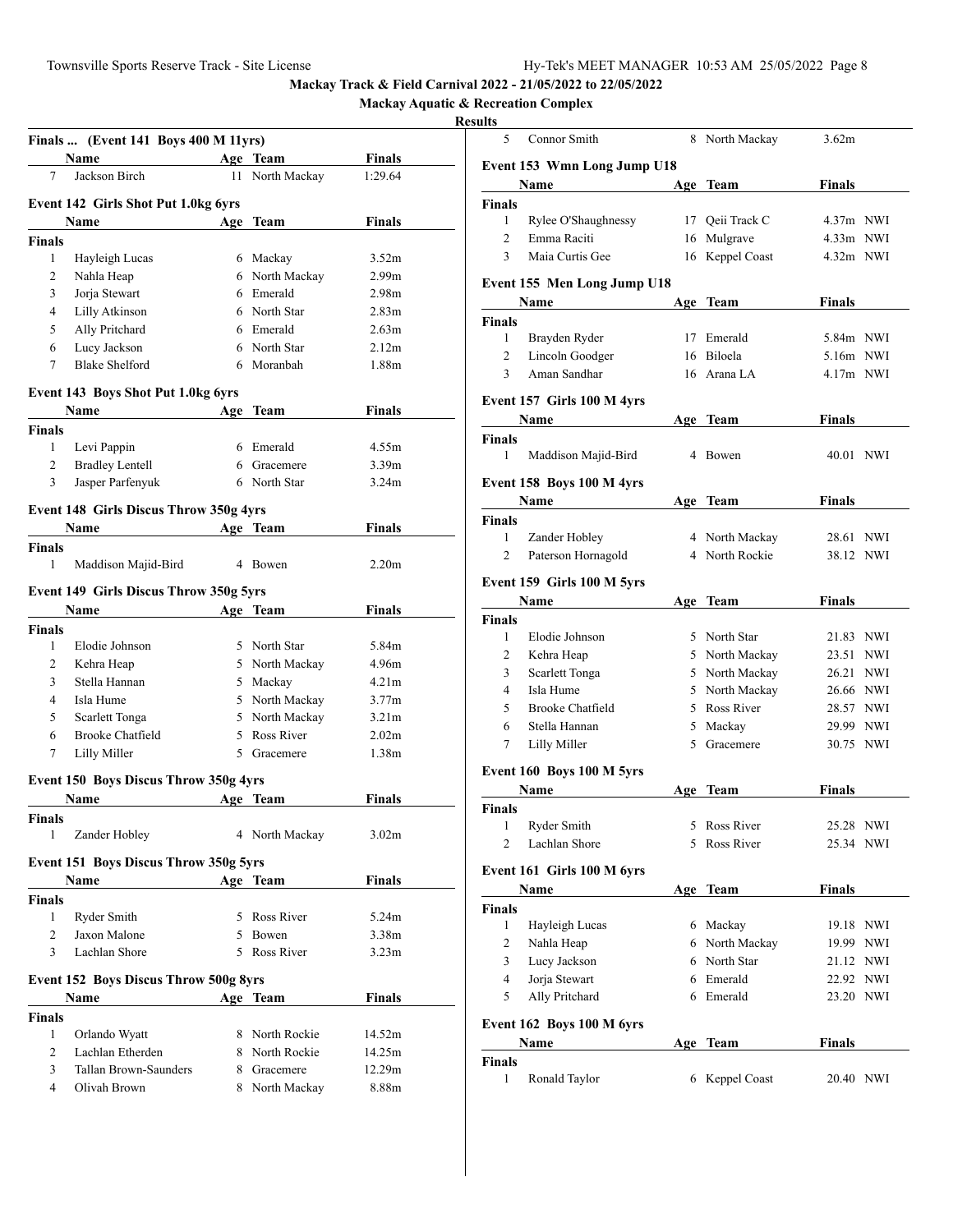**Mackay Aquatic & Recreation Complex**

|                    | Finals  (Event 162 Boys 100 M 6yrs) |             |                |               |           |
|--------------------|-------------------------------------|-------------|----------------|---------------|-----------|
|                    | Name                                |             | Age Team       | Finals        |           |
| 1                  | Levi Pappin                         |             | 6 Emerald      | 20.40 NWI     |           |
| 3                  | Jasper Parfenyuk                    |             | 6 North Star   | 20.98 NWI     |           |
| $\overline{4}$     | <b>Bradley Lentell</b>              |             | 6 Gracemere    | 22.01 NWI     |           |
| 5                  | Max Smith                           |             | 6 North Mackay | 24.66 NWI     |           |
|                    | Event 163 Girls 100 M 7yrs          |             |                |               |           |
|                    | Name                                | Age         | <b>Team</b>    | <b>Finals</b> |           |
| <b>Finals</b>      |                                     |             |                |               |           |
| 1                  | Alanna Oliver                       | 7           | Mackay         | 18.79 NWI     |           |
| $\overline{c}$     | Harper Miles                        | $7^{\circ}$ | Mackay         | 18.83 NWI     |           |
| 3                  | Annabelle Pritchard                 |             | 7 Emerald      | 18.90 NWI     |           |
| $\overline{4}$     | Ebony Hornagold                     |             | 7 North Rockie | 20.69 NWI     |           |
| 5                  | Lanah Kerr                          |             | 7 Moranbah     | 21.04 NWI     |           |
| 6                  | Lara Clegg                          |             | 7 Ross River   | 21.37 NWI     |           |
| 7                  | Kendall Malone                      |             | 7 Bowen        | 21.69 NWI     |           |
| 8                  | <b>Esther Noble</b>                 |             | 7 Mackay       | 22.09 NWI     |           |
| 9                  | Peyton Brodie                       |             | 7 Mackay       | 22.38 NWI     |           |
| 10                 | <b>Bree Chatfield</b>               |             | 7 Ross River   | 22.85 NWI     |           |
| 11                 | Sarah-Maree Green                   |             | 7 Ross River   | 23.14 NWI     |           |
| 12                 | Liliana Saunders                    |             | 7 Gracemere    | 23.41 NWI     |           |
| 13                 | Sarah Kelly                         | 7           | Mackay         | 24.77 NWI     |           |
| 14                 | Seisia Young                        | $7^{\circ}$ | North Mackay   | 27.13 NWI     |           |
|                    | Event 164 Boys 100 M 7yrs           |             |                |               |           |
|                    | Name                                | Age         | <b>Team</b>    | <b>Finals</b> |           |
| <b>Finals</b>      |                                     |             |                |               |           |
| $\mathbf{1}$       | <b>Edward Taylor</b>                | 7           | Keppel Coast   | 16.88 NWI     |           |
| 2                  | Brodie Lamb                         | $7^{\circ}$ | Mackay         | 19.06 NWI     |           |
| 3                  | Mikey Blum                          |             | 7 North Star   | 19.17 NWI     |           |
| $\overline{4}$     | Ryken Gudge                         |             | 7 Ang Day Rego | 19.61 NWI     |           |
| 5                  | Ethan Ford                          |             | 7 North Mackay | 20.92 NWI     |           |
| 6                  | <b>Braxten Boulton</b>              |             | 7 North Mackay | 21.79 NWI     |           |
| 7                  | Ezekiel Herrington                  |             | 7 North Mackay | 22.80 NWI     |           |
| 8                  | Hudson Birch                        |             | 7 North Mackay | 22.86 NWI     |           |
| 9                  | Jacob Jackson-Ward                  | $7^{\circ}$ | North Mackay   | 23.62 NWI     |           |
|                    | Event 165 Girls 100 M 8yrs          |             |                |               |           |
|                    | Name                                | Age         | <b>Team</b>    | Finals        |           |
| <b>Finals</b><br>1 | Isla Hazeltine                      | 8           |                | 17.02 NWI     |           |
| 2                  | Mia Atkinson                        |             | Whitsunday     |               |           |
|                    |                                     |             | 8 North Star   |               | 17.48 NWI |
| 3                  | Willow Kenny                        |             | 8 Whitsunday   | 17.88 NWI     |           |
| $\overline{4}$     | Connie Jackson                      |             | 8 North Star   | 17.96 NWI     |           |
| 5                  | Annabelle Barnes                    |             | 8 North Mackay | 18.21 NWI     |           |
| 6                  | Emily Lentell                       |             | 8 Gracemere    | 18.51 NWI     |           |
| 7                  | Miley-Rose Ryder                    |             | 8 Emerald      | 20.10 NWI     |           |
| 8                  | <b>Bronte Kennedy</b>               |             | 8 Mackay       | 21.10 NWI     |           |
| 9                  | Lucy Hannan                         | 8           | Mackay         | 21.23 NWI     |           |
| 10                 | Charlotte Jordan                    | 8           | Ross River     | 24.04 NWI     |           |
|                    | Event 166 Boys 100 M 8yrs           |             |                |               |           |
|                    | Name                                | Age         | <b>Team</b>    | <b>Finals</b> |           |
| <b>Finals</b><br>1 | Orlando Wyatt                       | 8           | North Rockie   | 16.57 NWI     |           |
|                    |                                     |             |                |               |           |

|                | Tallan Brown-Saunders             | 8   | Gracemere       | 16.71<br><b>NWI</b> |
|----------------|-----------------------------------|-----|-----------------|---------------------|
| 2              |                                   |     |                 |                     |
| 3              | Floyd Conway                      | 8   | Gracemere       | 18.05<br><b>NWI</b> |
| $\overline{4}$ | Lachlan Etherden                  | 8   | North Rockie    | 18.30 NWI           |
| 5              | Jack Read                         | 8   | Mackay          | 18.38 NWI           |
| 6              | Olivah Brown                      |     | 8 North Mackay  | 18.73 NWI           |
| 7              | Connor Smith                      |     | 8 North Mackay  | 20.92 NWI           |
|                | Event 167 Girls 100 M 9yrs        |     |                 |                     |
|                | Name                              | Age | Team            | <b>Finals</b>       |
| <b>Finals</b>  |                                   |     |                 |                     |
| 1              | Vogue Miles                       |     | 9 Mackay        | 15.91 NWI           |
| $\overline{2}$ | Peyton Smith                      |     | 9 Ross River    | 16.09<br><b>NWI</b> |
| 3              | Klarissa Croucher                 |     | 9 Whitsunday    | 17.69 NWI           |
| 4              | Maddison Ford                     |     |                 |                     |
|                |                                   |     | 9 North Mackay  | 17.90 NWI           |
| 5              | <b>Brielle Herrington</b>         |     | 9 North Mackay  | 18.85 NWI           |
| 6              | Milana Parfenyuk                  |     | 9 North Star    | 19.16 NWI           |
| $\tau$         | Mackenzie Birch                   |     | 9 North Mackay  | 20.36 NWI           |
| 8              | Liberty Birch                     |     | 9 North Mackay  | 20.65<br><b>NWI</b> |
|                | Event 168 Boys 100 M 9yrs         |     |                 |                     |
|                | Name                              | Age | Team            | Finals              |
| <b>Finals</b>  |                                   |     |                 |                     |
| 1              | Patrick Taylor                    |     | 9 Keppel Coast  | 15.42 NWI           |
| $\overline{2}$ | Elias Boatman                     |     | 9 Mackay        | 15.69 NWI           |
| 3              | Jonathan Lucas                    |     | 9 Mackay        | 16.16 NWI           |
| 4              | <b>Bronson Payne</b>              |     | 9 North Star    | 16.92 NWI           |
| 5              | Flynn Stewart                     |     | 9 Emerald       | 17.31 NWI           |
| 6              | <b>Mason Richards</b>             |     | 9 North Mackay  | 17.56 NWI           |
| 7              | Lachie Colless                    | 9   | Mackay          | 18.07 NWI           |
|                |                                   |     |                 |                     |
|                |                                   |     |                 |                     |
| 8              | Thomas Sheridan                   | 9   | Gracemere       | 19.44 NWI           |
|                | Event 169 Girls 100 M 10yrs       |     |                 |                     |
|                | Name                              | Age | Team            | Finals              |
| <b>Finals</b>  |                                   |     |                 |                     |
| 1              | Ayla Moon                         | 10  | Mackay          | 14.71<br><b>NWI</b> |
| 2              | Shyla Morse                       |     | 10 North Star   | 15.16 NWI           |
| 3              | Tahlia McGilvray                  |     | 10 Mackay       | 15.20 NWI           |
| 4              | Kaydance Croucher                 |     | 10 Whitsunday   | 15.34 NWI           |
| 5              | Ruby Jackson                      |     | 10 North Star   | 15.92 NWI           |
| 6              | Jayde Shelford                    |     | 10 Moranbah     | 17.84 NWI           |
| 7              | Phoebe Brown                      |     | 10 North Mackay | 18.18<br><b>NWI</b> |
| 8              | <b>Sharity Noble</b>              | 10  | Mackay          | 18.22<br><b>NWI</b> |
| 9              | <b>Brea Smith</b>                 |     |                 | 18.31 NWI           |
| 10             | Sienna Hume                       |     | 10 North Mackay | 18.39 NWI           |
|                |                                   |     | 10 North Mackay | 18.91 NWI           |
| 11             | Treasure Boatman                  |     | 10 Mackay       |                     |
| 12             | Eden Hazeltine                    |     | 10 Whitsunday   | 18.94 NWI           |
| 13             | Ella-May Ryder                    |     | 10 Emerald      | 19.03 NWI           |
| 14             | Annabelle Lowry                   |     | 10 Gracemere    | 20.41 NWI           |
| 15             | Zahlia Harrison                   |     | 10 North Rockie | 21.08 NWI           |
|                | <b>Event 170 Boys 100 M 10yrs</b> |     |                 |                     |
|                | <b>Name</b>                       |     | Age Team        | <b>Finals</b>       |
| Finals         |                                   |     |                 |                     |
| $\mathbf{1}$   | Jack Detenon                      |     | 10 Ross River   | 14.65 NWI           |
| 2              | Patrick Adamson                   | 10  | Mackay          | 14.84<br>NWI        |
| 3              | Jarvis Locher                     | 10  | Mackay          | 15.02 NWI           |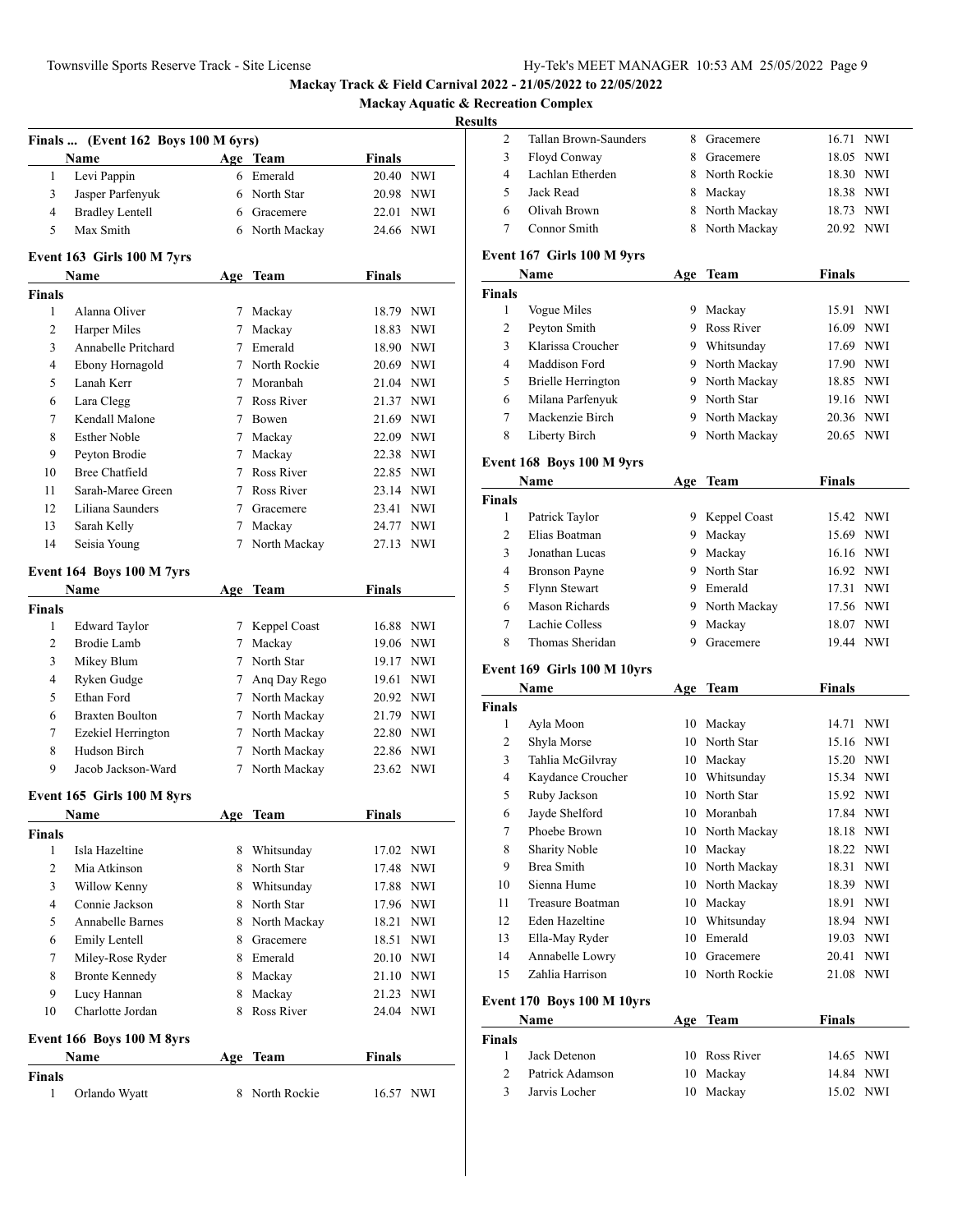**Mackay Aquatic & Recreation Complex**

|               | Finals  (Event 170 Boys 100 M 10yrs) |     |                  |               |                           |
|---------------|--------------------------------------|-----|------------------|---------------|---------------------------|
|               | Name                                 |     | Age Team         | Finals        |                           |
| 4             | <b>Riley Ware</b>                    | 10  | Mackay           |               | 15.76 NWI                 |
| 5             | Felix Shammall                       | 10  | Ang Day Rego     |               | 16.36 NWI                 |
| 6             | <b>Rhys Lewis</b>                    | 10  | Mackay           |               | 16.98 NWI                 |
| 7             | Tyler Olive                          | 10  | Gracemere        | 18.58         | NWI                       |
|               |                                      |     |                  |               |                           |
|               | Event 171 Girls 100 M 11yrs          |     |                  |               |                           |
|               | Name                                 | Age | Team             | <b>Finals</b> |                           |
| <b>Finals</b> |                                      |     |                  |               |                           |
| 1             | Learnie Scott                        | 11  | Mackay           |               | 14.20 NWI                 |
| 2             | Lanie Hazeltine                      | 11  | Whitsunday       |               | 14.28 NWI                 |
| 3             | Erika Holland                        | 11  | Longreach        |               | 14.44 NWI                 |
| 4             | Mia Clegg                            | 11  | Ross River       |               | 14.97 NWI                 |
| 5             | <b>Billie-Ann Sievers</b>            | 11  | North Mackay     |               | 15.32 NWI                 |
| 6             | Kyra Payne                           | 11  | Peak Performance |               | 15.62 NWI                 |
| 7             | Isabell Read                         | 11  | Mackay           |               | 15.69 NWI                 |
| 8             | Jorja Spain                          | 11  | Moranbah         |               | 15.83 NWI                 |
| 9             | Lani Ellwood<br>Ailah Brodie         | 11  | Emerald          |               | 16.18 NWI                 |
| 10            |                                      | 11  | Mackay           |               | 16.39 NWI                 |
| 11            | Tessa Weldon                         | 11  | Bowen            | 16.72         | NWI                       |
|               | <b>Event 172 Boys 100 M 11yrs</b>    |     |                  |               |                           |
|               | Name                                 |     | Age Team         | <b>Finals</b> |                           |
| <b>Finals</b> |                                      |     |                  |               |                           |
| 1             | <b>Stuart Taylor</b>                 | 11  | Keppel Coast     |               | 13.74 NWI                 |
| 2             | Noah Porter                          | 11  | North Mackay     |               | 14.48 NWI                 |
| 3             | Seth Lowis                           | 11  | Mackay           |               | 15.03 NWI                 |
| 4             | Aiden Porter                         | 11  | North Mackay     |               | 15.07 NWI                 |
| 5             | Finn Wyatt                           | 11  | North Rockie     |               | 15.38 NWI                 |
| 6             | Samuel Dewar                         | 11  | Mackay           |               | 15.98 NWI                 |
| 7             | Zac Harrison                         | 11  | North Rockie     |               | 16.24 NWI                 |
| 8             | <b>Bailey Stewart</b>                | 11  | Emerald          | 17.80         | NWI                       |
|               | <b>Event 173 Girls 100 M 12yrs</b>   |     |                  |               |                           |
|               | Name                                 | Age | Team             | <b>Finals</b> |                           |
| <b>Finals</b> |                                      |     |                  |               |                           |
| 1             | Charli Cox                           | 12  | Ross River       |               | 13.19 NWI                 |
| 2             | Lily Woods                           | 12  | North Rockie     | 13.47         | NWI                       |
| 3             | Savana Johnson                       |     | 12 North Star    | 13.81         | <b>NWI</b>                |
| 4             | Sienna Duncan                        | 12  | Mackay           | 13.92         | $\ensuremath{\text{NWI}}$ |
| 5             | Marli Eden                           | 12  | Mackay           |               | 14.34 NWI                 |
| 6             | Clover Shammall                      | 12  | Keppel Coast     |               | 15.03 NWI                 |
| 7             | Clara Locher                         | 12  | Mackay           |               | 15.31 NWI                 |
| 8             | Skye Howarth                         | 12  | Mackay           |               | 15.55 NWI                 |
| 9             | Sophia McKay                         | 12  | Emerald          |               | 15.69 NWI                 |
|               |                                      |     |                  |               |                           |
|               | <b>Event 174 Boys 100 M 12yrs</b>    |     |                  |               |                           |
| <b>Finals</b> | Name                                 |     | Age Team         | <b>Finals</b> |                           |
| $\mathbf{1}$  | <b>Blake Lewis</b>                   |     | 12 Mackay        |               | 14.04 NWI                 |
| 2             | Jackson Reid                         | 12  | Ross River       |               | 14.63 NWI                 |
| 3             | Trae Obrien                          | 12  | Mackay           |               | 14.79 NWI                 |
|               |                                      |     |                  |               |                           |
|               |                                      |     |                  |               |                           |

|                | Event 175 Wmn Shot Put 3.0kg U18                                   |     |                     |                   |     |
|----------------|--------------------------------------------------------------------|-----|---------------------|-------------------|-----|
|                | Name                                                               |     | Age Team            | Finals            |     |
| Finals         |                                                                    |     |                     |                   |     |
| 1              | Jazlyn Johnson                                                     |     | 16 Keppel Coast     | 11.05m            |     |
| $\overline{c}$ | Emma Raciti                                                        |     | 16 Mulgrave         | 9.65m             |     |
| 3              | Isobella Dalton                                                    |     | 17 Central Qld      | 8.68m             |     |
| 4              | Rylee O'Shaughnessy                                                |     | 17 Qeii Track C     | 8.33m             |     |
| 5              | Maia Curtis Gee                                                    |     | 16 Keppel Coast     | 8.21m             |     |
| 6              | Zara Dalton                                                        | 17  | Central Qld         | 8.02 <sub>m</sub> |     |
|                |                                                                    |     |                     |                   |     |
|                | Event 176 Wmn Shot Put 4.0kg U20<br>Name                           | Age | <b>Team</b>         | Finals            |     |
|                |                                                                    |     |                     |                   |     |
| Finals<br>1    | Grace Mckay                                                        |     | 18 Ang Day Rego     | 8.16m             |     |
| 2              |                                                                    |     |                     | 4.76m             |     |
|                | Haylee Flanagan                                                    |     | 19 Longreach        |                   |     |
|                | Event 177 Throws Pentathlon: #2 Wmn Shot Put U18 Throws Pentathlon |     |                     |                   |     |
|                | Name                                                               |     | Age Team            | Finals            |     |
| Finals         |                                                                    |     |                     |                   |     |
| 1              | Emma Raciti                                                        |     | 16 Mulgrave         | 9.65m             | 507 |
| $\overline{c}$ | Isobella Dalton                                                    |     | 17 Central Qld      | 8.48m             | 430 |
| 3              | Zara Dalton                                                        |     | 17 Central Qld      | 8.02 <sub>m</sub> | 401 |
|                | Event 183 Wmn Discus Throw 1.0kg 14yrs                             |     |                     |                   |     |
|                | <b>Name</b>                                                        |     | Age Team            | Finals            |     |
| Finals         |                                                                    |     |                     |                   |     |
| 1              | Kaitlin Bitossi                                                    |     | 14 Ross River       | 17.92m            |     |
| 2              | Keeleigh Muir                                                      |     | 14 Bowen            | 17.76m            |     |
| 3              | Keelah Ross                                                        |     | 14 Bowen            | 15.44m            |     |
| 4              | Dakota Richards                                                    |     | 14 Bowen            | 15.26m            |     |
|                |                                                                    |     |                     |                   |     |
|                | <b>Event 184 Wmn Discus Throw 1.0kg 15yrs</b>                      |     |                     |                   |     |
|                | Name                                                               |     | Age Team            | Finals            |     |
| Finals         |                                                                    |     |                     |                   |     |
| 1              | Tiana Kopittke                                                     |     | 15 Algester Lit     | 22.54m            |     |
| 2              | Elizabeth Horne                                                    |     | 15 Peak Performance | 22.39m            |     |
| 3              | Emmerson Broomhall                                                 |     | 15 Keppel Coast     | 20.83m            |     |
|                | Event 185 Throws Pentathlon: #3 Wmn Discus Throw U16 Throws Penta  |     |                     |                   |     |
|                | Name                                                               |     | Age Team            | Finals            |     |
| Finals         |                                                                    |     |                     |                   |     |
| 1              | Keeleigh Muir                                                      |     | 14 Bowen            | 14.90m            | 187 |
|                | Event 187 Men Discus Throw 1.0kg 15yrs                             |     |                     |                   |     |
|                | Name                                                               |     | Age Team            | <b>Finals</b>     |     |
| Finals         |                                                                    |     |                     |                   |     |
| 1              | Liam Manson                                                        | 15  | Sheldon Acad        | 28.66m            |     |
| 2              | Regan Shelford                                                     | 15  | Moranbah            | 13.96m            |     |
|                |                                                                    |     |                     |                   |     |
|                | <b>Event 188 Men Discus Throw 1.5kg U18</b>                        |     |                     |                   |     |
|                | Name                                                               |     | Age Team            | Finals            |     |
| <b>Finals</b>  |                                                                    |     |                     |                   |     |
| $\mathbf{1}$   | James Galea                                                        | 16  | Mackay              | 35.33m            |     |
| 2              | Benjamin Wenman                                                    |     | 17 Ang Day Rego     | 29.63m            |     |
| 3              | Leo Pedrosa                                                        | 17  | Ang Day Rego        | 23.45m            |     |
| 4              | Lochlan Horstman                                                   | 16  | Central Qld         | 17.91m            |     |
|                |                                                                    |     |                     |                   |     |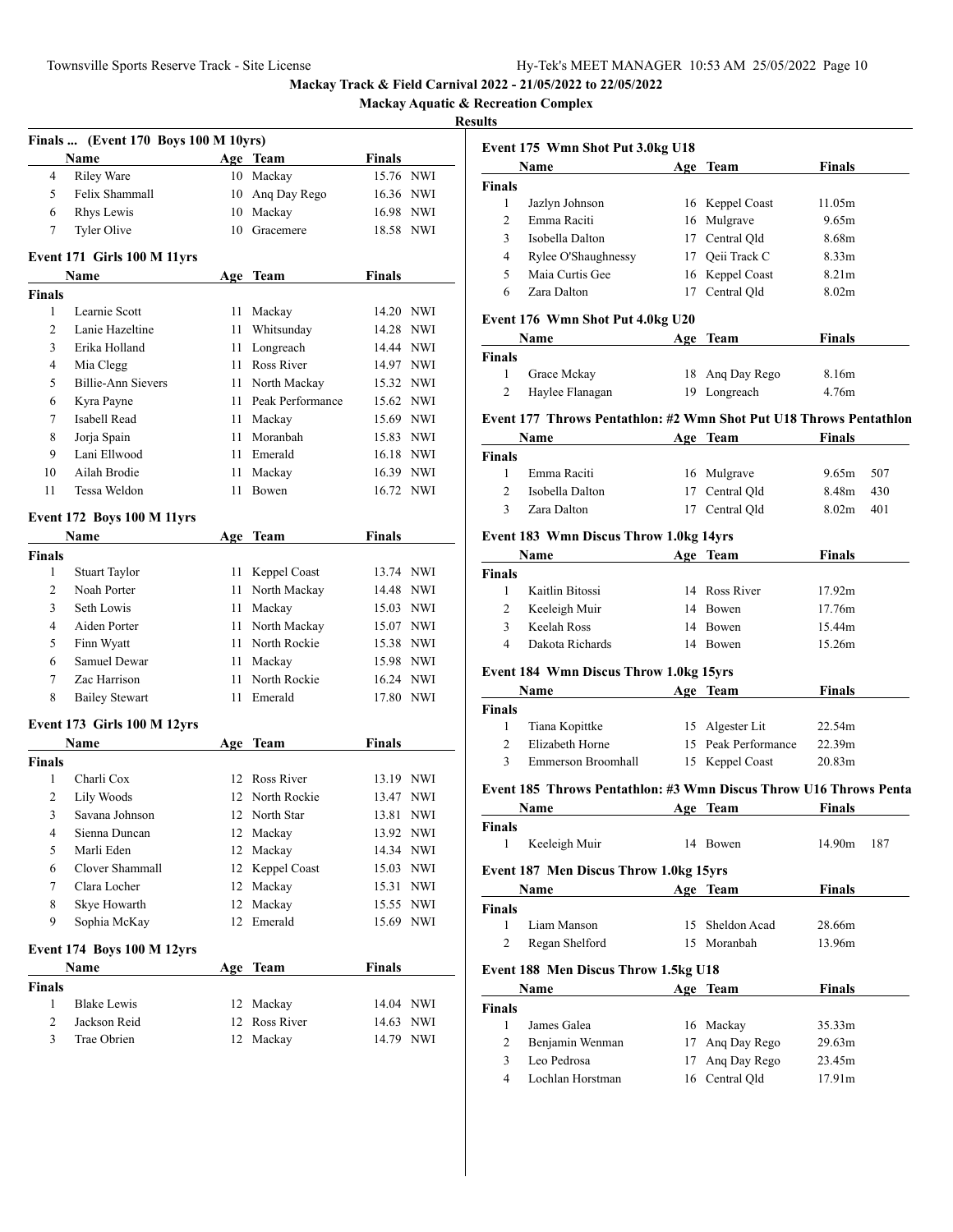**Mackay Aquatic & Recreation Complex**

|                                 | Event 189 Men Discus Throw 1.75kg U20                              |    |                               |                        |     |
|---------------------------------|--------------------------------------------------------------------|----|-------------------------------|------------------------|-----|
|                                 | Name                                                               |    | Age Team                      | <b>Finals</b>          |     |
| Finals                          |                                                                    |    |                               |                        |     |
| $\mathbf{1}$                    | Etienne Otto                                                       |    | 18 Central Qld                | 21.55m                 |     |
|                                 | <b>Event 190 Wmn Discus Throw 1.0kg Open</b>                       |    |                               |                        |     |
|                                 | Name Age Team                                                      |    |                               | Finals                 |     |
| Finals                          |                                                                    |    |                               |                        |     |
| $\mathbf{1}$                    | Sophie Raciti                                                      |    | 20 Mulgrave                   | 34.84m                 |     |
|                                 | Event 191 Throws Pentathlon: #3 Men Discus Throw U16 Throws Pentat |    |                               |                        |     |
|                                 | Name Age Team                                                      |    |                               | <b>Finals</b>          |     |
| Finals                          |                                                                    |    |                               |                        |     |
| 1                               | Liam Manson                                                        |    | 15 Sheldon Acad               | 28.66m                 | 438 |
|                                 | Event 192 Throws Pentathlon: #3 Men Discus Throw U18 Throws Pentat |    |                               |                        |     |
|                                 | Name                                                               |    | Age Team                      | Finals                 |     |
| Finals                          |                                                                    |    |                               |                        |     |
| 1                               | James Galea                                                        |    | 16 Mackay                     | 34.86m                 | 561 |
| $\overline{2}$                  | Leo Pedrosa                                                        |    | 17 Ang Day Rego               | 23.45m                 | 337 |
| 3                               | Lochlan Horstman                                                   |    | 16 Central Old                | 16.82m                 | 213 |
| $\frac{1}{2}$                   | Aman Sandhar                                                       |    | 16 Arana LA                   | <b>FOUL</b>            |     |
|                                 | Event 193 Throws Pentathlon: #3 Men Discus Throw U20 Throws Pentat |    |                               |                        |     |
|                                 | Name Age Team                                                      |    |                               | Finals                 |     |
| Finals                          |                                                                    |    |                               |                        |     |
| $\mathbf{1}$                    | Etienne Otto                                                       |    | 18 Central Qld                | 21.55m                 | 301 |
|                                 | Event 194 Throws Pentathlon: #3 Wmn Discus Throw Open Throws Pent  |    |                               |                        |     |
|                                 | Name Age Team Finals                                               |    |                               |                        |     |
| Finals                          |                                                                    |    |                               |                        |     |
| 1                               | Sophie Raciti                                                      |    | 20 Mulgrave                   | 34.84m 554             |     |
|                                 |                                                                    |    |                               |                        |     |
|                                 | Event 195 Wmn 100 M 13yrs                                          |    |                               |                        |     |
|                                 | Name                                                               |    |                               | <b>Finals</b>          |     |
|                                 |                                                                    |    | Age Team                      |                        |     |
| 1                               | Isabella Webb                                                      |    | 13 Mackay                     | 13.91 NWI              |     |
| $\overline{2}$                  | <b>Hayley Colless</b>                                              |    | 13 Mackay                     | 14.39 NWI              |     |
| $\mathfrak{Z}$                  | Izabella Bird                                                      |    | 13 Mackay                     | 15.30 NWI              |     |
| $\overline{4}$                  | Zaphiira Harrison                                                  |    | 13 North Rockie               | 16.05 NWI              |     |
| 5                               | Gabriella Cherry                                                   |    | 13 Keppel Coast               | 16.57 NWI              |     |
|                                 |                                                                    |    |                               |                        |     |
|                                 | Event 196 Wmn 100 M 14yrs                                          |    |                               |                        |     |
|                                 | Name                                                               |    | Age Team                      | <b>Finals</b>          |     |
| 1                               | Kaitlin Bitossi                                                    |    | 14 Ross River                 |                        |     |
| $\overline{c}$                  |                                                                    | 14 | Mackay                        | 13.19 4.3<br>14.16 4.3 |     |
| 3                               | Indya Burford<br>Dakota Richards                                   |    | 14 Bowen                      | 15.19 4.3              |     |
|                                 |                                                                    |    |                               |                        |     |
|                                 | <b>Event 197 Wmn 100 M 15yrs</b>                                   |    |                               |                        |     |
|                                 | Name                                                               |    | Age Team                      | <b>Finals</b>          |     |
|                                 |                                                                    |    |                               |                        |     |
| Finals<br>Finals<br>Finals<br>1 | Mikayla Webb                                                       |    | 15 Mackay                     | 12.07 4.3              |     |
| 2                               | Elizabeth Horne                                                    |    | 15 Peak Performance           | 12.71 4.3              |     |
| 3<br>4                          | Tiana Kopittke<br>Evie Mckay                                       |    | 15 Algester Lit<br>15 Emerald | 14.80 4.3<br>14.91 4.3 |     |

| 5              | <b>Emmerson Broomhall</b>              |      | 15 Keppel Coast | 15.06 4.3         |  |  |  |
|----------------|----------------------------------------|------|-----------------|-------------------|--|--|--|
|                | <b>Event 198 Wmn 100 M U18</b>         |      |                 |                   |  |  |  |
|                | Name                                   |      | Age Team        | Finals            |  |  |  |
| <b>Finals</b>  |                                        |      |                 |                   |  |  |  |
| 1              | <b>Holly Blunt</b>                     |      | 17 Keppel Coast | 12.79 3.2         |  |  |  |
| 2              | Maygen Campbell                        |      | 17 Keppel Coast | 13.05 3.2         |  |  |  |
| 3              | Julia Monckton                         |      | 17 Mackay       | 13.07 3.2         |  |  |  |
| 4              | Maggie Gibson                          |      | 16 Keppel Coast | 13.66 3.2         |  |  |  |
| 5              | Rylee O'Shaughnessy                    |      | 17 Qeii Track C | 13.68 3.2         |  |  |  |
| 6              | Emma Raciti                            |      | 16 Mulgrave     | 15.04 3.2         |  |  |  |
|                |                                        |      |                 |                   |  |  |  |
|                | <b>Event 200 Men 100 M 13yrs</b>       |      |                 |                   |  |  |  |
|                | Name                                   |      | Age Team        | <b>Finals</b>     |  |  |  |
| <b>Finals</b>  |                                        |      |                 |                   |  |  |  |
| 1              | Tyrese Ngaru                           |      | 13 Canterbury T | 13.33 2.3         |  |  |  |
| 2              | Dylan Ticehurst                        |      | 13 Mackay       | 13.39 2.3         |  |  |  |
| 3              | Matthew Green                          |      | 13 Ross River   | 13.43 2.3         |  |  |  |
| 4              | Declan Hall                            |      | 13 Mackay       | 14.78 2.3         |  |  |  |
| 5              | <b>Riley Olive</b>                     | 13   | Central Qld     | 17.63 2.3         |  |  |  |
|                | Event 201 Men 100 M 14yrs              |      |                 |                   |  |  |  |
|                | Name                                   |      | Age Team        | Finals            |  |  |  |
| Finals         |                                        |      |                 |                   |  |  |  |
| 1              | Oliver Seng                            |      | 14 Emerald      | 12.20 2.3         |  |  |  |
|                |                                        |      |                 |                   |  |  |  |
|                | <b>Event 202 Men 100 M 15yrs</b>       |      |                 |                   |  |  |  |
|                | Name                                   |      | Age Team        | Finals            |  |  |  |
| <b>Finals</b>  |                                        |      |                 |                   |  |  |  |
| 1              | Regan Shelford                         |      | 15 Moranbah     | 15.17 2.3         |  |  |  |
|                | <b>Event 203 Men 100 M U18</b>         |      |                 |                   |  |  |  |
|                | <b>Name</b>                            |      | Age Team        | <b>Finals</b>     |  |  |  |
| Finals         |                                        |      |                 |                   |  |  |  |
| 1              | Jett Grundy                            |      | 17 Keppel Coast | 10.99 3.4         |  |  |  |
| $\overline{2}$ | Brayden Ryder                          |      | 17 Emerald      | 12.27 3.4         |  |  |  |
| 3              | Aman Sandhar                           |      | 16 Arana LA     | 13.38 3.4         |  |  |  |
|                |                                        |      |                 |                   |  |  |  |
|                | <b>Event 210 Boys High Jump 11yrs</b>  |      |                 |                   |  |  |  |
|                | Name                                   |      | Age Team        | Finals            |  |  |  |
| <b>Finals</b>  |                                        |      |                 |                   |  |  |  |
| $\mathbf{1}$   | <b>Stuart Taylor</b>                   | 11   | Keppel Coast    | 1.35m             |  |  |  |
| 2              | Noah Porter                            | 11   | North Mackay    | 1.30 <sub>m</sub> |  |  |  |
| 3              | Aiden Porter                           | 11   | North Mackay    | 1.20m             |  |  |  |
| 4              | Seth Lowis                             | 11   | Mackay          | J1.20m            |  |  |  |
| 5              | Dante Brown                            |      | 11 North Mackay | 1.15m             |  |  |  |
| 6              | Finn Wyatt                             |      | 11 North Rockie | 1.10 <sub>m</sub> |  |  |  |
| 6              | Zac Harrison                           |      | 11 North Rockie | 1.10 <sub>m</sub> |  |  |  |
| 8              | Jackson Birch                          | 11 - | North Mackay    | J1.10m            |  |  |  |
| 8              | Samuel Dewar                           | 11   | Mackay          | J1.10m            |  |  |  |
| 10             | <b>Bailey Stewart</b>                  | 11   | Emerald         | 0.95m             |  |  |  |
|                | Event 211 Girls Discus Throw 350g 6yrs |      |                 |                   |  |  |  |
|                |                                        |      |                 |                   |  |  |  |
|                | Name                                   |      | Age Team        | <b>Finals</b>     |  |  |  |
| <b>Finals</b>  |                                        |      |                 |                   |  |  |  |
| 1              | Hayleigh Lucas                         | 6    | Mackay          | 7.03 <sub>m</sub> |  |  |  |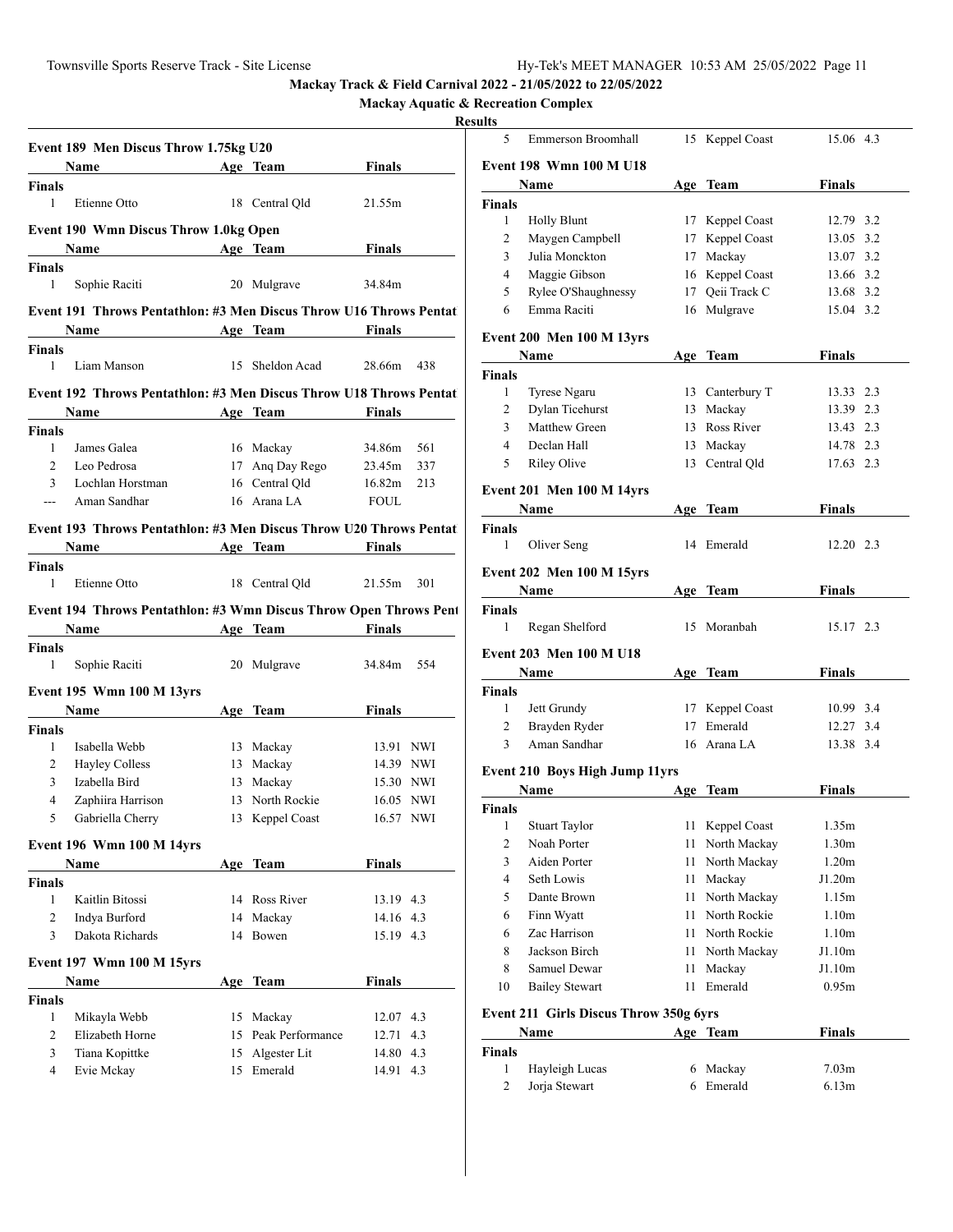**Mackay Aquatic & Recreation Complex**

|               | Finals  (Event 211 Girls Discus Throw 350g 6yrs) |      |                  |                   |
|---------------|--------------------------------------------------|------|------------------|-------------------|
|               | Name                                             |      | Age Team         | Finals            |
| 3             | Lucy Jackson                                     |      | 6 North Star     | 5.90m             |
| 4             | Nahla Heap                                       |      | 6 North Mackay   | 5.38m             |
| 5             | Ally Pritchard                                   |      | 6 Emerald        | 4.66m             |
| 6             | <b>Blake Shelford</b>                            |      | 6 Moranbah       | 4.60 <sub>m</sub> |
|               |                                                  |      |                  |                   |
|               | Event 212 Boys Discus Throw 350g 6yrs            |      |                  |                   |
|               | Name                                             |      | Age Team         | <b>Finals</b>     |
| <b>Finals</b> |                                                  |      |                  |                   |
| 1             | Levi Pappin                                      |      | 6 Emerald        | 9.72 <sub>m</sub> |
| 2             | <b>Bradley Lentell</b>                           |      | 6 Gracemere      | 6.49 <sub>m</sub> |
| 3             | Jasper Parfenyuk                                 |      | 6 North Star     | 5.59m             |
| 4             | Max Smith                                        |      | 6 North Mackay   | 4.56m             |
|               | Event 213 Girls 800 M Run 8yrs                   |      |                  |                   |
|               | Name                                             | Age  | Team             | Finals            |
| <b>Finals</b> |                                                  |      |                  |                   |
| 1             | Mia Atkinson                                     |      | 8 North Star     | 3:28.97           |
| 2             | Annabelle Barnes                                 |      | 8 North Mackay   | 4:04.01           |
| 3             | <b>Bronte Kennedy</b>                            |      | 8 Mackay         | 4:13.76           |
| 4             | Lucy Hannan                                      |      | 8 Mackay         | 4:17.75           |
|               |                                                  |      |                  |                   |
|               | Event 214 Girls 800 M Run 9yrs                   |      |                  |                   |
|               | Name                                             |      | Age Team         | Finals            |
| <b>Finals</b> |                                                  |      |                  |                   |
| 1             | Vogue Miles                                      |      | 9 Mackay         | 3:09.09           |
| 2             | Maddison Ford                                    |      | 9 North Mackay   | 3:31.40           |
| 3             | Klarissa Croucher                                |      | 9 Whitsunday     | 3:33.88           |
| 4             | Nina Dicker                                      |      | 9 North Mackay   | 3:35.89           |
| 5             | Milana Parfenyuk                                 |      | 9 North Star     | 3:44.50           |
|               | Event 215 Girls 800 M Run 10yrs                  |      |                  |                   |
|               | Name                                             | Age  | Team             | <b>Finals</b>     |
| <b>Finals</b> |                                                  |      |                  |                   |
| 1             | Ayla Moon                                        |      | 10 Mackay        | 2:51.72           |
| 2             | Tahlia McGilvray                                 |      | 10 Mackay        | 3:05.44           |
| 3             | Maddie Searle                                    |      | 10 Ross River    | 3:13.32           |
| 4             | Annabelle McFarlane                              |      | 10 City North LA | 3:14.87           |
| 5             | Hope-Brown Saunders                              |      | 10 Gracemere     | 3:24.69           |
| 6             | Matilda Hornagold                                |      | 10 North Rockie  | 3:30.19           |
| 7             | <b>Sharity Noble</b>                             | 10   | Mackay           | 3:39.71           |
| 8             | Shyla Morse                                      |      | 10 North Star    | 3:41.39           |
| 9             | Sienna Hume                                      |      | 10 North Mackay  | 3:54.48           |
| 10            | Ella-May Ryder                                   |      | 10 Emerald       | 3:57.48           |
| 11            | <b>Treasure Boatman</b>                          |      | 10 Mackay        | 4:01.46           |
| 12            | Zahlia Harrison                                  |      | 10 North Rockie  | 4:10.47           |
|               | Event 216 Girls 800 M Run 11yrs                  |      |                  |                   |
|               | Name                                             | Age  | <b>Team</b>      | <b>Finals</b>     |
| <b>Finals</b> |                                                  |      |                  |                   |
| 1             | Veronika Parfenyuk                               | 11   | North Star       | 2:46.56           |
| 2             | Isabell Read                                     | 11   | Mackay           | 2:58.90           |
| 3             | Mia Clegg                                        | 11   | Ross River       | 2:59.37           |
| 4             | Lani Ellwood                                     | 11 - | Emerald          | 3:11.97           |
| 5             | Kyra Payne                                       | 11   | Peak Performance | 3:13.23           |
| 6             | Tessa Weldon                                     | 11   | Bowen            | 3:40.92           |
|               |                                                  |      |                  |                   |

|                | Event 217 Girls 800 M Run 12yrs     |     |                     |                   |  |
|----------------|-------------------------------------|-----|---------------------|-------------------|--|
|                | Name                                |     | Age Team            | Finals            |  |
| <b>Finals</b>  |                                     |     |                     |                   |  |
| 1              | Clover Shammall                     |     | 12 Keppel Coast     | 3:01.86           |  |
| $\overline{2}$ | Marli Eden                          |     | 12 Mackay           | 3:04.13           |  |
| 3              | Skye Howarth                        | 12  | Mackay              | 3:05.05           |  |
| 4              | Tia Bray                            | 12  | Ross River          | 3:28.07           |  |
|                | Event 218 Wmn 800 M Run 13yrs       |     |                     |                   |  |
|                | Name                                |     | Age Team            | Finals            |  |
| Finals         |                                     |     |                     |                   |  |
| 1              | Chloe Waples                        |     | 13 Mackay           | 2:48.14           |  |
| 2              | Zaphiira Harrison                   |     | 13 North Rockie     | 3:46.83           |  |
|                | Event 219 Wmn 800 M Run 14yrs       |     |                     |                   |  |
|                | Name                                |     | Age Team            | Finals            |  |
| <b>Finals</b>  |                                     |     |                     |                   |  |
| $\mathbf{1}$   | Lacey Howarth                       |     | 14 Mackay           | 2:52.40           |  |
| $\overline{2}$ | Amelia Marriott                     |     | 14 North Rockie     | 3:05.95           |  |
|                |                                     |     |                     |                   |  |
|                | Event 220 Wmn 800 M Run 15yrs       |     |                     |                   |  |
|                | <b>Name</b>                         |     | Age Team            | <b>Finals</b>     |  |
| Finals<br>1    | Elizabeth Horne                     |     | Peak Performance    | 2:37.77           |  |
|                |                                     | 15  |                     |                   |  |
|                | <b>Event 221 Wmn 800 M Run U18</b>  |     |                     |                   |  |
|                | Name                                |     | Age Team            | Finals            |  |
| <b>Finals</b>  |                                     |     |                     |                   |  |
| 1              | Sharnti Woodham                     |     | 16 Keppel Coast     | 2:22.66           |  |
| 2              | Maggie Gibson                       |     | 16 Keppel Coast     | 2:43.03           |  |
| 3              | Matilda Dennison                    |     | 16 Peak Performance | 2:43.51           |  |
| 4              | Megan Adamski                       |     | 17 Keppel Coast     | 2:47.89           |  |
|                | Event 226 Girls Shot Put 1.5kg 7yrs |     |                     |                   |  |
|                | Name                                | Age | Team                | <b>Finals</b>     |  |
| Finals         |                                     |     |                     |                   |  |
| 1              | Kendall Malone                      |     | 7 Bowen             | 4.05m             |  |
| 2              | Harper Miles                        |     | 7 Mackay            | 3.28 <sub>m</sub> |  |
| 3              | Alanna Oliver                       |     | 7 Mackay            | 3.02 <sub>m</sub> |  |
| 4              | Annabelle Pritchard                 |     | 7 Emerald           | 2.99 <sub>m</sub> |  |
| 5              | Lara Clegg                          |     | 7 Ross River        | 2.78m             |  |
| 6              | Lanah Kerr                          | 7   | Moranbah            | 2.51m             |  |
| 7              | <b>Bree Chatfield</b>               | 7   | Ross River          | 2.45m             |  |
| 8              | <b>Esther Noble</b>                 | 7   | Mackay              | 2.35m             |  |
| 9              | Liliana Saunders                    |     | 7 Gracemere         | 2.14m             |  |
| 10             | Sarah Kelly                         |     | 7 Mackay            | 2.13 <sub>m</sub> |  |
| 11             | Peyton Brodie                       |     | 7 Mackay            | 1.87 <sub>m</sub> |  |
| 12             | Seisia Young                        | 7   | North Mackay        | 1.62m             |  |
|                | Event 227 Boys Shot Put 1.5kg 7yrs  |     |                     |                   |  |
|                | <b>Name</b>                         |     | Age Team            | <b>Finals</b>     |  |
| <b>Finals</b>  |                                     |     |                     |                   |  |
| $\mathbf{1}$   | <b>Edward Taylor</b>                | 7   | Keppel Coast        | 4.30m             |  |
| 2              | <b>Brodie Lamb</b>                  | 7   | Mackay              | 3.89m             |  |
| 3              | Ezekiel Herrington                  | 7   | North Mackay        | 3.57 <sub>m</sub> |  |
| 4              | Mikey Blum                          |     | 7 North Star        | 3.25m             |  |
|                |                                     |     |                     |                   |  |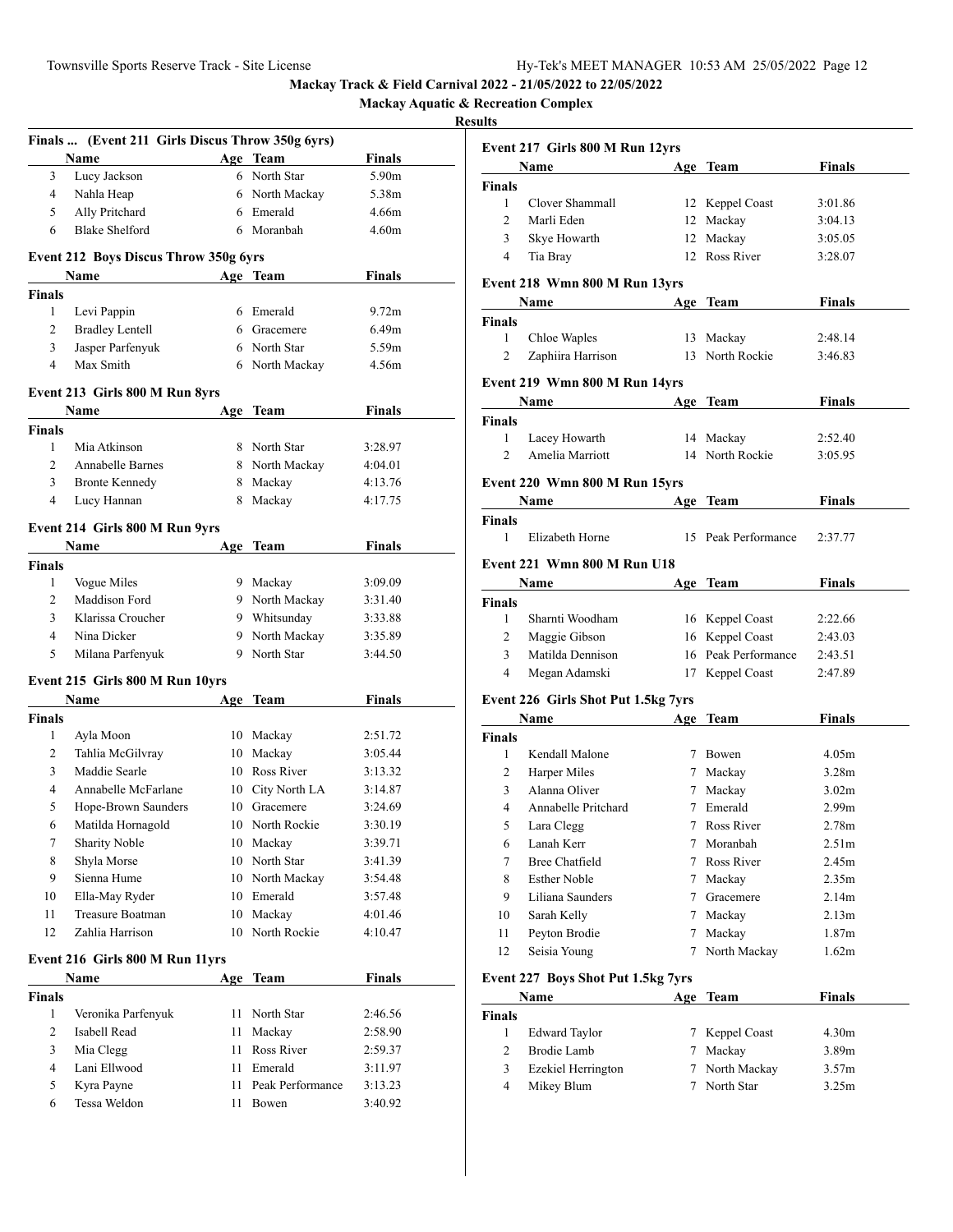**Mackay Aquatic & Recreation Complex**

|                | Finals  (Event 227 Boys Shot Put 1.5kg 7yrs) |        |                |                   |  |
|----------------|----------------------------------------------|--------|----------------|-------------------|--|
|                | Name                                         |        | Age Team       | Finals            |  |
| 5              | Hudson Birch                                 | $\tau$ | North Mackay   | 3.09 <sub>m</sub> |  |
| 6              | Ryken Gudge                                  |        | 7 Anq Day Rego | 2.91 <sub>m</sub> |  |
| 7              | <b>Braxten Boulton</b>                       |        | 7 North Mackay | 2.88m             |  |
| 8              | Jacob Jackson-Ward                           |        | 7 North Mackay | 2.81 <sub>m</sub> |  |
| 9              | Ethan Ford                                   |        | 7 North Mackay | 2.45m             |  |
|                | <b>Event 232 Girls Long Jump 4yrs</b>        |        |                |                   |  |
|                | <b>Name</b>                                  |        | Age Team       | <b>Finals</b>     |  |
| Finals         |                                              |        |                |                   |  |
| 1              | Maddison Majid-Bird                          |        | 4 Bowen        | $0.43m$ NWI       |  |
|                | Event 233 Girls Long Jump 5yrs               |        |                |                   |  |
|                | Name                                         |        | Age Team       | Finals            |  |
| <b>Finals</b>  |                                              |        |                |                   |  |
| 1              | Kehra Heap                                   |        | 5 North Mackay | $1.63m$ NWI       |  |
| 2              | Scarlett Tonga                               |        | 5 North Mackay | $1.34m$ NWI       |  |
| 3              | Isla Hume                                    |        | 5 North Mackay | $1.25m$ NWI       |  |
| $\overline{4}$ | Elodie Johnson                               |        | 5 North Star   | $1.12m$ NWI       |  |
| 5              | <b>Brooke Chatfield</b>                      |        | 5 Ross River   | $1.08m$ NWI       |  |
| 6              | Stella Hannan                                |        | 5 Mackay       | 0.76m NWI         |  |
| 7              | Lilly Miller                                 | 5      | Gracemere      | $0.61m$ NWI       |  |
|                | <b>Event 234 Boys Long Jump 4yrs</b>         |        |                |                   |  |
|                | <b>Name</b>                                  |        | Age Team       | Finals            |  |
| <b>Finals</b>  |                                              |        |                |                   |  |
| 1              | Zander Hobley                                |        | 4 North Mackay | $1.08m$ NWI       |  |
| 2              | Paterson Hornagold                           |        | 4 North Rockie | $0.58m$ NWI       |  |
|                | <b>Event 235 Boys Long Jump 5yrs</b>         |        |                |                   |  |
|                | Name                                         |        | Age Team       | Finals            |  |
| Finals         |                                              |        |                |                   |  |
| 1              | Ryder Smith                                  |        | 5 Ross River   | $1.49m$ NWI       |  |
| 2              | Lachlan Shore                                |        | 5 Ross River   | $1.34m$ NWI       |  |
| 3              | Jaxon Malone                                 |        | 5 Bowen        | $0.62m$ NWI       |  |
|                | Event 236 Boys 800 M Run 8yrs                |        |                |                   |  |
|                | Name                                         | Age    | <b>Team</b>    | Finals            |  |
| Finals         |                                              |        |                |                   |  |
| 1              | Orlando Wyatt                                | 8      | North Rockie   | 3:08.28           |  |
| 2              | Jack Read                                    | 8      | Mackay         | 3:47.86           |  |
| 3              | Olivah Brown                                 | 8.     | North Mackay   | 4:05.17           |  |
| 4              | Tallan Brown-Saunders                        | 8      | Gracemere      | 4:24.79           |  |
| 5              | Floyd Conway                                 | 8      | Gracemere      | 4:57.31           |  |
|                | Event 237 Boys 800 M Run 9yrs                |        |                |                   |  |
|                | Name                                         |        | Age Team       | <b>Finals</b>     |  |
| Finals         |                                              |        |                |                   |  |
| 1              | Jonathan Lucas                               |        | 9 Mackay       | 3:06.65           |  |
| 2              | <b>Bronson Payne</b>                         |        | 9 North Star   | 3:14.14           |  |
| 3              | Elias Boatman                                |        | 9 Mackay       | 3:14.19           |  |
| $\overline{4}$ | Patrick Taylor                               |        | 9 Keppel Coast | 3:15.79           |  |
| 5              | Lachie Colless                               |        | 9 Mackay       | 3:21.69           |  |
| 6              | Thomas Sheridan                              |        | 9 Gracemere    | 3:46.76           |  |
| 7              | Mason Richards                               |        | 9 North Mackay | 3:47.09           |  |
|                |                                              |        |                |                   |  |

|                | Event 238 Boys 800 M Run 10yrs     |    |                 |                   |
|----------------|------------------------------------|----|-----------------|-------------------|
|                | Name                               |    | Age Team        | Finals            |
| Finals         |                                    |    |                 |                   |
| 1              | Jack Detenon                       |    | 10 Ross River   | 2:55.95           |
| $\overline{c}$ | Jarvis Locher                      |    | 10 Mackay       | 2:56.03           |
| 3              | Noah Brough                        |    | 10 Ross River   | 3:00.86           |
| 4              | <b>Riley Ware</b>                  |    | 10 Mackay       | 3:12.97           |
| 5              | Evan Chapman                       |    | 10 North Mackay | 3:13.72           |
| 6              | Tyler Olive                        |    | 10 Gracemere    | 4:05.93           |
| 7              | Jasper Shonhan                     |    | 10 North Rockie | 4:11.97           |
|                | Event 239 Boys 800 M Run 11yrs     |    |                 |                   |
|                | Name                               |    | Age Team        | Finals            |
| Finals         |                                    |    |                 |                   |
| 1              | Sonny Morse                        |    | 11 Pace Running | 2:27.41           |
| 2              | Finn Wyatt                         |    | 11 North Rockie | 2:55.11           |
| 3              | Jaydon Green                       |    | 11 Ross River   | 3:02.41           |
| 4              | Zac Harrison                       |    | 11 North Rockie | 3:20.37           |
| 5              | Dante Brown                        |    | 11 North Mackay | 3:43.38           |
| 6              | Jackson Birch                      |    | 11 North Mackay | 3:52.90           |
|                | Event 240 Boys 800 M Run 12yrs     |    |                 |                   |
|                | <b>Name</b>                        |    | Age Team        | <b>Finals</b>     |
| Finals         |                                    |    |                 |                   |
| 1              | Lincoln Jackson                    | 12 | North Star      | 3:11.49           |
|                | Event 241 Men 800 M Run 13yrs      |    |                 |                   |
|                | Name                               |    | Age Team        | <b>Finals</b>     |
| Finals         |                                    |    |                 |                   |
| 1              | Tanner Munro                       | 13 | Keppel Coast    | 2:44.95           |
| 2              | <b>Riley Olive</b>                 |    | 13 Central Qld  | 3:05.62           |
|                | Event 242 Men 800 M Run 14yrs      |    |                 |                   |
|                | Name                               |    | Age Team        | Finals            |
| Finals         |                                    |    |                 |                   |
| 1              | Keith Sheridan                     | 14 | Gracemere       | 2:57.94           |
|                | Event 243 Men 800 M Run 15yrs      |    |                 |                   |
|                | Name                               |    | Age Team        | <b>Finals</b>     |
| Finals         |                                    |    |                 |                   |
|                | 1 Cayleb Ticehurst                 |    | 15 Mackay       | 2:18.53           |
| 2              | Toby Rule                          |    | 15 Mackay       | 2:25.39           |
| 3              | Connor Munro                       | 15 | Keppel Coast    | 2:26.23           |
|                | <b>Event 244 Men 800 M Run U18</b> |    |                 |                   |
|                | Name                               |    | Age Team        | <b>Finals</b>     |
| Finals         |                                    |    |                 |                   |
| 1              | Oliver Rule                        | 17 | Mackay          | 2:17.21           |
| $\overline{c}$ | Benjamin Wenman                    | 17 | Ang Day Rego    | 2:40.76           |
|                | Event 251 Girls High Jump 11yrs    |    |                 |                   |
|                | Name                               |    | Age Team        | <b>Finals</b>     |
| Finals         |                                    |    |                 |                   |
| 1              | Learnie Scott                      | 11 | Mackay          | 1.20 <sub>m</sub> |
| 2              | Tessa Weldon                       | 11 | Bowen           | 1.15m             |
| 2              | Taylah Lamb                        | 11 | Mackay          | 1.15m             |
|                |                                    |    |                 |                   |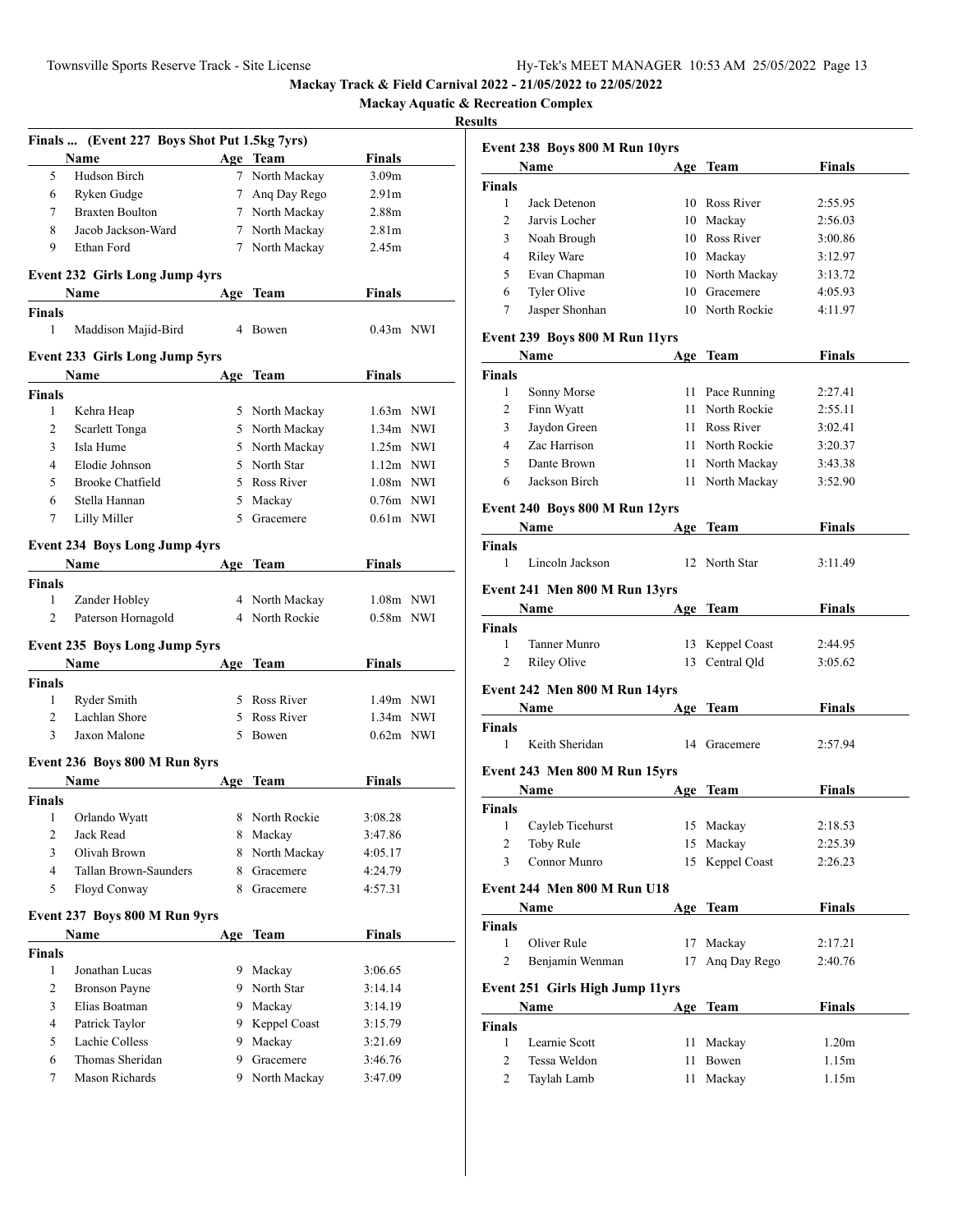**Mackay Aquatic & Recreation Complex**

|                                                | Finals  (Event 251 Girls High Jump 11yrs)                          |     |                             |                    |     |
|------------------------------------------------|--------------------------------------------------------------------|-----|-----------------------------|--------------------|-----|
|                                                | <b>Example 2 Age</b> Team<br>Name                                  |     |                             | <b>Finals</b>      |     |
| 4                                              | Kyra Payne                                                         |     | 11 Peak Performance         | J1.15m             |     |
| 5                                              | Lanie Hazeltine                                                    |     | 11 Whitsunday               | J1.15m             |     |
| 5                                              | Lani Ellwood                                                       | 11  | Emerald                     | J1.15m             |     |
| $\overline{a}$                                 | Grace Sheridan                                                     |     | 11 Gracemere                | NH                 |     |
| $--$                                           | Ailah Brodie                                                       |     | 11 Mackay                   | NH                 |     |
| $--$                                           | Jorja Spain                                                        |     | 11 Moranbah                 | NH                 |     |
|                                                | Event 252 Wmn Discus Throw 1.0kg U18                               |     |                             |                    |     |
|                                                | Name Age Team                                                      |     |                             | <b>Finals</b>      |     |
| <b>Finals</b>                                  |                                                                    |     |                             |                    |     |
| 1                                              | Maia Curtis Gee                                                    |     | 16 Keppel Coast             | 29.01 <sub>m</sub> |     |
| 2                                              | Jazlyn Johnson                                                     |     | 16 Keppel Coast             | 28.06m             |     |
| 3                                              | Emma Raciti                                                        |     | 16 Mulgrave                 | 27.36m             |     |
| $\overline{4}$                                 | Zara Dalton                                                        |     | 17 Central Qld              | 23.00m             |     |
| 5                                              | Isobella Dalton                                                    |     | 17 Central Qld              | 22.19m             |     |
|                                                | Event 253 Wmn Discus Throw 1.0kg U20                               |     |                             |                    |     |
|                                                | Name Age Team                                                      |     |                             | <b>Finals</b>      |     |
| <b>Finals</b>                                  |                                                                    |     |                             |                    |     |
| 1                                              | Haylee Flanagan                                                    |     | 19 Longreach                | 15.28m             |     |
|                                                | <b>Event 254 Men Discus Throw 2.0kg Open</b>                       |     |                             |                    |     |
|                                                | <b>Name</b>                                                        |     | Age Team                    | <b>Finals</b>      |     |
| <b>Finals</b>                                  |                                                                    |     |                             |                    |     |
| $\mathbf{1}$                                   | <b>Blake McGuiness</b>                                             |     | 26 Keppel Coast             | 25.39m             |     |
| 2                                              | Etienne Otto                                                       |     | 18 Central Old              | 20.23m             |     |
|                                                |                                                                    |     |                             |                    |     |
|                                                | Event 256 Throws Pentathlon: #3 Wmn Discus Throw U18 Throws Penta  |     |                             |                    |     |
|                                                | <b>Name</b>                                                        |     | Age Team                    | Finals             |     |
| <b>Finals</b>                                  |                                                                    |     |                             |                    |     |
| $\mathbf{1}$                                   | Emma Raciti                                                        |     | 16 Mulgrave                 | 27.36m             | 413 |
| $\overline{2}$                                 | Zara Dalton                                                        |     | 17 Central Qld              | 23.00m             | 332 |
| 3                                              | Isobella Dalton                                                    |     | 17 Central Qld              | 22.19m             | 317 |
|                                                | Event 257 Throws Pentathlon: #3 Men Discus Throw Open Throws Penta |     |                             |                    |     |
|                                                | Name Age Team Finals                                               |     |                             |                    |     |
| <b>Finals</b>                                  |                                                                    |     |                             |                    |     |
| 1                                              | Etienne Otto                                                       |     | 18 Central Qld              | 18.95m 252         |     |
|                                                | Event 258 Boys Javelin Throw 600gm 12yrs                           |     |                             |                    |     |
|                                                |                                                                    |     | <b>Team</b>                 | <b>Finals</b>      |     |
|                                                | Name                                                               |     |                             |                    |     |
|                                                |                                                                    | Age |                             |                    |     |
| 1                                              |                                                                    |     |                             |                    |     |
|                                                | Trae Obrien                                                        | 12  | Mackay                      | 12.84m             |     |
| $\overline{c}$                                 | Jackson Reid                                                       | 12  | Ross River                  | 3.06m              |     |
|                                                | Event 259 Men Javelin Throw 600gm 13yrs                            |     |                             |                    |     |
|                                                | Name                                                               |     | Age Team                    | <b>Finals</b>      |     |
|                                                |                                                                    |     |                             |                    |     |
| <b>Finals</b><br><b>Finals</b><br>$\mathbf{1}$ | Joshua Kopittke                                                    | 13  | Algester Lit                | 27.18m             |     |
| $\overline{c}$                                 | Dylan Ticehurst                                                    | 13  | Mackay                      | 23.90m             |     |
| 3<br>4                                         | Tyrese Ngaru<br><b>Riley Olive</b>                                 | 13  | Canterbury T<br>Central Qld | 19.79m<br>9.67m    |     |

|                | Event 260 Girls Javelin Throw 400gm 12yrs                          |          |                     |                    |           |
|----------------|--------------------------------------------------------------------|----------|---------------------|--------------------|-----------|
|                | <b>Name</b>                                                        |          | Age Team            | Finals             |           |
| Finals         |                                                                    |          |                     |                    |           |
| 1              | Savana Johnson                                                     |          | 12 North Star       | 18.12m             |           |
| 2              | Clara Locher                                                       |          | 12 Mackay           | 13.51m             |           |
| 3              | Ella Richards                                                      |          | 12 North Mackay     | 11.39m             |           |
|                | Event 261 Wmn Javelin Throw 400gm 13yrs                            |          |                     |                    |           |
|                | Name                                                               |          | Age Team            | Finals             |           |
| Finals         |                                                                    |          |                     |                    |           |
| 1              | Tayah Ellwood                                                      |          | 13 Emerald          | 26.74m             |           |
| 2              | <b>Taya Armstrong</b>                                              |          | 13 North Rockie     | 13.15m             |           |
| 3              | Zaphiira Harrison                                                  |          | 13 North Rockie     | 8.79m              |           |
|                | Event 262 Men Javelin Throw 700gm U18                              |          |                     |                    |           |
|                | Name                                                               |          | Age Team            | Finals             |           |
| <b>Finals</b>  |                                                                    |          |                     |                    |           |
| 1              | James Galea                                                        |          | 16 Mackay           | 32.60 <sub>m</sub> |           |
| 2              | Brayden Ryder                                                      |          | 17 Emerald          | 29.36m             |           |
|                | Event 263 Men Javelin Throw 800gm U20                              |          |                     |                    |           |
|                | <b>Name</b>                                                        | Age Team |                     | <b>Finals</b>      |           |
| Finals         |                                                                    |          |                     |                    |           |
| 1              | Etienne Otto                                                       |          | 18 Central Old      | 15.62m             |           |
|                | Event 264 Throws Pentathlon: #4 Men Javelin Throw U18 Throws Penta |          |                     |                    |           |
|                | <b>Name <i>Name</i></b>                                            |          | Age Team            | <b>Finals</b>      |           |
| <b>Finals</b>  |                                                                    |          |                     |                    |           |
| 1              | James Galea                                                        |          | 16 Mackay           | 32.60m             | 336       |
| $---$          | Lochlan Horstman                                                   |          | 16 Central Qld      | X27.25m            | 261       |
| $---$          | Leo Pedrosa                                                        |          | 17 Ang Day Rego     | X11.96m            | 57        |
|                | Event 266 Wmn Long Jump 14yrs                                      |          |                     |                    |           |
|                | <b>Name</b>                                                        |          | Age Team            | <b>Finals</b>      |           |
| <b>Finals</b>  |                                                                    |          |                     |                    |           |
| 1              | Dakota Richards                                                    |          | 14 Bowen            | $4.17m$ NWI        |           |
| 2              | Amelia Marriott                                                    |          | 14 North Rockie     | 4.14m NWI          |           |
| 3              | Indya Burford                                                      |          | 14 Mackay           | 4.05m NWI          |           |
|                | Event 267 Wmn Long Jump 15yrs                                      |          |                     |                    |           |
|                | Name                                                               |          | Age Team            | Finals             |           |
| <b>Finals</b>  |                                                                    |          |                     |                    |           |
| 1              | Elizabeth Lee                                                      |          | 15 Mackay           | 4.87m NWI          |           |
| $\overline{c}$ | Elizabeth Horne                                                    |          | 15 Peak Performance | 4.85m NWI          |           |
| 3              | Evie Mckay                                                         |          | 15 Emerald          | $4.23m$ NWI        |           |
| 4              | Tiana Kopittke                                                     |          | 15 Algester Lit     | 3.77m NWI          |           |
| 5              | Emmerson Broomhall                                                 | 15       | Keppel Coast        | 3.36m NWI          |           |
|                |                                                                    |          |                     |                    |           |
|                | Event 268 Girls 60 M Hurdles 45cm 7yrs                             |          |                     |                    |           |
|                | Name                                                               |          | Age Team            | Finals             |           |
| <b>Finals</b>  |                                                                    |          |                     |                    |           |
| 1              | Alanna Oliver                                                      |          | 7 Mackay            |                    | 13.89 NWI |
| 2              | Annabelle Pritchard                                                |          | 7 Emerald           |                    | 15.02 NWI |
| 3              | Harper Miles                                                       |          | 7 Mackay            |                    | 15.36 NWI |
| 4              | Sarah-Maree Green                                                  |          | 7 Ross River        |                    | 15.58 NWI |
| 5              | Kendall Malone                                                     |          | 7 Bowen             |                    | 16.46 NWI |
|                |                                                                    |          |                     |                    |           |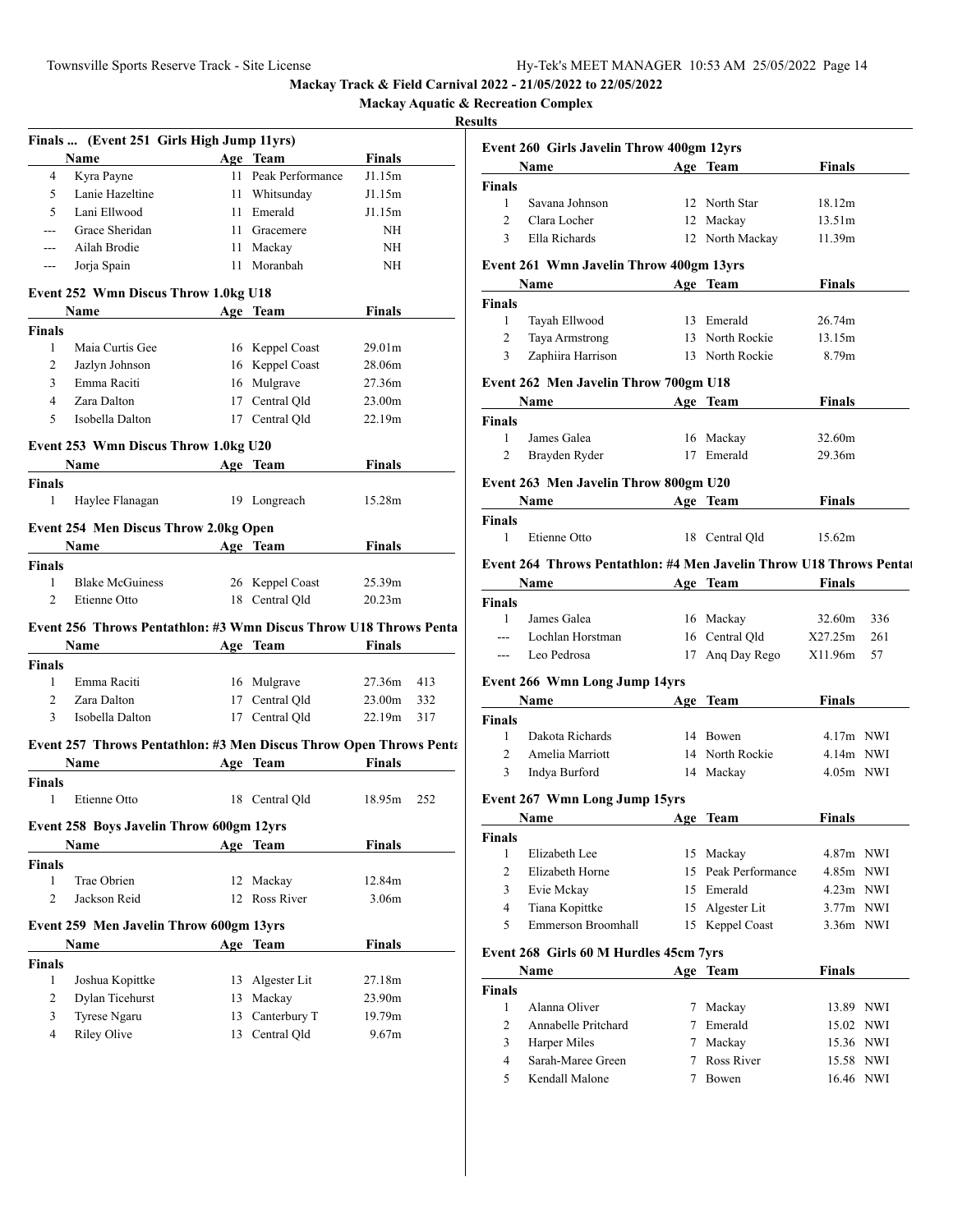**Mackary Accreation Complex** 

#### **Results**

|                |                                                  |             |                |               | Mackay Aquatic & Re |
|----------------|--------------------------------------------------|-------------|----------------|---------------|---------------------|
|                |                                                  |             |                |               | <b>Result</b>       |
|                | Finals  (Event 268 Girls 60 M Hurdles 45cm 7yrs) |             |                |               |                     |
|                | Name                                             |             | Age Team       | Finals        |                     |
| 6              | <b>Esther Noble</b>                              | $7^{\circ}$ | Mackay         |               | 17.96 NWI           |
| 7              | Peyton Brodie                                    |             | 7 Mackay       |               | 19.39 NWI           |
| 8              | Ebony Hornagold                                  |             | 7 North Rockie |               | 19.56 NWI           |
| 9              | Lara Clegg                                       |             | 7 Ross River   |               | 20.07 NWI           |
| 10             | Seisia Young                                     |             | 7 North Mackay |               | 27.42 NWI           |
| 11             | <b>Bree Chatfield</b>                            |             | 7 Ross River   |               | 32.36 NWI           |
|                | Event 269 Boys 60 M Hurdles 45cm 7yrs            |             |                |               |                     |
|                | <b>Name</b>                                      |             | Age Team       | Finals        |                     |
| <b>Finals</b>  |                                                  |             |                |               |                     |
| 1              | <b>Edward Taylor</b>                             |             | 7 Keppel Coast |               | 13.67 NWI           |
| 2              | Mikey Blum                                       |             | 7 North Star   |               | 14.23 NWI           |
| 3              | Brodie Lamb                                      |             | 7 Mackay       |               | 14.25 NWI           |
| $\overline{4}$ | Ryken Gudge                                      |             | 7 Ang Day Rego |               | 15.71 NWI           |
| 5              | Ethan Ford                                       |             | 7 North Mackay |               | 16.61 NWI           |
| 6              | <b>Braxten Boulton</b>                           |             | 7 North Mackay |               | 16.98 NWI           |
| $\tau$         | Ezekiel Herrington                               |             | 7 North Mackay |               | 17.16 NWI           |
| 8              | Hudson Birch                                     |             | 7 North Mackay |               | 17.32 NWI           |
| 9              | Jacob Jackson-Ward                               |             | 7 North Mackay |               | 19.40 NWI           |
|                | Event 270 Girls 60 M Hurdles 45cm 8yrs           |             |                |               |                     |
|                | <b>Name</b>                                      |             | Age Team       | Finals        |                     |
| <b>Finals</b>  |                                                  |             |                |               |                     |
| $\mathbf{1}$   | Isla Hazeltine                                   |             | 8 Whitsunday   |               | 12.97 NWI           |
| $\overline{2}$ | Mia Atkinson                                     |             | 8 North Star   |               | 13.30 NWI           |
| 3              | <b>Emily Lentell</b>                             |             | 8 Gracemere    |               | 13.84 NWI           |
| $\overline{4}$ | Lucy Hannan                                      |             | 8 Mackay       |               | 16.29 NWI           |
| 5              | Miley-Rose Ryder                                 |             | 8 Emerald      |               | 17.29 NWI           |
| 6              | Charlotte Jordan                                 |             | 8 Ross River   |               | 27.85 NWI           |
|                | Event 271 Boys 60 M Hurdles 45cm 8yrs            |             |                |               |                     |
|                | Name                                             |             | Age Team       | Finals        |                     |
| <b>Finals</b>  |                                                  |             |                |               |                     |
| 1              | Orlando Wyatt                                    |             | 8 North Rockie |               | 12.86 NWI           |
| 2              | Lachlan Etherden                                 |             | 8 North Rockie |               | 12.98 NWI           |
| 3              | Jack Read                                        |             | 8 Mackay       |               | 13.50 NWI           |
|                |                                                  |             |                |               |                     |
|                | Event 272 Girls 60 M Hurdles 60cm 9yrs           |             |                |               |                     |
|                | Name                                             |             | Age Team       | <b>Finals</b> |                     |
| <b>Finals</b>  |                                                  |             |                |               |                     |
| 1              | Vogue Miles                                      |             | 9 Mackay       |               | 13.61 NWI           |
| 2              | Nina Dicker                                      |             | 9 North Mackay |               | 14.63 NWI           |
| 3              | Brielle Herrington                               |             | 9 North Mackay |               | 14.87 NWI           |
| 4              | Klarissa Croucher                                |             | 9 Whitsunday   |               | 14.89 NWI           |
|                | Milana Parfenyuk                                 |             | 9 North Star   |               | 14.96 NWI           |
| 5              |                                                  |             |                |               |                     |
|                | Event 273 Boys 60 M Hurdles 60cm 9yrs            |             |                |               |                     |
|                | Name                                             |             | Age Team       | <b>Finals</b> |                     |
| <b>Finals</b>  |                                                  |             |                |               |                     |
| 1              | Elias Boatman                                    |             | 9 Mackay       |               | 13.07 NWI           |
| $\overline{c}$ | Patrick Taylor                                   | 9           | Keppel Coast   |               | 13.38 NWI           |
| 3              | Jonathan Lucas                                   | 9           | Mackay         |               | 13.41 NWI           |
| 4              | <b>Bronson Payne</b>                             | 9           | North Star     |               | 13.85 NWI           |
| 5              | Mason Richards                                   | 9           | North Mackay   |               | 13.86 NWI           |

| 7      | Thomas Sheridan                         | 9   | Gracemere    | 15.69 NWI |  |
|--------|-----------------------------------------|-----|--------------|-----------|--|
|        | Event 274 Girls 60 M Hurdles 60cm 10yrs |     |              |           |  |
|        | Name                                    | Age | Team         | Finals    |  |
| Finals |                                         |     |              |           |  |
| 1      | Shyla Morse                             | 10  | North Star   | 11.83 NWI |  |
| 2      | Kaydance Croucher                       | 10  | Whitsunday   | 12.33 NWI |  |
| 3      | Ruby Jackson                            | 10  | North Star   | 12.86 NWI |  |
| 4      | Maddie Searle                           | 10  | Ross River   | 13.72 NWI |  |
| 5      | Hope-Brown Saunders                     | 10  | Gracemere    | 14.15 NWI |  |
| 6      | Matilda Hornagold                       | 10  | North Rockie | 14.41 NWI |  |
| 7      | Treasure Boatman                        | 10  | Mackay       | 14.96 NWI |  |
| 8      | Jayde Shelford                          | 10  | Moranbah     | 14.97 NWI |  |
| 9      | Eden Hazeltine                          | 10  | Whitsunday   | 15.01 NWI |  |
| 10     | <b>Brea Smith</b>                       | 10  | North Mackay | 15.37 NWI |  |
| 11     | <b>Sharity Noble</b>                    | 10  | Mackay       | 16.08 NWI |  |
| 12     | Zahlia Harrison                         | 10  | North Rockie | 18.44 NWI |  |
|        |                                         |     |              |           |  |

## **Event 275 Boys 60 M Hurdles 60cm 10yrs**

| Name         |                 |    | Age Team     | <b>Finals</b> |     |
|--------------|-----------------|----|--------------|---------------|-----|
| <b>inals</b> |                 |    |              |               |     |
|              | Jarvis Locher   |    | 10 Mackay    | 11.96 NWI     |     |
|              | Riley Ware      |    | 10 Mackay    | 12.52 NWI     |     |
| 3            | Patrick Adamson |    | 10 Mackay    | 13.13 NWI     |     |
|              | Tyler Olive     |    | 10 Gracemere | 14.91 NWI     |     |
|              | Korbin Dibben   | 10 | Whitsunday   | 15.01         | NWI |

## **Event 276 Girls 60 M Hurdles 68cm 11yrs**

|               | Name            |    | Age Team            | <b>Finals</b>       |  |
|---------------|-----------------|----|---------------------|---------------------|--|
| Finals        |                 |    |                     |                     |  |
|               | Lanie Hazeltine | 11 | Whitsunday          | 11.63 NWI           |  |
| $\mathcal{D}$ | Isabell Read    | 11 | Mackay              | 12.09 NWI           |  |
| 3             | Mia Clegg       | 11 | Ross River          | 12.59 NWI           |  |
| 4             | Ailah Brodie    | 11 | Mackay              | 13.82 NWI           |  |
| 5             | Taylah Lamb     | 11 | Mackay              | 13.88 NWI           |  |
| 6             | Kyra Payne      |    | 11 Peak Performance | 14.10 NWI           |  |
| 7             | Tessa Weldon    | 11 | Bowen               | NWI<br>14.73        |  |
| 8             | Grace Sheridan  |    | Gracemere           | <b>NWI</b><br>15.77 |  |

#### **Event 277 Boys 60 M Hurdles 68cm 11yrs**

| <b>Stuart Taylor</b> | 11 Keppel Coast | 11.22 NWI                                                                |  |
|----------------------|-----------------|--------------------------------------------------------------------------|--|
| Finn Wyatt           |                 | 11.30 NWI                                                                |  |
| Noah Porter          |                 | 12.35 NWI                                                                |  |
| Aiden Porter         |                 | 13.19 NWI                                                                |  |
| Zac Harrison         |                 | 13.24 NWI                                                                |  |
|                      |                 | 11 North Rockie<br>11 North Mackay<br>11 North Mackay<br>11 North Rockie |  |

## **Event 280 Boys Long Jump 9yrs**

| Name                 |   |         | <b>Finals</b>                                           |
|----------------------|---|---------|---------------------------------------------------------|
|                      |   |         |                                                         |
| Patrick Taylor       |   |         | 3.46m NWI                                               |
| Elias Boatman        |   |         | $3.26m$ NWI                                             |
| Flynn Stewart        |   | Emerald | $2.77m$ NWI                                             |
| Jonathan Lucas       | 9 | Mackay  | $2.62m$ NWI                                             |
| <b>Bronson Payne</b> |   |         | $2.57m$ NWI                                             |
| Lachie Colless       |   | Mackay  | $2.54m$ NWI                                             |
|                      |   |         | Age Team<br>9 Keppel Coast<br>Mackay<br>9<br>North Star |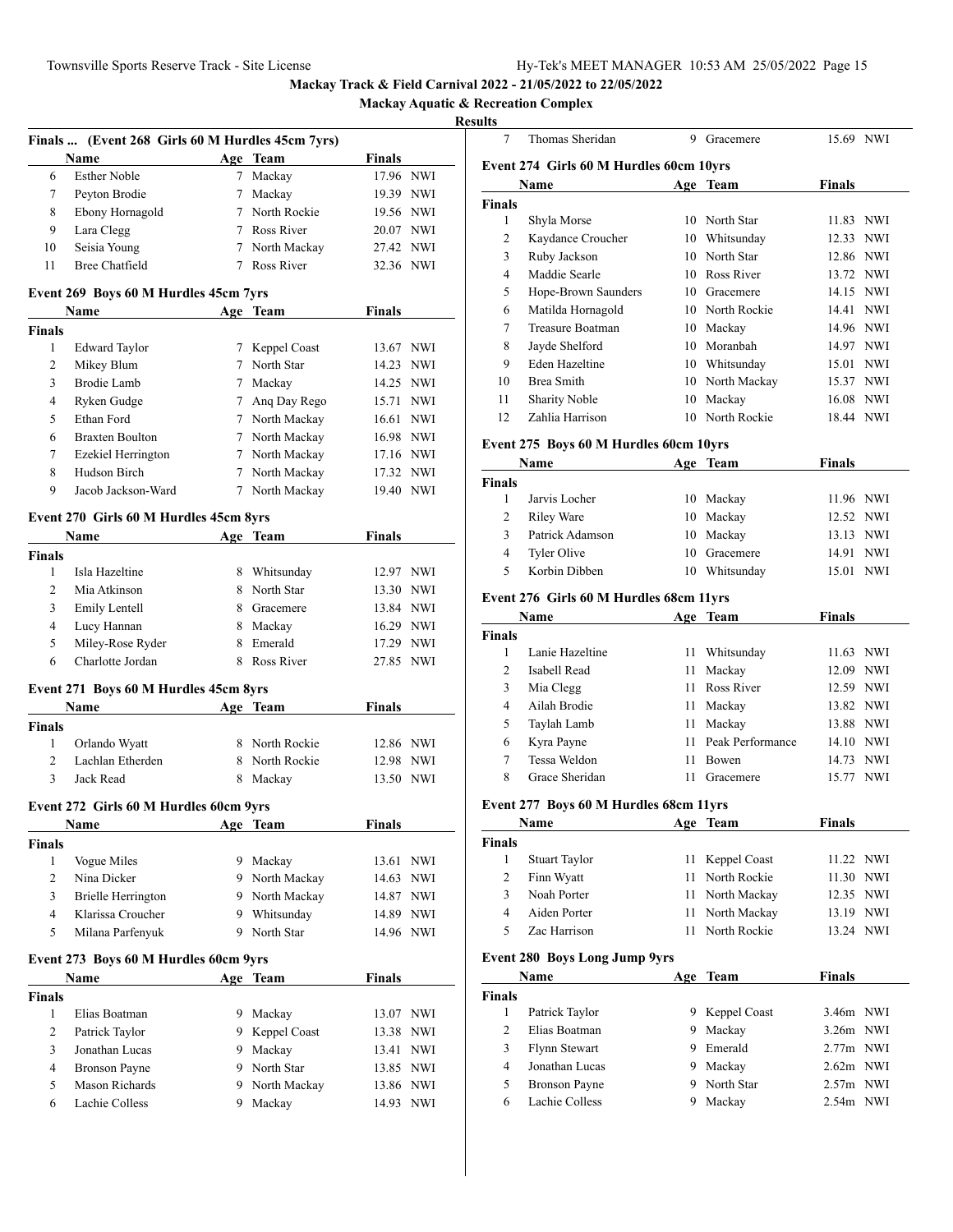**Mackay Aquatic & Recreation Complex**

# **Resul**

|                    | Finals  (Event 280 Boys Long Jump 9yrs)                                                                                     |                     |               |     |
|--------------------|-----------------------------------------------------------------------------------------------------------------------------|---------------------|---------------|-----|
|                    | Name                                                                                                                        | Age Team            | <b>Finals</b> |     |
| 7                  | Mason Richards                                                                                                              | 9 North Mackay      | $1.73m$ NWI   |     |
|                    | Event 281 Girls 80 M Hurdles 76cm 12yrs                                                                                     |                     |               |     |
|                    | Name                                                                                                                        | Age Team            | Finals        |     |
| <b>Finals</b>      |                                                                                                                             |                     |               |     |
| 1                  | Charli Cox                                                                                                                  | 12 Ross River       | 13.58 NWI     |     |
| $\overline{2}$     | Lily Woods                                                                                                                  | 12 North Rockie     | 14.97 NWI     |     |
| 3                  | Charlotte Pepper                                                                                                            | 12 Whitsunday       | 19.90 NWI     |     |
| 4                  | Liana Herrington                                                                                                            | 12 North Mackay     | 19.91 NWI     |     |
|                    | Event 282 Wmn 80 M Hurdles 76cm 13yrs                                                                                       |                     |               |     |
|                    | Name<br><u> 1990 - Johann John Stone, markin samti samti samti samti samti samti samti samti samti samti samti samti sa</u> | Age Team            | <b>Finals</b> |     |
| <b>Finals</b>      |                                                                                                                             |                     |               |     |
| 1                  | <b>Hayley Colless</b>                                                                                                       | 13 Mackay           | 14.18 NWI     |     |
| 2                  | Tayah Ellwood                                                                                                               | 13 Emerald          | 16.67 NWI     |     |
| 3                  | Zaphiira Harrison                                                                                                           | 13 North Rockie     | 19.67 NWI     |     |
| $\overline{4}$     | Gabriella Cherry                                                                                                            | 13 Keppel Coast     | 21.04 NWI     |     |
|                    |                                                                                                                             |                     |               |     |
|                    | Event 285 Wmn 90 M Hurdles 76cm 14yrs<br><b>Name</b>                                                                        |                     | <b>Finals</b> |     |
|                    |                                                                                                                             | Age Team            |               |     |
| <b>Finals</b><br>1 | Keeleigh Muir                                                                                                               | 14 Bowen            | 17.59 NWI     |     |
| $\overline{c}$     | Dakota Richards                                                                                                             | 14 Bowen            | 18.61 NWI     |     |
|                    |                                                                                                                             |                     |               |     |
|                    | Event 286 Wmn 90 M Hurdles 76cm 15yrs                                                                                       |                     |               |     |
|                    | <b>Name</b>                                                                                                                 | Age Team            | <b>Finals</b> |     |
| <b>Finals</b>      |                                                                                                                             |                     |               |     |
| 1                  | Elizabeth Horne                                                                                                             | 15 Peak Performance | 16.17 NWI     |     |
| $\overline{2}$     | Tiana Kopittke                                                                                                              | 15 Algester Lit     | 20.80 NWI     |     |
|                    | Event 287 Boys 90 M Hurdles 76cm 12yrs                                                                                      |                     |               |     |
|                    | <b>Name</b>                                                                                                                 | Age Team            | <b>Finals</b> |     |
| <b>Finals</b>      |                                                                                                                             |                     |               |     |
| 1                  | Braydon Conway                                                                                                              | 12 Gracemere        | 21.29 NWI     |     |
|                    | Event 288 Men 90 M Hurdles 76cm 13yrs                                                                                       |                     |               |     |
|                    | <b>Name</b>                                                                                                                 | Age Team            | Finals        |     |
| Finals             |                                                                                                                             |                     |               |     |
| 1                  | Matthew Green                                                                                                               | 13 Ross River       | 18.16 NWI     |     |
|                    | 2 Joshua Kopittke                                                                                                           | 13 Algester Lit     | 20.77 NWI     |     |
| 3                  | <b>Riley Olive</b>                                                                                                          | 13 Central Old      | 23.40 NWI     |     |
|                    | Event 289 Wmn 100 M Hurdles 76cm U18                                                                                        |                     |               |     |
|                    | <b>Name</b>                                                                                                                 | Age Team            | <b>Finals</b> |     |
| <b>Finals</b>      |                                                                                                                             |                     |               |     |
| 1                  | <b>Holly Blunt</b>                                                                                                          | 17 Keppel Coast     | 15.60 NWI     |     |
| $\overline{2}$     | Julia Monckton                                                                                                              | 17 Mackay           | 16.11         | NWI |
| 3                  | Matilda Dennison                                                                                                            | 16 Peak Performance | 20.18 NWI     |     |
|                    |                                                                                                                             |                     |               |     |
|                    | Event 299 Girls Shot Put 2.0kg 10yrs                                                                                        |                     |               |     |
|                    | Name                                                                                                                        | Age Team            | <b>Finals</b> |     |
| <b>Finals</b>      |                                                                                                                             |                     |               |     |
| 1                  | Ruby Jackson                                                                                                                | 10 North Star       | 6.16m         |     |
| 2                  | Maddie Searle                                                                                                               | 10 Ross River       | 5.96m         |     |
| 3                  | Brea Smith                                                                                                                  | 10 North Mackay     | 4.89m         |     |

| lts                    |                                                                                                                                                                                                                               |                         |                    |     |
|------------------------|-------------------------------------------------------------------------------------------------------------------------------------------------------------------------------------------------------------------------------|-------------------------|--------------------|-----|
| 4                      | Matilda Kennedy                                                                                                                                                                                                               | 10 Mackay               | 4.64m              |     |
| 5                      | Eden Hazeltine                                                                                                                                                                                                                | 10 Whitsunday           | 4.39 <sub>m</sub>  |     |
| 6                      | Annabelle Lowry                                                                                                                                                                                                               | 10 Gracemere            | 4.31 <sub>m</sub>  |     |
| 7                      | Shyla Morse                                                                                                                                                                                                                   | 10 North Star           | 3.95m              |     |
| 8                      | Ella-May Ryder                                                                                                                                                                                                                | 10 Emerald              | 3.92 <sub>m</sub>  |     |
| 9                      | Sienna Hume                                                                                                                                                                                                                   | 10 North Mackay         | 3.49 <sub>m</sub>  |     |
| 10                     | Treasure Boatman                                                                                                                                                                                                              | 10 Mackay               | 3.45m              |     |
| 11                     | Lilli Carus                                                                                                                                                                                                                   | 10 Whitsunday           | 3.29 <sub>m</sub>  |     |
| 12                     | <b>Sharity Noble</b>                                                                                                                                                                                                          | 10 Mackay               | 2.92 <sub>m</sub>  |     |
|                        | <b>Event 300 Girls Shot Put 3.0kg 12yrs</b>                                                                                                                                                                                   |                         |                    |     |
|                        | Name and the same state of the state of the state of the state of the state of the state of the state of the state of the state of the state of the state of the state of the state of the state of the state of the state of | Age Team                | <b>Finals</b>      |     |
| Finals                 |                                                                                                                                                                                                                               |                         |                    |     |
| 1                      | Savana Johnson                                                                                                                                                                                                                | 12 North Star           | 8.35m              |     |
| $\overline{2}$         | Ella Richards                                                                                                                                                                                                                 | 12 North Mackay         | 4.88m              |     |
|                        |                                                                                                                                                                                                                               |                         |                    |     |
|                        | Event 301 Wmn Shot Put 3.0kg 13yrs                                                                                                                                                                                            |                         |                    |     |
|                        | Name                                                                                                                                                                                                                          | Age Team                | <b>Finals</b>      |     |
| Finals<br>$\mathbf{1}$ | Tayah Ellwood                                                                                                                                                                                                                 |                         |                    |     |
| $\overline{2}$         | Izabella Bird                                                                                                                                                                                                                 | 13 Emerald<br>13 Mackay | 8.06m              |     |
| $\mathfrak{Z}$         |                                                                                                                                                                                                                               |                         | 7.78m<br>6.26m     |     |
|                        | Taya Armstrong                                                                                                                                                                                                                | 13 North Rockie         |                    |     |
|                        | <b>Event 302 Wmn Hammer Throw 4.0kg Open</b>                                                                                                                                                                                  |                         |                    |     |
|                        | Name Age Team                                                                                                                                                                                                                 |                         | <b>Finals</b>      |     |
| Finals                 |                                                                                                                                                                                                                               |                         |                    |     |
| $\mathbf{1}$           | Caitlyn Hester                                                                                                                                                                                                                | 23 Qeii Track C         | 54.13m             |     |
| $\overline{2}$         | Sophie Raciti                                                                                                                                                                                                                 | 20 Mulgrave             | 43.96m             |     |
| $\mathbf{3}$           | Evie Mckay                                                                                                                                                                                                                    | 15 Emerald              | 15.31 <sub>m</sub> |     |
|                        | Event 303 Men Hammer Throw 7.26.kg Open                                                                                                                                                                                       |                         |                    |     |
|                        |                                                                                                                                                                                                                               | Age Team                | <b>Finals</b>      |     |
| Finals                 |                                                                                                                                                                                                                               |                         |                    |     |
| 1                      | Etienne Otto                                                                                                                                                                                                                  | 18 Central Qld          | 21.96m             |     |
|                        |                                                                                                                                                                                                                               |                         |                    |     |
|                        | Event 304 Throws Pentathlon: #1 Wmn Hammer Throw Open Throws Po                                                                                                                                                               |                         |                    |     |
|                        | Name Age Team                                                                                                                                                                                                                 |                         | <b>Finals</b>      |     |
| Finals                 |                                                                                                                                                                                                                               |                         |                    |     |
| $\mathbf{1}$           | Sophie Raciti                                                                                                                                                                                                                 | 20 Mulgrave             | 43.96m 798         |     |
|                        | Event 305 Throws Pentathlon: #1 Men Hammer Throw Open Throws Pel                                                                                                                                                              |                         |                    |     |
|                        | Name                                                                                                                                                                                                                          | Age Team                | <b>Finals</b>      |     |
| Finals                 |                                                                                                                                                                                                                               |                         |                    |     |
| 1                      | Etienne Otto                                                                                                                                                                                                                  | 18 Central Qld          | 21.96m             | 223 |
|                        |                                                                                                                                                                                                                               |                         |                    |     |
|                        | Event 306 Girls 3000 M Run 12yrs                                                                                                                                                                                              |                         |                    |     |
|                        | Name and the same state of the state of the state of the state of the state of the state of the state of the state of the state of the state of the state of the state of the state of the state of the state of the state of | Age Team                | <b>Finals</b>      |     |
| Finals                 |                                                                                                                                                                                                                               |                         |                    |     |
| 1                      | Skye Howarth                                                                                                                                                                                                                  | 12 Mackay               | 14:55.78           |     |
|                        | Event 308 Wmn 3000 M Run 13yrs                                                                                                                                                                                                |                         |                    |     |
|                        | <b>Name</b> Name                                                                                                                                                                                                              | Age Team                | Finals             |     |
| Finals                 |                                                                                                                                                                                                                               |                         |                    |     |
| 1                      | Tayah Ellwood                                                                                                                                                                                                                 | 13 Emerald              | 18:37.58           |     |
|                        |                                                                                                                                                                                                                               |                         |                    |     |
|                        |                                                                                                                                                                                                                               |                         |                    |     |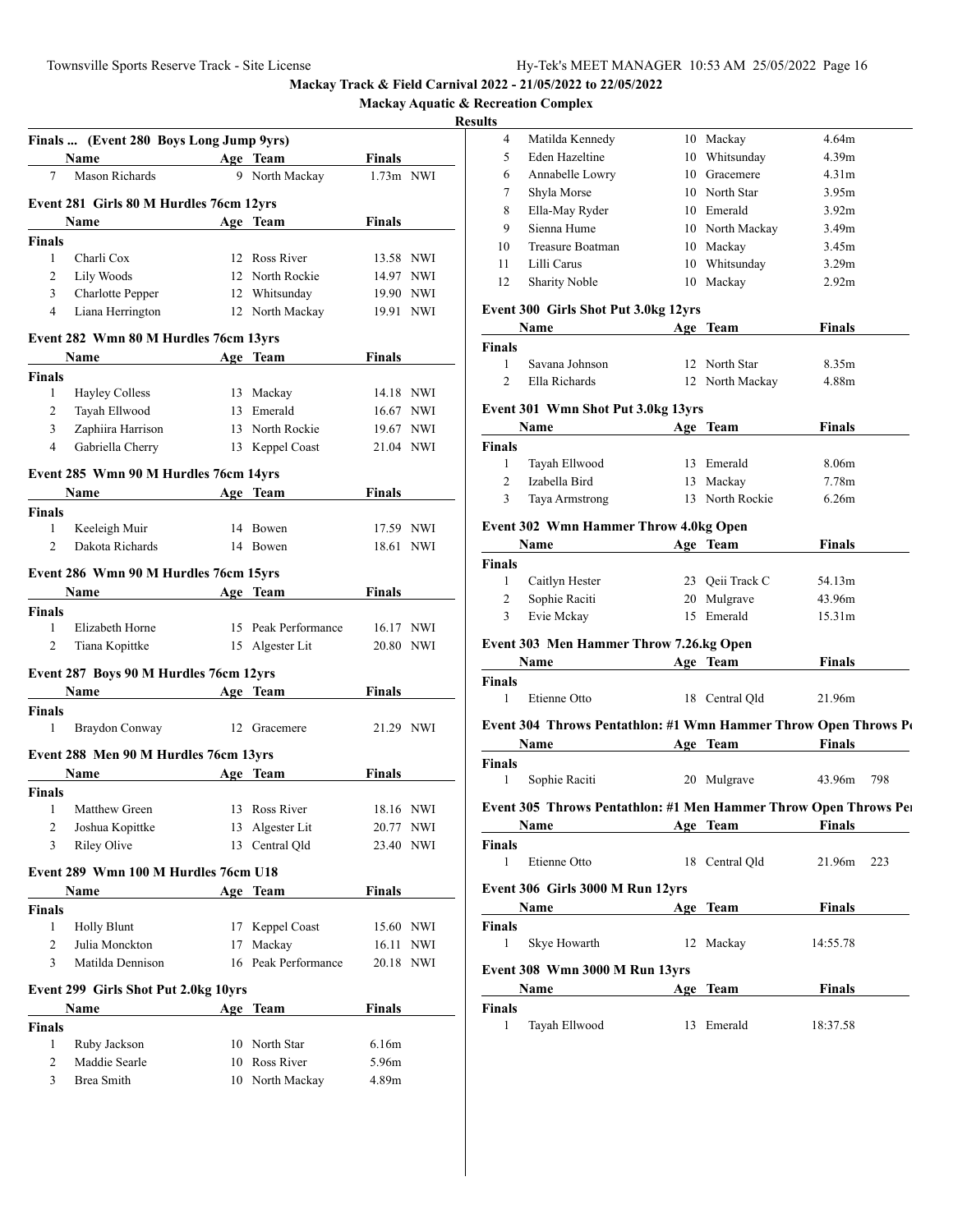**Mackay Aquatic & Recreation Complex**

## **Resul**

|                | Event 309 Men 3000 M Run 13yrs                                                                                                                                                                                                |    |                               |                        |  |
|----------------|-------------------------------------------------------------------------------------------------------------------------------------------------------------------------------------------------------------------------------|----|-------------------------------|------------------------|--|
|                | Name Age Team                                                                                                                                                                                                                 |    |                               | <b>Finals</b>          |  |
| Finals         |                                                                                                                                                                                                                               |    |                               |                        |  |
| 1              | Tanner Munro                                                                                                                                                                                                                  |    | 13 Keppel Coast 12:27.18      |                        |  |
| 2              | Riley Olive                                                                                                                                                                                                                   |    | 13 Central Qld                | 16:12.39               |  |
|                | Event 310 Wmn 3000 M Run 14yrs                                                                                                                                                                                                |    |                               |                        |  |
|                | Name Manual State Street, and the Street Street Street Street Street Street Street Street Street Street Street                                                                                                                |    | Age Team                      | Finals                 |  |
| Finals         |                                                                                                                                                                                                                               |    |                               |                        |  |
| 1              | Lacey Howarth                                                                                                                                                                                                                 |    | 14 Mackay                     | 14:10.65               |  |
|                |                                                                                                                                                                                                                               |    |                               |                        |  |
|                | Event 311 Men 3000 M Run 14yrs                                                                                                                                                                                                |    |                               |                        |  |
|                | Name                                                                                                                                                                                                                          |    | Age Team                      | Finals                 |  |
| Finals         |                                                                                                                                                                                                                               |    |                               |                        |  |
| $\mathbf{1}$   | Keith Sheridan                                                                                                                                                                                                                |    | 14 Gracemere                  | 12:44.03               |  |
|                | Event 313 Men 3000 M Run 15yrs                                                                                                                                                                                                |    |                               |                        |  |
|                | Name Age Team                                                                                                                                                                                                                 |    |                               | Finals                 |  |
| Finals         |                                                                                                                                                                                                                               |    |                               |                        |  |
| $\mathbf{1}$   | Toby Rule                                                                                                                                                                                                                     |    | 15 Mackay                     | 11:01.80               |  |
| $\overline{2}$ | Connor Munro                                                                                                                                                                                                                  |    | 15 Keppel Coast               | 11:42.01               |  |
|                | Event 316 Men 3000 M Run U18                                                                                                                                                                                                  |    |                               |                        |  |
|                | Name Age Team                                                                                                                                                                                                                 |    |                               |                        |  |
|                |                                                                                                                                                                                                                               |    |                               | Finals                 |  |
| Finals<br>1    | Oliver Rule                                                                                                                                                                                                                   |    | 17 Mackay                     | 9:45.67                |  |
|                |                                                                                                                                                                                                                               |    |                               |                        |  |
|                | <b>Event 330 Girls Discus Throw 1.0kg 12yrs</b>                                                                                                                                                                               |    |                               |                        |  |
|                | Name and the same state of the state of the state of the state of the state of the state of the state of the state of the state of the state of the state of the state of the state of the state of the state of the state of |    | Age Team                      | Finals                 |  |
| Finals         |                                                                                                                                                                                                                               |    |                               |                        |  |
| 1              | Clara Locher                                                                                                                                                                                                                  |    | 12 Mackay                     | 14.15m                 |  |
| $\mathbf{2}$   | Ella Richards                                                                                                                                                                                                                 |    | 12 North Mackay               | 8.63m                  |  |
| 3              | Savannah Brown                                                                                                                                                                                                                |    | 12 North Mackay               | 7.39m                  |  |
|                | <b>Event 331 Wmn Discus Throw 1.0kg 13yrs</b>                                                                                                                                                                                 |    |                               |                        |  |
|                | Name Age Team                                                                                                                                                                                                                 |    |                               | <b>Finals</b>          |  |
| Finals         |                                                                                                                                                                                                                               |    |                               |                        |  |
| $1 \quad$      | Tayah Ellwood                                                                                                                                                                                                                 |    | 13 Emerald                    | 21.47m                 |  |
| $\overline{2}$ | Izabella Bird                                                                                                                                                                                                                 |    | 13 Mackay                     | 15.53m                 |  |
| $\overline{3}$ | Taya Armstrong                                                                                                                                                                                                                |    | 13 North Rockie               | 15.41m                 |  |
|                | <b>Event 332 Boys Long Jump 12yrs</b>                                                                                                                                                                                         |    |                               |                        |  |
|                | <b>Name</b>                                                                                                                                                                                                                   |    | Age Team                      | <b>Finals</b>          |  |
| Finals         |                                                                                                                                                                                                                               |    |                               |                        |  |
| 1              | Jackson Reid                                                                                                                                                                                                                  | 12 | Ross River                    | 3.91m NWI              |  |
| 2              | Trae Obrien                                                                                                                                                                                                                   | 12 | Mackay                        | 3.29m NWI              |  |
| 3              | Braydon Conway                                                                                                                                                                                                                | 12 | Gracemere                     | 2.78m NWI              |  |
|                |                                                                                                                                                                                                                               |    |                               |                        |  |
|                | Event 333 Men Long Jump 13yrs                                                                                                                                                                                                 |    |                               |                        |  |
|                | <b>Name</b>                                                                                                                                                                                                                   |    | Age Team                      | <b>Finals</b>          |  |
| <b>Finals</b>  |                                                                                                                                                                                                                               |    |                               |                        |  |
| 1              | Dylan Ticehurst                                                                                                                                                                                                               | 13 | Mackay                        | 4.45m NWI              |  |
| 2<br>3         | Tyrese Ngaru<br>Matthew Green                                                                                                                                                                                                 | 13 | Canterbury T<br>13 Ross River | 4.36m NWI<br>3.86m NWI |  |
| 4              | Joshua Kopittke                                                                                                                                                                                                               | 13 | Algester Lit                  | 3.80m NWI              |  |
| 5              | Declan Hall                                                                                                                                                                                                                   | 13 | Mackay                        | 3.74m NWI              |  |
|                |                                                                                                                                                                                                                               |    |                               |                        |  |
|                |                                                                                                                                                                                                                               |    |                               |                        |  |

| lts            |                                       |          |                     |               |  |
|----------------|---------------------------------------|----------|---------------------|---------------|--|
| 6              | Riley Olive                           |          | 13 Central Qld      | $2.69m$ NWI   |  |
|                | <b>Event 334 Men Long Jump 14yrs</b>  |          |                     |               |  |
|                | Name Age Team                         |          |                     | <b>Finals</b> |  |
| Finals         |                                       |          |                     |               |  |
| 1              | Keith Sheridan                        |          | 14 Gracemere        | 4.08m NWI     |  |
|                | Event 335 Men Long Jump 15yrs         |          |                     |               |  |
|                | Name Age Team                         |          |                     | <b>Finals</b> |  |
| Finals         |                                       |          |                     |               |  |
| 1              | Cayleb Ticehurst                      |          | 15 Mackay           | 4.99m NWI     |  |
|                | <b>Event 336 Wmn Triple Jump Open</b> |          |                     |               |  |
|                | Name Age Team                         |          |                     | Finals        |  |
| Finals         |                                       |          |                     |               |  |
| 1              | Evie Mckay                            |          | 15 Emerald          | 7.58m NWI     |  |
|                | Event 337 Girls 1500 M Run 10yrs      |          |                     |               |  |
|                | Name                                  |          | Age Team            | <b>Finals</b> |  |
| Finals         |                                       |          |                     |               |  |
| 1              | Ayla Moon                             |          | 10 Mackay           | 5:50.18       |  |
| 2              | Tahlia McGilvray                      |          | 10 Mackay           | 6:07.89       |  |
| 3              | Maddie Searle                         |          | 10 Ross River       | 6:50.04       |  |
| $\overline{4}$ | Matilda Hornagold                     |          | 10 North Rockie     | 7:00.40       |  |
| 5              | <b>Sharity Noble</b>                  |          | 10 Mackay           | 7:06.08       |  |
| 6              | Phoebe Brown                          |          | 10 North Mackay     | 7:26.05       |  |
| 7              | Treasure Boatman                      |          | 10 Mackay           | 7:37.16       |  |
|                | Event 338 Girls 1500 M Run 11yrs      |          |                     |               |  |
|                | Name                                  |          | Age Team            | <b>Finals</b> |  |
| Finals         |                                       |          |                     |               |  |
| 1              | Isabell Read                          |          | 11 Mackay           | 6:06.36       |  |
| 2              | Mia Clegg                             |          | 11 Ross River       | 6:07.27       |  |
| 3              | Lani Ellwood                          |          | 11 Emerald          | 6:27.27       |  |
| 4              | Kyra Payne                            |          | 11 Peak Performance | 6:44.31       |  |
| 5              | Tessa Weldon                          |          | 11 Bowen            | 7:23.97       |  |
|                | Event 339 Girls 1500 M Run 12yrs      |          |                     |               |  |
|                | Name                                  | Age Team |                     | <b>Finals</b> |  |
| Finals         |                                       |          |                     |               |  |
|                | 1 Skye Howarth                        |          | 12 Mackay           | 6:19.62       |  |
| 2              | Marli Eden                            |          | 12 Mackay           | 6:26.46       |  |
| 3              | Amba Stevens                          | 12       | Ross River          | 7:02.83       |  |
| 4              | Tia Bray                              | 12       | Ross River          | 7:06.89       |  |
|                | Event 340 Boys 1500 M Run 10yrs       |          |                     |               |  |
|                | Name                                  |          | Age Team            | <b>Finals</b> |  |
| Finals         |                                       |          |                     |               |  |
| 1              | Noah Brough                           |          | 10 Ross River       | 6:01.49       |  |
| 2              | Jack Detenon                          |          | 10 Ross River       | 6:17.68       |  |
| 3              | Evan Chapman                          |          | 10 North Mackay     | 6:27.74       |  |
| 4              | <b>Riley Ware</b>                     |          | 10 Mackay           | 6:28.08       |  |
| 5              | Tyler Olive                           |          | 10 Gracemere        | 7:59.83       |  |
|                |                                       |          |                     |               |  |
|                |                                       |          |                     |               |  |
|                |                                       |          |                     |               |  |
|                |                                       |          |                     |               |  |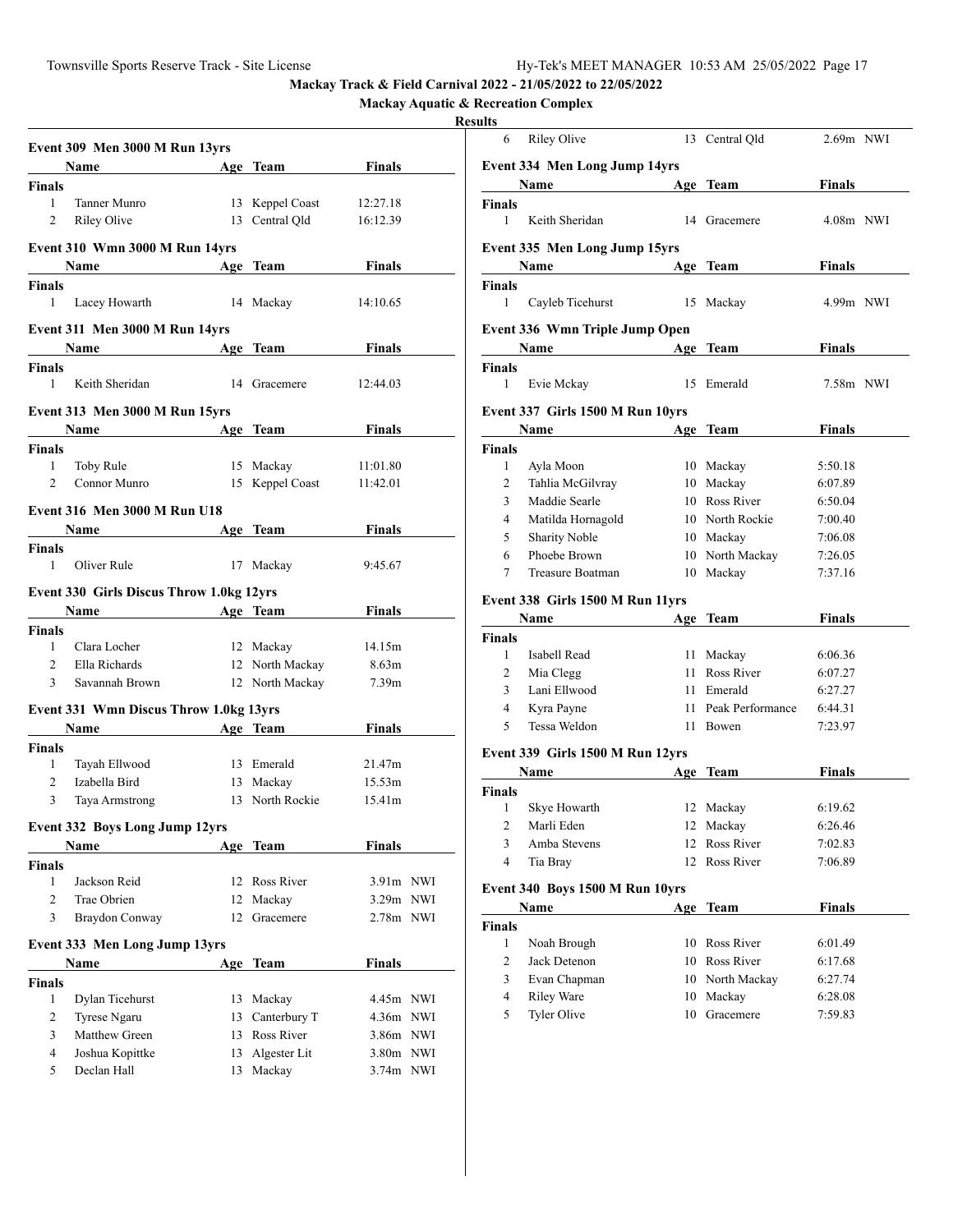**Name Age Team Finals** 

**Event 366 Men Hammer Throw 4.0kg 15yrs**

**Mackay Track & Field Carnival 2022 - 21/05/2022 to 22/05/2022**

**Mackay Aquatic & Recreation Complex**

|                      | Event 341 Boys 1500 M Run 11yrs                                      |           |                 |               |
|----------------------|----------------------------------------------------------------------|-----------|-----------------|---------------|
|                      | Name Age Team Finals                                                 |           |                 |               |
| Finals               |                                                                      |           |                 |               |
| 1                    | Sonny Morse                                                          |           | 11 Pace Running | 4:55.53       |
| 2                    | Finn Wyatt                                                           |           | 11 North Rockie | 5:57.06       |
|                      | Event 342 Boys 1500 M Run 12yrs                                      |           |                 |               |
|                      | Name Age Team                                                        |           |                 | Finals        |
| <b>Finals</b><br>--- | Lincoln Jackson                                                      |           | 12 North Star   | <b>DNF</b>    |
|                      |                                                                      |           |                 |               |
|                      | Event 343 Wmn 1500 M Run 13yrs<br><b>Example 2</b> Solution Age Team |           |                 | Finals        |
| Finals               |                                                                      |           |                 |               |
| 1                    | Taya Armstrong 13 North Rockie                                       |           |                 | 6:55.28       |
|                      | Event 344 Wmn 1500 M Run 14yrs                                       |           |                 |               |
|                      | Name Age Team                                                        |           |                 | <b>Finals</b> |
| Finals               |                                                                      |           |                 |               |
|                      | 1 Lacey Howarth                                                      | 14 Mackay |                 | 5:56.62       |
|                      | Event 346 Wmn 1500 M Run U18                                         |           |                 |               |
|                      | Name Age Team                                                        |           |                 | <b>Finals</b> |
| Finals               |                                                                      |           |                 |               |
| $1 \quad$            | Sharnti Woodham 16 Keppel Coast                                      |           |                 | 5:11.94       |
|                      | <b>Event 351 Men 1500 M Run 13yrs</b>                                |           |                 |               |
|                      | Name Age Team                                                        |           |                 | Finals        |
| Finals               |                                                                      |           |                 |               |
| 1                    | Tanner Munro                                                         |           | 13 Keppel Coast | 5:34.40       |
| 2                    | <b>Riley Olive</b>                                                   |           | 13 Central Qld  | 6:23.78       |
|                      | Event 352 Men 1500 M Run 14yrs                                       |           |                 |               |
|                      | Name Age Team Finals                                                 |           |                 |               |
| Finals               |                                                                      |           |                 |               |
| $\mathbf{1}$         | Keith Sheridan                                                       |           | 14 Gracemere    | 5:52.16       |
|                      | Event 353 Men 1500 M Run 15yrs                                       |           |                 |               |
|                      | Name Age Team                                                        |           |                 | Finals        |
| Finals               |                                                                      |           |                 |               |
| $\mathbf{1}$         | Cayleb Ticehurst 15 Mackay                                           |           |                 | 4:48.44       |
|                      | 2 Toby Rule 15 Mackay                                                |           |                 | 5:04.54       |
| $\mathbf{3}$         | Connor Munro                                                         |           | 15 Keppel Coast | 5:05.92       |
|                      | Event 354 Men 1500 M Run U18                                         |           |                 |               |
|                      | Name                                                                 |           | Age Team        | <b>Finals</b> |
| Finals               |                                                                      |           |                 |               |
| 1                    | Oliver Rule                                                          |           | 17 Mackay       | 4:30.75       |
| 2                    | Brayden Ryder                                                        |           | 17 Emerald      | 5:16.81       |
|                      | <b>Event 365 Men Hammer Throw 4.0kg 14yrs</b>                        |           |                 |               |
|                      | Name                                                                 |           | Age Team        | <b>Finals</b> |
| Finals               |                                                                      |           |                 |               |
| $\mathbf{1}$         | Keith Sheridan                                                       |           | 14 Gracemere    | 9.53m         |

| <b>Finals</b>  |                                                                                                                                                                                                                               |   |                 |                   |     |
|----------------|-------------------------------------------------------------------------------------------------------------------------------------------------------------------------------------------------------------------------------|---|-----------------|-------------------|-----|
| $\mathbf{1}$   | Liam Manson                                                                                                                                                                                                                   |   | 15 Sheldon Acad | 20.58m            |     |
|                | Event 367 Men Hammer Throw 5.0kg U18                                                                                                                                                                                          |   |                 |                   |     |
|                | <b>Name</b>                                                                                                                                                                                                                   |   | Age Team        | Finals            |     |
| <b>Finals</b>  |                                                                                                                                                                                                                               |   |                 |                   |     |
| 1              | James Galea                                                                                                                                                                                                                   |   | 16 Mackay       | 36.08m            |     |
| 2              | Leo Pedrosa                                                                                                                                                                                                                   |   | 17 Ang Day Rego | 31.41m            |     |
| 3              | Lochlan Horstman                                                                                                                                                                                                              |   | 16 Central Qld  | 23.63m            |     |
| 4              | Benjamin Wenman                                                                                                                                                                                                               |   | 17 Ang Day Rego | 21.98m            |     |
| 5              | Brayden Ryder                                                                                                                                                                                                                 |   | 17 Emerald      | 20.77m            |     |
| 6              | Aman Sandhar                                                                                                                                                                                                                  |   | 16 Arana LA     | 19.75m            |     |
|                | Event 368 Men Hammer Throw 6.0kg U20                                                                                                                                                                                          |   |                 |                   |     |
|                | <u>Name ________________</u>                                                                                                                                                                                                  |   | Age Team        | Finals            |     |
| Finals         |                                                                                                                                                                                                                               |   |                 |                   |     |
| 1              | Etienne Otto                                                                                                                                                                                                                  |   | 18 Central Qld  | 25.78m            |     |
|                | Event 369 Throws Pentathlon: #1 Men Hammer Throw U16 Throws Pent                                                                                                                                                              |   |                 |                   |     |
|                | Name Age Team                                                                                                                                                                                                                 |   |                 | <b>Finals</b>     |     |
| <b>Finals</b>  |                                                                                                                                                                                                                               |   |                 |                   |     |
| $\mathbf{1}$   | Liam Manson                                                                                                                                                                                                                   |   | 15 Sheldon Acad | 20.58m            | 201 |
|                | Event 370 Throws Pentathlon: #1 Men Hammer Throw U18 Throws Pent                                                                                                                                                              |   |                 |                   |     |
|                | Name and the same state of the state of the state of the state of the state of the state of the state of the state of the state of the state of the state of the state of the state of the state of the state of the state of |   | Age Team        | <b>Finals</b>     |     |
| <b>Finals</b>  |                                                                                                                                                                                                                               |   |                 |                   |     |
| $\mathbf{1}$   | James Galea                                                                                                                                                                                                                   |   | 16 Mackay       | 36.08m            | 448 |
| $\overline{2}$ | Leo Pedrosa                                                                                                                                                                                                                   |   | 17 Ang Day Rego | 29.79m            | 347 |
| 3              | Lochlan Horstman                                                                                                                                                                                                              |   | 16 Central Qld  | 21.76m            | 220 |
| 4              | Aman Sandhar                                                                                                                                                                                                                  |   | 16 Arana LA     | 19.75m 188        |     |
|                | Event 371 Throws Pentathlon: #1 Men Hammer Throw U20 Throws Pent                                                                                                                                                              |   |                 |                   |     |
|                | <u>Name _________________</u>                                                                                                                                                                                                 |   | Age Team        | <b>Finals</b>     |     |
| Finals         |                                                                                                                                                                                                                               |   |                 |                   |     |
| 1              | Etienne Otto                                                                                                                                                                                                                  |   | 18 Central Qld  | 25.78m            | 283 |
|                |                                                                                                                                                                                                                               |   |                 |                   |     |
|                | <b>Event 372 Girls Discus Throw 500g 7yrs</b>                                                                                                                                                                                 |   |                 |                   |     |
|                | Name Age Team                                                                                                                                                                                                                 |   |                 | <b>Finals</b>     |     |
| Finals         |                                                                                                                                                                                                                               |   |                 |                   |     |
| $\mathbf{1}$   | Harper Miles<br>Kendall Malone                                                                                                                                                                                                |   | 7 Mackay        | 12.29m            |     |
| $\overline{2}$ |                                                                                                                                                                                                                               |   | 7 Bowen         | 9.90 <sub>m</sub> |     |
|                | 3 Lanah Kerr                                                                                                                                                                                                                  |   | 7 Moranbah      | 7.09 <sub>m</sub> |     |
| 4              | Alanna Oliver                                                                                                                                                                                                                 | 7 | Mackay          | 7.08m             |     |
| 5              | Annabelle Pritchard                                                                                                                                                                                                           | 7 | Emerald         | 6.62m             |     |
| 6              | Lara Clegg                                                                                                                                                                                                                    | 7 | Ross River      | 5.98m             |     |
| $\tau$         | <b>Esther Noble</b>                                                                                                                                                                                                           | 7 | Mackay          | 5.22m             |     |
| 8              | Ebony Hornagold                                                                                                                                                                                                               | 7 | North Rockie    | 4.87m             |     |
| 9              | <b>Bree Chatfield</b>                                                                                                                                                                                                         | 7 | Ross River      | 4.76m             |     |
| 10             | Peyton Brodie                                                                                                                                                                                                                 | 7 | Mackay          | 4.75m             |     |
| 11             | Liliana Saunders                                                                                                                                                                                                              | 7 | Gracemere       | 4.36m             |     |
| 12             | Sarah Kelly                                                                                                                                                                                                                   | 7 | Mackay          | 3.84m             |     |
| 13             | Seisia Young                                                                                                                                                                                                                  | 7 | North Mackay    | 2.91 <sub>m</sub> |     |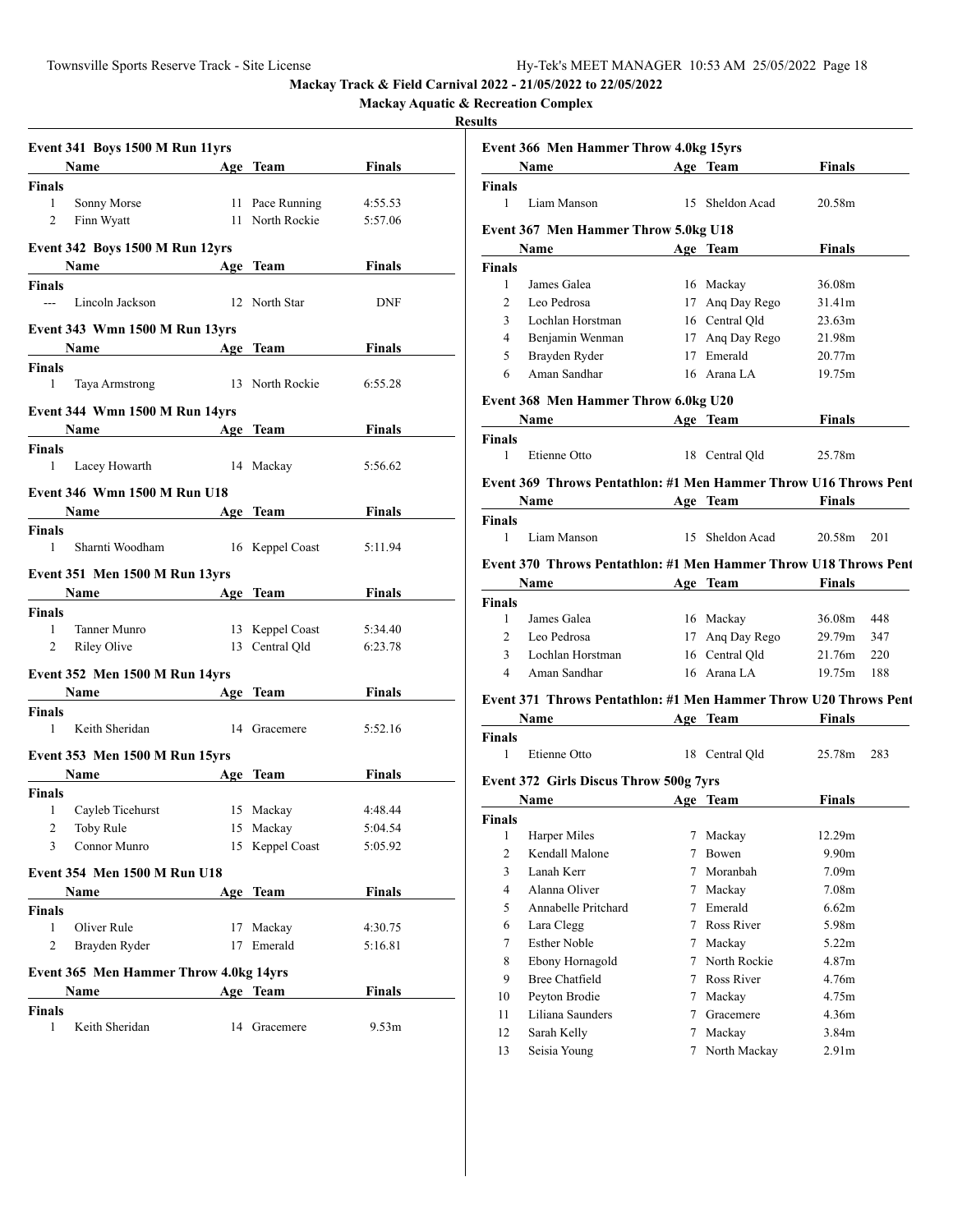**Mackay Aquatic & Recreation Complex**

## **Results**

| <b>Event 373 Girls Shot Put 2.0kg 8yrs</b> |                                        |        |                 |                   |  |  |  |
|--------------------------------------------|----------------------------------------|--------|-----------------|-------------------|--|--|--|
|                                            | Name                                   |        | Age Team        | Finals            |  |  |  |
| <b>Finals</b>                              |                                        |        |                 |                   |  |  |  |
| 1                                          | Willow Kenny                           |        | 8 Whitsunday    | 3.96m             |  |  |  |
| 2                                          | Emily Lentell                          |        | 8 Gracemere     | 3.71 <sub>m</sub> |  |  |  |
| 3                                          | <b>Annabelle Barnes</b>                |        | 8 North Mackay  | 3.30 <sub>m</sub> |  |  |  |
| $\overline{4}$                             | Isla Hazeltine                         |        | 8 Whitsunday    | 3.02 <sub>m</sub> |  |  |  |
| 5                                          | Miley-Rose Ryder                       |        | 8 Emerald       | 2.76m             |  |  |  |
| 6                                          | Charlotte Jordan                       |        | 8 Ross River    | 2.54m             |  |  |  |
| 7                                          | Lucy Hannan                            | 8      | Mackay          | 2.33 <sub>m</sub> |  |  |  |
|                                            | Event 374 Boys Shot Put 2.0kg 8yrs     |        |                 |                   |  |  |  |
|                                            | Name                                   |        | Age Team        | Finals            |  |  |  |
| <b>Finals</b>                              |                                        |        |                 |                   |  |  |  |
| 1                                          | Lachlan Etherden                       |        | 8 North Rockie  | 4.80 <sub>m</sub> |  |  |  |
| $\overline{c}$                             | Olivah Brown                           |        | 8 North Mackay  | 3.78 <sub>m</sub> |  |  |  |
|                                            | Event 375 Boys Shot Put 2.0kg 9yrs     |        |                 |                   |  |  |  |
|                                            | <b>Name</b> Name                       |        | Age Team        | Finals            |  |  |  |
| <b>Finals</b>                              |                                        |        |                 |                   |  |  |  |
| 1                                          | <b>Bronson Payne</b>                   |        | 9 North Star    | 6.12m             |  |  |  |
| 2                                          | Patrick Taylor                         |        | 9 Keppel Coast  | 4.73 <sub>m</sub> |  |  |  |
| 3                                          | Flynn Stewart                          |        | 9 Emerald       | 4.63m             |  |  |  |
| 4                                          | Elias Boatman                          |        | 9 Mackay        | 4.50 <sub>m</sub> |  |  |  |
| 4                                          | Jonathan Lucas                         |        | 9 Mackay        | 4.50 <sub>m</sub> |  |  |  |
| 6                                          | Lachie Colless                         |        | 9 Mackay        | 4.36m             |  |  |  |
| 7                                          | Thomas Sheridan                        |        | 9 Gracemere     | 4.30 <sub>m</sub> |  |  |  |
| 8                                          | Mason Richards                         |        | 9 North Mackay  | 3.34 <sub>m</sub> |  |  |  |
|                                            |                                        |        |                 |                   |  |  |  |
|                                            |                                        |        |                 |                   |  |  |  |
|                                            | Event 376 Boys Shot Put 2.0kg 10yrs    |        |                 |                   |  |  |  |
|                                            | Name                                   |        | Age Team        | Finals            |  |  |  |
| <b>Finals</b>                              |                                        |        |                 |                   |  |  |  |
| 1                                          | Felix Shammall                         | 10     | Ang Day Rego    | 6.94 <sub>m</sub> |  |  |  |
| 2                                          | Jarvis Locher                          | 10     | Mackay          | 6.34 <sub>m</sub> |  |  |  |
| 3                                          | Riley Ware                             |        | 10 Mackay       | 5.38m             |  |  |  |
| 4                                          | Jack Detenon                           |        | 10 Ross River   | 5.05m             |  |  |  |
| 5                                          | Evan Chapman                           |        | 10 North Mackay | 4.65m             |  |  |  |
| 6                                          | Jasper Shonhan                         |        | 10 North Rockie | 4.57m             |  |  |  |
| 7                                          | Tyler Olive                            |        | 10 Gracemere    | 4.43m             |  |  |  |
|                                            | Event 377 Boys Long Jump 7yrs          |        |                 |                   |  |  |  |
|                                            | Name                                   |        | Age Team        | <b>Finals</b>     |  |  |  |
| <b>Finals</b>                              |                                        |        |                 |                   |  |  |  |
| 1                                          | <b>Edward Taylor</b>                   | 7      | Keppel Coast    | $3.03m$ NWI       |  |  |  |
| 2                                          | <b>Brodie Lamb</b>                     | 7      | Mackay          | $2.25m$ NWI       |  |  |  |
| 3                                          | <b>Braxten Boulton</b>                 | 7      | North Mackay    | $2.20m$ NWI       |  |  |  |
| 4                                          | Ethan Ford                             |        | 7 North Mackay  | $2.19m$ NWI       |  |  |  |
| 5                                          | Jacob Jackson-Ward                     | $\tau$ | North Mackay    | 2.00m NWI         |  |  |  |
| 6                                          | Ezekiel Herrington                     |        | 7 North Mackay  | 1.93m NWI         |  |  |  |
| 7                                          | Ryken Gudge                            | 7      | Ang Day Rego    | 1.88m NWI         |  |  |  |
| ---                                        | Hudson Birch                           | 7      | North Mackay    | FOUL              |  |  |  |
|                                            | <b>Event 378 Girls Long Jump 11yrs</b> |        |                 |                   |  |  |  |
|                                            | Name                                   | Age    | Team            | Finals            |  |  |  |
| <b>Finals</b>                              |                                        |        |                 |                   |  |  |  |
| 1                                          | Learnie Scott                          | 11     | Mackay          | 4.04m NWI         |  |  |  |

| $\mathfrak{D}$ | Lanie Hazeltine |     | 11 Whitsunday       | $3.64m$ NWI |  |
|----------------|-----------------|-----|---------------------|-------------|--|
| 3              | Isabell Read    | 11  | Mackay              | $3.55m$ NWI |  |
| 4              | Jorja Spain     | 11. | Moranbah            | $3.47m$ NWI |  |
| 5              | Erika Holland   |     | 11 Longreach        | $3.45m$ NWI |  |
| 6              | Isabella Power  | 11. | Ross River          | 3.38m NWI   |  |
| 7              | Mia Clegg       | 11. | Ross River          | $3.37m$ NWI |  |
| 8              | Kyra Payne      |     | 11 Peak Performance | $3.27m$ NWI |  |
| 9              | Lani Ellwood    | 11  | Emerald             | $3.23m$ NWI |  |
| 10             | Tessa Weldon    | 11  | <b>Bowen</b>        | $3.11m$ NWI |  |
| 11             | Ailah Brodie    | 11  | Mackay              | $3.02m$ NWI |  |
| 12             | Grace Sheridan  | 11  | Gracemere           | 2.88m NWI   |  |

# **Event 379 Boys Long Jump 11yrs**

|               | Name                  |    | Age Team        | <b>Finals</b> |  |
|---------------|-----------------------|----|-----------------|---------------|--|
| <b>Finals</b> |                       |    |                 |               |  |
| 1             | Stuart Taylor         | 11 | Keppel Coast    | $4.43m$ NWI   |  |
| 2             | Logan Hall            | 11 | Mackay          | $3.84m$ NWI   |  |
| 3             | Noah Porter           |    | 11 North Mackay | 3.76m NWI     |  |
| 4             | Seth Lowis            | 11 | Mackay          | $3.75m$ NWI   |  |
| 5             | Finn Wyatt            | 11 | North Rockie    | $3.69m$ NWI   |  |
| 6             | Samuel Dewar          | 11 | Mackay          | $3.68m$ NWI   |  |
| 7             | Mitchell Adams        | 11 | Mackay          | J3.68m NWI    |  |
| 8             | Aiden Porter          |    | 11 North Mackay | $3.49m$ NWI   |  |
| 9             | Zac Harrison          | 11 | North Rockie    | 3.48m NWI     |  |
| 10            | Jamen Goodger         | 11 | <b>Biloela</b>  | $3.41m$ NWI   |  |
| 11            | Jackson Birch         | 11 | North Mackay    | $3.15m$ NWI   |  |
| 12            | Jaydon Green          | 11 | Ross River      | $3.14m$ NWI   |  |
| 13            | Dante Brown           | 11 | North Mackay    | $3.01m$ NWI   |  |
| 14            | <b>Bailey Stewart</b> | 11 | Emerald         | $2.91m$ NWI   |  |

# **Event 380 Girls High Jump 10yrs**

| Name          |                      | Age | Team            | <b>Finals</b>      |  |
|---------------|----------------------|-----|-----------------|--------------------|--|
| <b>Finals</b> |                      |     |                 |                    |  |
| 1             | Kaydance Croucher    | 10  | Whitsunday      | J1.14m             |  |
| 2             | Ayla Moon            | 10  | Mackay          | J1.14m             |  |
| 3             | Annabelle McFarlane  | 10  | City North LA   | J1.10m             |  |
| 4             | Tahlia McGilvray     | 10  | Mackay          | J1.05m             |  |
| 5             | Maddie Searle        |     | 10 Ross River   | J1.05m             |  |
| 6             | Hope-Brown Saunders  | 10  | Gracemere       | J1.05m             |  |
| 7             | Ruby Jackson         |     | 10 North Star   | J1.00m             |  |
| 8             | Matilda Hornagold    |     | 10 North Rockie | J1.00 <sub>m</sub> |  |
| 9             | Shyla Morse          |     | 10 North Star   | J0.95m             |  |
| 10            | Treasure Boatman     | 10  | Mackay          | J0.90 <sub>m</sub> |  |
| 11            | <b>Sharity Noble</b> | 10  | Mackay          | J0.90 <sub>m</sub> |  |
| 12            | Sienna Hume          | 10  | North Mackay    | J0.85m             |  |
| 13            | Brea Smith           | 10  | North Mackay    | J0.85m             |  |
|               |                      |     |                 |                    |  |

## **Event 381 Girls 200 M 12yrs**

| Name                 |                |     | Age Team        | <b>Prelims</b> |
|----------------------|----------------|-----|-----------------|----------------|
| <b>Preliminaries</b> |                |     |                 |                |
|                      | Charli Cox     |     | 12 Ross River   | 28.160NWI      |
| 2                    | Marli Eden     |     | 12 Mackay       | 31.55ONWI      |
| 3                    | Lily Woods     |     | 12 North Rockie | 29.23ONWI      |
| 4                    | Amba Stevens   |     | 12 Ross River   | 32.89ONWI      |
| 5                    | Savana Johnson |     | 12 North Star   | 29.27ONWI      |
| 6                    | Sophia McKay   | 12. | Emerald         | 33.230NWI      |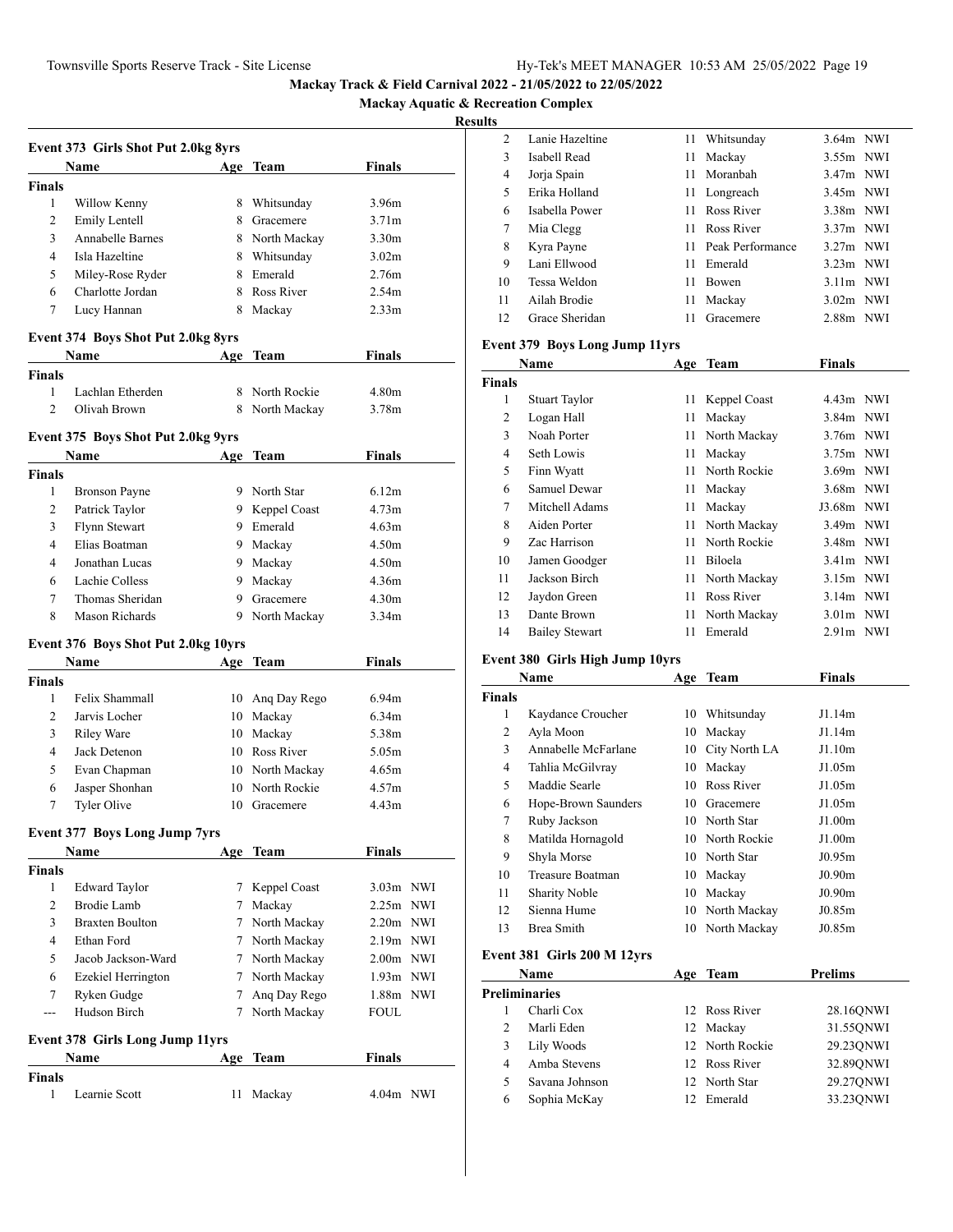# **Mackay Aquatic & Recreation Complex**

## **Resul**

|                    | Preliminaries  (Event 381 Girls 200 M 12yrs)                       |    |                     |                |     |
|--------------------|--------------------------------------------------------------------|----|---------------------|----------------|-----|
|                    | Name                                                               |    | Age Team            | <b>Prelims</b> |     |
| $\tau$             | Sienna Duncan                                                      |    | 12 Mackay           | 29.28q NWI     |     |
| 8                  | Clover Shammall                                                    |    | 12 Keppel Coast     | 31.55q NWI     |     |
| 9                  | <b>Charlotte Pepper</b>                                            |    | 12 Whitsunday       | 34.94 NWI      |     |
| 10                 | Savannah Brown                                                     |    | 12 North Mackay     | 39.12 NWI      |     |
|                    | <b>Event 382 Girls Long Jump 12yrs</b>                             |    |                     |                |     |
|                    | Name                                                               |    | Age Team            | <b>Finals</b>  |     |
| <b>Finals</b>      |                                                                    |    |                     |                |     |
| 1                  | Charli Cox                                                         |    | 12 Ross River       | 4.21m NWI      |     |
| 2                  | Lily Woods                                                         |    | 12 North Rockie     | $4.07m$ NWI    |     |
| 3                  | Skye Howarth<br>Clover Shammall                                    |    | 12 Mackay           | $3.37m$ NWI    |     |
| 4                  |                                                                    |    | 12 Keppel Coast     | 3.35m NWI      |     |
| 5                  | Liana Herrington                                                   |    | 12 North Mackay     | $3.29m$ NWI    |     |
| 6<br>7             | Sophia McKay                                                       |    | 12 Emerald          | $3.24m$ NWI    |     |
|                    | <b>Charlotte Pepper</b><br>Ella Richards                           |    | 12 Whitsunday       | $2.59m$ NWI    |     |
| 8                  |                                                                    |    | 12 North Mackay     | $2.36m$ NWI    |     |
|                    | Event 383 Wmn Long Jump 13yrs                                      |    |                     |                |     |
|                    | Name                                                               |    | Age Team            | Finals         |     |
| <b>Finals</b>      |                                                                    |    |                     |                |     |
| 1                  | <b>Hayley Colless</b>                                              |    | 13 Mackay           | $4.20m$ NWI    |     |
| $\overline{c}$     | Isabella Webb                                                      |    | 13 Mackay           | 3.90m NWI      |     |
| 3                  | Izabella Bird                                                      |    | 13 Mackay           | $3.68m$ NWI    |     |
| $\overline{4}$     | Gabriella Cherry                                                   | 13 | Keppel Coast        | $3.31m$ NWI    |     |
| 5                  | Taya Armstrong                                                     |    | 13 North Rockie     | 3.08m NWI      |     |
|                    | Event 384 Wmn Javelin Throw 500gm U18                              |    |                     |                |     |
|                    | Name                                                               |    | Age Team            | <b>Finals</b>  |     |
| <b>Finals</b>      |                                                                    |    |                     |                |     |
| 1                  | Rylee O'Shaughnessy                                                |    | 17 Qeii Track C     | 35.83m         |     |
| 2                  | Jazlyn Johnson                                                     |    | 16 Keppel Coast     | 23.20m         |     |
| 3                  | Maia Curtis Gee                                                    |    | 16 Keppel Coast     | 21.04m         |     |
| 4                  | Emma Raciti                                                        |    | 16 Mulgrave         | 19.74m         |     |
| 5                  | Zara Dalton                                                        |    | 17 Central Qld      | 18.79m         |     |
| 6                  | Isobella Dalton                                                    |    | 17 Central Qld      | 16.92m         |     |
|                    | Event 385 Wmn Javelin Throw 600gm U20                              |    |                     |                |     |
|                    | Name                                                               |    | Age Team            | Finals         |     |
| <b>Finals</b>      |                                                                    |    |                     |                |     |
| $\mathbf{1}$       | Grace Mckay                                                        |    | 18 Ang Day Rego     | 15.65m         |     |
| $\overline{2}$     | Haylee Flanagan                                                    |    | 19 Longreach        | 7.40m          |     |
|                    | Event 386 Throws Pentathlon: #4 Wmn Javelin Throw U18 Throws Pent: |    |                     |                |     |
|                    | Name                                                               |    | Age Team            | Finals         |     |
| <b>Finals</b>      |                                                                    |    |                     |                |     |
| 1                  | Emma Raciti                                                        |    | 16 Mulgrave         | 19.58m         | 281 |
| $\overline{2}$     | Zara Dalton                                                        | 17 | Central Qld         | 18.79m         | 266 |
| 3                  | Isobella Dalton                                                    |    | 17 Central Qld      | 16.92m         | 232 |
|                    | Event 388 Girls Discus Throw 750g 11yrs                            |    |                     |                |     |
|                    | Name                                                               |    | Age Team            | <b>Finals</b>  |     |
|                    |                                                                    |    |                     |                |     |
|                    |                                                                    |    |                     |                |     |
| 1                  | Kyra Payne                                                         |    | 11 Peak Performance | 17.62m         |     |
| <b>Finals</b><br>2 | Lani Ellwood                                                       |    | 11 Emerald          | 15.53m         |     |

| ults                          |                                               |      |                     |               |  |
|-------------------------------|-----------------------------------------------|------|---------------------|---------------|--|
| 4                             | Tessa Weldon                                  | 11 - | Bowen               | 13.49m        |  |
| 5                             | Erika Holland                                 | 11   | Longreach           | 13.12m        |  |
| 6                             | Grace Sheridan                                | 11 - | Gracemere           | 12.44m        |  |
| 7                             | Taylah Lamb                                   | 11 - | Mackay              | 11.35m        |  |
| 8                             | Ailah Brodie                                  | 11   | Mackay              | 10.56m        |  |
|                               | <b>Event 389 Boys Discus Throw 750g 11yrs</b> |      |                     |               |  |
|                               | Name                                          |      | Age Team            | Finals        |  |
| <b>Finals</b>                 |                                               |      |                     |               |  |
| 1                             | Hunter Sibenaler                              |      | 11 Qeii Track C     | 21.78m        |  |
| 2                             | Seth Lowis                                    |      | 11 Mackay           | 21.37m        |  |
| 3                             | Logan Hall                                    |      | 11 Mackay           | 19.84m        |  |
| 4                             | Noah Porter                                   |      | 11 North Mackay     | 19.49m        |  |
| 5                             | Aiden Porter                                  |      | 11 North Mackay     | 18.64m        |  |
| 6                             | <b>Stuart Taylor</b>                          |      | 11 Keppel Coast     | 18.23m        |  |
| 7                             | Samuel Dewar                                  |      | 11 Mackay           | 15.25m        |  |
| 8                             | <b>Bailey Stewart</b>                         |      | 11 Emerald          | 13.81m        |  |
| 9                             | Jaydon Green                                  | 11 - | Ross River          | 12.91m        |  |
| 10                            | Zac Harrison                                  | 11   | North Rockie        | 10.39m        |  |
|                               | Event 390 Girls 200 M Hurdles 76.2cm 12yrs    |      |                     |               |  |
|                               | <b>Name</b>                                   |      | Age Team            | Finals        |  |
| <b>Finals</b>                 |                                               |      |                     |               |  |
| 1                             | Liana Herrington                              |      | 12 North Mackay     | 47.31 NWI     |  |
|                               | Event 391 Wmn 200 M Hurdles 76.2cm 13yrs      |      |                     |               |  |
|                               | Name                                          |      | Age Team            | Finals        |  |
| <b>Finals</b>                 |                                               |      |                     |               |  |
| 1                             | <b>Hayley Colless</b>                         |      | 13 Mackay           | 32.52 NWI     |  |
| 2                             | Tayah Ellwood                                 | 13   | Emerald             | 38.87 NWI     |  |
| 3                             | Gabriella Cherry                              | 13   | Keppel Coast        | 42.81 NWI     |  |
|                               | Event 393 Wmn 200 M Hurdles 76.2cm 15yrs      |      |                     |               |  |
|                               | Name                                          |      | Age Team            | <b>Finals</b> |  |
| <b>Finals</b>                 |                                               |      |                     |               |  |
| 1                             | Elizabeth Horne                               |      | 15 Peak Performance | 32.82 NWI     |  |
| 2                             | Tiana Kopittke                                |      | 15 Algester Lit     | 41.78 NWI     |  |
|                               | Event 395 Men 200 M Hurdles 76.2cm 13yrs      |      |                     |               |  |
|                               | Name                                          |      | Age Team            | Finals        |  |
| <b>Finals</b>                 |                                               |      |                     |               |  |
| 1                             | Matthew Green                                 |      | 13 Ross River       | 37.10 NWI     |  |
| $\overline{c}$                | Riley Olive                                   |      | 13 Central Qld      | 50.08 NWI     |  |
|                               |                                               |      |                     |               |  |
|                               | Event 396 Men 200 M Hurdles 76.2cm 14yrs      |      |                     |               |  |
|                               | <b>Name</b>                                   |      | Age Team            | <b>Finals</b> |  |
| <b>Finals</b><br>$\mathbf{1}$ | Keith Sheridan                                | 14   | Gracemere           | 41.36 NWI     |  |
|                               |                                               |      |                     |               |  |
|                               | <b>Event 398 Girls Long Jump 8yrs</b>         |      |                     |               |  |
|                               | Name                                          |      | Age Team            | <b>Finals</b> |  |
| <b>Finals</b><br>1            | Isla Hazeltine                                |      | 8 Whitsunday        | $2.67m$ NWI   |  |
| $\overline{c}$                | Mia Atkinson                                  |      | 8 North Star        | $2.63m$ NWI   |  |
| 3                             | Annabelle Barnes                              |      | 8 North Mackay      | 2.43m NWI     |  |
| $\overline{4}$                | Emily Lentell                                 |      | 8 Gracemere         | $2.37m$ NWI   |  |
| 5                             | Miley-Rose Ryder                              |      | 8 Emerald           | 2.30m NWI     |  |
|                               |                                               |      |                     |               |  |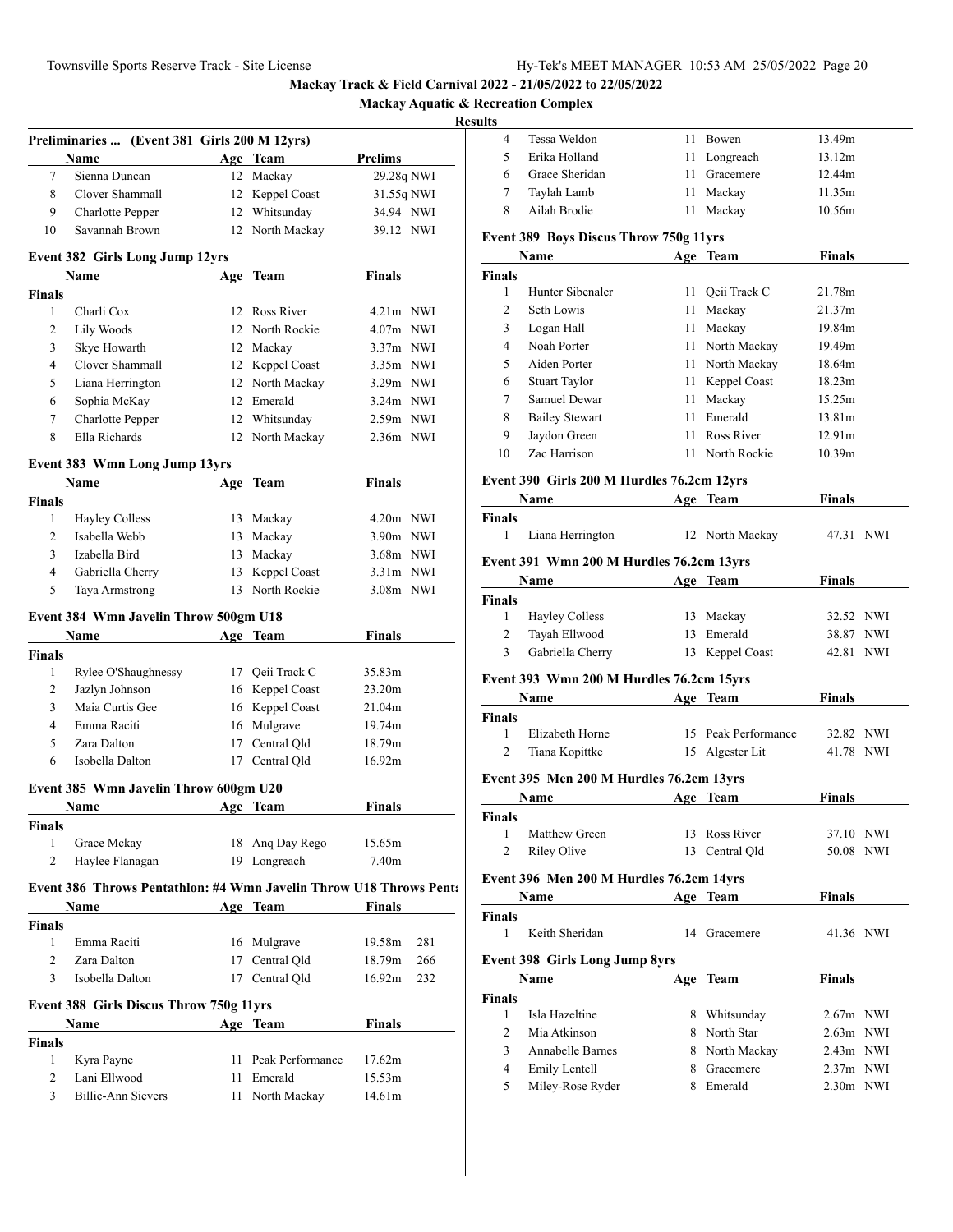**Mackay Aquatic & Recreation Complex**

| Finals  (Event 398 Girls Long Jump 8yrs) |                                              |    |                |                   |  |  |
|------------------------------------------|----------------------------------------------|----|----------------|-------------------|--|--|
|                                          | Name                                         |    | Age Team       | <b>Finals</b>     |  |  |
| 6                                        | <b>Bronte Kennedy</b>                        | 8  | Mackay         | 2.10m NWI         |  |  |
| 7                                        | Willow Kenny                                 |    | 8 Whitsunday   | $2.02m$ NWI       |  |  |
| 8                                        | Connie Jackson                               |    | 8 North Star   | $1.93m$ NWI       |  |  |
| 9                                        | Mikaela Thompson                             |    | 8 North Mackay | $1.77m$ NWI       |  |  |
| 9                                        | Lucy Hannan                                  |    | 8 Mackay       | 1.77m NWI         |  |  |
| 11                                       | Charlotte Jordan                             | 8  | Ross River     | 1.28m NWI         |  |  |
| ---                                      | Eleanor Bryant                               | 8  | Mackay         | <b>FOUL</b>       |  |  |
|                                          | <b>Event 399 Boys Long Jump 8yrs</b>         |    |                |                   |  |  |
|                                          | <b>Name</b>                                  |    | Age Team       | Finals            |  |  |
| <b>Finals</b>                            |                                              |    |                |                   |  |  |
| 1                                        | Orlando Wyatt                                |    | 8 North Rockie | $3.03m$ NWI       |  |  |
| $\overline{c}$                           | Tallan Brown-Saunders                        |    | 8 Gracemere    | $2.91m$ NWI       |  |  |
| 3                                        | Lachlan Etherden                             |    | 8 North Rockie | $2.70m$ NWI       |  |  |
| $\overline{4}$                           | Jack Read                                    |    | 8 Mackay       | 2.36m NWI         |  |  |
| 5                                        | Floyd Conway                                 |    | 8 Gracemere    | 2.32m NWI         |  |  |
| 6                                        | Olivah Brown                                 |    | 8 North Mackay | 2.08m NWI         |  |  |
| 7                                        | Connor Smith                                 |    | 8 North Mackay | 1.88m NWI         |  |  |
|                                          |                                              |    |                |                   |  |  |
|                                          | Event 400 Girls High Jump 9yrs               |    |                |                   |  |  |
|                                          | Name                                         |    | Age Team       | <b>Finals</b>     |  |  |
| <b>Finals</b>                            |                                              |    |                |                   |  |  |
| 1<br>$\overline{c}$                      | <b>Brielle Herrington</b><br>Mackenzie Birch |    | 9 North Mackay | 1.00 <sub>m</sub> |  |  |
| 3                                        | Maddison Ford                                |    | 9 North Mackay | 0.95m             |  |  |
|                                          |                                              |    | 9 North Mackay | 0.85m             |  |  |
|                                          | <b>Event 401 Boys High Jump 9yrs</b>         |    |                |                   |  |  |
|                                          | Name                                         |    | Age Team       | <b>Finals</b>     |  |  |
| <b>Finals</b>                            |                                              |    |                |                   |  |  |
| 1                                        | Elias Boatman                                |    | 9 Mackay       | J1.09m            |  |  |
| 2                                        | Patrick Taylor                               |    | 9 Keppel Coast | J1.06m            |  |  |
| 3                                        | Mason Richards                               |    | 9 North Mackay | J1.03m            |  |  |
| $\overline{4}$                           | <b>Bronson Payne</b>                         |    | 9 North Star   | J0.95m            |  |  |
| 5                                        | Flynn Stewart                                |    | 9 Emerald      | J0.95m            |  |  |
| 6                                        | Jonathan Lucas                               | 9  | Mackay         | J0.95m            |  |  |
| 7                                        | Lachie Colless                               | 9  | Mackay         | 0.90 <sub>m</sub> |  |  |
| 8                                        | Thomas Sheridan                              | 9. | Gracemere      | 0.80 <sub>m</sub> |  |  |
|                                          | <b>Event 404 Men Triple Jump U18</b>         |    |                |                   |  |  |
|                                          | Name                                         |    | Age Team       | Finals            |  |  |
| Finals                                   |                                              |    |                |                   |  |  |
| 1                                        | Brayden Ryder                                |    | 17 Emerald     | 12.46m NWI        |  |  |
| $\overline{c}$                           | Aman Sandhar                                 |    | 16 Arana LA    | 9.38m NWI         |  |  |
|                                          | Event 408 Wmn 400 M Hurdles 76.2cm U18       |    |                |                   |  |  |
|                                          | Name                                         |    | Age Team       | <b>Finals</b>     |  |  |
| Finals                                   |                                              |    |                |                   |  |  |
| 1                                        | Julia Monckton                               |    | 17 Mackay      | 1:09.25           |  |  |
| 2                                        | Megan Adamski                                | 17 | Keppel Coast   | 1:16.61           |  |  |
|                                          |                                              |    |                |                   |  |  |
|                                          | Event 410 Wmn 400 M Hurdles 76.2cm Open      |    |                |                   |  |  |
|                                          | Name                                         |    | Age Team       | <b>Finals</b>     |  |  |
| <b>Finals</b>                            |                                              |    |                |                   |  |  |
|                                          |                                              |    |                |                   |  |  |
| $\mathbf{1}$                             | <b>Holly Blunt</b>                           | 17 | Keppel Coast   | 1:08.75           |  |  |

|                | Event 416 Boys Shot Put 3.0kg 12yrs<br>Name          |        | Age Team         | <b>Finals</b>      |
|----------------|------------------------------------------------------|--------|------------------|--------------------|
| <b>Finals</b>  |                                                      |        |                  |                    |
| 1              | Trae Obrien                                          | 12     | Mackay           | 6.54m              |
| 2              | Jackson Reid                                         | 12     | Ross River       | 5.93m              |
|                | Event 417 Men Shot Put 3.0kg 13yrs                   |        |                  |                    |
|                | Name                                                 |        | Age Team         | <b>Finals</b>      |
| Finals         |                                                      |        |                  |                    |
| 1              | Tyrese Ngaru                                         |        | 13 Canterbury T  | 11.70m             |
| 2              | Joshua Kopittke                                      | 13     | Algester Lit     | 7.71 <sub>m</sub>  |
| 3              | Riley Olive                                          | 13     | Central Old      | 4.31 <sub>m</sub>  |
|                |                                                      |        |                  |                    |
|                | <b>Event 418 Boys Discus Throw 500g 7yrs</b><br>Name |        | Age Team         | Finals             |
| <b>Finals</b>  |                                                      |        |                  |                    |
| 1              | <b>Brodie Lamb</b>                                   | $\tau$ | Mackay           | 12.12m             |
| 2              | <b>Edward Taylor</b>                                 | 7      | Keppel Coast     | 9.95m              |
| 3              | Jacob Jackson-Ward                                   |        | 7 North Mackay   | 8.92m              |
| 4              | Ethan Ford                                           |        | 7 North Mackay   | 8.39m              |
| 5              | <b>Braxten Boulton</b>                               |        | 7 North Mackay   | 6.78m              |
| 6              | Hudson Birch                                         |        | 7 North Mackay   | 6.33 <sub>m</sub>  |
| 7              | Ryken Gudge                                          | 7      | Ang Day Rego     | 6.31 <sub>m</sub>  |
| 8              | Ezekiel Herrington                                   |        | 7 North Mackay   | 5.65m              |
|                |                                                      |        |                  |                    |
|                | <b>Event 419 Girls Discus Throw 750g 10yrs</b>       |        |                  |                    |
|                | Name                                                 |        | Age Team         | <b>Finals</b>      |
| Finals<br>1    | Ruby Jackson                                         |        | 10 North Star    | 16.67m             |
| 2              | Maddie Searle                                        |        | 10 Ross River    | 15.26m             |
| 3              | Jayde Shelford                                       |        | 10 Moranbah      | 11.14m             |
| 3              | Annabelle Lowry                                      |        | 10 Gracemere     | 11.14m             |
| 5              | <b>Brea Smith</b>                                    |        | 10 North Mackay  | 10.33 <sub>m</sub> |
| 6              | Matilda Hornagold                                    |        | 10 North Rockie  | 10.01 <sub>m</sub> |
| 7              | Eden Hazeltine                                       |        | 10 Whitsunday    | 10.00 <sub>m</sub> |
| 8              | Shyla Morse                                          |        | 10 North Star    | 9.82 <sub>m</sub>  |
| 9              | Phoebe Brown                                         |        | 10 North Mackay  | 9.58m              |
| 10             | Treasure Boatman                                     | 10     | Mackay           | 9.07 <sub>m</sub>  |
| 11             | Lilli Carus                                          |        | 10 Whitsunday    | 8.42m              |
| 12             | Sharity Noble                                        |        | 10 Mackay        | 4.61m              |
| 13             | Zahlia Harrison                                      |        | 10 North Rockie  | 3.53m              |
|                |                                                      |        |                  |                    |
|                | Event 420 Wmn Javelin Throw 500gm 14yrs              |        |                  |                    |
|                | Name                                                 |        | Age Team         | <b>Finals</b>      |
| <b>Finals</b>  |                                                      |        |                  |                    |
| $\mathbf{1}$   | Keeleigh Muir                                        |        | 14 Bowen         | 17.97m             |
| $\overline{c}$ | Keelah Ross                                          |        | 14 Bowen         | 12.78m             |
|                | Event 421 Wmn Javelin Throw 500gm 15yrs              |        |                  |                    |
|                | <b>Name</b>                                          |        | Age Team         | <b>Finals</b>      |
| Finals         |                                                      |        |                  |                    |
| 1              | Tiana Kopittke                                       |        | 15 Algester Lit  | 22.06m             |
|                | Elizabeth Horne                                      | 15     | Peak Performance | 16.16m             |
| 2<br>3         | Emmerson Broomhall                                   |        | 15 Keppel Coast  | 12.94m             |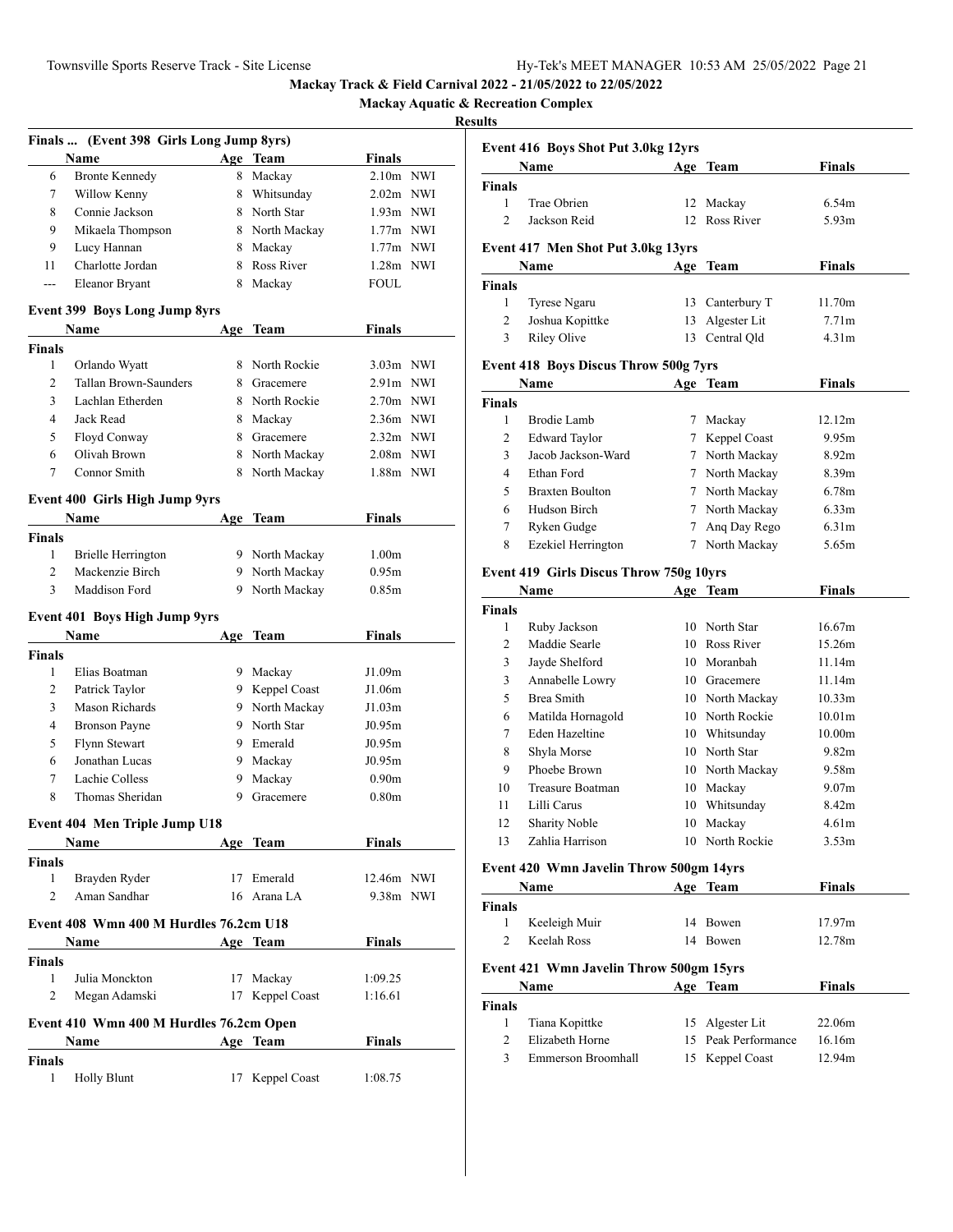|  |  |  | <b>Mackay Aquatic &amp; Recreation Complex</b> |  |
|--|--|--|------------------------------------------------|--|
|--|--|--|------------------------------------------------|--|

## **Resul**

|                     | Event 422 Men Javelin Throw 700gm 14yrs                            |           |                 |               |     |
|---------------------|--------------------------------------------------------------------|-----------|-----------------|---------------|-----|
|                     | Name                                                               |           | Age Team        | Finals        |     |
| <b>Finals</b>       |                                                                    |           |                 |               |     |
| $\mathbf{1}$        | Keith Sheridan                                                     |           | 14 Gracemere    | 17.91m        |     |
|                     | Event 423 Men Javelin Throw 700gm 15yrs                            |           |                 |               |     |
|                     | Name Age Team                                                      |           |                 | Finals        |     |
| <b>Finals</b>       |                                                                    |           |                 |               |     |
| $\mathbf{1}$        | Liam Manson                                                        |           | 15 Sheldon Acad | 28.20m        |     |
| 2                   | Cayleb Ticehurst                                                   | 15 Mackay |                 | 19.64m        |     |
|                     | Event 424 Throws Pentathlon: #4 Wmn Javelin Throw U16 Throws Pent: |           |                 |               |     |
|                     |                                                                    |           |                 | Finals        |     |
|                     | Name Age Team                                                      |           |                 |               |     |
| <b>Finals</b><br>1  | Keeleigh Muir                                                      |           | 14 Bowen        | 17.97m        | 251 |
|                     |                                                                    |           |                 |               |     |
|                     | Event 425 Throws Pentathlon: #4 Men Javelin Throw U16 Throws Penta |           |                 |               |     |
|                     | Name                                                               |           | Age Team        | Finals        |     |
| <b>Finals</b>       |                                                                    |           |                 |               |     |
| $\mathbf{1}$        | Liam Manson                                                        |           | 15 Sheldon Acad | 28.20m        | 274 |
|                     | <b>Event 426 Girls Long Jump 7yrs</b>                              |           |                 |               |     |
|                     |                                                                    |           | Age Team        | Finals        |     |
| <b>Finals</b>       |                                                                    |           |                 |               |     |
| 1                   | Alanna Oliver                                                      |           | 7 Mackay        | 2.08m NWI     |     |
| $\overline{c}$      | Harper Miles                                                       |           | 7 Mackay        | $2.07m$ NWI   |     |
| 3                   | Peyton Brodie                                                      |           | 7 Mackay        | $2.05m$ NWI   |     |
| $\overline{4}$      | Kendall Malone                                                     |           | 7 Bowen         | 1.95m NWI     |     |
| 5                   | Annabelle Pritchard                                                |           | 7 Emerald       | $1.90m$ NWI   |     |
| 6                   | Lara Clegg                                                         |           | 7 Ross River    | $1.83m$ NWI   |     |
| $\tau$              | Ebony Hornagold                                                    |           | 7 North Rockie  | 1.80m NWI     |     |
| 8                   | Sarah-Maree Green                                                  |           | 7 Ross River    | 1.58m NWI     |     |
| 9                   | Liliana Saunders                                                   |           | 7 Gracemere     | $1.57m$ NWI   |     |
| 10                  | Lanah Kerr                                                         |           | 7 Moranbah      | $1.54m$ NWI   |     |
| 11                  | <b>Esther Noble</b>                                                |           | 7 Mackay        | 1.46m NWI     |     |
| 12                  | Sarah Kelly                                                        |           | 7 Mackay        | $1.42m$ NWI   |     |
| 13                  | Seisia Young                                                       |           | 7 North Mackay  | $1.32m$ NWI   |     |
| 14                  | Bree Chatfield                                                     |           | 7 Ross River    | $1.10m$ NWI   |     |
|                     |                                                                    |           |                 |               |     |
|                     | Event 427 Boys Long Jump 10yrs<br>Name Age Team                    |           |                 |               |     |
|                     |                                                                    |           |                 | Finals        |     |
| <b>Finals</b><br>1  | Jarvis Locher                                                      | 10        | Mackay          | 3.43m NWI     |     |
| $\overline{c}$      | Patrick Adamson                                                    | 10        | Mackay          | 3.09m NWI     |     |
| 3                   | <b>Riley Ware</b>                                                  | 10        | Mackay          | 3.05m NWI     |     |
| $\overline{4}$      | Felix Shammall                                                     | 10        | Ang Day Rego    | $3.01m$ NWI   |     |
| 5                   | Rhys Lewis                                                         | 10        | Mackay          | 2.92m NWI     |     |
| 6                   | Korbin Dibben                                                      | 10        | Whitsunday      | 2.58m NWI     |     |
| 7                   | Tyler Olive                                                        | 10        | Gracemere       | 2.34m NWI     |     |
|                     |                                                                    |           |                 |               |     |
|                     | <b>Event 428 Girls Triple Jump 12yrs</b>                           |           |                 |               |     |
|                     | Name                                                               |           | Age Team        | <b>Finals</b> |     |
| <b>Finals</b>       |                                                                    |           |                 |               |     |
| 1                   | Lily Woods                                                         |           | 12 North Rockie | 9.75m NWI     |     |
|                     | Savana Johnson                                                     |           | 12 North Star   | 8.80m NWI     |     |
| $\overline{c}$<br>3 | Charli Cox                                                         |           | 12 Ross River   | 8.12m NWI     |     |

| 7.48m NWI<br>7.43m NWI<br>7.27m NWI<br>7.09m NWI<br>5.98m NWI      |
|--------------------------------------------------------------------|
|                                                                    |
|                                                                    |
|                                                                    |
|                                                                    |
|                                                                    |
|                                                                    |
|                                                                    |
| 8.26m NWI                                                          |
| 7.28m NWI                                                          |
|                                                                    |
|                                                                    |
|                                                                    |
|                                                                    |
|                                                                    |
|                                                                    |
|                                                                    |
|                                                                    |
|                                                                    |
|                                                                    |
|                                                                    |
|                                                                    |
|                                                                    |
|                                                                    |
|                                                                    |
|                                                                    |
|                                                                    |
|                                                                    |
|                                                                    |
|                                                                    |
|                                                                    |
|                                                                    |
|                                                                    |
|                                                                    |
|                                                                    |
|                                                                    |
|                                                                    |
|                                                                    |
|                                                                    |
|                                                                    |
|                                                                    |
|                                                                    |
|                                                                    |
| Event 437 Throws Pentathlon: #4 Wmn Javelin Throw Open Throws Pen  |
| 348                                                                |
|                                                                    |
| Event 438 Throws Pentathlon: #4 Men Javelin Throw Open Throws Pent |
| 127                                                                |
|                                                                    |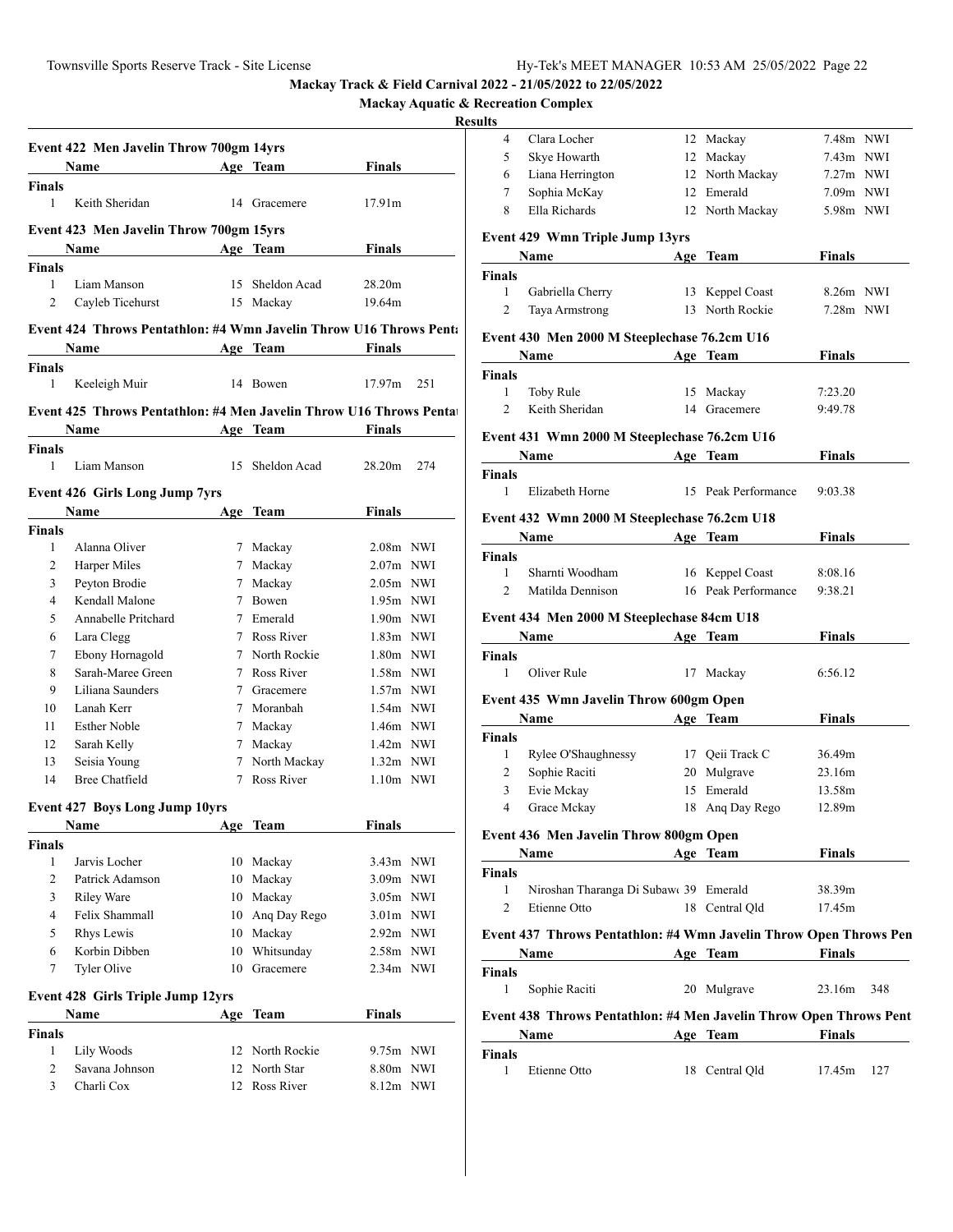# **Mackay Aquatic & Recreation Complex**

|                                |                                                                                                                                                                                                                                                                                                                                                                               |                                                                                                                                                                                                                                                                   | Finals                                                                                                                                                                                                                                                                                                                                                                                                                                                 |                                                                                                                                                                                                                                                                                                                                                                                                                                                                                                                                                                                                                                            |
|--------------------------------|-------------------------------------------------------------------------------------------------------------------------------------------------------------------------------------------------------------------------------------------------------------------------------------------------------------------------------------------------------------------------------|-------------------------------------------------------------------------------------------------------------------------------------------------------------------------------------------------------------------------------------------------------------------|--------------------------------------------------------------------------------------------------------------------------------------------------------------------------------------------------------------------------------------------------------------------------------------------------------------------------------------------------------------------------------------------------------------------------------------------------------|--------------------------------------------------------------------------------------------------------------------------------------------------------------------------------------------------------------------------------------------------------------------------------------------------------------------------------------------------------------------------------------------------------------------------------------------------------------------------------------------------------------------------------------------------------------------------------------------------------------------------------------------|
|                                |                                                                                                                                                                                                                                                                                                                                                                               |                                                                                                                                                                                                                                                                   |                                                                                                                                                                                                                                                                                                                                                                                                                                                        |                                                                                                                                                                                                                                                                                                                                                                                                                                                                                                                                                                                                                                            |
| Liam Manson                    |                                                                                                                                                                                                                                                                                                                                                                               |                                                                                                                                                                                                                                                                   | 8.85m                                                                                                                                                                                                                                                                                                                                                                                                                                                  | 388                                                                                                                                                                                                                                                                                                                                                                                                                                                                                                                                                                                                                                        |
|                                |                                                                                                                                                                                                                                                                                                                                                                               |                                                                                                                                                                                                                                                                   |                                                                                                                                                                                                                                                                                                                                                                                                                                                        |                                                                                                                                                                                                                                                                                                                                                                                                                                                                                                                                                                                                                                            |
| Name                           |                                                                                                                                                                                                                                                                                                                                                                               |                                                                                                                                                                                                                                                                   | <b>Finals</b>                                                                                                                                                                                                                                                                                                                                                                                                                                          |                                                                                                                                                                                                                                                                                                                                                                                                                                                                                                                                                                                                                                            |
| <b>Finals</b>                  |                                                                                                                                                                                                                                                                                                                                                                               |                                                                                                                                                                                                                                                                   |                                                                                                                                                                                                                                                                                                                                                                                                                                                        |                                                                                                                                                                                                                                                                                                                                                                                                                                                                                                                                                                                                                                            |
| Leo Pedrosa                    |                                                                                                                                                                                                                                                                                                                                                                               |                                                                                                                                                                                                                                                                   |                                                                                                                                                                                                                                                                                                                                                                                                                                                        | 680                                                                                                                                                                                                                                                                                                                                                                                                                                                                                                                                                                                                                                        |
| James Galea                    |                                                                                                                                                                                                                                                                                                                                                                               |                                                                                                                                                                                                                                                                   |                                                                                                                                                                                                                                                                                                                                                                                                                                                        | 676                                                                                                                                                                                                                                                                                                                                                                                                                                                                                                                                                                                                                                        |
| Lochlan Horstman               |                                                                                                                                                                                                                                                                                                                                                                               |                                                                                                                                                                                                                                                                   |                                                                                                                                                                                                                                                                                                                                                                                                                                                        | 479                                                                                                                                                                                                                                                                                                                                                                                                                                                                                                                                                                                                                                        |
|                                |                                                                                                                                                                                                                                                                                                                                                                               |                                                                                                                                                                                                                                                                   |                                                                                                                                                                                                                                                                                                                                                                                                                                                        |                                                                                                                                                                                                                                                                                                                                                                                                                                                                                                                                                                                                                                            |
| <b>Name</b>                    |                                                                                                                                                                                                                                                                                                                                                                               |                                                                                                                                                                                                                                                                   | Finals                                                                                                                                                                                                                                                                                                                                                                                                                                                 |                                                                                                                                                                                                                                                                                                                                                                                                                                                                                                                                                                                                                                            |
|                                |                                                                                                                                                                                                                                                                                                                                                                               |                                                                                                                                                                                                                                                                   |                                                                                                                                                                                                                                                                                                                                                                                                                                                        |                                                                                                                                                                                                                                                                                                                                                                                                                                                                                                                                                                                                                                            |
| Etienne Otto                   |                                                                                                                                                                                                                                                                                                                                                                               |                                                                                                                                                                                                                                                                   | 7.03 <sub>m</sub>                                                                                                                                                                                                                                                                                                                                                                                                                                      | 288                                                                                                                                                                                                                                                                                                                                                                                                                                                                                                                                                                                                                                        |
|                                |                                                                                                                                                                                                                                                                                                                                                                               |                                                                                                                                                                                                                                                                   |                                                                                                                                                                                                                                                                                                                                                                                                                                                        |                                                                                                                                                                                                                                                                                                                                                                                                                                                                                                                                                                                                                                            |
|                                |                                                                                                                                                                                                                                                                                                                                                                               |                                                                                                                                                                                                                                                                   |                                                                                                                                                                                                                                                                                                                                                                                                                                                        |                                                                                                                                                                                                                                                                                                                                                                                                                                                                                                                                                                                                                                            |
|                                |                                                                                                                                                                                                                                                                                                                                                                               |                                                                                                                                                                                                                                                                   |                                                                                                                                                                                                                                                                                                                                                                                                                                                        |                                                                                                                                                                                                                                                                                                                                                                                                                                                                                                                                                                                                                                            |
|                                |                                                                                                                                                                                                                                                                                                                                                                               |                                                                                                                                                                                                                                                                   |                                                                                                                                                                                                                                                                                                                                                                                                                                                        | 193                                                                                                                                                                                                                                                                                                                                                                                                                                                                                                                                                                                                                                        |
|                                |                                                                                                                                                                                                                                                                                                                                                                               |                                                                                                                                                                                                                                                                   |                                                                                                                                                                                                                                                                                                                                                                                                                                                        |                                                                                                                                                                                                                                                                                                                                                                                                                                                                                                                                                                                                                                            |
| Event 447 Girls 200 M 7yrs     |                                                                                                                                                                                                                                                                                                                                                                               |                                                                                                                                                                                                                                                                   |                                                                                                                                                                                                                                                                                                                                                                                                                                                        |                                                                                                                                                                                                                                                                                                                                                                                                                                                                                                                                                                                                                                            |
| Name                           |                                                                                                                                                                                                                                                                                                                                                                               |                                                                                                                                                                                                                                                                   |                                                                                                                                                                                                                                                                                                                                                                                                                                                        |                                                                                                                                                                                                                                                                                                                                                                                                                                                                                                                                                                                                                                            |
|                                |                                                                                                                                                                                                                                                                                                                                                                               |                                                                                                                                                                                                                                                                   |                                                                                                                                                                                                                                                                                                                                                                                                                                                        |                                                                                                                                                                                                                                                                                                                                                                                                                                                                                                                                                                                                                                            |
|                                |                                                                                                                                                                                                                                                                                                                                                                               |                                                                                                                                                                                                                                                                   |                                                                                                                                                                                                                                                                                                                                                                                                                                                        |                                                                                                                                                                                                                                                                                                                                                                                                                                                                                                                                                                                                                                            |
|                                |                                                                                                                                                                                                                                                                                                                                                                               |                                                                                                                                                                                                                                                                   |                                                                                                                                                                                                                                                                                                                                                                                                                                                        |                                                                                                                                                                                                                                                                                                                                                                                                                                                                                                                                                                                                                                            |
|                                |                                                                                                                                                                                                                                                                                                                                                                               |                                                                                                                                                                                                                                                                   |                                                                                                                                                                                                                                                                                                                                                                                                                                                        |                                                                                                                                                                                                                                                                                                                                                                                                                                                                                                                                                                                                                                            |
|                                |                                                                                                                                                                                                                                                                                                                                                                               |                                                                                                                                                                                                                                                                   |                                                                                                                                                                                                                                                                                                                                                                                                                                                        |                                                                                                                                                                                                                                                                                                                                                                                                                                                                                                                                                                                                                                            |
|                                |                                                                                                                                                                                                                                                                                                                                                                               |                                                                                                                                                                                                                                                                   |                                                                                                                                                                                                                                                                                                                                                                                                                                                        |                                                                                                                                                                                                                                                                                                                                                                                                                                                                                                                                                                                                                                            |
|                                |                                                                                                                                                                                                                                                                                                                                                                               |                                                                                                                                                                                                                                                                   |                                                                                                                                                                                                                                                                                                                                                                                                                                                        |                                                                                                                                                                                                                                                                                                                                                                                                                                                                                                                                                                                                                                            |
|                                |                                                                                                                                                                                                                                                                                                                                                                               |                                                                                                                                                                                                                                                                   |                                                                                                                                                                                                                                                                                                                                                                                                                                                        |                                                                                                                                                                                                                                                                                                                                                                                                                                                                                                                                                                                                                                            |
|                                |                                                                                                                                                                                                                                                                                                                                                                               |                                                                                                                                                                                                                                                                   |                                                                                                                                                                                                                                                                                                                                                                                                                                                        |                                                                                                                                                                                                                                                                                                                                                                                                                                                                                                                                                                                                                                            |
|                                |                                                                                                                                                                                                                                                                                                                                                                               |                                                                                                                                                                                                                                                                   |                                                                                                                                                                                                                                                                                                                                                                                                                                                        |                                                                                                                                                                                                                                                                                                                                                                                                                                                                                                                                                                                                                                            |
|                                |                                                                                                                                                                                                                                                                                                                                                                               |                                                                                                                                                                                                                                                                   |                                                                                                                                                                                                                                                                                                                                                                                                                                                        |                                                                                                                                                                                                                                                                                                                                                                                                                                                                                                                                                                                                                                            |
| Event 448 Boys 200 M 7yrs      |                                                                                                                                                                                                                                                                                                                                                                               |                                                                                                                                                                                                                                                                   |                                                                                                                                                                                                                                                                                                                                                                                                                                                        |                                                                                                                                                                                                                                                                                                                                                                                                                                                                                                                                                                                                                                            |
| Name                           |                                                                                                                                                                                                                                                                                                                                                                               |                                                                                                                                                                                                                                                                   |                                                                                                                                                                                                                                                                                                                                                                                                                                                        |                                                                                                                                                                                                                                                                                                                                                                                                                                                                                                                                                                                                                                            |
| <b>Finals</b>                  |                                                                                                                                                                                                                                                                                                                                                                               |                                                                                                                                                                                                                                                                   |                                                                                                                                                                                                                                                                                                                                                                                                                                                        |                                                                                                                                                                                                                                                                                                                                                                                                                                                                                                                                                                                                                                            |
|                                |                                                                                                                                                                                                                                                                                                                                                                               |                                                                                                                                                                                                                                                                   |                                                                                                                                                                                                                                                                                                                                                                                                                                                        |                                                                                                                                                                                                                                                                                                                                                                                                                                                                                                                                                                                                                                            |
|                                |                                                                                                                                                                                                                                                                                                                                                                               |                                                                                                                                                                                                                                                                   |                                                                                                                                                                                                                                                                                                                                                                                                                                                        |                                                                                                                                                                                                                                                                                                                                                                                                                                                                                                                                                                                                                                            |
|                                |                                                                                                                                                                                                                                                                                                                                                                               |                                                                                                                                                                                                                                                                   |                                                                                                                                                                                                                                                                                                                                                                                                                                                        |                                                                                                                                                                                                                                                                                                                                                                                                                                                                                                                                                                                                                                            |
|                                |                                                                                                                                                                                                                                                                                                                                                                               |                                                                                                                                                                                                                                                                   |                                                                                                                                                                                                                                                                                                                                                                                                                                                        |                                                                                                                                                                                                                                                                                                                                                                                                                                                                                                                                                                                                                                            |
|                                |                                                                                                                                                                                                                                                                                                                                                                               |                                                                                                                                                                                                                                                                   |                                                                                                                                                                                                                                                                                                                                                                                                                                                        |                                                                                                                                                                                                                                                                                                                                                                                                                                                                                                                                                                                                                                            |
|                                |                                                                                                                                                                                                                                                                                                                                                                               |                                                                                                                                                                                                                                                                   |                                                                                                                                                                                                                                                                                                                                                                                                                                                        |                                                                                                                                                                                                                                                                                                                                                                                                                                                                                                                                                                                                                                            |
|                                |                                                                                                                                                                                                                                                                                                                                                                               |                                                                                                                                                                                                                                                                   |                                                                                                                                                                                                                                                                                                                                                                                                                                                        |                                                                                                                                                                                                                                                                                                                                                                                                                                                                                                                                                                                                                                            |
|                                |                                                                                                                                                                                                                                                                                                                                                                               |                                                                                                                                                                                                                                                                   |                                                                                                                                                                                                                                                                                                                                                                                                                                                        |                                                                                                                                                                                                                                                                                                                                                                                                                                                                                                                                                                                                                                            |
| Event 449 Girls 200 M 8yrs     |                                                                                                                                                                                                                                                                                                                                                                               |                                                                                                                                                                                                                                                                   |                                                                                                                                                                                                                                                                                                                                                                                                                                                        |                                                                                                                                                                                                                                                                                                                                                                                                                                                                                                                                                                                                                                            |
| Name                           |                                                                                                                                                                                                                                                                                                                                                                               |                                                                                                                                                                                                                                                                   | <b>Finals</b>                                                                                                                                                                                                                                                                                                                                                                                                                                          |                                                                                                                                                                                                                                                                                                                                                                                                                                                                                                                                                                                                                                            |
|                                |                                                                                                                                                                                                                                                                                                                                                                               |                                                                                                                                                                                                                                                                   |                                                                                                                                                                                                                                                                                                                                                                                                                                                        |                                                                                                                                                                                                                                                                                                                                                                                                                                                                                                                                                                                                                                            |
| Annabelle Barnes               |                                                                                                                                                                                                                                                                                                                                                                               | 8 North Mackay                                                                                                                                                                                                                                                    | 37.19 NWI                                                                                                                                                                                                                                                                                                                                                                                                                                              |                                                                                                                                                                                                                                                                                                                                                                                                                                                                                                                                                                                                                                            |
|                                |                                                                                                                                                                                                                                                                                                                                                                               |                                                                                                                                                                                                                                                                   |                                                                                                                                                                                                                                                                                                                                                                                                                                                        | 37.38 NWI                                                                                                                                                                                                                                                                                                                                                                                                                                                                                                                                                                                                                                  |
| Mia Atkinson                   | 8                                                                                                                                                                                                                                                                                                                                                                             | North Star                                                                                                                                                                                                                                                        |                                                                                                                                                                                                                                                                                                                                                                                                                                                        |                                                                                                                                                                                                                                                                                                                                                                                                                                                                                                                                                                                                                                            |
| Connie Jackson<br>Willow Kenny | 8<br>8                                                                                                                                                                                                                                                                                                                                                                        | North Star<br>Whitsunday                                                                                                                                                                                                                                          | 37.52 NWI<br>39.00 NWI                                                                                                                                                                                                                                                                                                                                                                                                                                 |                                                                                                                                                                                                                                                                                                                                                                                                                                                                                                                                                                                                                                            |
| <b>Finals</b>                  | Name<br>Etienne Otto<br>Harper Miles<br>Alanna Oliver<br>Annabelle Pritchard<br>Lara Clegg<br>Lanah Kerr<br><b>Esther Noble</b><br><b>Bree Chatfield</b><br>Sarah-Maree Green<br>Sarah Kelly<br>Seisia Young<br><b>Edward Taylor</b><br>Ryken Gudge<br>Ethan Ford<br><b>Brodie Lamb</b><br>Jacob Jackson-Ward<br><b>Braxten Boulton</b><br>Ezekiel Herrington<br>Hudson Birch | Name and the same state of the state of the state of the state of the state of the state of the state of the state of the state of the state of the state of the state of the state of the state of the state of the state of<br><u> 1990 - Jan Barat II</u><br>7 | Age Team<br>15 Sheldon Acad<br>17 Ang Day Rego<br>16 Mackay<br>16 Central Qld<br>Age Team<br>18 Central Qld<br>Age Team<br>18 Central Qld<br>Age Team<br>7 Mackay<br>7 Mackay<br>7 Emerald<br>7 Ross River<br>7 Moranbah<br>7 Mackay<br>7 Ross River<br>7 Ross River<br>7 Mackay<br>7 North Mackay<br>Age Team<br>7 Keppel Coast<br>7 North Mackay<br>Mackay<br>North Mackay<br>7<br>North Mackay<br>7<br>7 North Mackay<br>7 North Mackay<br>Age Team | Event 441 Throws Pentathlon: #5 Men Weight Throw U16 Throws Pentat<br>Event 442 Throws Pentathlon: #5 Men Weight Throw U18 Throws Penta<br>Age Team<br>14.03m<br>13.97m<br>10.48m<br>Event 443 Throws Pentathlon: #5 Men Weight Throw U20 Throws Pentat<br>Event 444 Throws Pentathlon: #5 Men Weight Throw Open Throws Pent<br>Finals<br>5.29m<br><b>Finals</b><br>38.35 NWI<br>40.11 NWI<br>40.11 NWI<br>44.31 NWI<br>44.48 NWI<br>46.97 NWI<br>47.24 NWI<br>50.47 NWI<br>51.89 NWI<br>56.88 NWI<br><b>Finals</b><br>36.31 NWI<br>7 Ang Day Rego 41.92 NWI<br>44.96 NWI<br>46.38 NWI<br>47.26 NWI<br>47.58 NWI<br>49.11 NWI<br>50.96 NWI |

| 6                         | <b>Bronte Kennedy</b>             | 8   | Mackay                       | 45.53                  | NWI |  |  |  |
|---------------------------|-----------------------------------|-----|------------------------------|------------------------|-----|--|--|--|
| 7                         | Mikaela Thompson                  | 8   | North Mackay                 | 46.85 NWI              |     |  |  |  |
| Event 450 Boys 200 M 8yrs |                                   |     |                              |                        |     |  |  |  |
|                           | Name                              |     | Age Team                     | Finals                 |     |  |  |  |
| <b>Finals</b>             |                                   |     |                              |                        |     |  |  |  |
| 1                         | Orlando Wyatt                     | 8   | North Rockie                 | 34.58 NWI              |     |  |  |  |
| 2                         | Tallan Brown-Saunders             | 8.  | Gracemere                    | 35.65                  | NWI |  |  |  |
| 3                         | Floyd Conway                      | 8.  | Gracemere                    | 37.78                  | NWI |  |  |  |
| $\overline{4}$            | Lachlan Etherden                  |     | 8 North Rockie               | 37.97 NWI              |     |  |  |  |
| 5                         | Jack Read                         |     | 8 Mackay                     | 40.51                  | NWI |  |  |  |
| 6                         | Connor Smith                      |     | 8 North Mackay               | 48.32 NWI              |     |  |  |  |
|                           | Event 451 Girls 200 M 9yrs        |     |                              |                        |     |  |  |  |
|                           | Name                              | Age | Team                         | <b>Finals</b>          |     |  |  |  |
| <b>Finals</b>             |                                   |     |                              |                        |     |  |  |  |
| 1                         | Peyton Smith                      |     | 9 Ross River                 | 32.97 NWI              |     |  |  |  |
| $\overline{2}$            | Vogue Miles                       | 9   | Mackay                       | 33.90 NWI              |     |  |  |  |
| 3                         | Maddison Ford                     |     | 9 North Mackay               | 38.65 NWI              |     |  |  |  |
| 4                         | Mackenzie Birch                   |     | 9 North Mackay               | 45.52 NWI              |     |  |  |  |
|                           | Event 452 Boys 200 M 9yrs         |     |                              |                        |     |  |  |  |
|                           | Name                              | Age | Team                         | <b>Finals</b>          |     |  |  |  |
| <b>Finals</b>             |                                   |     |                              |                        |     |  |  |  |
| 1                         | Patrick Taylor                    |     | 9 Keppel Coast               | 32.97 NWI              |     |  |  |  |
| 2                         | Elias Boatman                     |     | 9 Mackay                     | 34.10                  | NWI |  |  |  |
| 3                         | Jonathan Lucas                    |     | 9 Mackay                     | 34.36 NWI              |     |  |  |  |
| $\overline{4}$            | <b>Bronson Payne</b>              |     | 9 North Star                 | 37.32 NWI              |     |  |  |  |
| 5                         | Lachie Colless                    |     | 9 Mackay                     | 37.79 NWI              |     |  |  |  |
| 6                         | Mason Richards                    |     | 9 North Mackay               | 38.12 NWI              |     |  |  |  |
| 7                         | Thomas Sheridan                   | 9   | Gracemere                    | 43.18 NWI              |     |  |  |  |
|                           | Event 453 Girls 200 M 10yrs       |     |                              |                        |     |  |  |  |
|                           | Name                              | Age | <b>Team</b>                  | Finals                 |     |  |  |  |
| <b>Finals</b>             |                                   |     |                              |                        |     |  |  |  |
| 1                         | Ayla Moon                         | 10  | Mackay                       | 31.13                  | NWI |  |  |  |
| 2                         | Tahlia McGilvray                  |     | Mackay                       |                        |     |  |  |  |
| 3                         |                                   | 10  |                              | 31.64 NWI              |     |  |  |  |
|                           | Shyla Morse                       |     | 10 North Star                | 32.65 NWI              |     |  |  |  |
| 4                         | Ruby Jackson                      |     | 10 North Star                | 33.52 NWI              |     |  |  |  |
| 5                         | Annabelle McFarlane               |     | 10 City North LA             | 34.26                  | NWI |  |  |  |
| 6                         | Matilda Hornagold                 |     | 10 North Rockie              | 35.83                  | NWI |  |  |  |
| 7                         | Hope-Brown Saunders               |     | 10 Gracemere                 | 36.91 NWI              |     |  |  |  |
| 8                         | <b>Brea Smith</b>                 | 10  | North Mackay                 | 36.95                  | NWI |  |  |  |
| 9                         | <b>Sharity Noble</b>              | 10  | Mackay                       | 38.24 NWI              |     |  |  |  |
|                           | <b>Event 454 Boys 200 M 10yrs</b> |     |                              |                        |     |  |  |  |
|                           | Name                              |     | Age Team                     | <b>Finals</b>          |     |  |  |  |
| <b>Finals</b>             |                                   |     |                              |                        |     |  |  |  |
| $\mathbf{1}$              | Jack Detenon                      | 10  | Ross River                   | 31.20 NWI              |     |  |  |  |
| 2                         | Jarvis Locher                     | 10  | Mackay                       | 31.87                  | NWI |  |  |  |
| 3                         | Patrick Adamson                   | 10  | Mackay                       | 33.57 NWI              |     |  |  |  |
| 4                         | <b>Riley Ware</b>                 | 10  | Mackay                       | 34.57 NWI              |     |  |  |  |
| 5                         | Felix Shammall                    | 10  | Ang Day Rego                 | 36.34 NWI              |     |  |  |  |
| 6                         | Rhys Lewis                        | 10  | Mackay                       | 37.14 NWI              |     |  |  |  |
| 7                         | Korbin Dibben                     |     | 10 Whitsunday                | 38.31 NWI              |     |  |  |  |
| 8<br>9                    | Tyler Olive<br>Jasper Shonhan     | 10  | Gracemere<br>10 North Rockie | 41.69 NWI<br>44.18 NWI |     |  |  |  |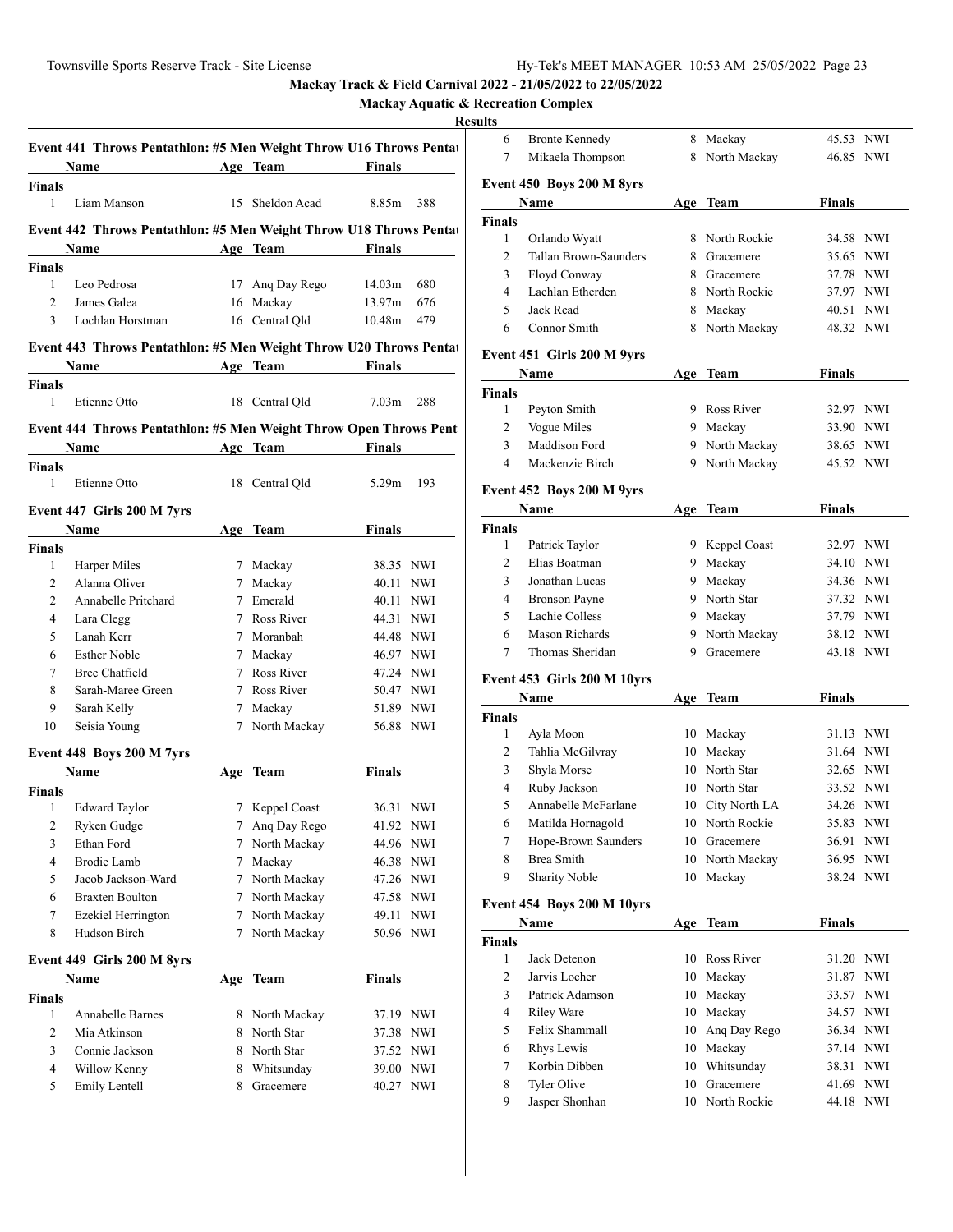**Mackay Aquatic & Recreation Complex**

|                | Event 455 Girls 200 M 11yrs       |     |                     |               |            |
|----------------|-----------------------------------|-----|---------------------|---------------|------------|
|                | Name                              |     | Age Team            | <b>Finals</b> |            |
| <b>Finals</b>  |                                   |     |                     |               |            |
| 1              | Lanie Hazeltine                   |     | 11 Whitsunday       | 29.64 NWI     |            |
| $\overline{c}$ | Learnie Scott                     | 11  | Mackay              | 30.58 NWI     |            |
| 3              | Mia Clegg                         | 11  | Ross River          | 31.38 NWI     |            |
| 4              | Erika Holland                     |     | 11 Longreach        | 31.55 NWI     |            |
| 5              | Billie-Ann Sievers                |     | 11 North Mackay     | 32.49 NWI     |            |
| 6              | Isabell Read                      |     | 11 Mackay           | 32.97 NWI     |            |
| 7              | Kyra Payne                        |     | 11 Peak Performance | 33.30 NWI     |            |
| 8              | Ailah Brodie                      |     | 11 Mackay           | 34.64 NWI     |            |
| 9              | Tessa Weldon                      | 11. | Bowen               | 35.72 NWI     |            |
| 10             | Grace Sheridan                    | 11  | Gracemere           | 40.86 NWI     |            |
|                | <b>Event 456 Boys 200 M 11yrs</b> |     |                     |               |            |
|                | <b>Name</b>                       |     | Age Team            | Finals        |            |
| <b>Finals</b>  |                                   |     |                     |               |            |
| 1              | <b>Stuart Taylor</b>              |     | 11 Keppel Coast     | 28.74 NWI     |            |
| $\overline{2}$ | Mitchell Adams                    |     | 11 Mackay           | 30.25 NWI     |            |
| 3              | Finn Wyatt                        |     | 11 North Rockie     | 30.60 NWI     |            |
| 4              | Logan Hall                        |     | 11 Mackay           | 32.46 NWI     |            |
| 5              | Samuel Dewar                      |     | 11 Mackay           | 34.14 NWI     |            |
| 6              | Seth Lowis                        |     | 11 Mackay           | 34.98 NWI     |            |
| 7              | Dante Brown                       | 11  | North Mackay        | 37.59 NWI     |            |
|                | Event 457 Girls 200 M 12yrs       |     |                     |               |            |
|                | Name                              |     | Age Team            | Finals        |            |
| <b>Finals</b>  |                                   |     |                     |               |            |
| 1              | Charli Cox                        |     | 12 Ross River       | 28.16 NWI     |            |
| 2              | Savana Johnson                    |     | 12 North Star       | 29.47 NWI     |            |
| 3              | Lily Woods                        |     | 12 North Rockie     | 29.48 NWI     |            |
| 4              | Sienna Duncan                     |     | 12 Mackay           | 29.86 NWI     |            |
| 5              | Clover Shammall                   |     | 12 Keppel Coast     | 31.20 NWI     |            |
| 6              | Marli Eden                        |     | 12 Mackay           | 32.21 NWI     |            |
| 7              | Amba Stevens                      |     | 12 Ross River       | 33.48 NWI     |            |
| 8              | Sophia McKay                      |     | 12 Emerald          | 33.59 NWI     |            |
|                | <b>Event 458 Boys 200 M 12yrs</b> |     |                     |               |            |
|                | Name                              |     | Age Team            | <b>Finals</b> |            |
| <b>Finals</b>  |                                   |     |                     |               |            |
| 1              | <b>Blake Lewis</b>                | 12  | Mackay              | 29.48         | <b>NWI</b> |
| 2              | Jackson Reid                      | 12  | Ross River          | 31.19 NWI     |            |
| 3              | Trae Obrien                       | 12  | Mackay              | 31.22 NWI     |            |
| 4              | Braydon Conway                    | 12  | Gracemere           | 35.90 NWI     |            |
|                | Event 459 Wmn 200 M 13yrs         |     |                     |               |            |
|                | Name                              |     | Age Team            | <b>Finals</b> |            |
| <b>Finals</b>  |                                   |     |                     |               |            |
| 1              | Isabella Webb                     |     | 13 Mackay           | 29.03 NWI     |            |
| $\overline{c}$ | <b>Hayley Colless</b>             |     | 13 Mackay           | 29.20 NWI     |            |
| 3              | Izabella Bird                     | 13  | Mackay              | 31.53 NWI     |            |
| 4              | Gabriella Cherry                  | 13  | Keppel Coast        | 36.09 NWI     |            |

|                | <b>Event 460 Men 200 M 13yrs</b> |    |                     |               |     |
|----------------|----------------------------------|----|---------------------|---------------|-----|
|                | Name                             |    | Age Team            | <b>Finals</b> |     |
| Finals         |                                  |    |                     |               |     |
| 1              | Dylan Ticehurst                  |    | 13 Mackay           | 27.14 NWI     |     |
| 2              | Tyrese Ngaru                     |    | 13 Canterbury T     | 27.57 NWI     |     |
| 3              | Matthew Green                    | 13 | Ross River          | 27.72 NWI     |     |
| 4              | Declan Hall                      | 13 | Mackay              | 31.07 NWI     |     |
| 5              | Riley Olive                      | 13 | Central Qld         | 37.78 NWI     |     |
|                | <b>Event 461 Wmn 200 M 14yrs</b> |    |                     |               |     |
|                | Name                             |    | Age Team            | Finals        |     |
| Finals         |                                  |    |                     |               |     |
| 1              | Kaitlin Bitossi                  |    | 14 Ross River       | 27.92 NWI     |     |
| 2              | Amelia Marriott                  |    | 14 North Rockie     | 29.22 NWI     |     |
| 3              | Indya Burford                    |    | 14 Mackay           | 30.36 NWI     |     |
|                | <b>Event 462 Wmn 200 M 15yrs</b> |    |                     |               |     |
|                | Name                             |    | Age Team            | <b>Finals</b> |     |
| Finals         |                                  |    |                     |               |     |
| 1              | Mikayla Webb                     |    | 15 Mackay           | 25.24 NWI     |     |
| $\overline{2}$ | Elizabeth Horne                  |    | 15 Peak Performance | 26.51         | NWI |
| $\mathbf{3}$   | Emmerson Broomhall               | 15 | Keppel Coast        | 32.52         | NWI |
|                |                                  |    |                     |               |     |
|                | <b>Event 463 Wmn 200 M U18</b>   |    |                     |               |     |
|                | Name                             |    | Age Team            | Finals        |     |
| Finals         |                                  |    |                     |               |     |
| 1              | <b>Holly Blunt</b>               |    | 17 Keppel Coast     | 26.52 NWI     |     |
| 2              | Julia Monckton                   |    | 17 Mackay           | 27.05 NWI     |     |
| 3              | Maygen Campbell                  |    | 17 Keppel Coast     | 27.59 NWI     |     |
| $\overline{4}$ | Maggie Gibson                    |    | 16 Keppel Coast     | 28.24 NWI     |     |
| 5              | Megan Adamski                    |    | 17 Keppel Coast     | 30.10 NWI     |     |
| 6              | Emma Raciti                      |    | 16 Mulgrave         | 31.32 NWI     |     |
|                | Event 465 Wmn 200 M Open         |    |                     |               |     |
|                | <b>Name</b>                      |    | Age Team            | Finals        |     |
| Finals         |                                  |    |                     |               |     |
| 1              | Sophie Raciti                    | 20 | Mulgrave            | 28.74 NWI     |     |
|                | Event 466 Men 200 M 14yrs        |    |                     |               |     |
|                | Name                             |    | Age Team            | <b>Finals</b> |     |
| Finals         |                                  |    |                     |               |     |
| 1              | Lucas Boshoff                    |    | 14 Mackay           | 28.34 NWI     |     |
| $\overline{c}$ | Keith Sheridan                   |    | 14 Gracemere        | 33.61 NWI     |     |
|                | <b>Event 467 Men 200 M 15yrs</b> |    |                     |               |     |
|                | Name                             |    | Age Team            | Finals        |     |
| Finals         |                                  |    |                     |               |     |
| 1              | Jacob Adams                      | 15 | Mackay              | 25.88 NWI     |     |
|                |                                  |    |                     |               |     |
|                | <b>Event 468 Men 200 M U18</b>   |    |                     |               |     |
|                | Name                             |    | Age Team            | <b>Finals</b> |     |
| Finals<br>1    |                                  |    |                     | 22.56 NWI     |     |
|                | Jett Grundy                      | 17 | Keppel Coast        |               |     |
| $\mathbf{2}$   | Lincoln Goodger                  | 16 | Biloela             | 25.39 NWI     |     |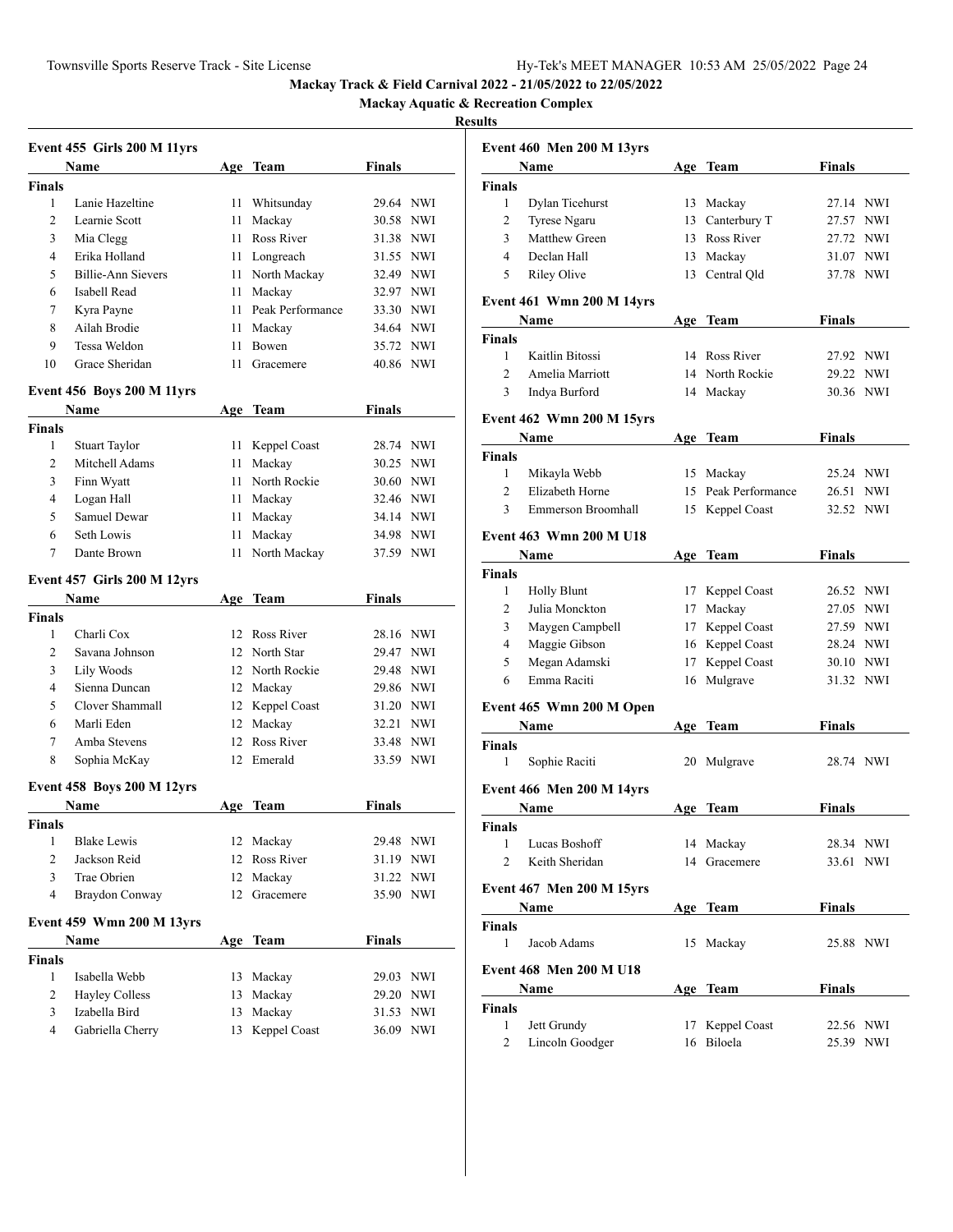# **Mackay Aquatic & Recreation Complex**

|                | Event 475 Throws Pentathlon: #5 Wmn Weight Throw U16 Throws Pent:                                                                                                                                                             |                 |               |     |
|----------------|-------------------------------------------------------------------------------------------------------------------------------------------------------------------------------------------------------------------------------|-----------------|---------------|-----|
|                | Name Age Team                                                                                                                                                                                                                 |                 | Finals        |     |
| Finals         |                                                                                                                                                                                                                               |                 |               |     |
| 1              | Keeleigh Muir                                                                                                                                                                                                                 | 14 Bowen        | 7.56m         | 345 |
|                | Event 476 Throws Pentathlon: #5 Wmn Weight Throw U18 Throws Pent:                                                                                                                                                             |                 |               |     |
|                | Name                                                                                                                                                                                                                          | Age Team        | <b>Finals</b> |     |
| Finals         |                                                                                                                                                                                                                               |                 |               |     |
| $\mathbf{1}$   | Emma Raciti                                                                                                                                                                                                                   | 16 Mulgrave     | 15.04m        | 804 |
| $\overline{2}$ | Isobella Dalton                                                                                                                                                                                                               | 17 Central Qld  | 9.40m         | 456 |
| $\mathbf{3}$   | Zara Dalton                                                                                                                                                                                                                   | 17 Central Old  | 7.83m         | 361 |
|                | Event 478 Throws Pentathlon: #5 Wmn Weight Throw Open Throws Pen                                                                                                                                                              |                 |               |     |
|                | Name Age Team Finals                                                                                                                                                                                                          |                 |               |     |
| Finals         |                                                                                                                                                                                                                               |                 |               |     |
| 1              | Sophie Raciti                                                                                                                                                                                                                 | 20 Mulgrave     | 11.31m        | 573 |
|                | <b>Event 850 Wmn Throws Pentathlon U16</b>                                                                                                                                                                                    |                 |               |     |
|                | Name and the same state of the same state of the same state of the same state of the same state of the same state of the same state of the same state of the same state of the same state of the same state of the same state | Age Team        | Finals        |     |
| Finals         |                                                                                                                                                                                                                               |                 |               |     |
| 1              | Keeleigh Muir                                                                                                                                                                                                                 | 14 Bowen        | 1341          |     |
|                | <b>Event 851 Men Throws Pentathlon U16</b>                                                                                                                                                                                    |                 |               |     |
|                | <b>Name <i>n</i></b>                                                                                                                                                                                                          | Age Team        | Finals        |     |
| Finals         |                                                                                                                                                                                                                               |                 |               |     |
| 1              | Liam Manson                                                                                                                                                                                                                   | 15 Sheldon Acad | 1677          |     |
|                | <b>Event 852 Wmn Throws Pentathlon U18</b>                                                                                                                                                                                    |                 |               |     |
|                | Name Age Team                                                                                                                                                                                                                 |                 | Finals        |     |
| Finals         |                                                                                                                                                                                                                               |                 |               |     |
| $\mathbf{1}$   | Emma Raciti                                                                                                                                                                                                                   | 16 Mulgrave     | 2748          |     |
| $\overline{2}$ | Isobella Dalton                                                                                                                                                                                                               | 17 Central Qld  | 1892          |     |
| 3              | Zara Dalton                                                                                                                                                                                                                   | 17 Central Qld  | 1808          |     |
|                | <b>Event 853 Men Throws Pentathlon U18</b>                                                                                                                                                                                    |                 |               |     |
|                | <b>Name</b>                                                                                                                                                                                                                   | Age Team        | Finals        |     |
| Finals         |                                                                                                                                                                                                                               |                 |               |     |
| 1              | James Galea                                                                                                                                                                                                                   | 16 Mackay       | 2669          |     |
| $\overline{2}$ | Leo Pedrosa                                                                                                                                                                                                                   | 17 Ang Day Rego | 1947          |     |
| 3              | Lochlan Horstman                                                                                                                                                                                                              | 16 Central Qld  | 1587          |     |
|                | <b>Event 856 Wmn Throws Pentathlon Open</b>                                                                                                                                                                                   |                 |               |     |
|                | Name                                                                                                                                                                                                                          | Age Team        | <b>Finals</b> |     |
| Finals         |                                                                                                                                                                                                                               |                 |               |     |
| 1              | Sophie Raciti                                                                                                                                                                                                                 | 20 Mulgrave     | 2816          |     |
|                | <b>Event 857 Men Throws Pentathlon Open</b>                                                                                                                                                                                   |                 |               |     |
|                | Name                                                                                                                                                                                                                          | Age Team        | <b>Finals</b> |     |
| Finals         |                                                                                                                                                                                                                               |                 |               |     |
| 1              | Etienne Otto                                                                                                                                                                                                                  | 18 Central Qld  | 1059          |     |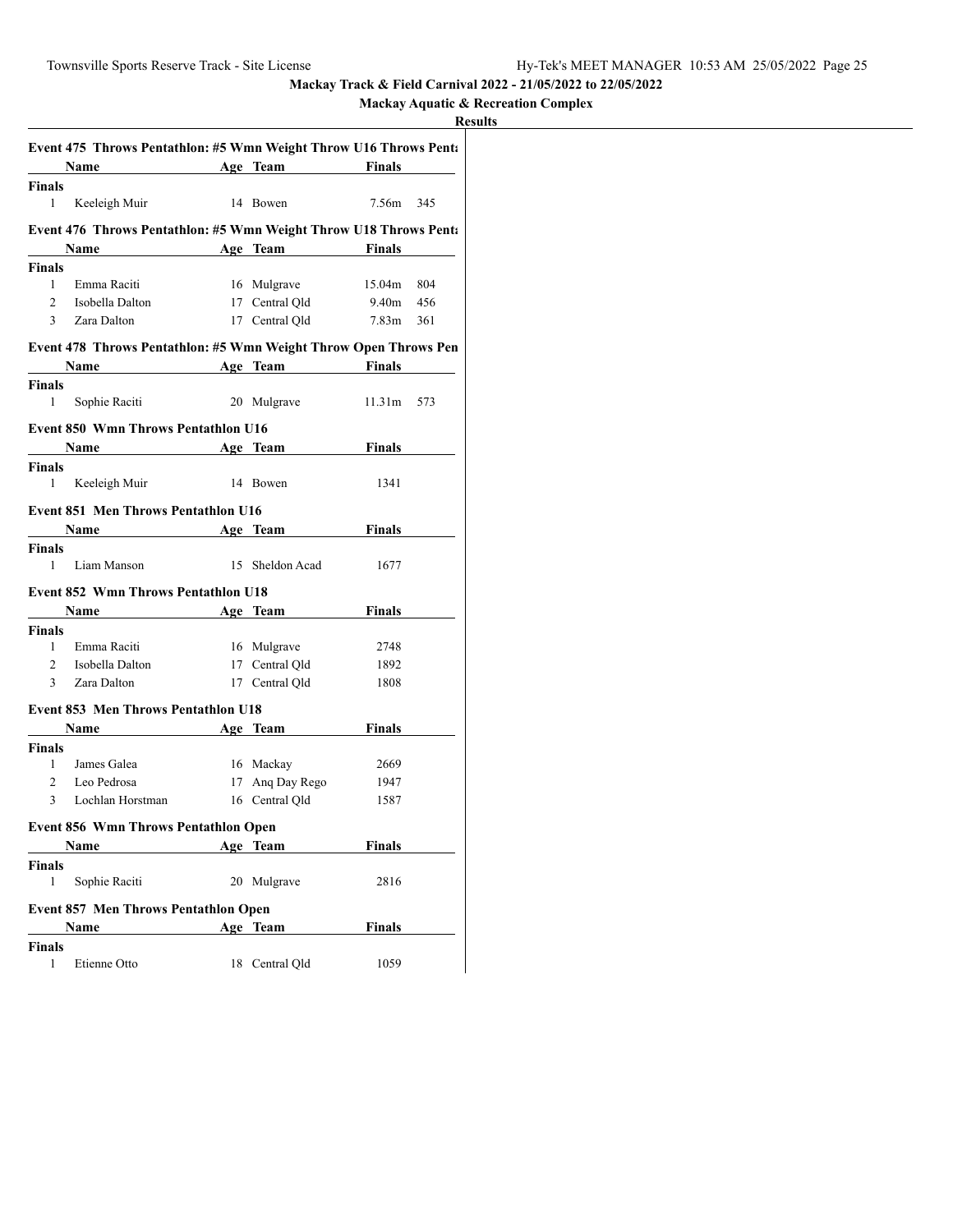| Finals                       | <b>Event 1 W35 Hammer Throw 30-49yrs</b>                   |                               |                              |            |
|------------------------------|------------------------------------------------------------|-------------------------------|------------------------------|------------|
| 1<br>2                       | Dash Newington<br>Angela-Sue Bulger-Ross W37 Emerald       | W37 Central Qld               | 21.78m<br>17.76m             |            |
| Finals                       | <b>Event 1 W40 Hammer Throw 30-49yrs</b>                   |                               |                              |            |
| $\mathbf{1}$<br>$\mathbf{2}$ | Amanda Wright<br>Cathryn Hoare                             | W41 Qld Masters<br>W40 Mackay | 26.97m<br>20.61m             |            |
| <b>Finals</b>                | <b>Event 1 W45 Hammer Throw 30-49yrs</b>                   |                               |                              |            |
| 1                            | Tammy Meyer                                                | W45 Mackav                    | 17.69m                       |            |
| Finals                       | <b>Event 2 W50 Hammer Throw 50-109yrs</b>                  |                               |                              |            |
| $\mathbf{1}$                 | Althea Mackie                                              | W52 Qld Masters               | 42.17m                       |            |
| $\overline{2}$<br>3          | Andrea Manson<br>Lorraine Rutland                          | W54 Old Masters<br>W50 Mackay | 19.91 <sub>m</sub><br>18.16m |            |
|                              |                                                            |                               |                              |            |
|                              | <b>Event 2 W55 Hammer Throw 50-109yrs</b>                  |                               |                              |            |
| Finals<br>1                  | Susan Tucker                                               | W59 Central Old               | 14.93m                       |            |
|                              | <b>Event 2 W60 Hammer Throw 50-109yrs</b>                  |                               |                              |            |
| Finals<br>1                  | Annette Wilson                                             | W60 Whitsunday                | 15.72m                       |            |
| <b>Finals</b>                | Event 2 W70 Hammer Throw 50-109yrs                         |                               |                              |            |
| 1                            | Rosemary Ann Kopittke W71 Qld Masters                      |                               | 13.37m                       |            |
| Finals                       | <b>Event 3 W35 Hammer Throw 30-49yrs Throws Pentathlon</b> |                               |                              |            |
| 1                            | Dash Newington                                             | W37 Central Qld               | 18.68m                       | 289        |
| Finals                       | Event 3 W40 Hammer Throw 30-49yrs Throws Pentathlon        |                               |                              |            |
| 1                            | Amanda Wright                                              | W41 Old Masters               | 26.57m                       | 520        |
| 2                            | Cathryn Hoare                                              | W40 Mackay                    | 20.61m                       | 370        |
| Finals                       | Event 4 W50 Hammer Throw 50-109yrs Throws Pentathlon       |                               |                              |            |
|                              | 1 Althea Mackie                                            | W52 Qld Masters 41.20m 997    |                              |            |
| 2<br>3                       | Andrea Manson<br>Lorraine Rutland                          | W54 Qld Masters<br>W50 Mackay | 19.91m                       | 398<br>350 |
|                              |                                                            |                               | 18.16m                       |            |
|                              | Event 4 W55 Hammer Throw 50-109yrs Throws Pentathlon       |                               |                              |            |
| Finals<br>1                  | Susan Tucker                                               | W59 Central Qld               | 14.79m                       | 294        |
|                              | Event 4 W60 Hammer Throw 50-109yrs Throws Pentathlon       |                               |                              |            |
| Finals<br>1                  | Annette Wilson                                             | W60 Whitsunday                | 15.72m                       | 367        |
|                              | Event 4 W70 Hammer Throw 50-109yrs Throws Pentathlon       |                               |                              |            |
| Finals<br>1                  | Rosemary Ann Kopittke                                      | W71 Qld Masters               | 11.66m                       | 329        |

| Finals                     | Event 5 M35 Javelin Throw 800gm 30-49yrs               |                                 |                  |     |
|----------------------------|--------------------------------------------------------|---------------------------------|------------------|-----|
| 1<br>2                     | Niroshan Tharanga Di SubawM39 Emerald<br>Benjamin Ross | M36 Mackay                      | 39.82m<br>31.18m |     |
| <b>Finals</b>              | Event 5 M40 Javelin Throw 800gm 30-49yrs               |                                 |                  |     |
| 1                          | Peter Kopittke                                         | M42 Ang Day Rego                | 30.98m           |     |
|                            | Event 5 M45 Javelin Throw 800gm 30-49yrs               |                                 |                  |     |
| <b>Finals</b><br>1<br>2    | Suminda Galketiya<br>Malcolm Broomhall                 | M47 Emerald<br>M46 Ang Day Rego | 26.76m<br>22.56m |     |
|                            | Event 6 M35 Javelin Throw 30-49yrs Throws Pentathlon   |                                 |                  |     |
| Finals<br>1                | Benjamin Ross                                          | M36 Mackay                      | 30.75m           | 315 |
|                            | Event 6 M45 Javelin Throw 30-49yrs Throws Pentathlon   |                                 |                  |     |
| <b>Finals</b><br>1         | Justin Rule                                            | M46 Mackay                      | 20.53m           | 216 |
|                            | Event 17 W35 1500 M Race Walk 30-49yrs                 |                                 |                  |     |
| <b>Finals</b>              |                                                        |                                 |                  |     |
| $1 \quad$                  | Dash Newington                                         | W37 Central Qld                 | 9:13.12          |     |
| Finals                     | Event 17 W40 1500 M Race Walk 30-49yrs                 |                                 |                  |     |
| 1                          | Kristie Brown                                          | W42 Mackay                      | 9:15.84          |     |
| <b>Finals</b>              | Event 39 M50 Javelin Throw 50-109yrs                   |                                 |                  |     |
| 1                          | Kevin Galea                                            | M54 Mackay                      | 35.69m           |     |
|                            | Event 39 M55 Javelin Throw 50-109yrs                   |                                 |                  |     |
| <b>Finals</b><br>$1 \quad$ | Rene Otto                                              | M55 Central Qld                 | 22.58m           |     |
|                            | Event 39 M65 Javelin Throw 50-109yrs                   |                                 |                  |     |
| Finals<br>1                | Terry Ryan                                             | M68 Mackay                      | 17.89m           |     |
| Finals                     | Event 39 M70 Javelin Throw 50-109yrs                   |                                 |                  |     |
| 1                          | Daniel Conroy                                          | M73 Mackay                      | 15.79m           |     |
|                            | <b>Event 39 M80 Javelin Throw 50-109yrs</b>            |                                 |                  |     |
| Finals<br>1                | Anthony Galea                                          | M82 Mackay                      | 12.58m           |     |
|                            | Event 40 M50 Javelin Throw 50-109yrs Throws Pentathlon |                                 |                  |     |
| Finals<br>1                | Kevin Galea                                            | M54 Mackay                      | 35.69m           | 498 |
|                            | Event 40 M55 Javelin Throw 50-109yrs Throws Pentathlon |                                 |                  |     |
| Finals<br>1                | Rene Otto                                              | M55 Central Qld                 | 22.19m           | 295 |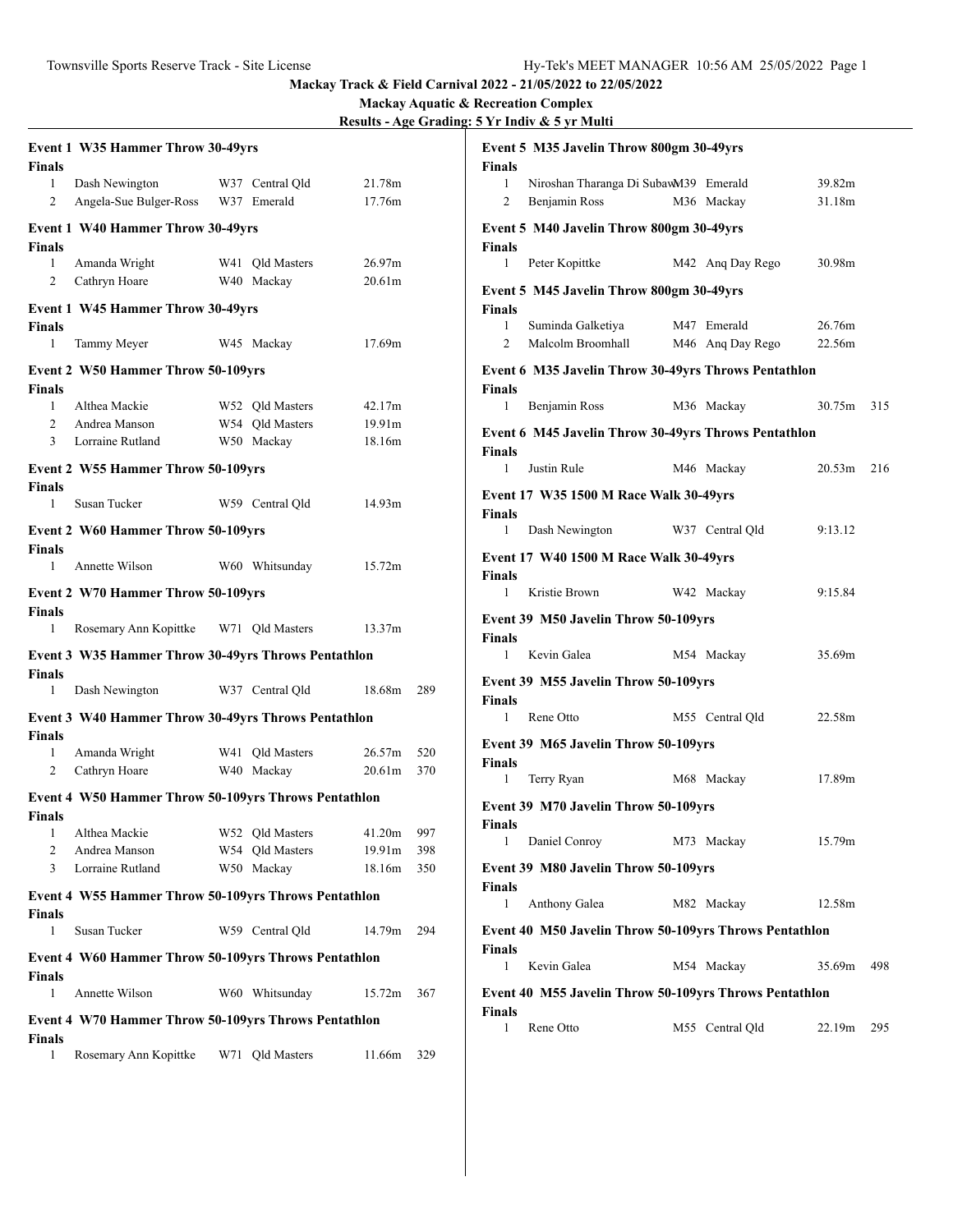|                | Event 40 M80 Javelin Throw 50-109yrs Throws Pentathlon |     |                    |             |          |
|----------------|--------------------------------------------------------|-----|--------------------|-------------|----------|
| Finals         |                                                        |     |                    |             |          |
| 1              | Anthony Galea                                          |     | M82 Mackay         | 12.34m      | 241      |
|                | Event 42 W30 Long Jump 30-49yrs                        |     |                    |             |          |
| Finals         |                                                        |     |                    |             |          |
| 1              | Kimberleigh Lucas                                      |     | W33 Qld Masters    | $4.03m$ NWI |          |
| 2              | Kayla Porter                                           |     | W34 North Mackay   | $3.59m$ NWI |          |
| 3              | Eliza Smith                                            |     | W31 North Mackay   | $3.29m$ NWI |          |
| $\overline{4}$ | Emma Taylor-McLean                                     |     | W34 Ang Day Rego   | 2.81m NWI   |          |
|                | Event 42 W35 Long Jump 30-49yrs                        |     |                    |             |          |
| Finals         |                                                        |     |                    |             |          |
| 1              | Dash Newington                                         |     | W37 Central Old    | $4.24m$ NWI |          |
| $\overline{2}$ | Angela-Sue Bulger-Ross                                 |     | W37 Emerald        | 3.46m NWI   |          |
| 3              | Michelle Taylor-McLean                                 | W37 | Ang Day Rego       | $3.27m$ NWI |          |
|                | Event 42 W40 Long Jump 30-49yrs                        |     |                    |             |          |
| Finals         |                                                        |     |                    |             |          |
| 1              | Amanda Wyatt                                           |     | W40 Ang Day Rego   | 3.83m NWI   |          |
| 2              | Nina Curtis Gee                                        |     | W40 Keppel Coast   | $3.02m$ NWI |          |
|                | Event 42 W45 Long Jump 30-49yrs                        |     |                    |             |          |
| <b>Finals</b>  |                                                        |     |                    |             |          |
| 1              | <b>Kelly Ross</b>                                      |     | W45 Bowen          | 3.83m NWI   |          |
| 2              | Fiona Carney                                           |     | W49 Ang Day Rego   | $2.57m$ NWI |          |
|                | Event 43 W70 Long Jump 50-109yrs                       |     |                    |             |          |
| Finals         |                                                        |     |                    |             |          |
| 1              | Rosemary Ann Kopittke                                  |     | W71 Qld Masters    | $1.75m$ NWI |          |
|                | Event 77 W30 60 M 30-49yrs                             |     |                    |             |          |
| Finals         |                                                        |     |                    |             |          |
| 1              | Anna Tempany                                           | W31 | Tablelands A       |             | 8.93 NWI |
| 2              | Kayla Porter                                           |     | W34 North Mackay   |             | 9.06 NWI |
| 3              | Kimberleigh Lucas                                      | W33 | <b>Qld Masters</b> |             | 9.17 NWI |
| $\overline{4}$ | Tammy Taylor                                           | W34 | Ang Day Rego       |             | 9.74 NWI |
|                | Event 77 W35 60 M 30-49yrs                             |     |                    |             |          |
| Finals         |                                                        |     |                    |             |          |
| 1              | Dash Newington                                         |     | W37 Central Qld    |             | 9.32 NWI |
|                | Event 77 W40 60 M 30-49yrs                             |     |                    |             |          |
| Finals         |                                                        |     |                    |             |          |
| 1              | Amanda Wyatt                                           |     | W40 Ang Day Rego   |             | 9.70 NWI |
| 2              | Cathryn Hoare                                          |     | W40 Mackay         | 10.30 NWI   |          |
|                | Event 77 W45 60 M 30-49yrs                             |     |                    |             |          |
| Finals         |                                                        |     |                    |             |          |
| 1              | <b>Kelly Ross</b>                                      |     | W45 Bowen          |             | 9.23 NWI |
| 2              | Sandra Broomhall                                       |     | W46 Ang Day Rego   | 10.53 NWI   |          |
|                | Event 78 W50 60 M 50-109yrs                            |     |                    |             |          |
| Finals         |                                                        |     |                    |             |          |
| 1              | Lorraine Rutland                                       |     | W50 Mackay         |             | 9.26 NWI |
|                |                                                        |     |                    |             |          |

| <b>Finals</b>  | Event 78 W70 60 M 50-109yrs                            |     |                  |                    |          |
|----------------|--------------------------------------------------------|-----|------------------|--------------------|----------|
| 1              | Rosemary Ann Kopittke                                  |     | W71 Qld Masters  | 16.37 NWI          |          |
| <b>Finals</b>  | Event 79 M30 60 M 30-49yrs                             |     |                  |                    |          |
| 1              | Simon McIntyre                                         |     | M34 Cairns       |                    | 7.67 NWI |
| $\overline{2}$ | Miles Kerr                                             |     | M30 Moranbah     |                    | 8.13 NWI |
| <b>Finals</b>  | Event 79 M35 60 M 30-49yrs                             |     |                  |                    |          |
| $\mathbf{1}$   | Ross Taylor                                            |     | M39 Keppel Coast |                    | 7.56 NWI |
| 2              | <b>Anthony Porter</b>                                  |     | M35 North Mackay |                    | 7.86 NWI |
| 3              | Benjamin Ross                                          |     | M36 Mackay       |                    | 8.14 NWI |
| <b>Finals</b>  | Event 79 M40 60 M 30-49yrs                             |     |                  |                    |          |
| 1              | Peter Kopittke                                         |     | M42 Ang Day Rego |                    | 9.49 NWI |
| <b>Finals</b>  | Event 79 M45 60 M 30-49yrs                             |     |                  |                    |          |
| $\mathbf{1}$   | Chris Carney                                           |     | M45 Mackay       |                    | 8.10 NWI |
|                | Event 80 M65 60 M 50-109yrs                            |     |                  |                    |          |
| <b>Finals</b>  |                                                        |     |                  |                    |          |
| 1              | Terry Ryan                                             |     | M68 Mackay       |                    | 9.44 NWI |
| 2              | Graham Paul Durant                                     | M67 | Keppel Coast     |                    | 9.57 NWI |
| <b>Finals</b>  | Event 111 W30 Javelin Throw 600gm 30-49yrs             |     |                  |                    |          |
| 1              | Emma Taylor-McLean W34 Ang Day Rego                    |     |                  | 13.02m             |          |
| <b>Finals</b>  | Event 111 W35 Javelin Throw 600gm 30-49yrs             |     |                  |                    |          |
| $\mathbf{1}$   | Dash Newington                                         |     | W37 Central Qld  | 20.72m             |          |
| 2              | Angela-Sue Bulger-Ross                                 |     | W37 Emerald      | 17.48m             |          |
| <b>Finals</b>  | Event 111 W40 Javelin Throw 600gm 30-49yrs             |     |                  |                    |          |
| 1              | Cathryn Hoare                                          |     | W40 Mackay       | 21.35m             |          |
| $\mathbf{2}$   | Amanda Wyatt                                           |     | W40 Ang Day Rego | 17.22m             |          |
| 3              | Nina Curtis Gee                                        |     | W40 Keppel Coast | 16.43m             |          |
| $\overline{4}$ | Kristie Brown                                          | W42 | Mackay           | 15.25m             |          |
| 5              | Amanda Wright                                          |     | W41 Qld Masters  | 13.93m             |          |
| Finals         | Event 111 W45 Javelin Throw 600gm 30-49yrs             |     |                  |                    |          |
| 1              | Tammy Meyer                                            | W45 | Mackay           | 10.97 <sub>m</sub> |          |
| 2              | Sandra Broomhall                                       | W46 | Ang Day Rego     | 10.79m             |          |
| Finals         | Event 112 W35 Javelin Throw 30-49yrs Throws Pentathlon |     |                  |                    |          |
| 1              | Dash Newington                                         |     | W37 Central Qld  | 20.72m             | 326      |
|                | Event 112 W40 Javelin Throw 30-49yrs Throws Pentathlon |     |                  |                    |          |
| Finals         |                                                        |     |                  |                    |          |
| 1              | Cathryn Hoare                                          | W40 | Mackay           | 21.35m             | 373      |
| 2              | Amanda Wright                                          | W41 | Qld Masters      | 13.93m             | 215      |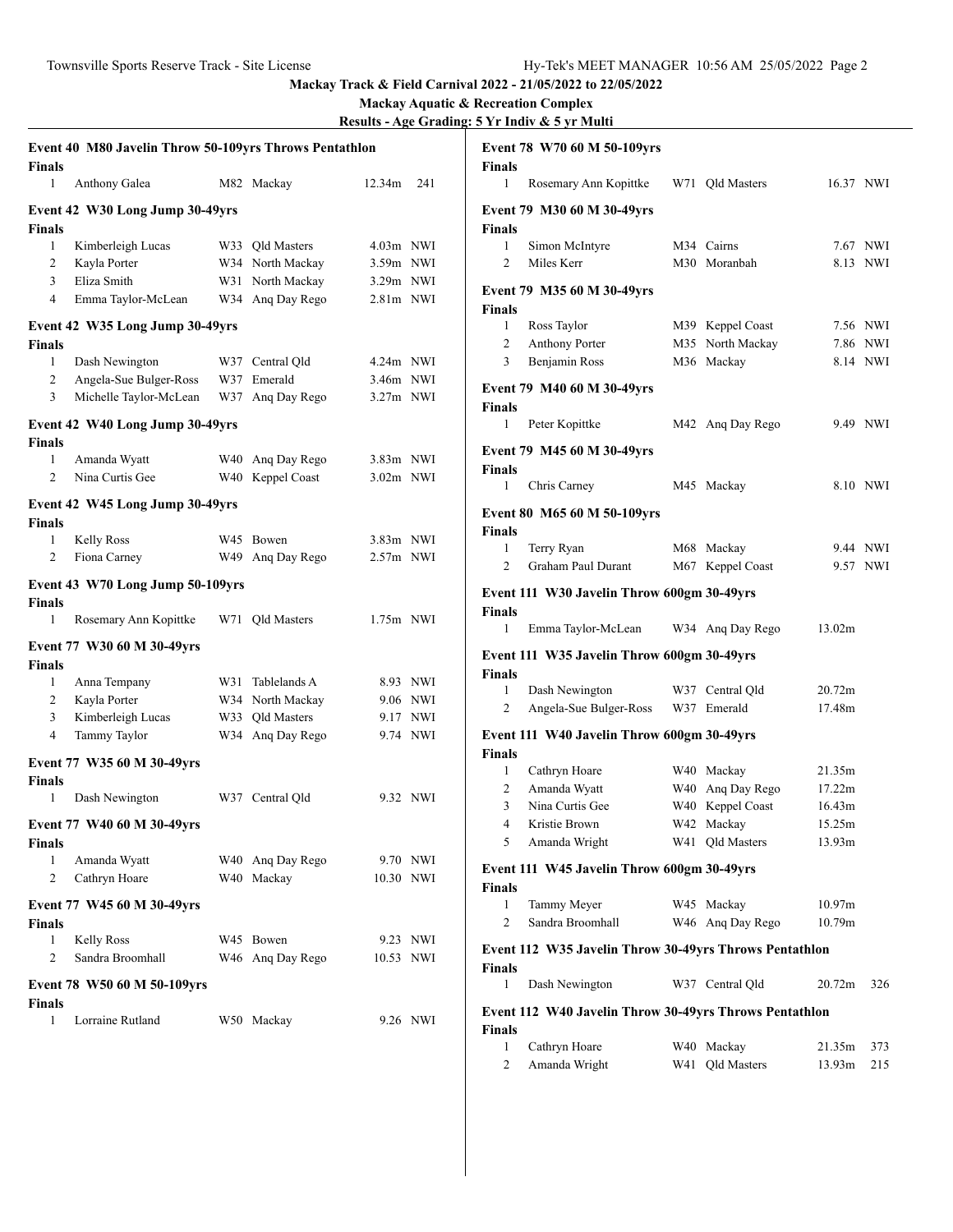| Finals         | Event 113 W50 Javelin Throw 50-109yrs                   |                            |             |     |
|----------------|---------------------------------------------------------|----------------------------|-------------|-----|
| 1              | Althea Mackie                                           | W52 Qld Masters            | 19.63m      |     |
| $\overline{2}$ | Lorraine Rutland                                        | W50 Mackay                 | 15.55m      |     |
| 3              | Andrea Manson                                           | W54 Qld Masters            | 14.78m      |     |
| $\overline{4}$ | Dani Denning                                            | W53 Algester Lit           | 11.49m      |     |
| <b>Finals</b>  | Event 113 W55 Javelin Throw 50-109yrs                   |                            |             |     |
| 1              | Susan Tucker                                            | W59 Central Old            | 11.80m      |     |
|                | Event 113 W60 Javelin Throw 50-109yrs                   |                            |             |     |
| Finals<br>1    | Annette Wilson                                          | W60 Whitsunday             | 13.07m      |     |
| Finals         | Event 113 W70 Javelin Throw 50-109yrs                   |                            |             |     |
| $\mathbf{1}$   | Rosemary Ann Kopittke W71 Qld Masters                   |                            | 12.69m      |     |
| Finals         | Event 114 W50 Javelin Throw 50-109yrs Throws Pentathlon |                            |             |     |
| 1              | Althea Mackie                                           | W52 Old Masters            | 19.59m      | 396 |
| 2              | Lorraine Rutland                                        | W50 Mackay                 | 14.97m      | 283 |
| 3              | Andrea Manson                                           | W54 Qld Masters            | 14.78m      | 278 |
| <b>Finals</b>  | Event 114 W55 Javelin Throw 50-109yrs Throws Pentathlon |                            |             |     |
| 1              | Susan Tucker                                            | W59 Central Qld            | 11.80m      | 235 |
| Finals         | Event 114 W60 Javelin Throw 50-109yrs Throws Pentathlon |                            |             |     |
| 1              | Annette Wilson                                          | W60 Whitsunday             | 13.07m      | 309 |
|                | Event 114 W70 Javelin Throw 50-109yrs Throws Pentathlon |                            |             |     |
| Finals<br>1    | Rosemary Ann Kopittke W71 Qld Masters                   |                            | 12.69m      | 413 |
| Finals         | Event 115 M35 Long Jump 30-49yrs                        |                            |             |     |
| 1              | <b>Anthony Porter</b>                                   | M35 North Mackay           | 5.03m NWI   |     |
| 2              | Benjamin Ross                                           | M36 Mackay                 | 4.96m NWI   |     |
| Finals         | Event 115 M40 Long Jump 30-49yrs                        |                            |             |     |
| 1              | Peter Kopittke                                          | M42 Ang Day Rego 4.15m NWI |             |     |
| Finals         | Event 115 M45 Long Jump 30-49yrs                        |                            |             |     |
| 1              | Chris Carney                                            | M45 Mackay                 | 4.72m NWI   |     |
| Finals         | Event 116 M65 Long Jump 50-109yrs                       |                            |             |     |
| 1              | Terry Ryan                                              | M68 Mackay                 | $3.42m$ NWI |     |
|                | Event 116 M70 Long Jump 50-109yrs                       |                            |             |     |
| Finals<br>1    | Daniel Conroy                                           | M73 Mackay                 | $2.95m$ NWI |     |

|                                | Event 134 M35 400 M 30-49yrs                           |                                |                             |     |
|--------------------------------|--------------------------------------------------------|--------------------------------|-----------------------------|-----|
| Finals<br>1                    | Ross Taylor                                            | M39 Keppel Coast               | 59.79                       |     |
|                                | Event 134 M40 400 M 30-49yrs                           |                                |                             |     |
| Finals<br>$\mathbf{1}$         | Glen Bray                                              | M41 Ross River                 | 1:06.41                     |     |
|                                | Event 135 M65 400 M 50-109yrs                          |                                |                             |     |
| Finals<br>1                    | Graham Paul Durant                                     | M67 Keppel Coast               | 1:09.64                     |     |
|                                | Event 144 M35 Shot Put 7.26kg 30-49yrs                 |                                |                             |     |
| Finals                         |                                                        |                                |                             |     |
| $\mathbf{1}$<br>$\overline{2}$ | Niroshan Tharanga Di SubawM39 Emerald<br>Benjamin Ross | M36 Mackay                     | 10.56m<br>7.71 <sub>m</sub> |     |
|                                |                                                        |                                |                             |     |
| Finals                         | Event 144 M40 Shot Put 7.26kg 30-49yrs                 |                                |                             |     |
| 1                              | Peter Kopittke                                         | M42 Ang Day Rego               | 8.75m                       |     |
|                                | Event 144 M45 Shot Put 7.26kg 30-49yrs                 |                                |                             |     |
| <b>Finals</b>                  |                                                        |                                |                             |     |
| 1                              | Suminda Galketiya                                      | M47 Emerald                    | 8.67 <sub>m</sub>           |     |
| $\overline{2}$                 | Malcolm Broomhall                                      | M46 Ang Day Rego               | 7.16m                       |     |
| <b>Finals</b>                  | Event 145 M50 Shot Put 50-109yrs                       |                                |                             |     |
| 1                              | Kevin Galea                                            | M54 Mackay                     | 10.26m                      |     |
|                                | <b>Event 145 M55 Shot Put 50-109yrs</b>                |                                |                             |     |
| Finals                         |                                                        |                                |                             |     |
| 1                              | Rene Otto                                              | M55 Central Qld                | 7.78m                       |     |
|                                | Event 145 M70 Shot Put 50-109yrs                       |                                |                             |     |
| <b>Finals</b><br>1             |                                                        |                                | 6.64m                       |     |
| 2                              | Daniel Conroy<br>Eric Kopittke                         | M73 Mackay<br>M71 Ang Day Rego | 5.69m                       |     |
|                                | Event 145 M80 Shot Put 50-109yrs                       |                                |                             |     |
| Finals                         |                                                        |                                |                             |     |
| 1                              | Anthony Galea                                          | M82 Mackay                     | 5.96m                       |     |
| Finals                         | Event 146 M35 Shot Put 30-49yrs Throws Pentathlon      |                                |                             |     |
| 1                              | Benjamin Ross                                          | M36 Mackay                     | 7.71m                       | 366 |
|                                | Event 146 M45 Shot Put 30-49yrs Throws Pentathlon      |                                |                             |     |
| Finals<br>1                    | Justin Rule                                            | M46 Mackay                     | 6.14m                       | 330 |
|                                | Event 147 M50 Shot Put 50-109yrs Throws Pentathlon     |                                |                             |     |
| Finals                         |                                                        |                                |                             |     |
| 1                              | Kevin Galea                                            | M54 Mackay                     | 10.26m                      | 608 |
|                                | Event 147 M55 Shot Put 50-109yrs Throws Pentathlon     |                                |                             |     |
| <b>Finals</b><br>1             | Rene Otto                                              | M55 Central Qld                | 7.78m                       | 478 |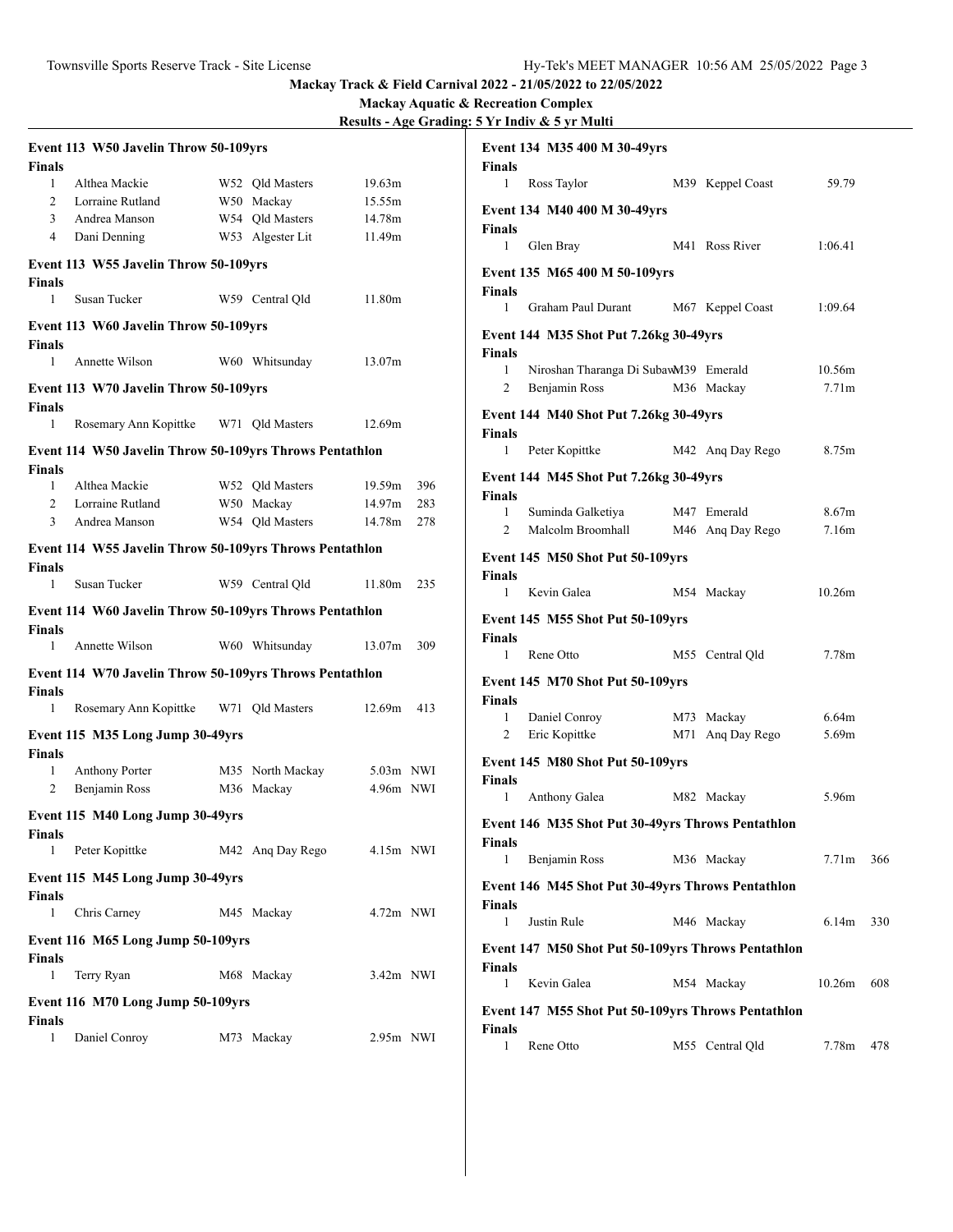|                    | Event 147 M80 Shot Put 50-109yrs Throws Pentathlon |     |                                      |                   |     |
|--------------------|----------------------------------------------------|-----|--------------------------------------|-------------------|-----|
| <b>Finals</b><br>1 | Anthony Galea                                      |     | M82 Mackay                           | 5.96m             | 424 |
|                    |                                                    |     |                                      |                   |     |
|                    | Event 179 W30 Shot Put 4.0kg 30-49yrs              |     |                                      |                   |     |
| <b>Finals</b><br>1 |                                                    |     |                                      |                   |     |
| 2                  | Kimberleigh Lucas                                  |     | W33 Old Masters                      | 7.55m<br>7.50m    |     |
|                    | Emma Taylor-McLean                                 |     | W34 Ang Day Rego<br>W31 Tablelands A | 6.59 <sub>m</sub> |     |
| 3                  | Anna Tempany                                       |     |                                      |                   |     |
|                    | Event 179 W35 Shot Put 4.0kg 30-49yrs              |     |                                      |                   |     |
| <b>Finals</b>      |                                                    |     |                                      |                   |     |
| 1                  | Michelle Taylor-McLean                             |     | W37 Ang Day Rego                     | 7.49m             |     |
| 2                  | Dash Newington                                     |     | W37 Central Qld                      | 7.01 <sub>m</sub> |     |
|                    | Event 179 W40 Shot Put 4.0kg 30-49yrs              |     |                                      |                   |     |
| <b>Finals</b>      |                                                    |     |                                      |                   |     |
| 1                  | Amanda Wyatt                                       |     | W40 Ang Day Rego                     | 7.82m             |     |
| 2                  | Amanda Wright                                      |     | W41 Old Masters                      | 7.56m             |     |
| 3                  | Cathryn Hoare                                      |     | W40 Mackay                           | 7.35m             |     |
| $\overline{4}$     | Nina Curtis Gee                                    |     | W40 Keppel Coast                     | 6.56m             |     |
| 5                  | Kristie Brown                                      |     | W42 Mackay                           | 5.45m             |     |
|                    |                                                    |     |                                      |                   |     |
| <b>Finals</b>      | Event 179 W45 Shot Put 4.0kg 30-49yrs              |     |                                      |                   |     |
| 1                  | Tammy Meyer                                        |     | W45 Mackay                           | 6.82m             |     |
| 2                  | Sandra Broomhall                                   |     | W46 Ang Day Rego                     | 5.89m             |     |
|                    |                                                    |     |                                      |                   |     |
|                    | Event 180 W35 Shot Put 30-49yrs Throws Pentathlon  |     |                                      |                   |     |
| <b>Finals</b><br>1 | Dash Newington                                     |     | W37 Central Qld                      | 7.01 <sub>m</sub> | 352 |
|                    |                                                    |     |                                      |                   |     |
|                    | Event 180 W40 Shot Put 30-49yrs Throws Pentathlon  |     |                                      |                   |     |
| <b>Finals</b>      |                                                    |     |                                      |                   |     |
| 1                  | Amanda Wright                                      | W41 | <b>Qld Masters</b>                   | 7.56m             | 425 |
| 2                  | Cathryn Hoare                                      |     | W40 Mackay                           | 7.35m             | 409 |
|                    | Event 181 W50 Shot Put 3.0kg 50-109yrs             |     |                                      |                   |     |
| <b>Finals</b>      |                                                    |     |                                      |                   |     |
| 1                  | Althea Mackie                                      |     | W52 Qld Masters                      | 9.39 <sub>m</sub> |     |
| $\overline{c}$     | Lorraine Rutland                                   |     | W50 Mackay                           | 7.72m             |     |
| 3                  | Dani Denning                                       |     | W53 Algester Lit                     | 5.89m             |     |
| $\overline{4}$     | Andrea Manson                                      |     | W54 Qld Masters                      | 5.25m             |     |
|                    | Event 181 W55 Shot Put 3.0kg 50-109yrs             |     |                                      |                   |     |
| <b>Finals</b>      |                                                    |     |                                      |                   |     |
| $\mathbf{1}$       | Susan Tucker                                       |     | W59 Central Qld                      | 4.73 <sub>m</sub> |     |
|                    |                                                    |     |                                      |                   |     |
|                    | Event 181 W60 Shot Put 3.0kg 50-109yrs             |     |                                      |                   |     |
| <b>Finals</b>      |                                                    |     |                                      |                   |     |
| $\mathbf{1}$       | Annette Wilson                                     |     | W60 Whitsunday                       | 5.80m             |     |
|                    | Event 181 W70 Shot Put 3.0kg 50-109yrs             |     |                                      |                   |     |
| <b>Finals</b>      |                                                    |     |                                      |                   |     |
| 1                  | Rosemary Ann Kopittke W71 Qld Masters              |     |                                      | 5.24m             |     |

| <b>Finals</b>                                      | Event 182 W50 Shot Put 50-109yrs Throws Pentathlon |     |                    |                   |     |  |  |  |  |  |
|----------------------------------------------------|----------------------------------------------------|-----|--------------------|-------------------|-----|--|--|--|--|--|
| 1                                                  | Althea Mackie                                      | W52 | <b>Qld Masters</b> | 9.39 <sub>m</sub> | 650 |  |  |  |  |  |
| $\overline{c}$                                     | Lorraine Rutland                                   |     | W50 Mackay         | 7.63 <sub>m</sub> | 504 |  |  |  |  |  |
| 3                                                  | Andrea Manson                                      |     | W54 Old Masters    | 5.03 <sub>m</sub> | 293 |  |  |  |  |  |
|                                                    |                                                    |     |                    |                   |     |  |  |  |  |  |
| Event 182 W55 Shot Put 50-109yrs Throws Pentathlon |                                                    |     |                    |                   |     |  |  |  |  |  |
| <b>Finals</b><br>1                                 | Susan Tucker                                       |     | W59 Central Qld    | 4.73 <sub>m</sub> | 302 |  |  |  |  |  |
|                                                    | Event 182 W60 Shot Put 50-109yrs Throws Pentathlon |     |                    |                   |     |  |  |  |  |  |
| <b>Finals</b>                                      |                                                    |     |                    |                   |     |  |  |  |  |  |
| 1                                                  | Annette Wilson                                     |     | W60 Whitsunday     | 5.80m             | 445 |  |  |  |  |  |
|                                                    | Event 182 W70 Shot Put 50-109yrs Throws Pentathlon |     |                    |                   |     |  |  |  |  |  |
| <b>Finals</b>                                      |                                                    |     |                    |                   |     |  |  |  |  |  |
| 1                                                  | Rosemary Ann Kopittke                              | W71 | <b>Qld Masters</b> | 5.06m             | 490 |  |  |  |  |  |
|                                                    | Event 206 W30 100 M 30-49yrs                       |     |                    |                   |     |  |  |  |  |  |
| <b>Finals</b>                                      |                                                    |     |                    |                   |     |  |  |  |  |  |
| 1                                                  | Anna Tempany                                       |     | W31 Tablelands A   | 14.17 3.3         |     |  |  |  |  |  |
| $\overline{2}$                                     | Kimberleigh Lucas                                  |     | W33 Qld Masters    | 14.53 3.3         |     |  |  |  |  |  |
| 3                                                  | Kayla Porter                                       |     | W34 North Mackay   | 14.70 3.3         |     |  |  |  |  |  |
| 4                                                  | Tammy Taylor                                       |     | W34 Ang Day Rego   | 15.71 3.3         |     |  |  |  |  |  |
| 5                                                  | Eliza Smith                                        |     | W31 North Mackay   | 16.50 3.3         |     |  |  |  |  |  |
| 6                                                  | Emma Taylor-McLean                                 | W34 | Ang Day Rego       | 18.70 3.3         |     |  |  |  |  |  |
| Event 206 W35 100 M 30-49yrs                       |                                                    |     |                    |                   |     |  |  |  |  |  |
| <b>Finals</b><br>1                                 | Michelle Taylor-McLean                             |     | W37 Ang Day Rego   | 18.54 2.9         |     |  |  |  |  |  |
|                                                    | Event 206 W40 100 M 30-49yrs                       |     |                    |                   |     |  |  |  |  |  |
| <b>Finals</b>                                      |                                                    |     |                    |                   |     |  |  |  |  |  |
| 1                                                  | Amanda Wyatt                                       |     | W40 Ang Day Rego   | 15.74 2.9         |     |  |  |  |  |  |
|                                                    | Event 206 W45 100 M 30-49yrs                       |     |                    |                   |     |  |  |  |  |  |
| <b>Finals</b>                                      |                                                    |     |                    |                   |     |  |  |  |  |  |
| 1                                                  | <b>Kelly Ross</b>                                  |     | W45 Bowen          | 14.87 2.9         |     |  |  |  |  |  |
| 2                                                  | Sandra Broomhall                                   |     | W46 Ang Day Rego   | 17.64 2.9         |     |  |  |  |  |  |
| <b>Finals</b>                                      | Event 207 W50 100 M 50-109yrs                      |     |                    |                   |     |  |  |  |  |  |
| 1                                                  | Lorraine Rutland                                   |     | W50 Mackay         | 14.93 2.9         |     |  |  |  |  |  |
|                                                    | Event 208 M30 100 M 30-49yrs                       |     |                    |                   |     |  |  |  |  |  |
| <b>Finals</b>                                      |                                                    |     |                    |                   |     |  |  |  |  |  |
| 1                                                  | <b>Trevor Scott</b>                                | M33 | Mackay             | 11.75 2.6         |     |  |  |  |  |  |
| 2                                                  | Simon McIntyre                                     | M34 | Cairns             | 12.30 2.6         |     |  |  |  |  |  |
| 3                                                  | Miles Kerr                                         |     | M30 Moranbah       | 12.87 2.6         |     |  |  |  |  |  |
|                                                    | Event 208 M35 100 M 30-49yrs                       |     |                    |                   |     |  |  |  |  |  |
| <b>Finals</b>                                      |                                                    |     |                    |                   |     |  |  |  |  |  |
| 1                                                  | Ross Taylor                                        |     | M39 Keppel Coast   | 12.19 2.6         |     |  |  |  |  |  |
| 2                                                  | <b>Anthony Porter</b>                              | M35 | North Mackay       | 12.43 2.6         |     |  |  |  |  |  |
| $\overline{3}$                                     | Benjamin Ross                                      | M36 | Mackay             | 12.92 2.6         |     |  |  |  |  |  |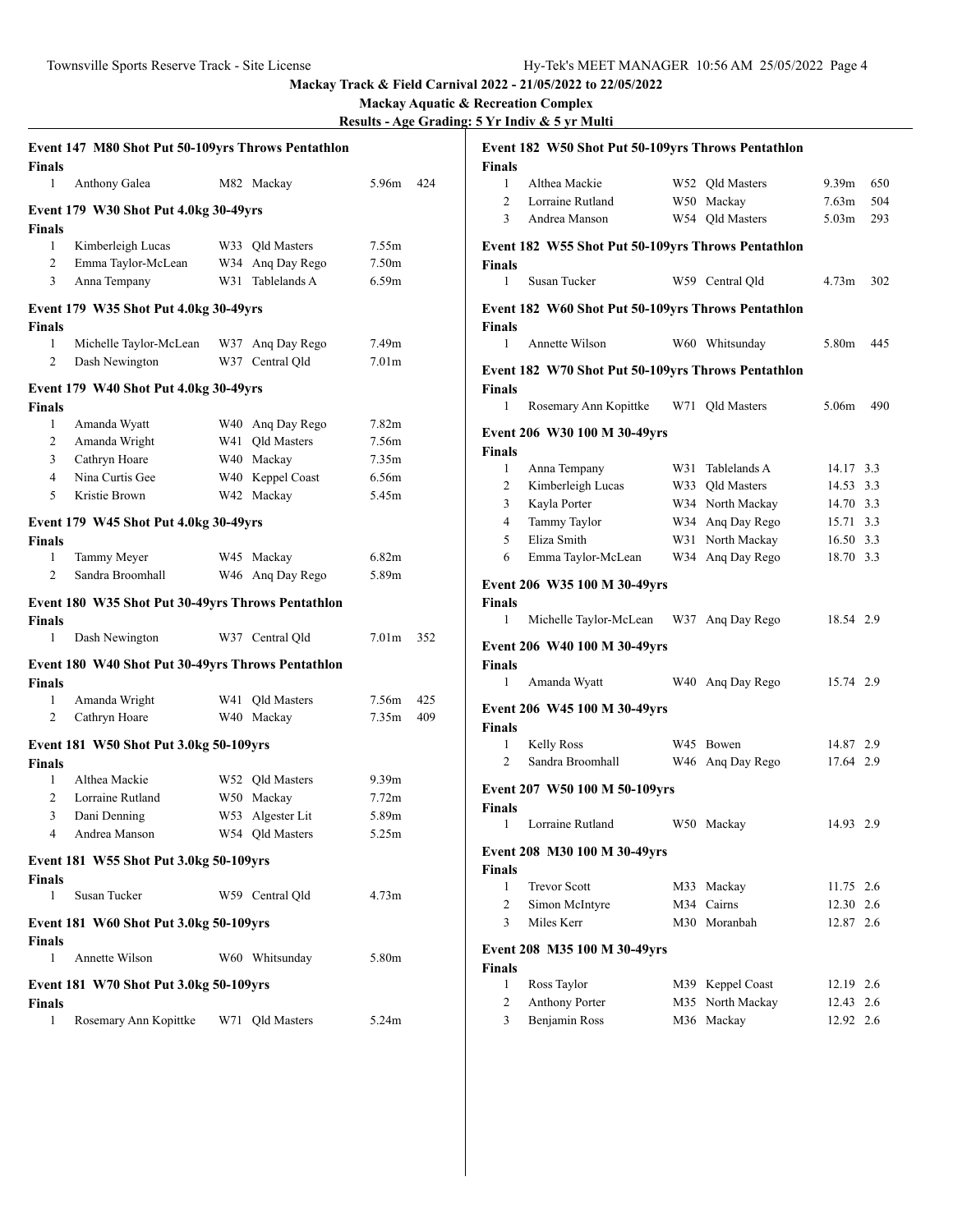**Mackay Aquatic & Recreation Complex**

| Results - Age Grading: 5 Yr Indiv & 5 yr Multi |  |  |
|------------------------------------------------|--|--|
|                                                |  |  |

| <b>Finals</b> | Event 208 M40 100 M 30-49yrs                          |                  |           |     | <b>Finals</b>      | Event 231 M50 Discus Throw 50-109yrs Throws Pentathlon |                                     |                       |       |
|---------------|-------------------------------------------------------|------------------|-----------|-----|--------------------|--------------------------------------------------------|-------------------------------------|-----------------------|-------|
| $\mathbf{1}$  | Peter Kopittke                                        | M42 Ang Day Rego | 15.32 2.6 |     | $\mathbf{1}$       | Kevin Galea                                            | M54 Mackay                          | 33.34m                | 545   |
| Finals        | Event 208 M45 100 M 30-49yrs                          |                  |           |     | <b>Finals</b>      | Event 231 M55 Discus Throw 50-109yrs Throws Pentathlon |                                     |                       |       |
| $\mathbf{1}$  | Chris Carney                                          | M45 Mackay       | 12.97 2.6 |     | $\mathbf{1}$       | Rene Otto                                              | M55 Central Qld                     | 28.69m                | - 501 |
| Finals        | Event 209 M65 100 M 50-109yrs                         |                  |           |     | <b>Finals</b>      | Event 231 M80 Discus Throw 50-109yrs Throws Pentathlon |                                     |                       |       |
| $\mathbf{1}$  | Terry Ryan                                            | M68 Mackay       | 15.79 2.9 |     | $\mathbf{1}$       | Anthony Galea                                          | M82 Mackay                          | 13.91m 326            |       |
| Finals        | Event 224 W40 800 M Run 30-49yrs                      |                  |           |     | <b>Finals</b>      | Event 247 M30 800 M Run 30-49yrs                       |                                     |                       |       |
| $\mathbf{1}$  | Kristie Brown                                         | W42 Mackay       | 3:30.01   |     | $\mathbf{1}$       | Miles Kerr                                             | M30 Moranbah                        | 2:34.76               |       |
| Finals        | Event 228 M35 Discus Throw 2.0kg 30-49yrs             |                  |           |     | Finals             | Event 247 M40 800 M Run 30-49yrs                       |                                     |                       |       |
| $\mathbf{1}$  | Niroshan Tharanga Di SubawM39 Emerald                 |                  | 26.08m    |     | $\mathbf{1}$       | Andrew Wieland                                         | M43 Moranbah                        | 2:33.64               |       |
| 2             | Benjamin Ross                                         | M36 Mackay       | 22.34m    |     | $\overline{2}$     | Glen Bray                                              | M41 Ross River                      | 2:38.16               |       |
| Finals        | Event 228 M40 Discus Throw 2.0kg 30-49yrs             |                  |           |     | <b>Finals</b>      | Event 247 M45 800 M Run 30-49yrs                       |                                     |                       |       |
| $\mathbf{1}$  | Peter Kopittke                                        | M42 Ang Day Rego | 24.00m    |     | 1                  | Justin Rule                                            | M46 Mackay                          | 2:28.87               |       |
| <b>Finals</b> | Event 228 M45 Discus Throw 2.0kg 30-49yrs             |                  |           |     | <b>Finals</b>      | Event 248 M65 800 M Run 50-109yrs                      |                                     |                       |       |
| $\mathbf{1}$  | Suminda Galketiya                                     | M47 Emerald      | 20.59m    |     | $\mathbf{1}$       | Graham Paul Durant                                     | M67 Keppel Coast                    | 2:48.71               |       |
| 2             | Malcolm Broomhall                                     | M46 Ang Day Rego | 17.50m    |     |                    | Event 249 W30 Discus Throw 1.0kg 30-49yrs              |                                     |                       |       |
|               | Event 229 M50 Discus Throw 50-109yrs                  |                  |           |     | Finals             |                                                        |                                     |                       |       |
| Finals        |                                                       |                  |           |     | $\mathbf{1}$       | Kayla Porter                                           | W34 North Mackay                    | 24.41m                |       |
| $\mathbf{1}$  | Kevin Galea                                           | M54 Mackay       | 34.44m    |     | 2                  | Eliza Smith                                            | W31 North Mackay                    | 19.85m                |       |
| Finals        | Event 229 M55 Discus Throw 50-109yrs                  |                  |           |     | 3<br>$---$         | Emma Taylor-McLean<br>Kimberleigh Lucas                | W34 Ang Day Rego<br>W33 Qld Masters | 15.75m<br><b>FOUL</b> |       |
| 1             | Rene Otto                                             | M55 Central Qld  | 28.69m    |     |                    | Event 249 W35 Discus Throw 1.0kg 30-49yrs              |                                     |                       |       |
|               | Event 229 M65 Discus Throw 50-109yrs                  |                  |           |     | <b>Finals</b>      |                                                        |                                     |                       |       |
| <b>Finals</b> |                                                       |                  |           |     | 1<br>2             | Dash Newington<br>Michelle Taylor-McLean               | W37 Central Qld<br>W37 Ang Day Rego | 21.48m<br>19.66m      |       |
| $\mathbf{1}$  | Terry Ryan                                            | M68 Mackay       | 20.72m    |     |                    |                                                        |                                     |                       |       |
| <b>Finals</b> | Event 229 M70 Discus Throw 50-109yrs                  |                  |           |     | <b>Finals</b>      | Event 249 W40 Discus Throw 1.0kg 30-49yrs              |                                     |                       |       |
| 1             | Daniel Conroy                                         | M73 Mackay       | 16.73m    |     | 2                  | 1 Amanda Wright<br>Cathryn Hoare                       | W41 Qld Masters<br>W40 Mackay       | 23.72m<br>21.02m      |       |
| 2             | Eric Kopittke                                         | M71 Ang Day Rego | 15.08m    |     | 3                  | Nina Curtis Gee                                        | W40 Keppel Coast                    | 18.73m                |       |
| <b>Finals</b> | Event 229 M80 Discus Throw 50-109yrs                  |                  |           |     | 4<br>5             | Amanda Wyatt<br>Kristie Brown                          | W40 Anq Day Rego<br>W42 Mackay      | 15.97m<br>12.85m      |       |
| 1             | Anthony Galea                                         | M82 Mackay       | 14.03m    |     |                    | Event 249 W45 Discus Throw 1.0kg 30-49yrs              |                                     |                       |       |
|               | Event 230 M35 Discus Throw 30-49yrs Throws Pentathlon |                  |           |     | Finals<br>1        | <b>Kelly Ross</b>                                      | W45 Bowen                           | 18.32m                |       |
| Finals<br>1   | Benjamin Ross                                         | M36 Mackay       | 22.34m    | 322 | 2                  | Tammy Meyer                                            | W45 Mackay                          | 15.59m                |       |
|               |                                                       |                  |           |     | 3                  | Sandra Broomhall                                       | W46 Ang Day Rego                    | 13.04m                |       |
| <b>Finals</b> | Event 230 M45 Discus Throw 30-49yrs Throws Pentathlon |                  |           |     |                    | Event 250 W35 Discus Throw 30-49yrs Throws Pentathlon  |                                     |                       |       |
| 1             | Justin Rule                                           | M46 Mackay       | 18.74m    | 321 | <b>Finals</b><br>1 | Dash Newington                                         | W37 Central Qld                     | 21.48m                | 319   |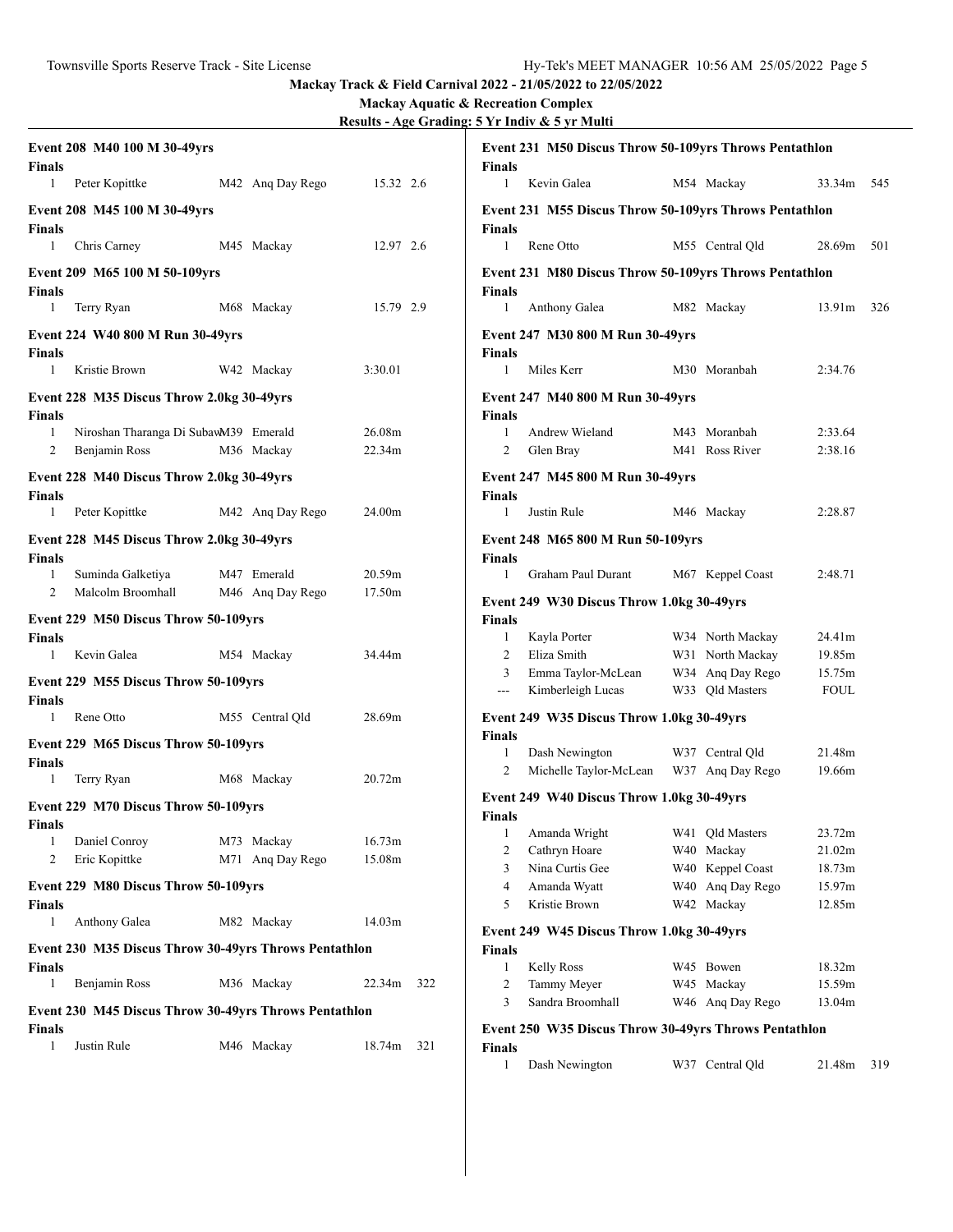| <b>Finals</b>      | Event 250 W40 Discus Throw 30-49yrs Throws Pentathlon  |                  |            |      | <b>Finals</b> | Event 326 M35 Hammer Throw 30-49yrs                    |                  |            |       |
|--------------------|--------------------------------------------------------|------------------|------------|------|---------------|--------------------------------------------------------|------------------|------------|-------|
| $\mathbf{1}$       | Amanda Wright                                          | W41 Old Masters  | 22.12m     | 363  | 1             | Benjamin Ross                                          | M36 Mackay       | 17.31m     |       |
| 2                  | Cathryn Hoare                                          | W40 Mackay       | 18.35m     | 286  |               |                                                        |                  |            |       |
|                    |                                                        |                  |            |      |               | Event 327 M50 Hammer Throw 50-109yrs                   |                  |            |       |
|                    | Event 278 W50 Discus Throw 50-109yrs                   |                  |            |      | Finals        |                                                        |                  |            |       |
| <b>Finals</b>      |                                                        |                  |            |      | $\mathbf{1}$  | Kevin Galea                                            | M54 Mackay       | 30.75m     |       |
| 1                  | Althea Mackie                                          | W52 Qld Masters  | 25.10m     |      |               | Event 327 M55 Hammer Throw 50-109yrs                   |                  |            |       |
| 2                  | Lorraine Rutland                                       | W50 Mackay       | 19.32m     |      | <b>Finals</b> |                                                        |                  |            |       |
| 3                  | Andrea Manson                                          | W54 Qld Masters  | 16.98m     |      | 1             | Rene Otto                                              | M55 Central Qld  | 25.35m     |       |
| 4                  | Dani Denning                                           | W53 Algester Lit | 11.04m     |      |               |                                                        |                  |            |       |
|                    | Event 278 W55 Discus Throw 50-109yrs                   |                  |            |      |               | Event 327 M70 Hammer Throw 50-109yrs                   |                  |            |       |
| Finals             |                                                        |                  |            |      | <b>Finals</b> |                                                        |                  |            |       |
| 1                  | Susan Tucker                                           | W59 Central Qld  | 10.43m     |      | $\mathbf{1}$  | Eric Kopittke                                          | M71 Ang Day Rego | 15.45m     |       |
|                    | Event 278 W60 Discus Throw 50-109yrs                   |                  |            |      |               | Event 327 M80 Hammer Throw 50-109yrs                   |                  |            |       |
| <b>Finals</b>      |                                                        |                  |            |      | Finals        |                                                        |                  |            |       |
| 1                  | Annette Wilson                                         | W60 Whitsunday   | 12.68m     |      | $\mathbf{1}$  | Anthony Galea                                          | M82 Mackay       | 19.38m     |       |
|                    |                                                        |                  |            |      |               | Event 328 M35 Hammer Throw 30-49yrs Throws Pentathlon  |                  |            |       |
|                    | Event 278 W70 Discus Throw 50-109yrs                   |                  |            |      | <b>Finals</b> |                                                        |                  |            |       |
| Finals             |                                                        |                  |            |      | 1             | Benjamin Ross                                          | M36 Mackay       | 17.31m 158 |       |
| $\mathbf{1}$       | Rosemary Ann Kopittke                                  | W71 Qld Masters  | 11.35m     |      |               |                                                        |                  |            |       |
|                    | Event 279 W50 Discus Throw 50-109yrs Throws Pentathlon |                  |            |      |               | Event 328 M45 Hammer Throw 30-49yrs Throws Pentathlon  |                  |            |       |
| <b>Finals</b>      |                                                        |                  |            |      | Finals<br>1   | Justin Rule                                            |                  | 11.38m     |       |
| 1                  | Althea Mackie                                          | W52 Qld Masters  | 25.10m     | 518  |               |                                                        | M46 Mackay       |            | - 102 |
| 2                  | Lorraine Rutland                                       | W50 Mackay       | 18.16m     | 348  |               | Event 329 M50 Hammer Throw 50-109yrs Throws Pentathlon |                  |            |       |
| 3                  | Andrea Manson                                          | W54 Qld Masters  | 16.98m     | 319  | Finals        |                                                        |                  |            |       |
|                    |                                                        |                  |            |      | $\mathbf{1}$  | Kevin Galea                                            | M54 Mackay       | 30.05m     | 441   |
|                    | Event 279 W55 Discus Throw 50-109yrs Throws Pentathlon |                  |            |      |               | Event 329 M55 Hammer Throw 50-109yrs Throws Pentathlon |                  |            |       |
| <b>Finals</b><br>1 | Susan Tucker                                           | W59 Central Qld  | 10.43m     | 190  | <b>Finals</b> |                                                        |                  |            |       |
|                    |                                                        |                  |            |      | 1             | Rene Otto                                              | M55 Central Qld  | 25.35m     | 404   |
|                    | Event 279 W60 Discus Throw 50-109yrs Throws Pentathlon |                  |            |      |               |                                                        |                  |            |       |
| Finals             |                                                        |                  |            |      |               | Event 329 M80 Hammer Throw 50-109yrs Throws Pentathlon |                  |            |       |
| 1                  | Annette Wilson                                         | W60 Whitsunday   | 12.68m     | -282 | Finals        |                                                        |                  |            |       |
|                    | Event 279 W70 Discus Throw 50-109yrs Throws Pentathlon |                  |            |      | 1             | Anthony Galea                                          | M82 Mackay       | 19.38m 450 |       |
| <b>Finals</b>      |                                                        |                  |            |      |               | Event 357 M40 1500 M Run 30-49yrs                      |                  |            |       |
| 1                  | Rosemary Ann Kopittke                                  | W71 Old Masters  | 10.98m 324 |      | <b>Finals</b> |                                                        |                  |            |       |
|                    |                                                        |                  |            |      | 1             | Andrew Wieland                                         | M43 Moranbah     | 5:27.46    |       |
|                    | Event 284 W45 80 Short Hurdles 76cm 30-49yrs           |                  |            |      | 2             | Glen Bray                                              | M41 Ross River   | 5:55.90    |       |
| <b>Finals</b>      |                                                        |                  |            |      |               |                                                        |                  |            |       |
| $\mathbf{1}$       | <b>Kelly Ross</b>                                      | W45 Bowen        | 15.07 NWI  |      |               | Event 357 M45 1500 M Run 30-49yrs                      |                  |            |       |
|                    | Event 290 Wmn 100 Short Hurdles 84cm 35-39yrs          |                  |            |      | Finals        |                                                        |                  |            |       |
| Finals             |                                                        |                  |            |      | 1             | Justin Rule                                            | M46 Mackay       | 5:02.51    |       |
| 1                  | Dash Newington                                         | W37 Central Qld  | 19.68 NWI  |      |               | Event 358 M65 1500 M Run 50-109yrs                     |                  |            |       |
|                    |                                                        |                  |            |      | <b>Finals</b> |                                                        |                  |            |       |
|                    | Event 323 M40 5000 M Run 30-49yrs                      |                  |            |      | 1             | Graham Paul Durant                                     | M67 Keppel Coast | 6:02.81    |       |
| <b>Finals</b>      |                                                        |                  |            |      |               |                                                        |                  |            |       |
| 1                  | Andrew Wieland                                         | M43 Moranbah     | 20:11.12   |      |               | Event 359 W35 High Jump 30-49yrs                       |                  |            |       |
|                    | Event 323 M45 5000 M Run 30-49yrs                      |                  |            |      | Finals        |                                                        |                  |            |       |
| <b>Finals</b>      |                                                        |                  |            |      | 1             | Dash Newington                                         | W37 Central Qld  | 1.35m      |       |
| $\mathbf{1}$       | Justin Rule                                            | M46 Mackay       | 19:43.33   |      |               |                                                        |                  |            |       |
|                    |                                                        |                  |            |      |               |                                                        |                  |            |       |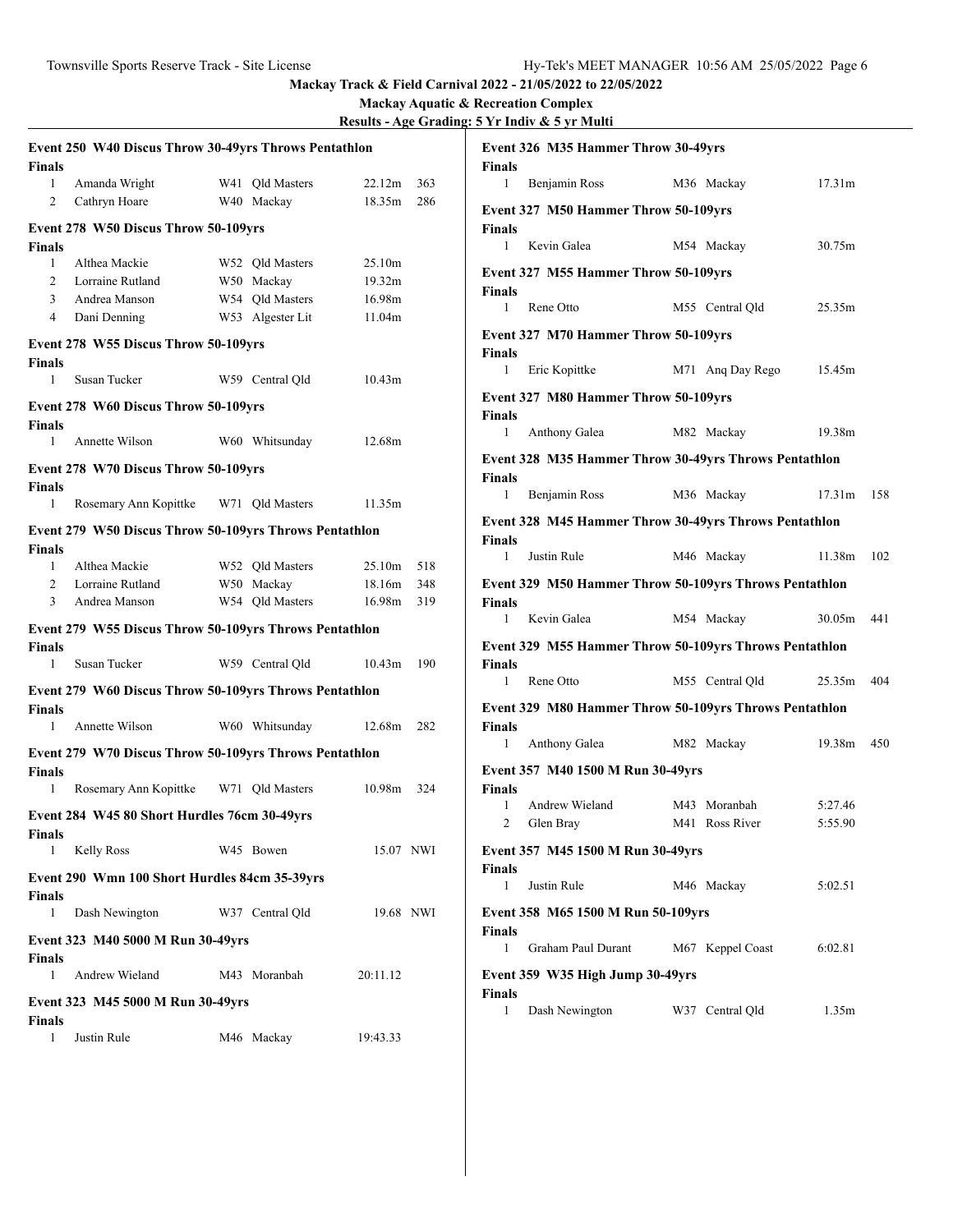| Event 359 W45 High Jump 30-49yrs<br>Finals          |                  |                   | Event 413 M45 400 Long Hurdles 91.4cm 30-49yrs<br>Finals                |                               |
|-----------------------------------------------------|------------------|-------------------|-------------------------------------------------------------------------|-------------------------------|
| <b>Kelly Ross</b><br>1                              | W45 Bowen        | 1.35m             | Justin Rule<br>$\mathbf{1}$                                             | M46 Mackay<br>1:16.77         |
| Event 360 W50 High Jump 50-109yrs<br>Finals         |                  |                   | Event 440 M45 3000 M Steeplechase 91.4cm 30-49yrs<br>Finals             |                               |
| Lorraine Rutland<br>$\mathbf{1}$                    | W50 Mackay       | 1.15m             | $\mathbf{1}$<br>Justin Rule                                             | M46 Mackay<br>12:36.84        |
| Event 361 M35 High Jump 30-49yrs<br>Finals          |                  |                   | Event 445 M35 Weight Throw 30-49yrs Throws Pentathlon<br>Finals         |                               |
| 1<br><b>Anthony Porter</b>                          | M35 North Mackay | 1.54m             | Benjamin Ross<br>$\mathbf{1}$                                           | M36 Mackay<br>5.87m 230       |
| Event 361 M45 High Jump 30-49yrs<br>Finals          |                  |                   | Event 445 M45 Weight Throw 30-49yrs Throws Pentathlon<br>Finals         |                               |
| Justin Rule<br>$\mathbf{1}$                         | M46 Mackay       | 1.40 <sub>m</sub> | Justin Rule<br>$\mathbf{1}$                                             | M46 Mackay<br>4.84m 213       |
| Event 362 M65 High Jump 50-109yrs                   |                  |                   | Event 446 M50 Weight Throw 50-109yrs Throws Pentathlon                  |                               |
| Finals                                              |                  |                   | Finals                                                                  |                               |
| Terry Ryan<br>$\mathbf{1}$                          | M68 Mackay       | 1.20 <sub>m</sub> | $\mathbf{1}$<br>Kevin Galea                                             | M54 Mackay<br>$11.01m$ 538    |
| Event 362 M70 High Jump 50-109yrs<br><b>Finals</b>  |                  |                   | Event 446 M55 Weight Throw 50-109yrs Throws Pentathlon<br><b>Finals</b> |                               |
| $\mathbf{1}$<br>Daniel Conroy                       | M73 Mackay       | 1.00 <sub>m</sub> | Rene Otto<br>$\mathbf{1}$                                               | M55 Central Old<br>10.32m 541 |
| Event 402 W30 Triple Jump 30-49yrs<br><b>Finals</b> |                  |                   | Event 446 M80 Weight Throw 50-109yrs Throws Pentathlon<br>Finals        |                               |
| Kimberleigh Lucas<br>1                              | W33 Qld Masters  | 8.14m NWI         | Anthony Galea<br>$\mathbf{1}$                                           | M82 Mackay<br>7.49m 439       |
| Event 402 W35 Triple Jump 30-49yrs<br><b>Finals</b> |                  |                   | Event 471 W30 200 M 30-49yrs<br>Finals                                  |                               |
| Dash Newington<br>1                                 | W37 Central Qld  | 9.48m NWI         | Kimberleigh Lucas<br>$\mathbf{1}$                                       | W33 Qld Masters<br>30.89 NWI  |
| Angela-Sue Bulger-Ross<br>2                         | W37 Emerald      | 7.80m NWI         | Tammy Taylor<br>2                                                       | W34 Ang Day Rego<br>33.55 NWI |
| Event 402 W40 Triple Jump 30-49yrs                  |                  |                   | 3<br>Eliza Smith                                                        | W31 North Mackay<br>35.02 NWI |
| <b>Finals</b>                                       |                  |                   | Event 472 W50 200 M 50-109yrs                                           |                               |
| Amanda Wyatt<br>1                                   | W40 Ang Day Rego | $7.77m$ NWI       | Finals                                                                  |                               |
| Nina Curtis Gee<br>2                                | W40 Keppel Coast | $6.60m$ NWI       | Lorraine Rutland<br>$\mathbf{1}$                                        | W50 Mackay<br>32.97 NWI       |
| Event 402 W45 Triple Jump 30-49yrs<br>Finals        |                  |                   | Event 473 M30 200 M 30-49yrs<br><b>Finals</b>                           |                               |
| Kelly Ross<br>1                                     | W45 Bowen        | 8.75m NWI         | Simon McIntyre<br>$\mathbf{1}$                                          | M34 Cairns<br>25.29 NWI       |
| Event 403 W70 Triple Jump 50-109yrs                 |                  |                   | Miles Kerr<br>2                                                         | M30 Moranbah<br>27.51 NWI     |
| <b>Finals</b>                                       |                  |                   | Event 473 M35 200 M 30-49yrs                                            |                               |
| Rosemary Ann Kopittke<br>1                          | W71 Old Masters  | $3.77m$ NWI       | <b>Finals</b>                                                           |                               |
| Event 406 M35 Triple Jump 30-49yrs                  |                  |                   | Ross Taylor<br>$\mathbf{1}$                                             | M39 Keppel Coast<br>25.71 NWI |
| Finals                                              |                  |                   | Event 473 M40 200 M 30-49yrs                                            |                               |
| Benjamin Ross<br>1                                  | M36 Mackay       | 9.65m NWI         | <b>Finals</b>                                                           |                               |
| Event 406 M40 Triple Jump 30-49yrs<br>Finals        |                  |                   | Glen Bray<br>1<br>Event 473 M45 200 M 30-49yrs                          | M41 Ross River<br>29.69 NWI   |
| Peter Kopittke<br>1                                 | M42 Ang Day Rego | 8.55m NWI         | Finals                                                                  |                               |
| Event 407 M70 Triple Jump 50-109yrs                 |                  |                   | Chris Carney<br>$\mathbf{1}$                                            | M45 Mackay<br>27.42 NWI       |
| <b>Finals</b>                                       |                  |                   | Event 474 M65 200 M 50-109yrs                                           |                               |
| Daniel Conroy<br>1                                  | M73 Mackay       | 5.68m NWI         | <b>Finals</b>                                                           |                               |
|                                                     |                  |                   | Graham Paul Durant<br>$\mathbf{1}$                                      | M67 Keppel Coast<br>31.41 NWI |
|                                                     |                  |                   | 2<br>Terry Ryan                                                         | M68 Mackay<br>33.88 NWI       |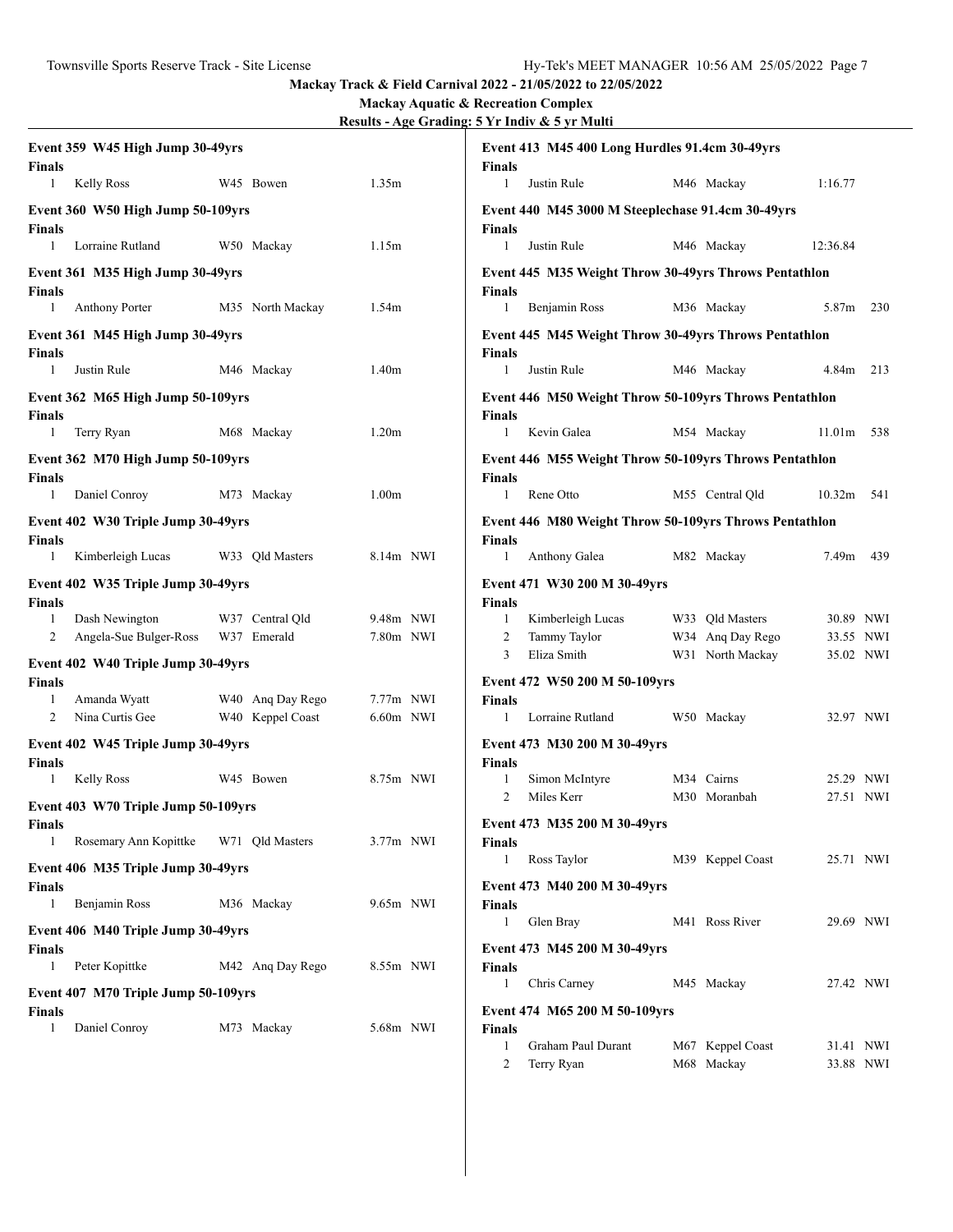| <b>Finals</b>      | Event 479 W35 Weight Throw 30-49yrs Throws Pentathlon  |                               |                            |            |
|--------------------|--------------------------------------------------------|-------------------------------|----------------------------|------------|
| 1                  | Dash Newington                                         | W37 Central Old               | 8.57 <sub>m</sub>          | 454        |
|                    | Event 479 W40 Weight Throw 30-49yrs Throws Pentathlon  |                               |                            |            |
| <b>Finals</b>      |                                                        |                               |                            |            |
| 1<br>2             | Amanda Wright<br>Cathryn Hoare                         | W41 Old Masters<br>W40 Mackay | 8.61 <sub>m</sub><br>7.58m | 505<br>431 |
|                    |                                                        |                               |                            |            |
| <b>Finals</b>      | Event 480 W50 Weight Throw 50-109yrs Throws Pentathlon |                               |                            |            |
| 1                  | Althea Mackie                                          | W52 Qld Masters               | 13.36m                     | 851        |
| $\overline{c}$     | Andrea Manson                                          | W54 Qld Masters               | 7.08 <sub>m</sub>          | 393        |
| 3                  | Lorraine Rutland                                       | W50 Mackay                    | 6.23m                      | 333        |
|                    | Event 480 W55 Weight Throw 50-109yrs Throws Pentathlon |                               |                            |            |
| <b>Finals</b>      |                                                        |                               |                            |            |
| $\mathbf{1}$       | Susan Tucker                                           | W59 Central Qld               | 5.09 <sub>m</sub>          | 286        |
|                    | Event 480 W60 Weight Throw 50-109yrs Throws Pentathlon |                               |                            |            |
| <b>Finals</b>      |                                                        |                               |                            |            |
| 1                  | Annette Wilson                                         | W60 Whitsunday                | 7.63m                      | 446        |
|                    | Event 480 W70 Weight Throw 50-109yrs Throws Pentathlon |                               |                            |            |
| <b>Finals</b>      |                                                        |                               |                            |            |
| 1                  | Rosemary Ann Kopittke W71 Qld Masters                  |                               | 4.14 <sub>m</sub>          | 257        |
|                    | Event 858 W35 Throws Pentathlon 30-49yrs               |                               |                            |            |
| <b>Finals</b>      |                                                        |                               |                            |            |
| 1                  | Dash Newington                                         | W37 Central Qld               | 1740                       |            |
|                    | Event 858 W40 Throws Pentathlon 30-49yrs               |                               |                            |            |
| <b>Finals</b>      |                                                        |                               |                            |            |
| 1                  | Amanda Wright                                          | W41 Old Masters               | 2028                       |            |
| 2                  | Cathryn Hoare                                          | W40 Mackay                    | 1869                       |            |
|                    | Event 859 M35 Throws Pentathlon 30-49yrs               |                               |                            |            |
| <b>Finals</b><br>1 | Benjamin Ross                                          | M36 Mackay                    | 1391                       |            |
|                    | Event 859 M45 Throws Pentathlon 30-49yrs               |                               |                            |            |
| <b>Finals</b>      |                                                        |                               |                            |            |
| 1                  | Justin Rule                                            | M46 Mackay                    | 1182                       |            |
|                    | Event 860 W50 Throws Pentathlon 50-109yrs              |                               |                            |            |
| <b>Finals</b>      |                                                        |                               |                            |            |
| 1                  | Althea Mackie                                          | W52 Qld Masters               | 3412                       |            |
| 2                  | Lorraine Rutland                                       | W50 Mackay                    | 1818                       |            |
| 3                  | Andrea Manson                                          | W54 Qld Masters               | 1681                       |            |
|                    | Event 860 W55 Throws Pentathlon 50-109yrs              |                               |                            |            |
| <b>Finals</b>      |                                                        |                               |                            |            |
| $\mathbf{1}$       | Susan Tucker                                           | W59 Central Old               | 1307                       |            |
|                    | Event 860 W60 Throws Pentathlon 50-109yrs              |                               |                            |            |
| <b>Finals</b>      |                                                        |                               |                            |            |
| 1                  | Annette Wilson                                         | W60 Whitsunday                | 1849                       |            |

| <b>Event 860 W70 Throws Pentathlon 50-109yrs</b><br><b>Finals</b> |                 |      |  |  |  |  |  |
|-------------------------------------------------------------------|-----------------|------|--|--|--|--|--|
| Rosemary Ann Kopittke W71 Old Masters<br>1                        |                 | 1813 |  |  |  |  |  |
| <b>Event 861 M50 Throws Pentathlon 50-109yrs</b>                  |                 |      |  |  |  |  |  |
| <b>Finals</b><br>Kevin Galea<br>1                                 | M54 Mackay      | 2630 |  |  |  |  |  |
| <b>Event 861 M55 Throws Pentathlon 50-109 vrs</b>                 |                 |      |  |  |  |  |  |
| <b>Finals</b><br>Rene Otto<br>1                                   | M55 Central Old | 2219 |  |  |  |  |  |
| <b>Event 861 M80 Throws Pentathlon 50-109yrs</b>                  |                 |      |  |  |  |  |  |
| <b>Finals</b>                                                     |                 |      |  |  |  |  |  |
| Anthony Galea                                                     | M82 Mackay      | 1880 |  |  |  |  |  |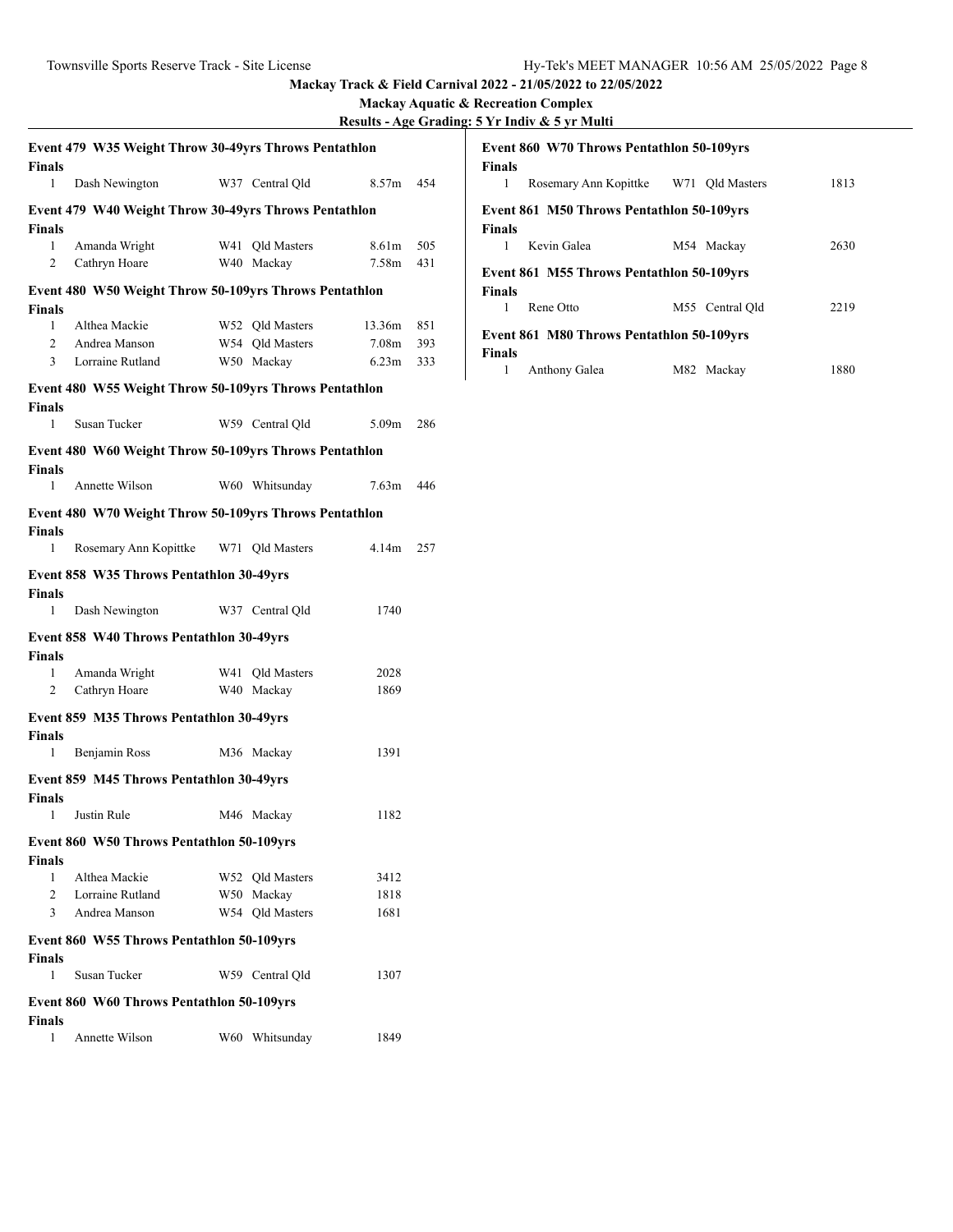# **Mackay Track & Field Carnival 2022 - 21/05/2022 to 22/05/2022 Mackay Aquatic & Recreation Complex**

# **Results - Combined Events**

# **Wmn Throws Pentathlon U16**

|                                    | Points | HТ    | <b>SP</b> | <b>DT</b>               | .TT                              | WТ    |
|------------------------------------|--------|-------|-----------|-------------------------|----------------------------------|-------|
| 1 Keeleigh Muir<br>Bowen Athletics |        |       |           |                         | 19.03m 6.43m 14.90m 17.97m 7.56m |       |
| 14                                 | 1341   | (259) |           | $(299)$ $(187)$ $(251)$ |                                  | (345) |
|                                    |        |       |           |                         |                                  |       |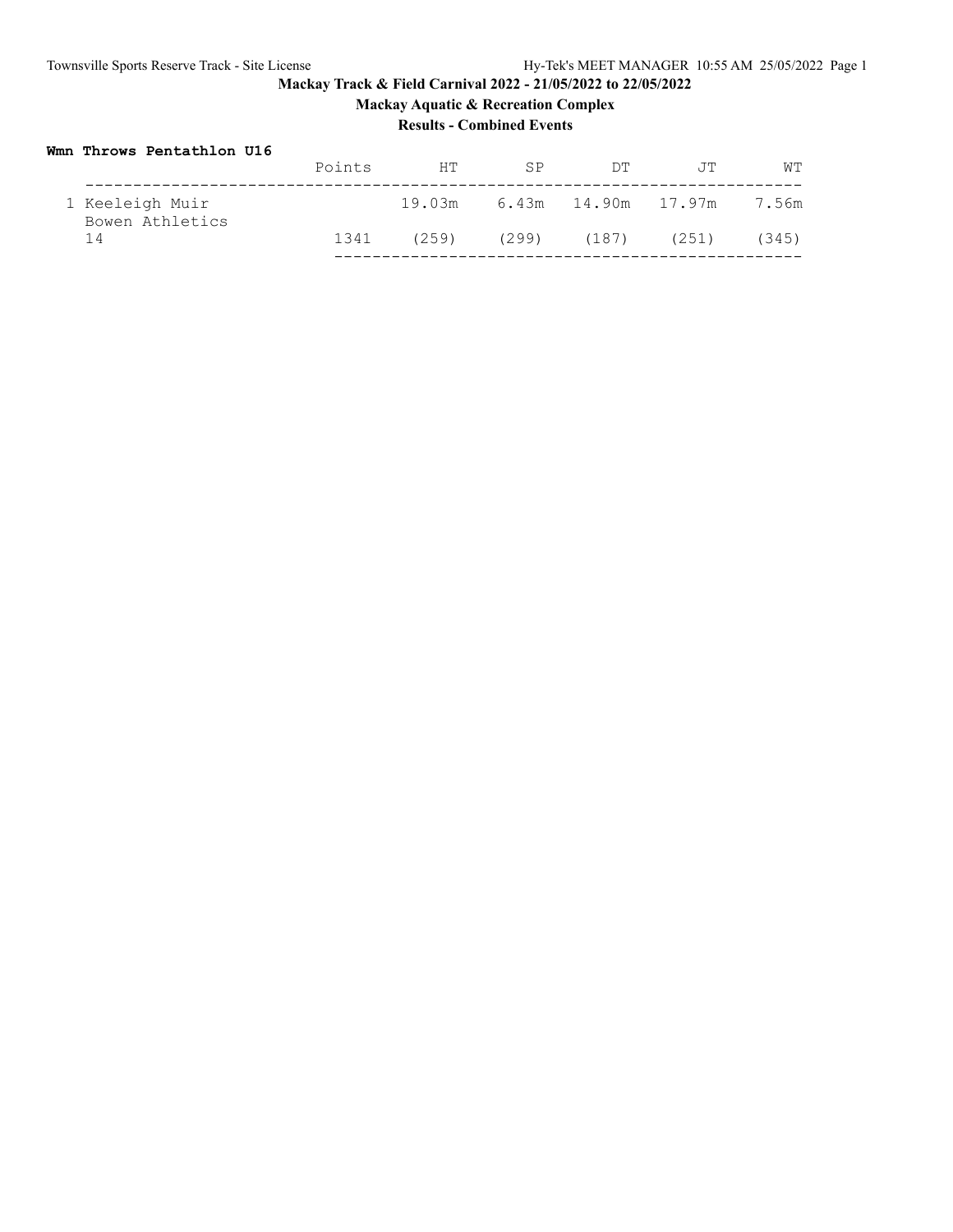**Mackay Aquatic & Recreation Complex**

# **Results - Combined Events**

# **Men Throws Pentathlon U16**

|                                           | Points | HТ | <b>SP</b> | DТ                              | .TT                              | WТ    |
|-------------------------------------------|--------|----|-----------|---------------------------------|----------------------------------|-------|
| 1 Liam Manson<br>Sheldon Academy of Sport |        |    |           |                                 | 20.58m 8.16m 28.66m 28.20m 8.85m |       |
| 1.5                                       | 1677   |    |           | $(201)$ $(376)$ $(438)$ $(274)$ |                                  | (388) |
|                                           |        |    |           |                                 |                                  |       |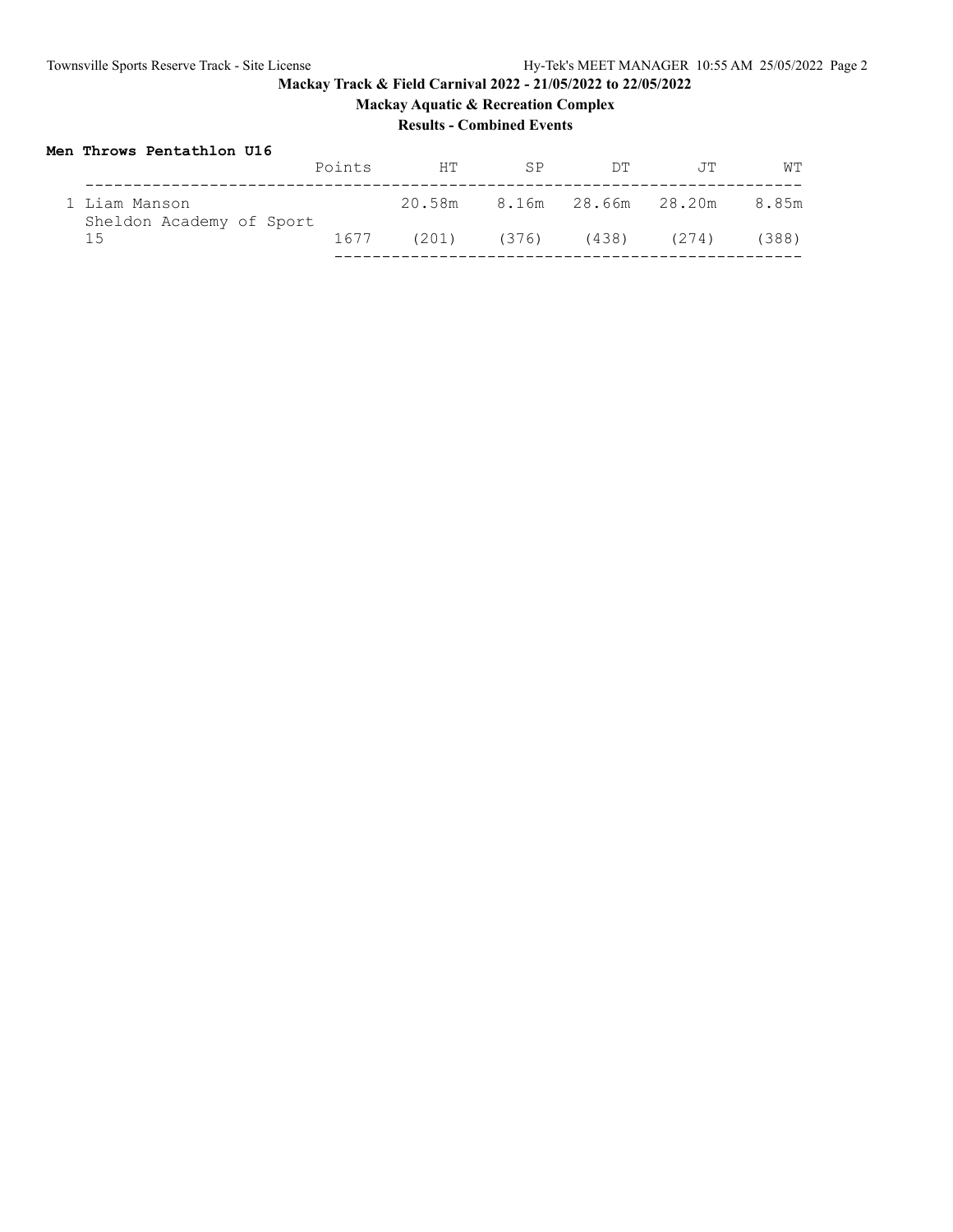**Mackay Aquatic & Recreation Complex**

## **Results - Combined Events**

## **Wmn Throws Pentathlon U18**

| 19.58m<br>1 Emma Raciti<br>41.43m<br>27.36m<br>9.65m<br>Mulgrave Athletics<br>16<br>2748<br>(743)<br>(507)<br>(413)<br>(281)<br>28.34m<br>8.48m<br>22.19m<br>16.92m<br>2 Isobella Dalton<br>Central Old Athletics Clu<br>17<br>1892<br>(457)<br>(430)<br>(317)<br>(232)<br>27.89m<br>18.79m<br>8.02m<br>23.00m<br>3 Zara Dalton<br>Central Old Athletics Clu<br>17<br>1808<br>(448)<br>(332)<br>(401)<br>(266) |  | Points | HT | <b>SP</b> | DT | JT | WТ     |
|----------------------------------------------------------------------------------------------------------------------------------------------------------------------------------------------------------------------------------------------------------------------------------------------------------------------------------------------------------------------------------------------------------------|--|--------|----|-----------|----|----|--------|
|                                                                                                                                                                                                                                                                                                                                                                                                                |  |        |    |           |    |    | 15.04m |
|                                                                                                                                                                                                                                                                                                                                                                                                                |  |        |    |           |    |    | (804)  |
|                                                                                                                                                                                                                                                                                                                                                                                                                |  |        |    |           |    |    | 9.40m  |
|                                                                                                                                                                                                                                                                                                                                                                                                                |  |        |    |           |    |    | (456)  |
|                                                                                                                                                                                                                                                                                                                                                                                                                |  |        |    |           |    |    | 7.83m  |
|                                                                                                                                                                                                                                                                                                                                                                                                                |  |        |    |           |    |    | (361)  |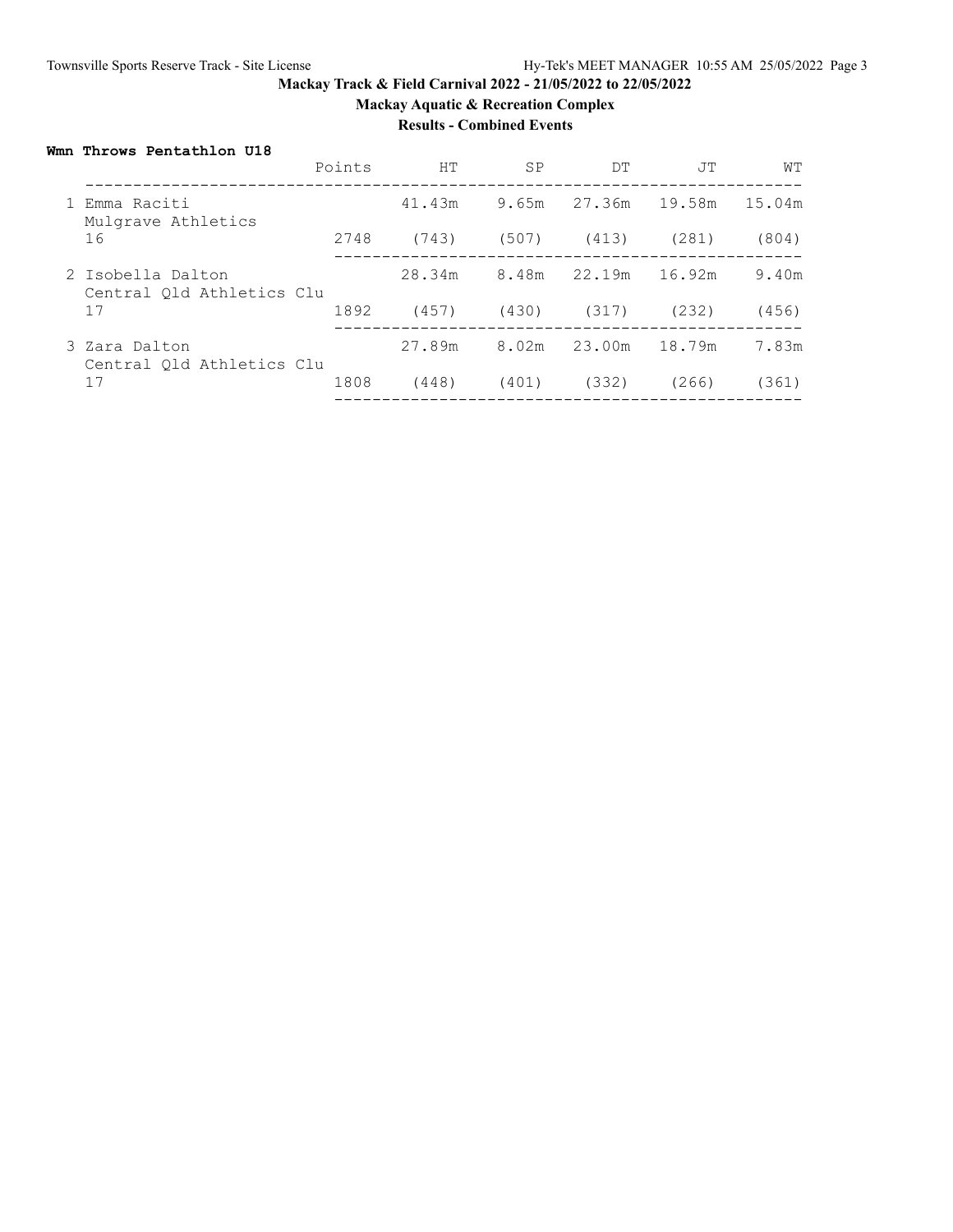**Mackay Aquatic & Recreation Complex**

# **Results - Combined Events**

## **Men Throws Pentathlon U18**

|                     |                                                 | Points | HT                           | <b>SP</b>                   | <b>DT</b> | JT            | WТ         |
|---------------------|-------------------------------------------------|--------|------------------------------|-----------------------------|-----------|---------------|------------|
|                     | James Galea<br>Mackay Athletics                 |        |                              |                             | 34.86m    | 32.60m        | 13.97m     |
|                     | 16                                              |        | 2669 (448) (648) (561) (336) |                             |           |               | (676)      |
| 2 Leo Pedrosa<br>17 | Independant Registration                        |        |                              | 29.79m 10.67m 23.45m 11.96m |           |               | 14.03m     |
|                     |                                                 |        | 1947 (347) (526) (337) (57)  |                             |           |               | (680)      |
|                     | 3 Lochlan Horstman<br>Central Old Athletics Clu |        |                              | 21.76m 8.81m                |           | 16.82m 27.25m | 10.48m     |
|                     | 16                                              | 1587   |                              | $(220)$ $(414)$ $(213)$     |           | (261)         | (479)      |
| DNF                 | Aman Sandhar<br>Arana Little Athletics          |        | 19.75m                       | 11.56m                      | FOUL      | DNS           | <b>DNS</b> |
|                     | 16                                              |        | (188)                        | (580)                       | (0)       | (0)           | (0)        |
|                     |                                                 |        |                              |                             |           |               |            |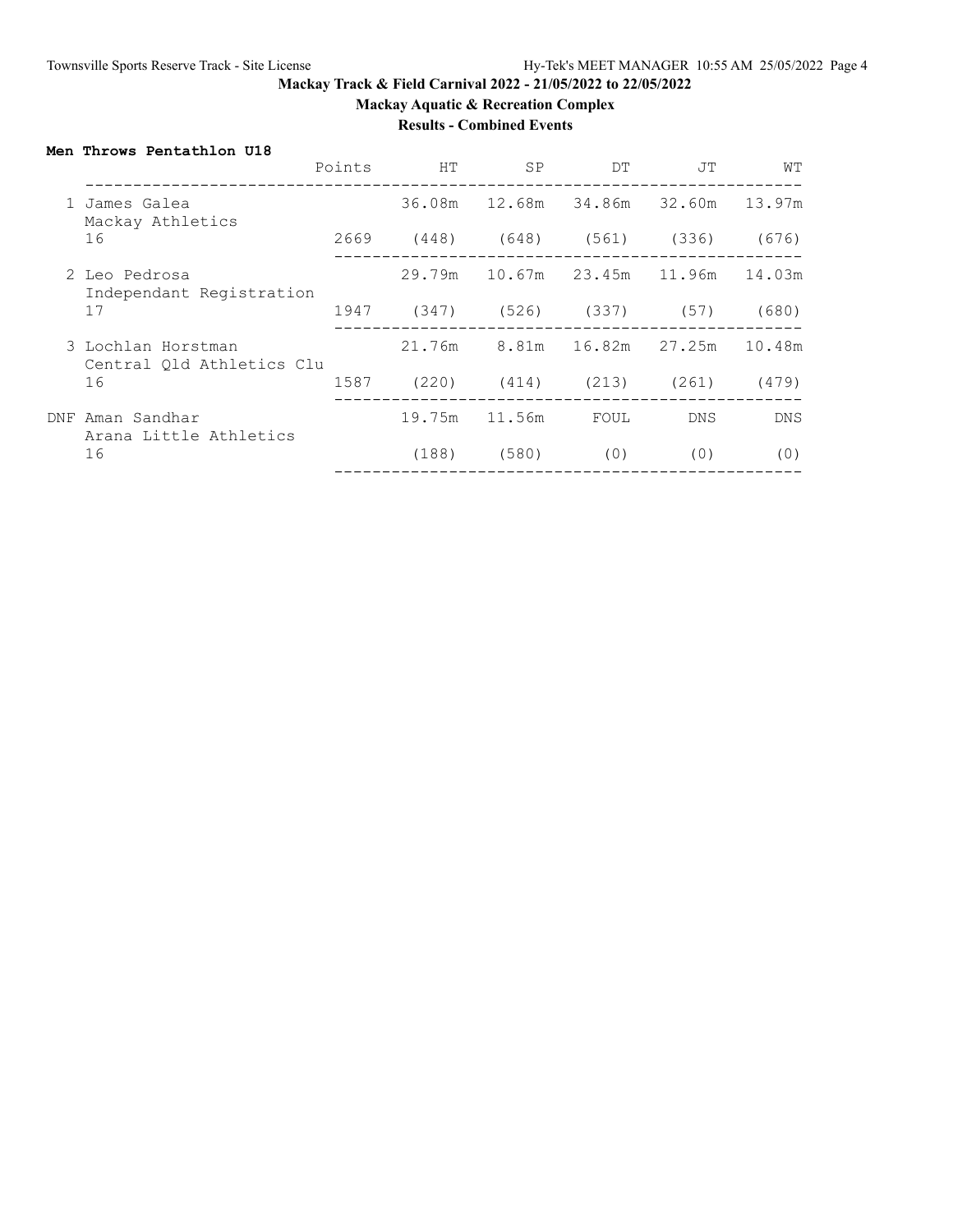# **Mackay Aquatic & Recreation Complex**

## **Results - Combined Events**

| Men Throws Pentathlon U20                     |        |    |                         |     |                |       |
|-----------------------------------------------|--------|----|-------------------------|-----|----------------|-------|
|                                               | Points | HT | <b>SP</b>               | DT. | 一、牙里           | WТ    |
| DNF Etienne Otto<br>Central Old Athletics Clu |        |    | 25.78m 6.31m 21.55m     |     | DNS <b>DNS</b> | 7.03m |
| 18                                            |        |    | $(283)$ $(267)$ $(301)$ |     | (0)            | (288) |
|                                               |        |    |                         |     |                |       |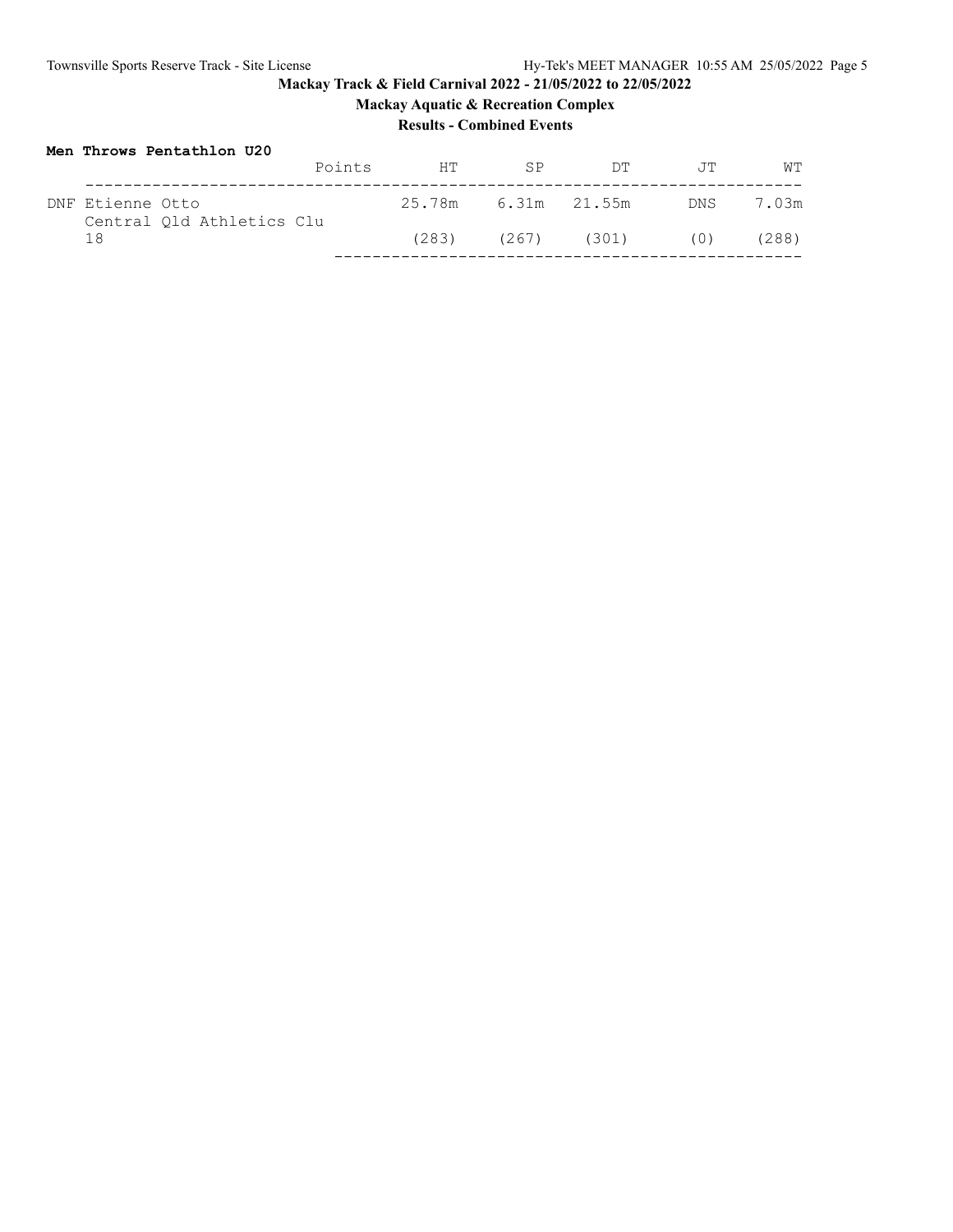# **Mackay Track & Field Carnival 2022 - 21/05/2022 to 22/05/2022 Mackay Aquatic & Recreation Complex**

## **Results - Combined Events**

## **Wmn Throws Pentathlon Open**

|                                       | Points | HТ    | SP                                 | DТ    | .TT   | WТ    |
|---------------------------------------|--------|-------|------------------------------------|-------|-------|-------|
| 1 Sophie Raciti<br>Mulgrave Athletics |        |       | 43.96m 10.21m 34.84m 23.16m 11.31m |       |       |       |
| 20                                    | 2816   | (798) | (543)                              | (554) | (348) | (573) |
|                                       |        |       |                                    |       |       |       |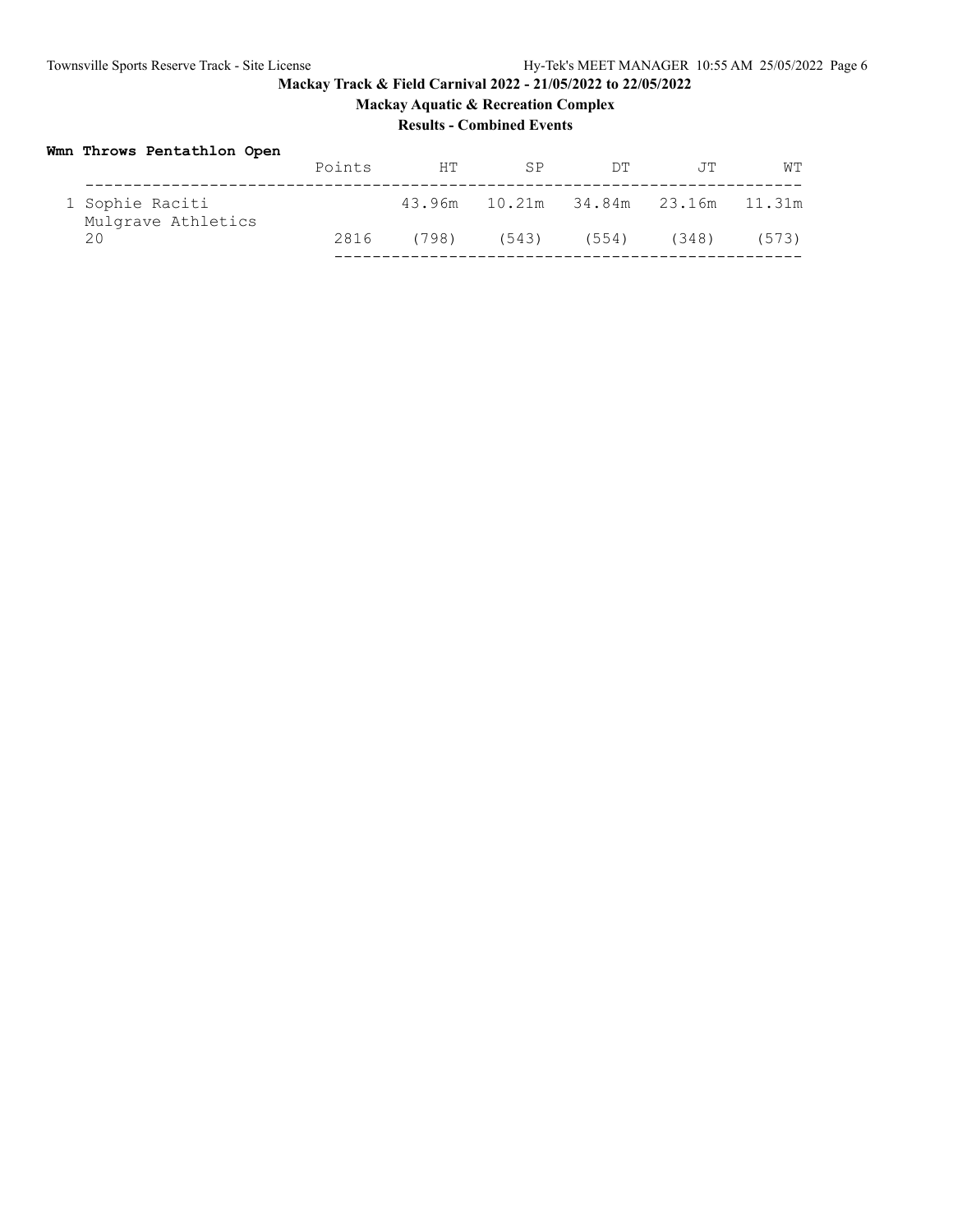**Mackay Aquatic & Recreation Complex**

# **Results - Combined Events**

# **Men Throws Pentathlon Open**

|                                             | Points | HT.   | SP    | ידת                        | .TT             | WТ    |
|---------------------------------------------|--------|-------|-------|----------------------------|-----------------|-------|
| 1 Etienne Otto<br>Central Old Athletics Clu |        |       |       | 21.96m 6.26m 18.95m 17.45m |                 | 5.29m |
| 1 R                                         | 1059   | (223) | (264) |                            | $(252)$ $(127)$ | (193) |
|                                             |        |       |       |                            |                 |       |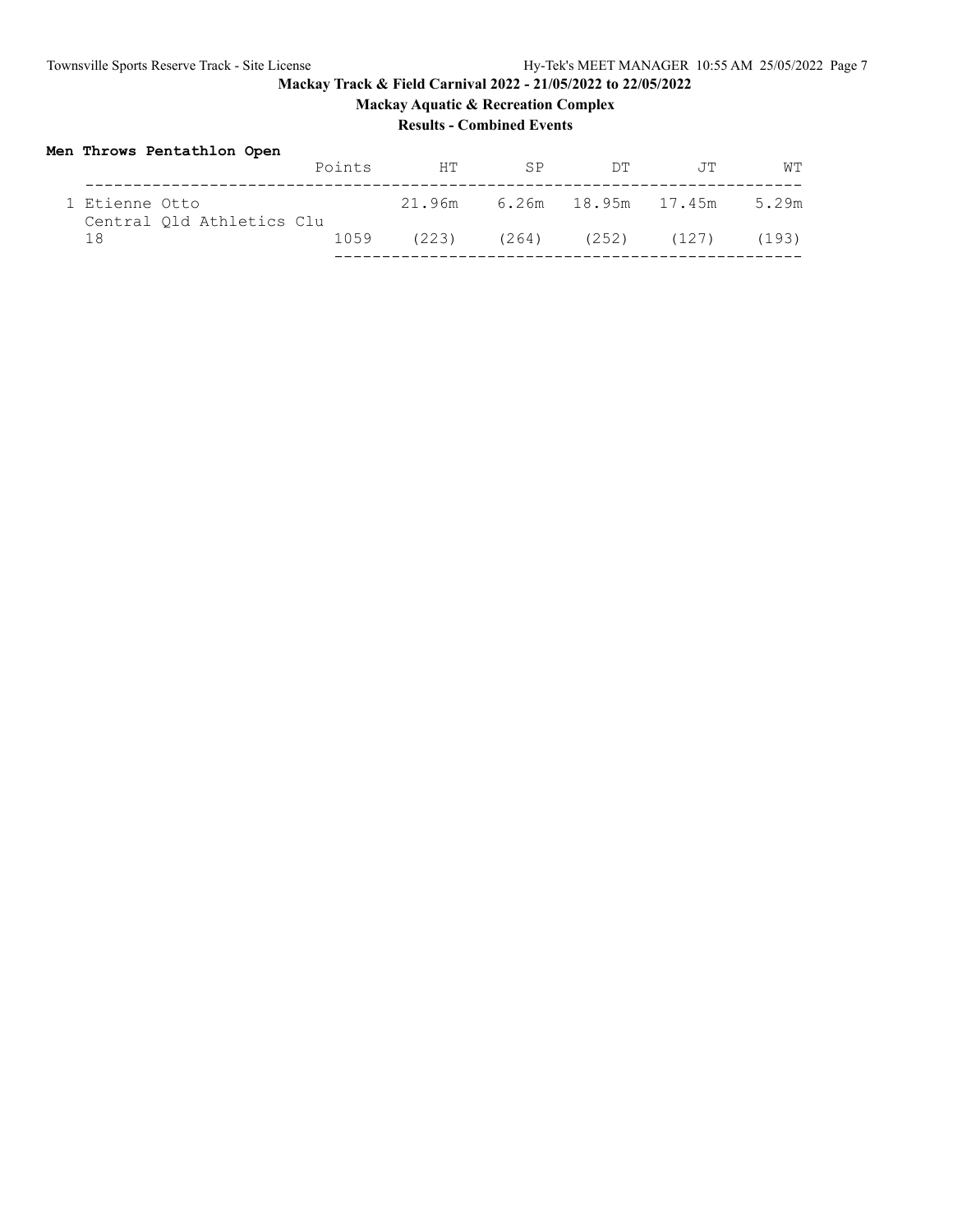**Mackay Aquatic & Recreation Complex**

## **Results - Combined Events**

# **W30-49 Throws Pentathlon 30-49yrs**

|                                               | Points | HТ                                 | SP                              | DT           | JT            | WТ     |
|-----------------------------------------------|--------|------------------------------------|---------------------------------|--------------|---------------|--------|
| $--- W35 ---$                                 |        |                                    |                                 |              |               |        |
| 1 Dash Newington<br>Central Qld Athletics Clu |        | 18.68m                             |                                 | 7.01m 21.48m | 20.72m        | 8.57m  |
| Age-Graded Mark:                              |        |                                    | 20.43m 7.26m 22.27m             |              | 22.00m 9.36m  |        |
| Age-Graded Percent:                           |        |                                    | $26.55\%$ 32.11% 29%            |              | 30.15% 39.66% |        |
| W37                                           |        | 1740 (289) (352) (319) (326) (454) |                                 |              |               |        |
| $--- W40 ---$                                 |        |                                    |                                 |              |               |        |
| 1 Amanda Wright<br>Qld Masters                |        | 26.57m                             | 7.56m                           | 22.12m       | 13.93m        | 8.61m  |
| Age-Graded Mark:                              |        |                                    | 31.25m 8.39m 24.66m             |              | 15.98m        | 10.20m |
| Age-Graded Percent:                           |        |                                    | 40.59% 37.08% 32.11% 21.9%      |              |               | 43.24% |
| W41                                           |        | 2028 (520) (425) (363) (215)       |                                 |              |               | (505)  |
| 2 Cathryn Hoare<br>Mackay Athletics           |        | 20.61m                             | 7.35m                           | 18.35m       | 21.35m        | 7.58m  |
| Age-Graded Mark:                              |        |                                    | 24.24m 8.15m                    | 20.46m       | 24.49m 8.98m  |        |
| Age-Graded Percent:                           |        |                                    | $31.48\%$ $36.05\%$ 26.64%      |              | 33.56% 38.07% |        |
| W40                                           | 1869   |                                    | $(370)$ $(409)$ $(286)$ $(373)$ |              |               | (431)  |
|                                               |        |                                    |                                 |              |               |        |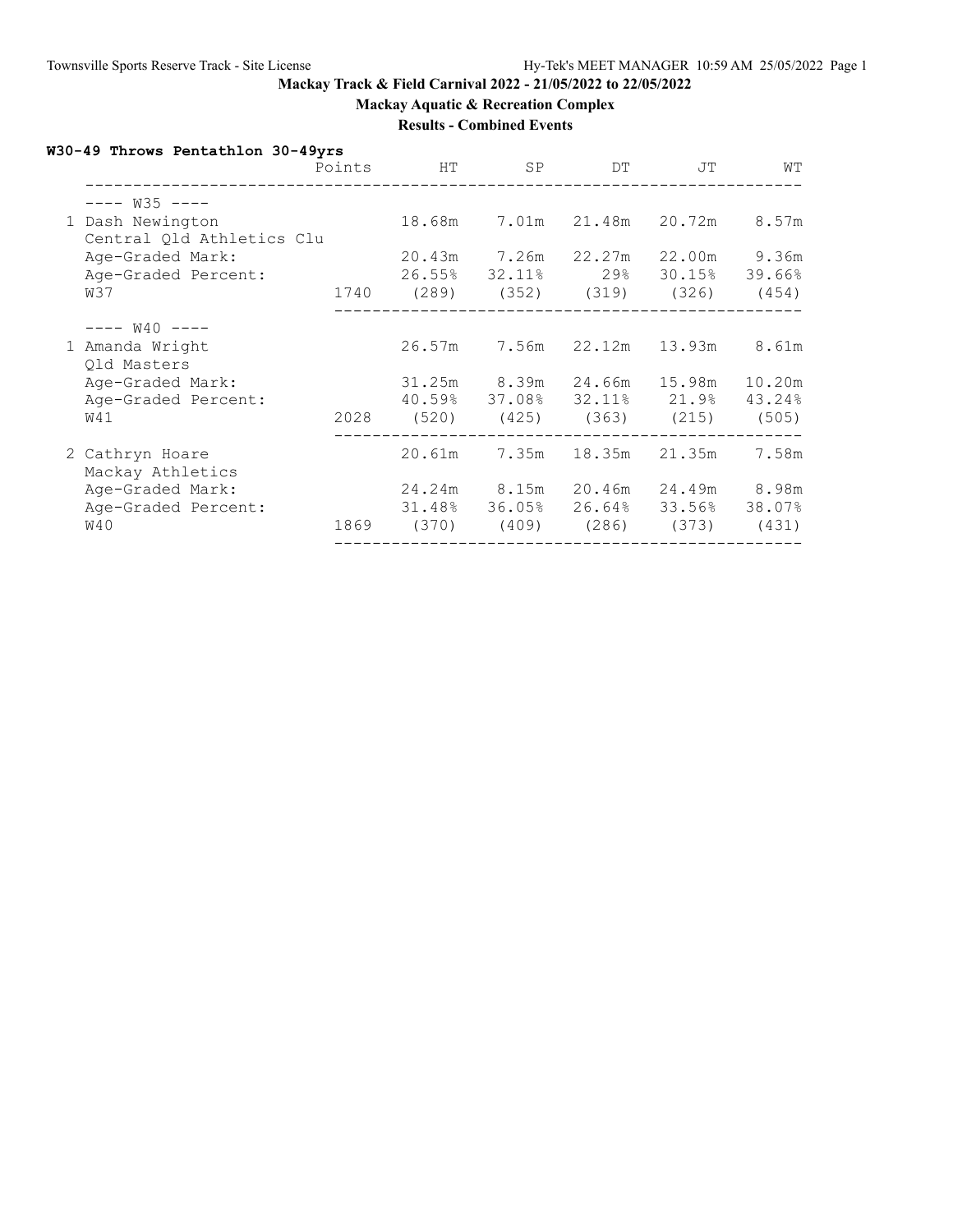**Mackay Aquatic & Recreation Complex**

## **Results - Combined Events**

## **M30-49 Throws Pentathlon 30-49yrs**

|                                                                              | Points | HT     | SP           | DT                                 | JT                  | WТ         |
|------------------------------------------------------------------------------|--------|--------|--------------|------------------------------------|---------------------|------------|
| $--- M30 ---$<br>DNF Brent Whitehead<br>Mackay Athletics<br>Age-Graded Mark: |        | DNS.   | DNS          | DNS                                | DNS                 | <b>DNS</b> |
| Age-Graded Percent:<br>M30                                                   |        | (0)    |              | $(0)$ $(0)$ $(0)$                  |                     | (0)        |
| $---$ M35 $---$                                                              |        |        |              |                                    |                     |            |
| 1 Benjamin Ross<br>Mackay Athletics                                          |        | 17.31m |              | 7.71m 22.34m                       | 30.75m              | 5.87m      |
| Age-Graded Mark:                                                             |        |        |              | 17.82m 7.99m 22.65m 31.13m 5.98m   |                     |            |
| Age-Graded Percent:                                                          |        |        |              | 20.56% 34.59% 30.59% 31.62% 23.16% |                     |            |
| M36                                                                          |        |        |              | 1391 (158) (366) (322) (315) (230) |                     |            |
| $--- M45 ---$                                                                |        |        |              |                                    |                     |            |
| 1 Justin Rule<br>Mackay Athletics                                            |        |        | 11.38m 6.14m | 18.74m                             | 20.53m              | 4.84m      |
| Age-Graded Mark:                                                             |        |        | 14.10m 7.38m |                                    | 22.57m 24.05m 5.66m |            |
| Age-Graded Percent:                                                          |        |        |              | 16.26% 31.93% 30.48% 24.42% 21.89% |                     |            |
| M46                                                                          | 1182   |        |              | (102) (330) (321) (216) (213)      |                     |            |
|                                                                              |        |        |              |                                    |                     |            |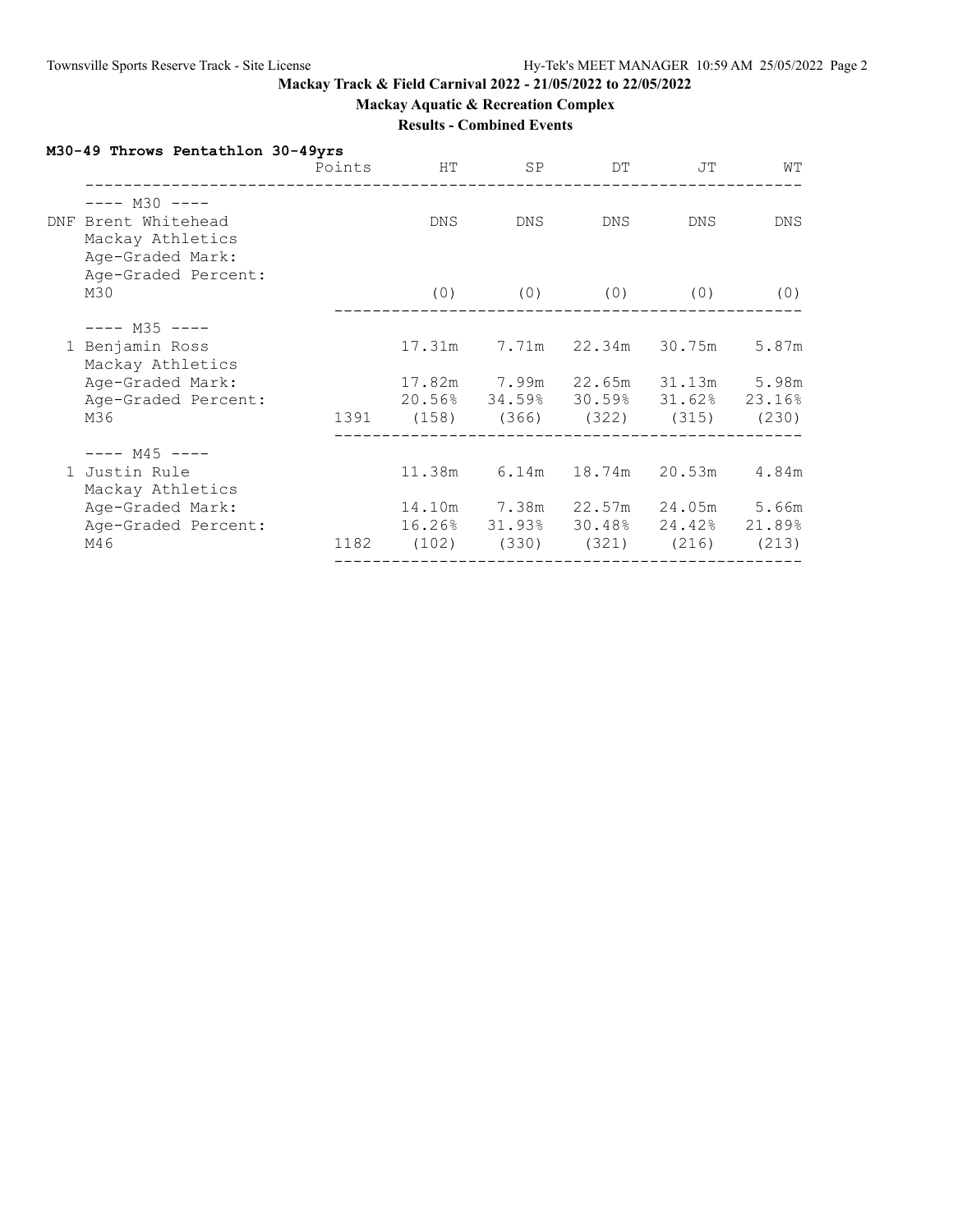**Mackay Aquatic & Recreation Complex**

## **Results - Combined Events**

# **W50+ Throws Pentathlon 50-109yrs**

|                                             | Points | HТ                                                                     | SP                  | DΤ     | JΤ                   | WТ      |
|---------------------------------------------|--------|------------------------------------------------------------------------|---------------------|--------|----------------------|---------|
| $--- W50 ---$                               |        |                                                                        |                     |        |                      |         |
| 1 Althea Mackie<br>Qld Masters              |        | 41.20m                                                                 | 9.39m               | 25.10m | 19.59m               | 13.36m  |
| Age-Graded Mark:                            |        | 52.89m  11.83m  32.95m                                                 |                     |        | 25.75m               | 15.79m  |
| Age-Graded Percent:                         |        | $68.69$ <sup>8</sup> $52.31$ <sup>8</sup> $42.91$ <sup>8</sup>         |                     |        | 35.28% 66.93%        |         |
| <b>W52</b>                                  |        | 3412 (997) (650) (518) (396) (851)                                     |                     |        |                      |         |
| 2 Lorraine Rutland<br>Mackay Athletics      |        |                                                                        | 18.16m 7.63m        | 18.16m | 14.97m 6.23m         |         |
| Age-Graded Mark:                            |        | 23.31m 9.61m                                                           |                     | 23.84m | 19.68m 7.36m         |         |
| Age-Graded Percent:                         |        | $30.28$ $42.51$ $8$                                                    |                     |        | 31.04% 26.96%        | 31.21%  |
| W50                                         |        | 1818 (350) (504) (348)                                                 |                     |        | (283)                | (333)   |
| 3 Andrea Manson<br>Qld Masters              |        |                                                                        | 19.91m 5.03m        | 16.98m | 14.78m               | 7.08m   |
| Age-Graded Mark:                            |        | 25.56m 6.34m 22.29m 19.43m 8.36m                                       |                     |        |                      |         |
| Age-Graded Percent:                         |        |                                                                        | 33.19% 28.02%       |        | 29.03% 26.62% 35.47% |         |
| W54                                         |        | 1681 (398) (293) (319)                                                 |                     |        | $(278)$ $(393)$      |         |
| $--- W55 ---$                               |        |                                                                        |                     |        |                      |         |
| 1 Susan Tucker<br>Central Qld Athletics Clu |        |                                                                        | 14.79m 4.73m        | 10.43m | 11.80m               | 5.09m   |
| Age-Graded Mark:                            |        | 20.68m 6.48m 15.02m 17.08m 6.57m<br>26.86% 28.65% 19.56% 23.41% 27.86% |                     |        |                      |         |
| Age-Graded Percent:                         |        |                                                                        |                     |        |                      |         |
| <b>W59</b>                                  | 1307   | $(294)$ $(302)$ $(190)$ $(235)$ $(286)$                                |                     |        |                      |         |
| $---$ W60 $---$                             |        |                                                                        |                     |        |                      |         |
| 1 Annette Wilson<br>Whitsunday Athletics    |        | 15.72m 5.80m                                                           |                     |        | 12.68m  13.07m       | 7.63m   |
| Age-Graded Mark:                            |        | 24.13m 8.70m                                                           |                     |        | 20.23m 21.06m 9.23m  |         |
| Age-Graded Percent:                         |        | 31.35% 38.49%                                                          |                     | 26.35% | 28.86% 39.15%        |         |
| <b>W60</b>                                  |        | 1849 (367) (445)                                                       |                     | (282)  | (309)                | (446)   |
| $--- W70 ---$                               |        |                                                                        |                     |        |                      |         |
| 1 Rosemary Ann Kopittke<br>Qld Masters      |        | 11.66m 5.06m                                                           |                     | 10.98m | 12.69m               | $4.14m$ |
| Age-Graded Mark:                            |        | 22.34m                                                                 | 9.39m               | 22.55m | 26.63m               | 6.07m   |
| Age-Graded Percent:                         |        |                                                                        | $29.01\%$ $41.51\%$ | 29.37% | 36.49%               | 25.73%  |
| W71                                         |        | 1813 (329) (490) (324)                                                 |                     |        | $(413)$ $(257)$      |         |